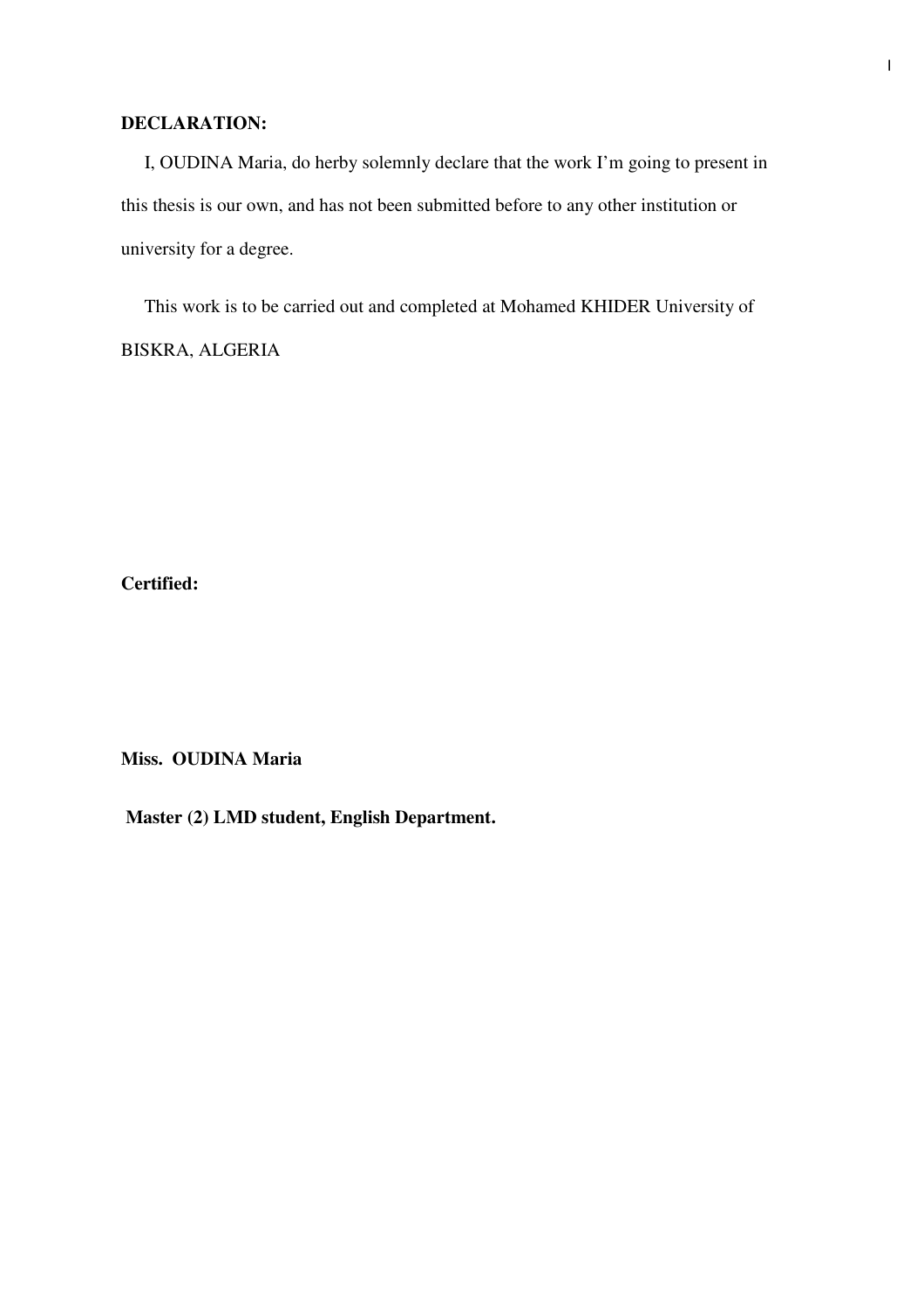Dedication

 $\mathscr I$ n the Name of God, Most Gracious, Most Merciful

TI the Pries is due to God alone, the Sustainers of all the worlds

 $\mathscr{M}_\mathscr{Y}$  deep appreciation to my parents who instilled in me the values that made me into what  ${\mathscr I}$ am today. My heartfelt gratitude to my beloved mother, who patiently tolerated all my misgivings with a smile and stood by me in times of despair. Their prayers, moral support and kind words were of great  $\vec{a}$ inspiration during my piece of research. This dissertation is my  $g$ ift to them, my sisters, my brothers, and the whole family for the love and confidence they had in me.

Without forgetting my dear Christopher who helps me a lot To fulfill this work

 $\mathscr{F}\!\!\mathit{H}$ so,  $\mathscr{F}\!\!\mathit{would}$  like to dedicate this work to my friends, without exception, for making me stronger.

To the post-graduation 2013

To my teachers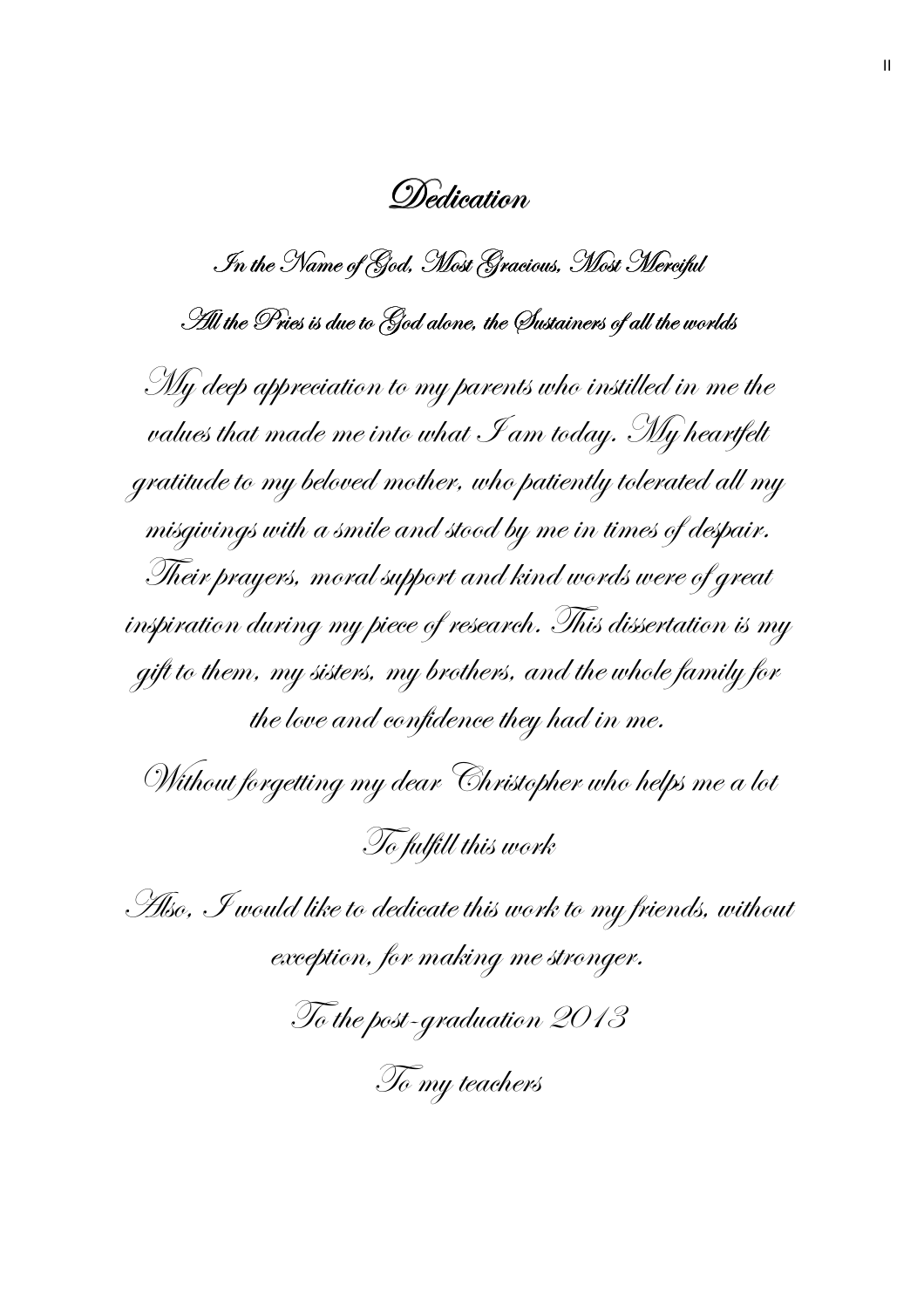## **Acknowledgment**

I am deeply indebted to my supervisor, Mr. Mehiri Ramdane, who read my draft copies, listened to my anxieties and whose stimulating suggestions and encouragement and helped me throughout the time I was researching and writing this dissertation. I would also wish to thank Mr. Bouhitem who was insightful and perceptive in his valuable suggestions and hints to complete this research study.

Finally, I am extremely thankful to all the participants in M'sila University who provided me rich and detailed data for the study and lent breadth and value to the research findings.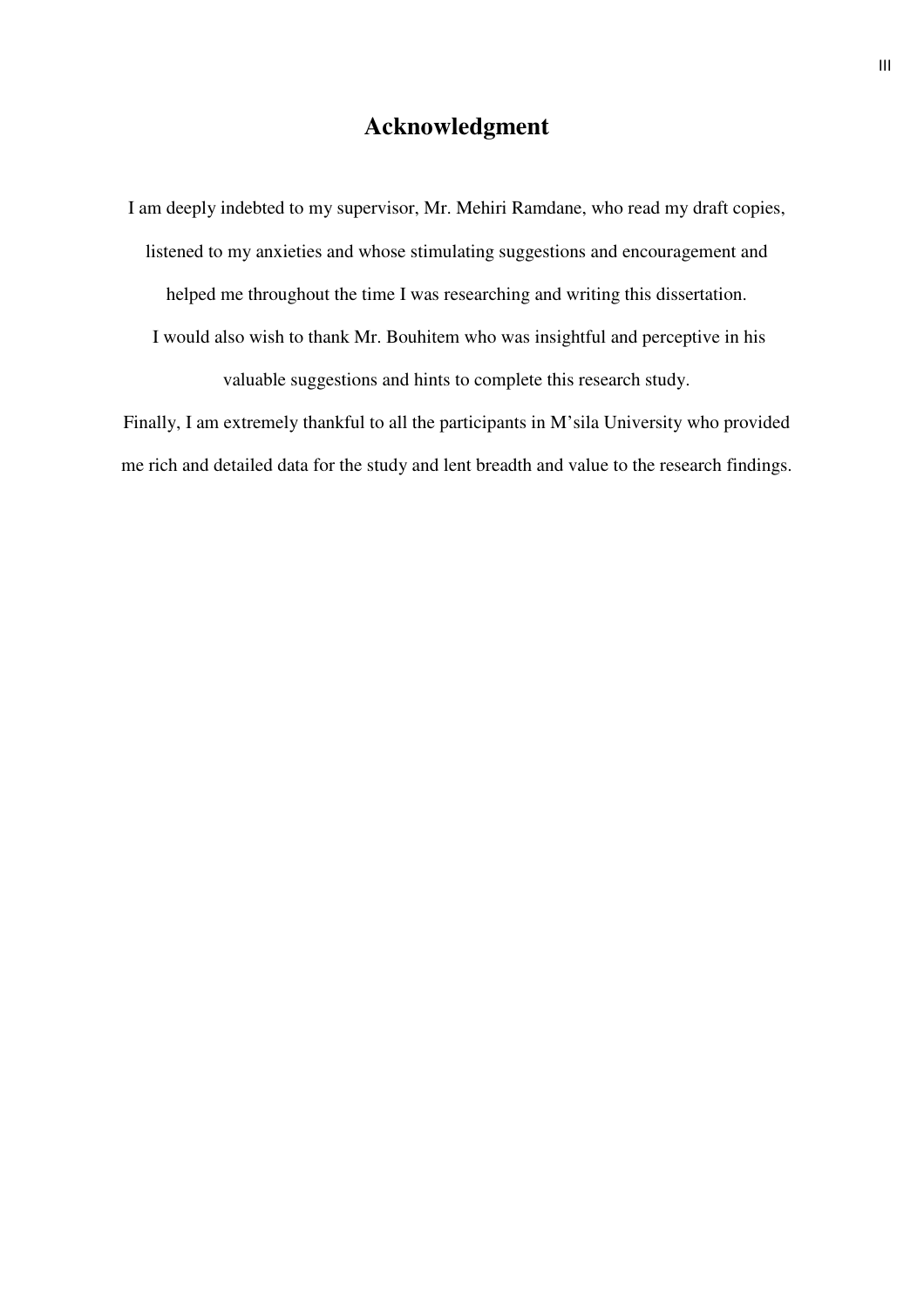#### **Abstract**

 Feelings of anxiety, apprehension and nervousness are commonly expressed by foreign language learners in learning to speak a foreign language. These feelings are considered to exert a potentially negative and detrimental effect on communication in the target language. The use of modern communicative language teaching approaches in the language classrooms and the wide-spread use of English Language have increased the demand to learn good communication skills but existence of such feelings in the learners may prevent them from achieving the desired goal. Consideration of learners' anxiety reactions in learning to speak another language by a language teacher is deemed highly important in order to assist them to achieve the intended performance goals in the target language. This study has attempted to investigate the factors that language anxiety can possibly stem from, both within the classroom environment and out of classroom in the wider social context, and has recommended a variety of strategies to cope with it. The past researchers, considering it a complex and multi-faceted psychological phenomenon, have suggested to use a variety of perspectives and approaches to investigate the subject. This study used a qualitative semi-structured interview format and questionnaire to investigate the issue. The findings suggested that language anxiety can originate from learners' own sense of 'self', their self-related cognitions, language learning difficulties, differences in learners' and target language cultures, differences in social status of the speakers and interlocutors, and from the fear of losing self-identity, considering the crucial role of teachers in foreign language pedagogy, a need was felt to investigate the beliefs and perceptions of language teachers about learning and teaching a foreign language.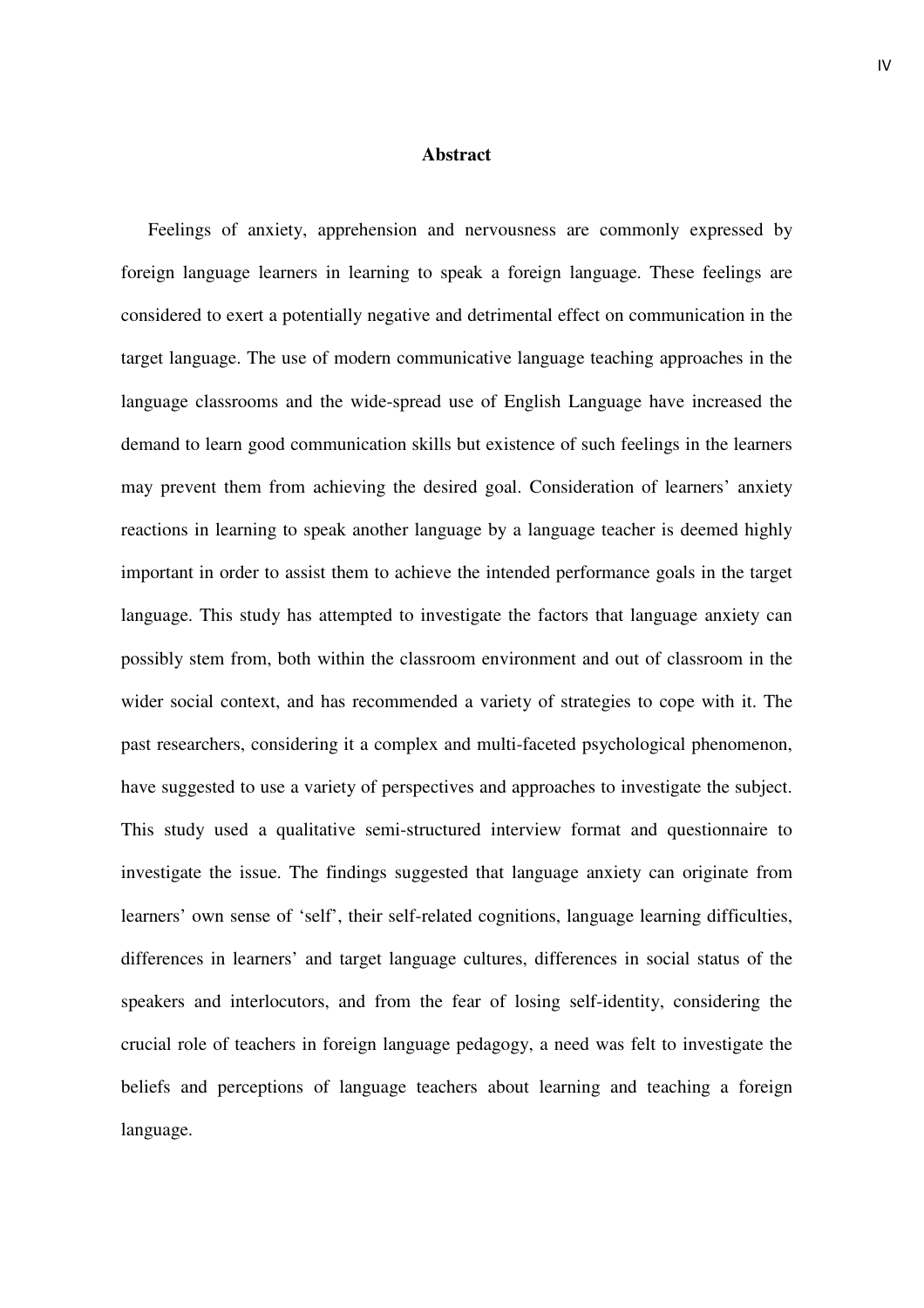#### الملخص

مشاعر القلق والخوف والعصبية عادة ما يتم التعبير عنها من قبل متعلمي اللغة الأجنبية وهذا اثناء التحدث بها وتعتمد هذه المشاعر إلى ممارسة تأثير يحتمل أن يكون سلبي وضىار على التواصل باللغة المراد تعلمها استخدام نهج إلى تدريس اللغة التواصلية الحديثة في الفصول ألدراسية وادى الانتشار الواسع في استخدام اللغة الإنجليزية ادى زيادة الطلب على نعلم مهارات التواصل الجيد ولكن وجود مثل هذه المشاعر لدى المتعلمين قد يمنعهم من تحقيق الهدف المنشود. يعتبر النظر في ردود فعل القلق للطلاب في تعلم الكلام بلغة اجنبية من قبل معلم اللغة مهم للغاية من أجل مساعدتهم على تحقيق أهداف الأداء الجيد في اللغة الانجليزية. وقد حاولت هذه الدراسة إلى التحقيق في ماهية العوامل التي ربما تكون منبع قلق اللغة سواء داخل الفصول الدراسية او خارجها في السياق الاجتماعي الواسع وأوصت على مجموعة متنوعة من الاستراتيجيات للتعامل مع القلق وقد اعتبرها الباحثون السابقون انـها ظـاهرة نفسية معقدة ومتعددة الأوجه، واقترح استخدام مجموعة متنوعة من وجهات النظر والنهج للتحقيق في الموضوع ِ تستخدم هذه الدر اسة مقابلة شبه منظمة التنسيق واستبيان للتحقيق في هاته المشكلة. من مجموع اثنين وأربعين مشارك خمسة وثلاثين منهم طلاب اللغة الانجليزية كلغة اجنبية وسبعة مدرسين ذوي خبرة وأشارت النتائج إلى أن قلق االغة يمكن أن ينشأ من 'حس المتعلم الخاص بنفسه، الادراك الخاص بذات ، صعوبات تعلم اللغة، والاختلافات في طلاب والثقافات اللغة الأجنبية والاختلافات في الوضع الاجتماعي للمتحدثين والمحاورين، ومن الخوف من فقدان الهوية الذاتية نوقشت هذه النتائج لفهم قلق الناتج عن التحدث باللغة ألأجنبية و لتعزيز قدرات المتعلمين الكلامية في اللغة المستهدفة، وكذلك اقتراحات لأبحاث اخرى في المستقبل و نظرا إلى الدور الحاسم للمعلمين في طرق التدريس اللغة الأجنبية رأينا انه يجب دراسة معتقدات وتصورات معلمي اللغة حول التعلم والتعليم بلغة أجنبية.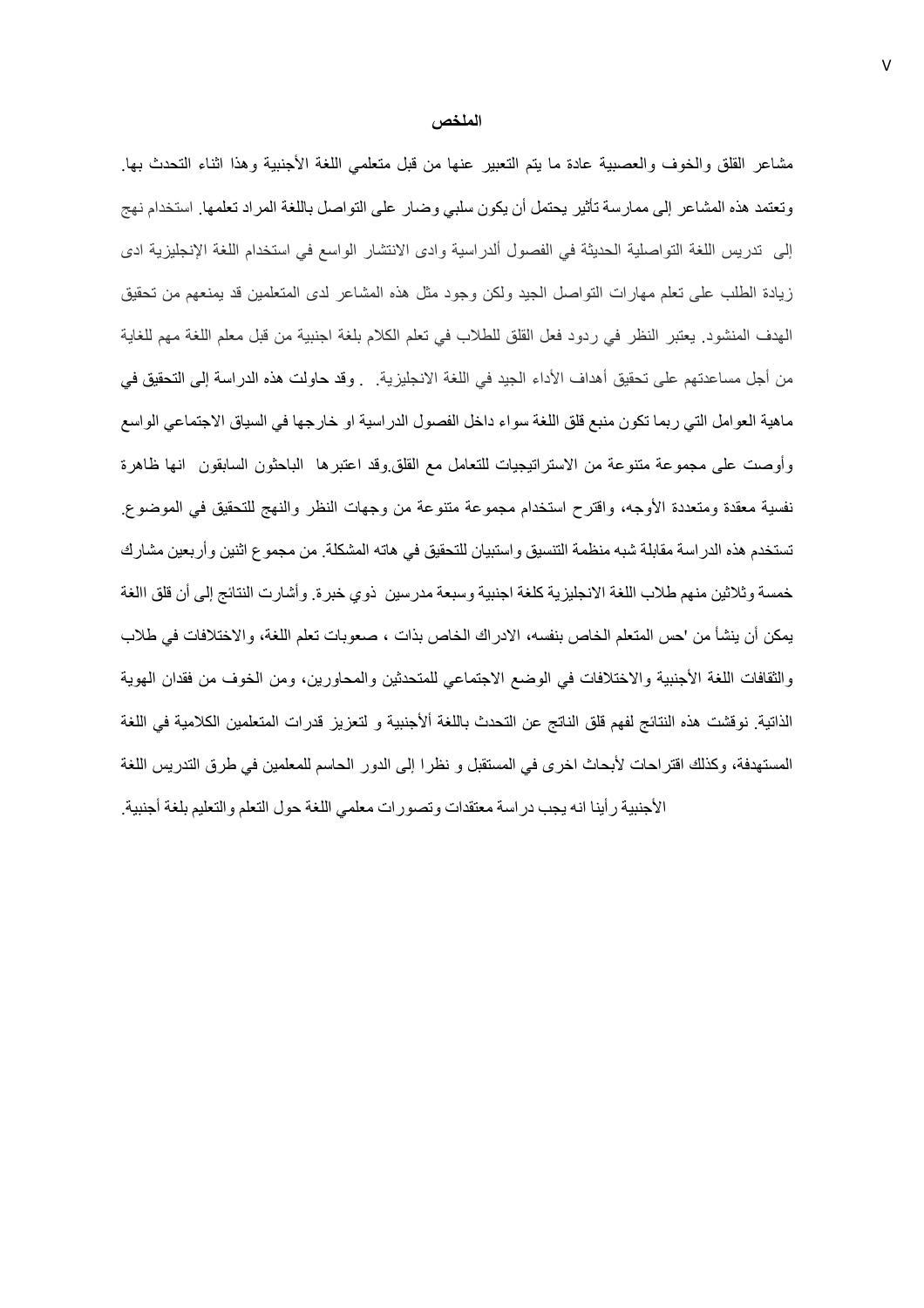### **List of Abbreviations and some definitions:**

- **CA:** Communication Apprehension
- **FLCA:** Foreign Language Classroom Anxiety
- **CLT:** Communicative Language Teaching
- **FL:** Foreign Language
- **EFL:** English as Foreign Language
- **L1:** first or native language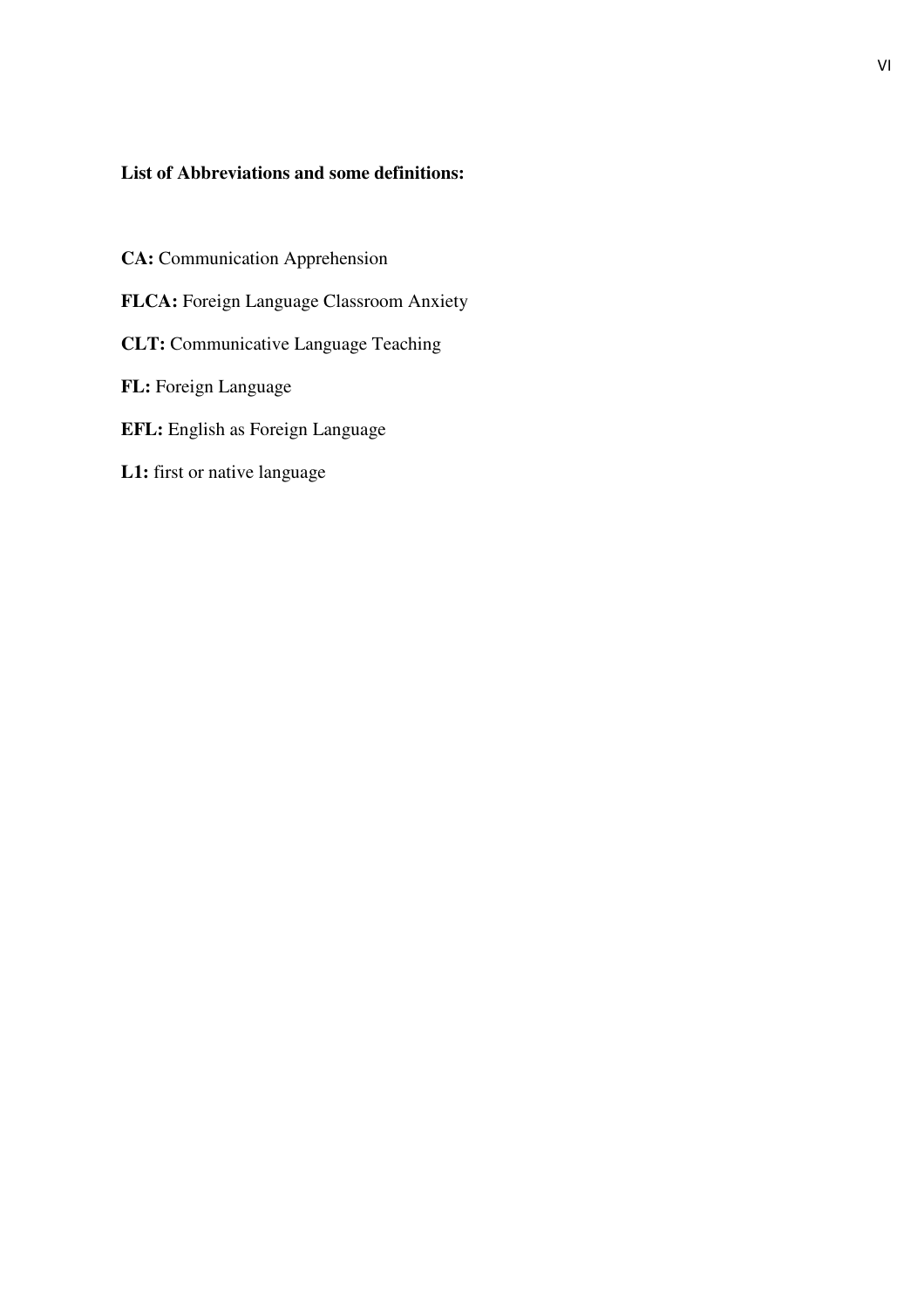## **List of figures:**

| <b>Figure 01:</b> Recursive relations among Anxiety, Cognition and Behaviour44     |  |
|------------------------------------------------------------------------------------|--|
| <b>Figure 02:</b> Potential Effects on Inter-Cultural Communication Apprehension52 |  |
|                                                                                    |  |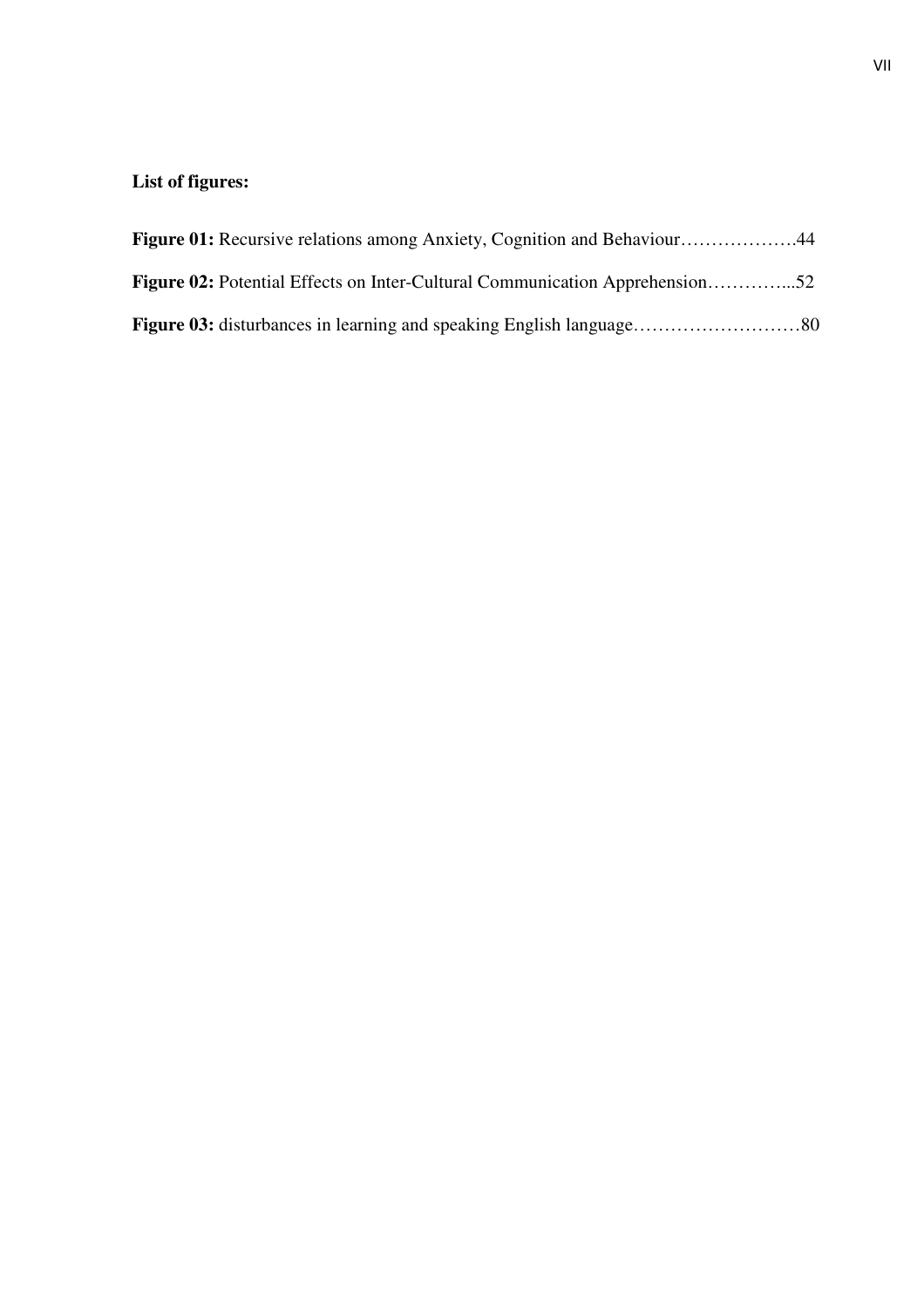### **List of tables:**

| <b>Table01:</b> Differences between extraversion and introversion34                  |
|--------------------------------------------------------------------------------------|
|                                                                                      |
|                                                                                      |
|                                                                                      |
|                                                                                      |
|                                                                                      |
|                                                                                      |
|                                                                                      |
|                                                                                      |
|                                                                                      |
| <b>Table 11:</b> feel anxious when the teacher asks them to correct their mistakes76 |
| Table 12: the students always feel anxious when other students correct               |
|                                                                                      |
|                                                                                      |
|                                                                                      |
|                                                                                      |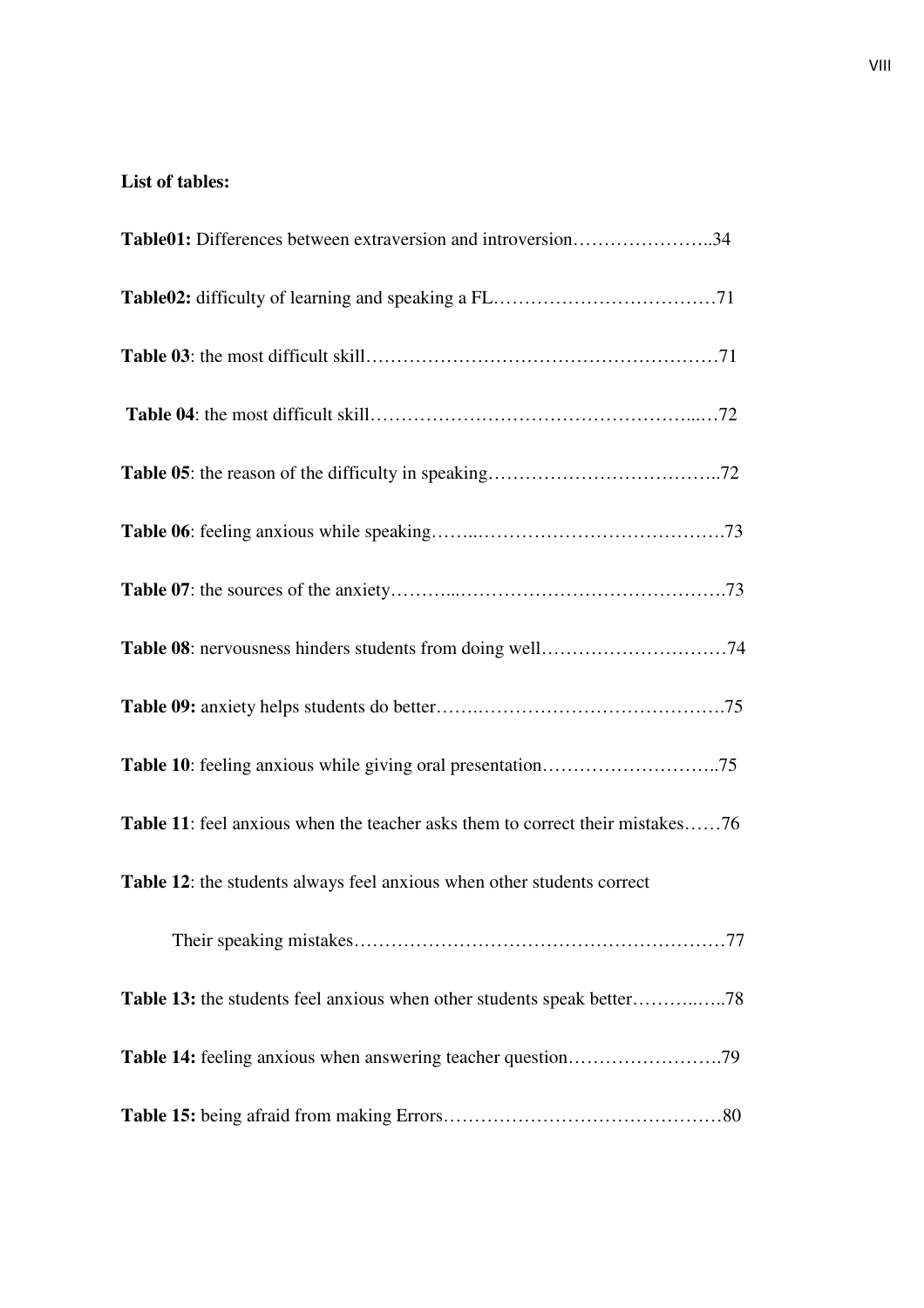## **Table of Contents:**

| <b>Chapter One: Introduction</b>                   |
|----------------------------------------------------|
|                                                    |
|                                                    |
|                                                    |
|                                                    |
|                                                    |
|                                                    |
|                                                    |
|                                                    |
|                                                    |
|                                                    |
|                                                    |
| 1.9.1. Rationale of choosing Qualitative Strategy9 |
|                                                    |
|                                                    |
|                                                    |
|                                                    |
|                                                    |
| <b>Chapter Two: Background study</b>               |
|                                                    |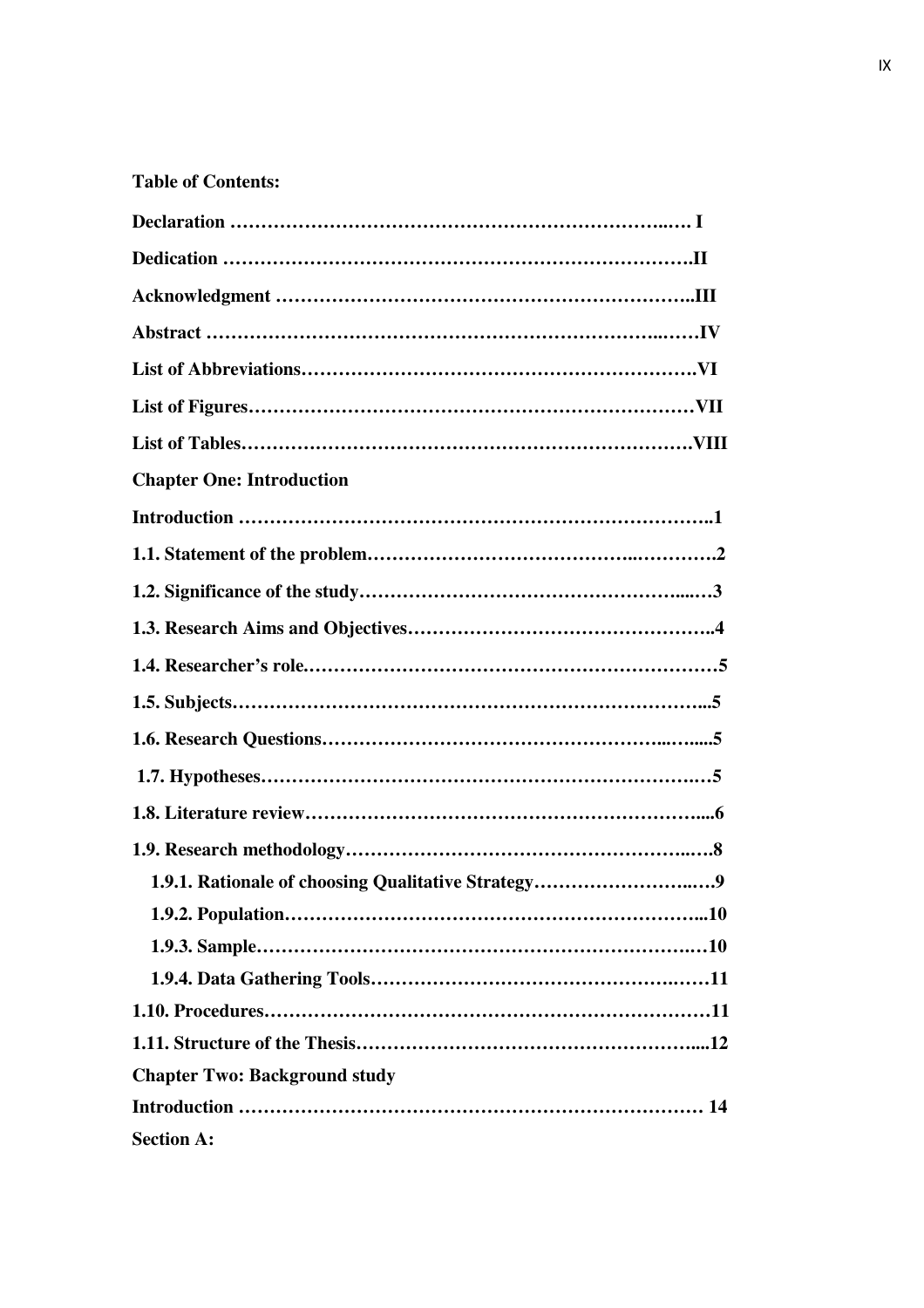| 2.1. Difference between first and foreign language anxiety15                     |  |
|----------------------------------------------------------------------------------|--|
|                                                                                  |  |
|                                                                                  |  |
|                                                                                  |  |
|                                                                                  |  |
|                                                                                  |  |
|                                                                                  |  |
|                                                                                  |  |
|                                                                                  |  |
|                                                                                  |  |
|                                                                                  |  |
|                                                                                  |  |
| 2.5. Components of foreign language anxiety and related casual facto24           |  |
|                                                                                  |  |
|                                                                                  |  |
|                                                                                  |  |
|                                                                                  |  |
|                                                                                  |  |
|                                                                                  |  |
| <b>Section B:</b>                                                                |  |
| 2.6. Language anxiety factors that associated with Learner's own Sense of 'Self' |  |
|                                                                                  |  |
| 2.6.2. Learners' Beliefs about Language Learning36                               |  |
| 2.6.3. Instructors Beliefs about Language Teaching38                             |  |
|                                                                                  |  |
| <b>Section C:</b>                                                                |  |
|                                                                                  |  |
|                                                                                  |  |
|                                                                                  |  |
|                                                                                  |  |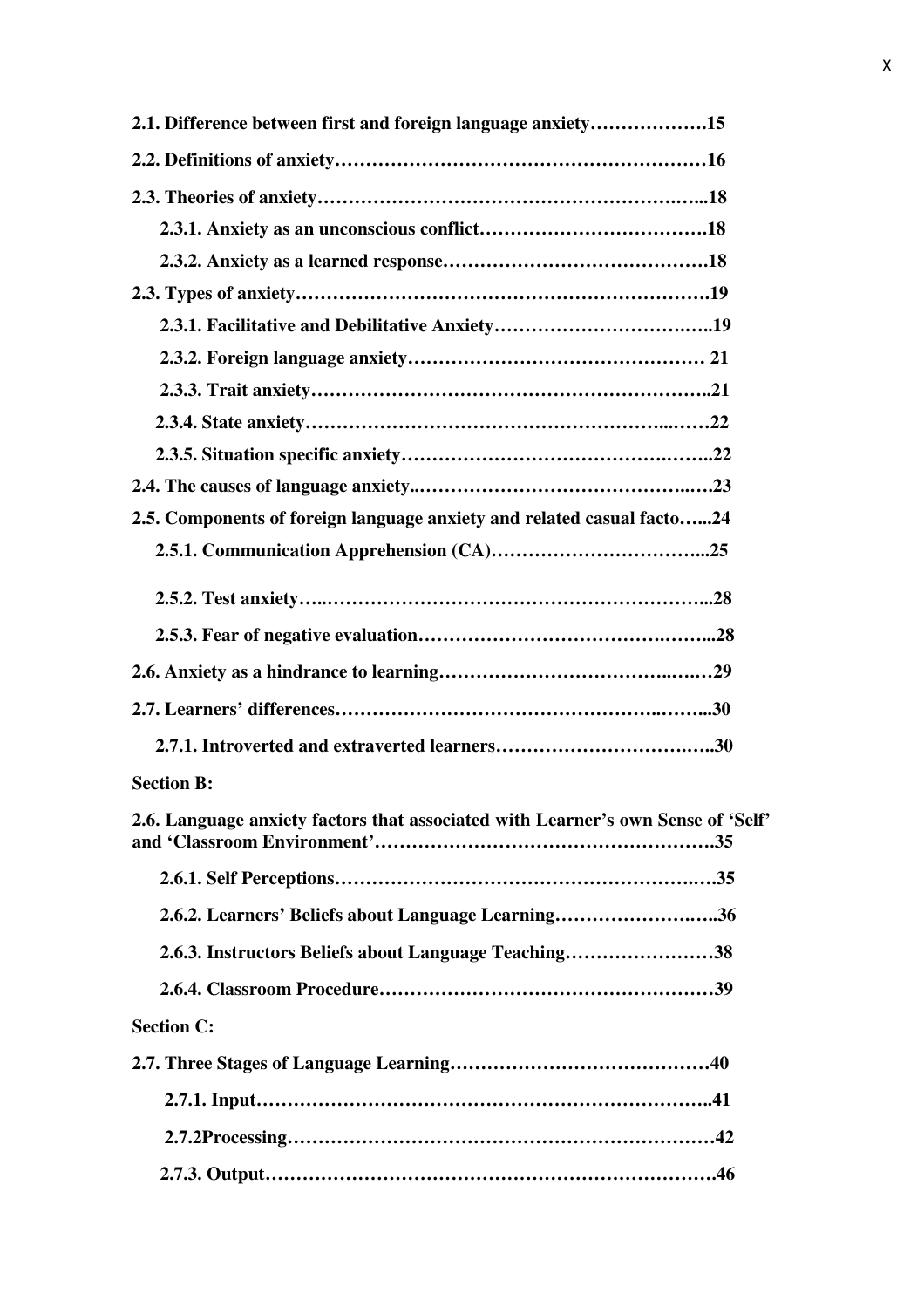| 2.8.3. Social Status, Power Relations and a Sense of Identity49     |
|---------------------------------------------------------------------|
| 2.8.4. Intercultural/Interethnic Communication Apprehension (ICA51) |
|                                                                     |
| <b>Section E</b>                                                    |
| 2.9. Manifestation of Language Anxiety and Its Effective Reduction  |
|                                                                     |
| 2.9.1. Alleviation of Foreign Language Anxiety56                    |
|                                                                     |
| <b>Chapter Three: The Field Work</b>                                |
|                                                                     |
|                                                                     |
|                                                                     |
|                                                                     |
|                                                                     |
|                                                                     |
|                                                                     |
|                                                                     |
|                                                                     |
|                                                                     |
|                                                                     |
|                                                                     |
|                                                                     |
|                                                                     |
|                                                                     |
|                                                                     |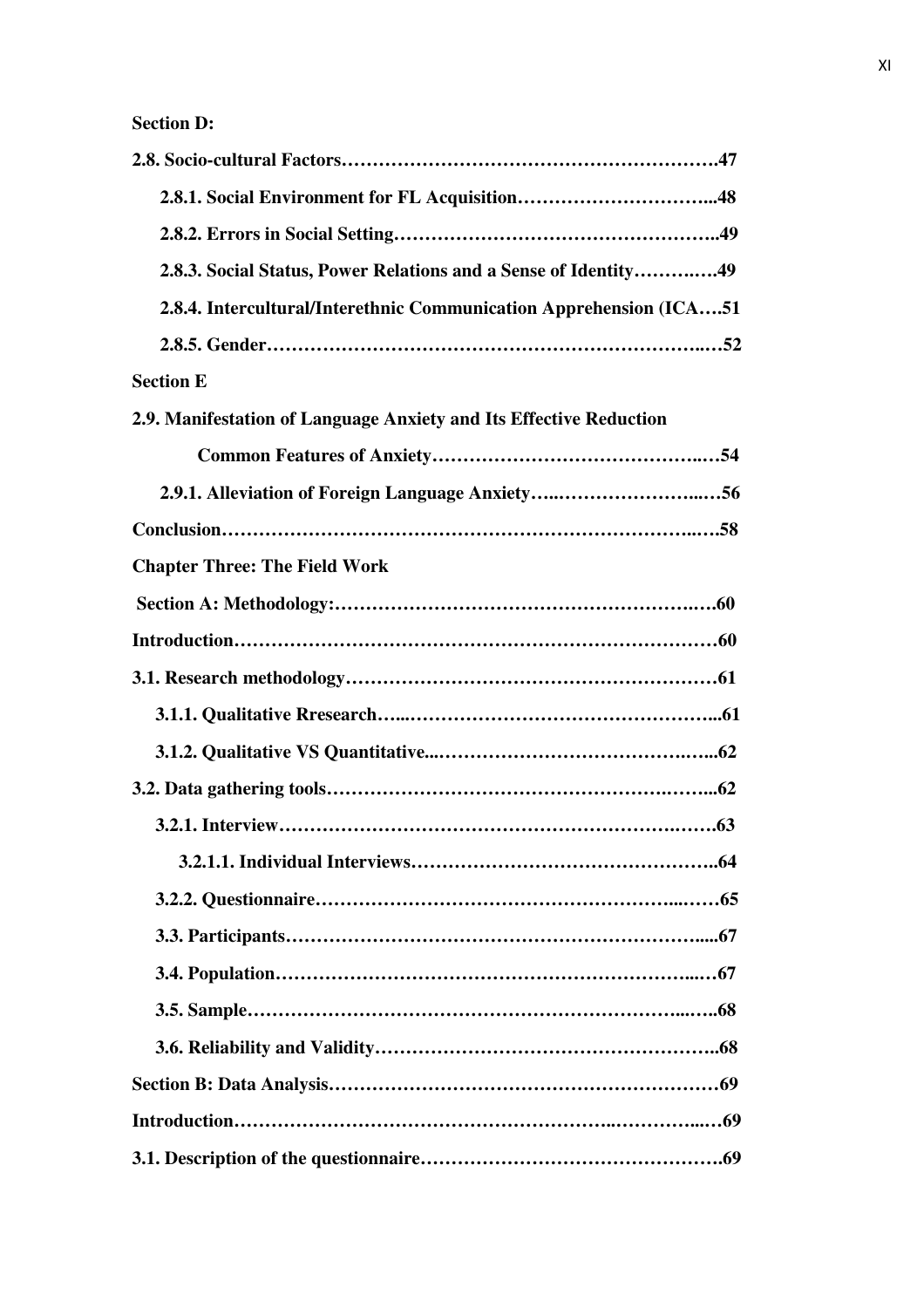| <b>Section C: Results and Discussion</b> |  |
|------------------------------------------|--|
|                                          |  |
|                                          |  |
|                                          |  |
|                                          |  |
|                                          |  |
|                                          |  |
|                                          |  |
|                                          |  |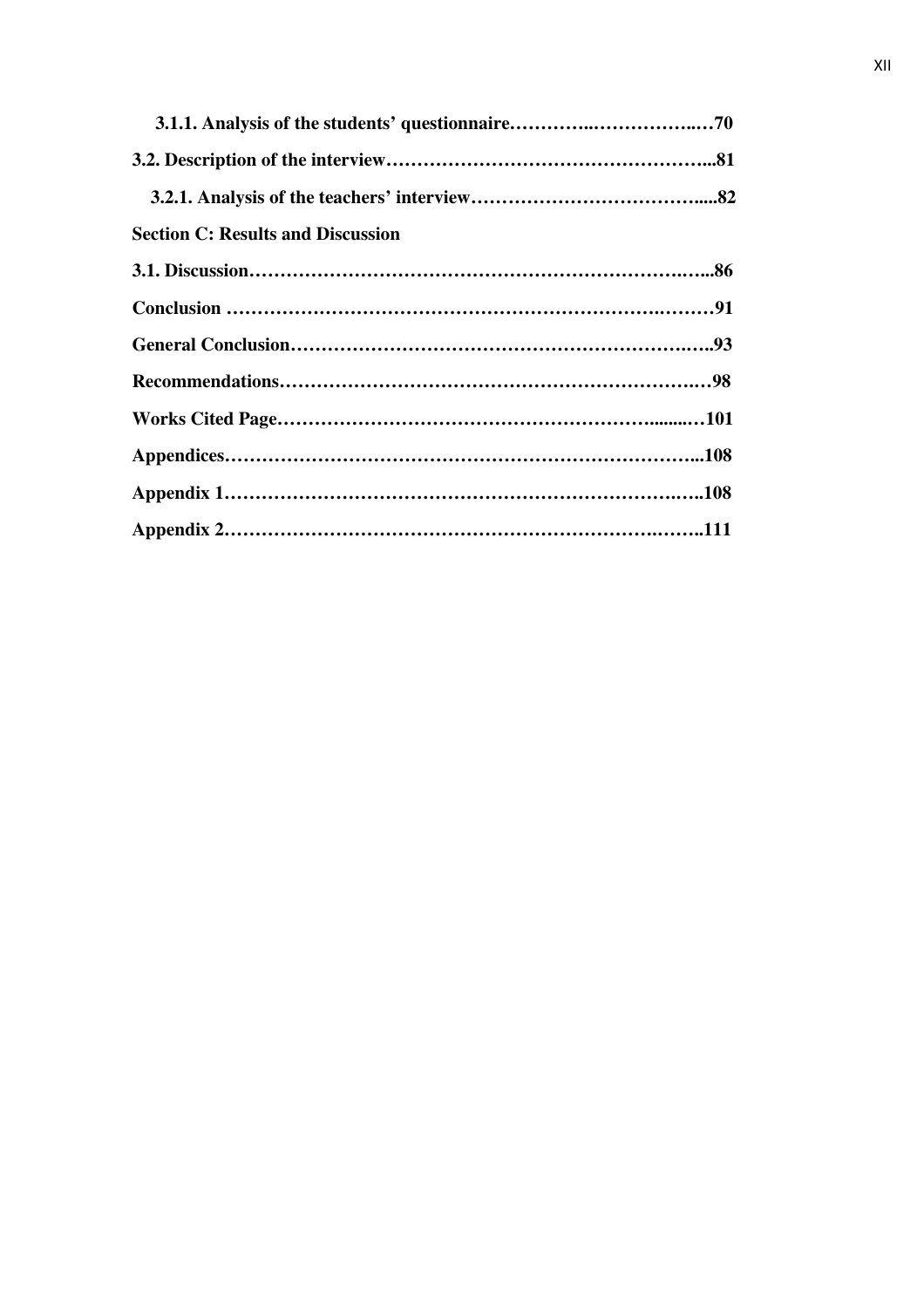### **Introduction**

The second part of the 20th Century has been variously designated as the "age of stress", or "age of anxiety", while stress and anxiety are universal human experiences, Language anxiety is a persistent phenomenon, especially among the foreign language learning population. Instead of assuming its generic property as one type of anxiety, it is essential to approach this conceptually complex psychological emotion from diverse angles. Not surprisingly, language anxiety is not merely an add-on element that is insignificant in foreign language learning. It is indeed a central emotional construct that is essential in influencing foreign language learning. Through the realist position lens in cognitive psychology one views individual difference factors, such as affect and motivation, as integral parts in developing cognitive abilities. In better understanding the concept of language anxiety, it is necessary to take the social cognitive approach to emphasize the importance of integrating the social and cognitive dimensions.

 Studies that examined anxiety and language learning may serve as a guide for language teachers in terms of helping them to increase their understanding of language learning from the perspective of the learner. Studies of this nature can also provide insights into how educators can develop appropriate interventions to decrease language anxiety among foreign language learners. In addition, by understanding the causes and effects of language anxiety and their relationship to language achievement, strategies and interventions to boost the selfconfidence of learners and lower their language anxiety can prove beneficial to all stakeholders.

#### **1.1. Statement of the problem**

There has been a growing body of research regarding individual variations in language learning; these variations that can be a result of the cognitive, the affective and psychological sides of foreign language learners and also due to the nature of learning foreign languages. In order to achieve better language learning and teaching both aspects should be taken into consideration; however, until now, research has focused mainly on the cognitive aspect of the learner with less attention to the affective factors. Affect in language learning involves a number of affective and psychological factors, feeling, and attitude of the learner. Affective aspects of language learners may influence the learners' performance, positively or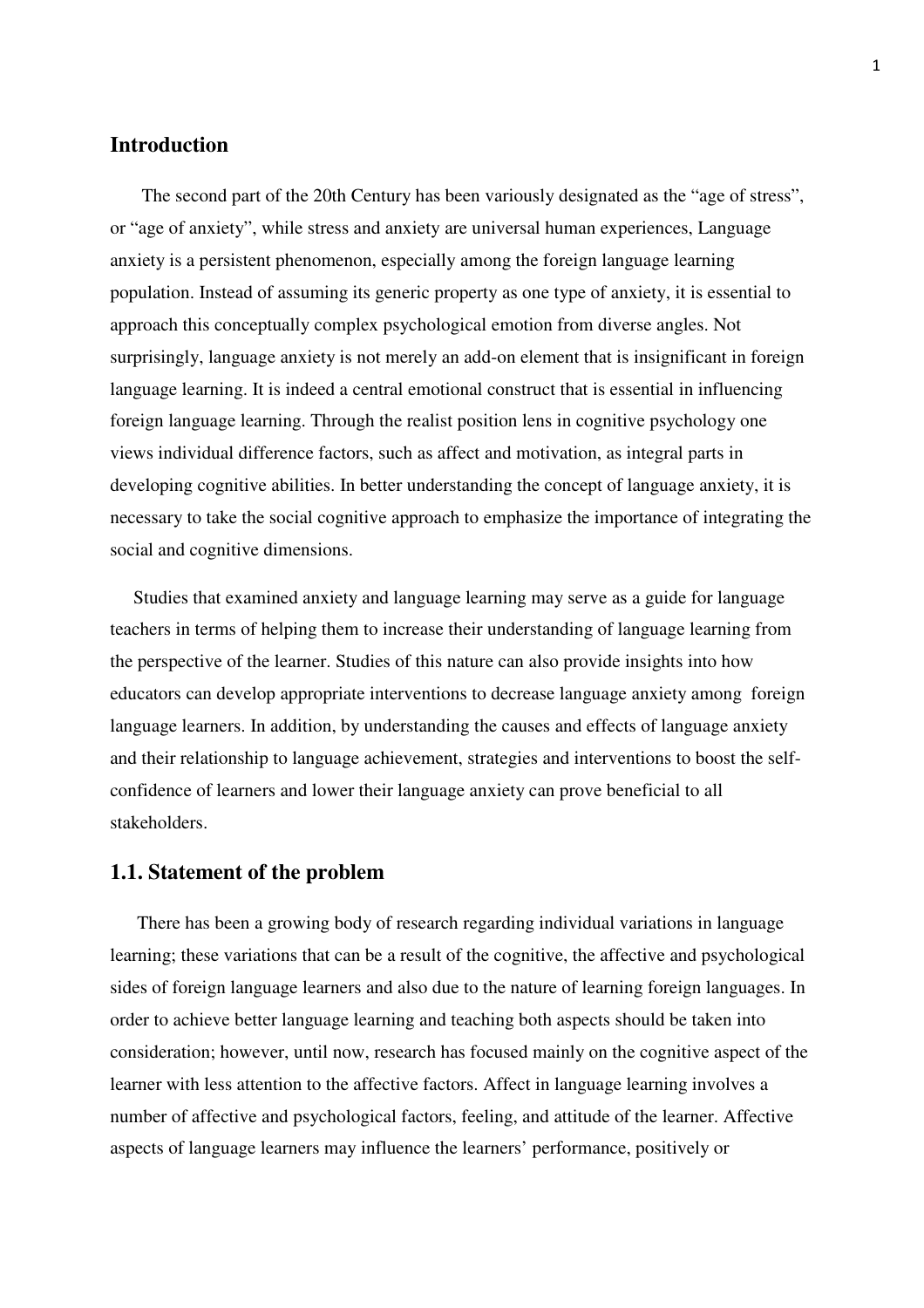negatively. Thus, a right understanding of affect, by teachers, in foreign language learning can lead to more effective language learning and teaching.

 "We live in an educational world where orality is seen as necessary, positive personal characteristics" (Daly 7). Worldwide expansion of English language has increased this demand to acquire good communication skills in English. However , learners of English language often express a feeling of stress, nervousness or anxiety while learning to speak English language and claim to have, as mentioned above, a 'mental block' against learning English.

 The effects of anxiety always occur in educational settings. It can seriously inhibit learning and performance particularly during the period of exams. The main source of anxiety is students' fear of failure. Anxious students may have difficultly learning in the first place, difficultly using or transferring knowledge, and difficultly demonstrating their knowledge on tests.

 The problem exists among EFL learners from beginning to more advanced levels. Even highly advanced EFL learners feel anxious while learning and particularly speaking English in some situations, both within and out of the classroom settings. These learners wonder why they cannot speak English well, because their compulsive efforts do not lead to their intended performance Horwitz and Young (xiv) two well-known researchers in the area of language anxiety express, "we have been truly surprised at the number of students who experience anxiety and distress in their language classes".

 Similarly, (Campbell and Ortiz 159) found language anxiety among university students to be 'alarming 'and estimated that up to one half of all language students experience debilitating levels of language anxiety.

### **1.2. Significance of the study**

 The issue of language anxiety is being studied with increasing frequency in recent years because of the influence it can have on second language learning, performance and ultimate achievement. This study will be of considerable interest to language educators and students because of the potentially negative impact of foreign language anxiety, not only on the various domains of language performance, but also on students' attitudes and perceptions of language learning in general(Onwuegbuzie 222). This study is also significant with respect to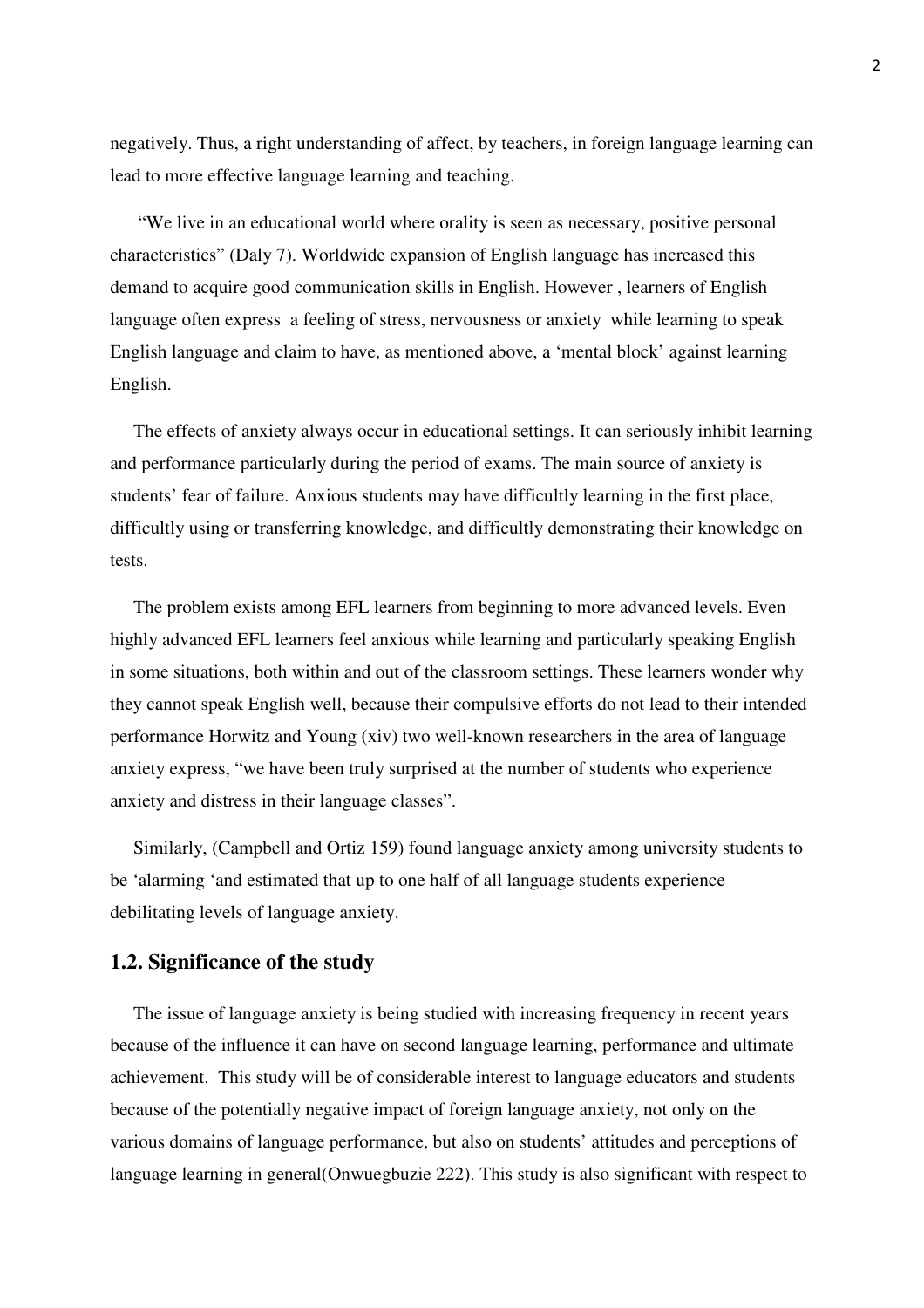its implication for foreign language pedagogy, particularly in the context where learners come from wide range of linguistic, cultural and ethnic backgrounds.

 The investigation of the anxiety-producing factors that arise while learning to communicate in the target language will hopefully broaden the insight into the issue of language anxiety and will help language teachers in making the classroom environment less stressful.

#### **1.3. Research Aims and Objectives**

The major purpose of the research is to find out why EFL learners feel anxious or embarrassed while learning to speak English language and what influence it casts on their communication in the target language. In other words, what are the factors or sources that make speaking English more stressful in some situations than in others. That seeks to discover the phenomenon of language anxiety from both within and outside of the language classroom setting in wider social context. This includes considering the factors originate from the learner's own sense of self, from the language learning process, or from the situation or social environment he/she is a part of. The second most important aim of this study is to find out and suggest some strategies for language teacher in order to alleviate language anxiety in the learners. It will also inform the researcher of this study about phenomenon, as a learner, as well as a practitioner in English Language teaching.

 In addition, integrating the findings of this research on language anxiety regarding its nature, sources, effects and treatment with the exiting literature is also an underlying consideration of the study.

### **1.4. Researcher's role**

 Research has been conducted in the EFL (English as foreign language) unit and department of education of the University of M'sila, Algeria the subjects were drawn from beginning to advanced levels of learners as well as experienced teachers.

#### **1.5. Subjects**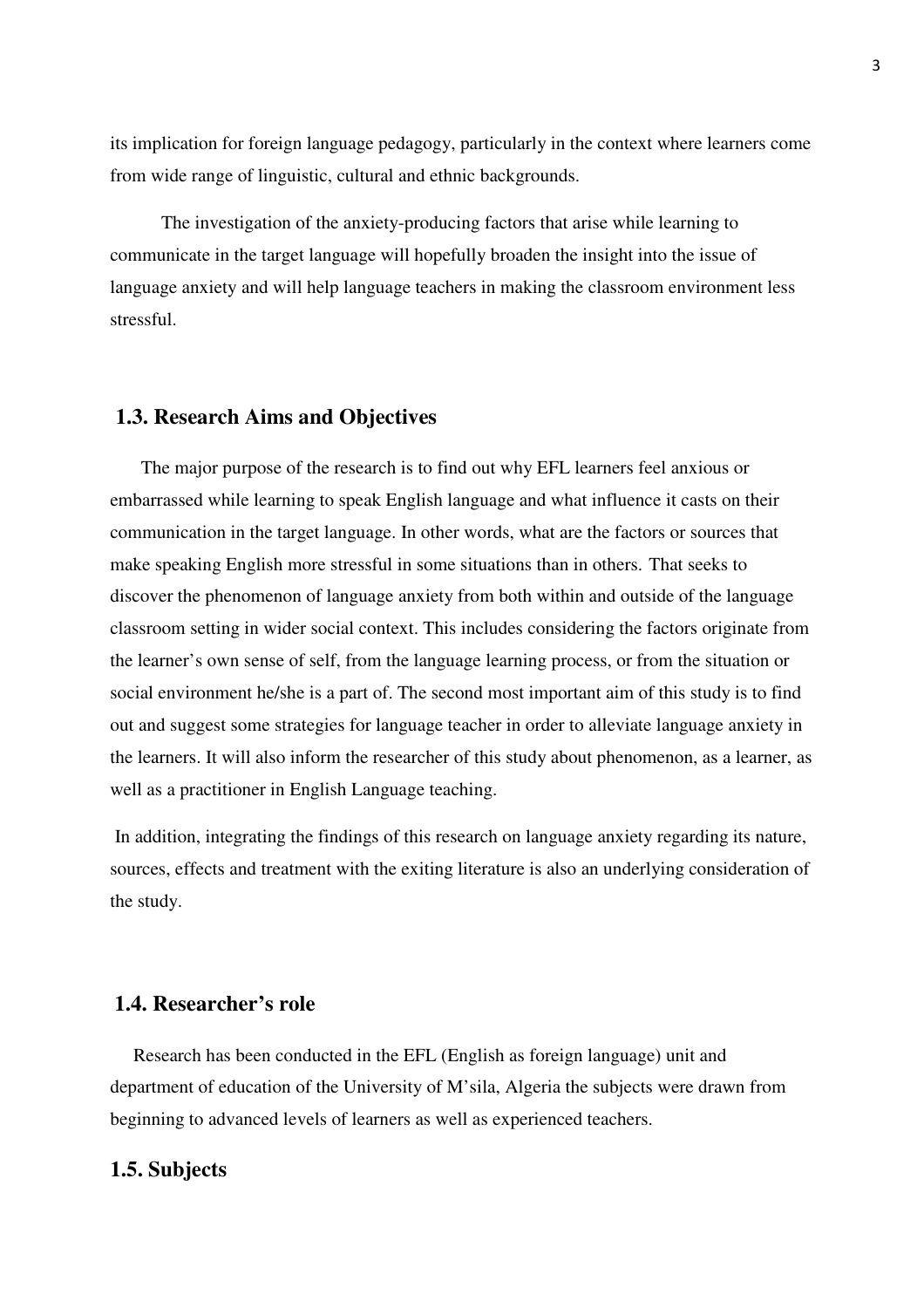Concerning the choice of population, we choose first year students from the department of English at Mohamed Boudiaf University as case study then from the whole ten groups we have chosen the group number one, the sample will consist of a thirty five first year students. We selected them randomly, the oral expression teachers were seven.

### **1.6. Research Questions**

- **1-** What are the major factors that cause language anxiety?
- **2-** How language anxiety manifested in the EFL learners?
- **3-** What can be done to solve this problem? And which strategies can be used?

### **1.7. Hypotheses**

 Language anxiety is state of fear occuring in the process of foriegn language use owing to the user's incompetence in communication with the language, so far we hypothesize that the major factors that cause language anxiety are psychological and social cultural ones, and we do agree that the result of anxiety is reflected by the learners' silence, shyness, and sitting in the back of the classroom. Furthermore we advance that if the mastery of the speaking skill will help the learners to reduce their nervousity in classroom situation. Finally as solution we put forward that this problem can be solved by making the learners work in groups, making the classroom less stressful to them.

#### **1.8. Literature review**

 Traditionally, the focus of research in second language acquisition has been primarily on issues such as language pedagogy (grammar translation method, audio lingual, etc.), contents of pedagogical instructions, and ways to improve them. Consequently, the implications of this research remained restricted to the learning and teaching of the language itself; that is to say, to the cognitive domain with little attention being paid to the affective variables learners bring with them into language classroom. It was only in late twentieth century, in the 1970's, that the SLA researchers began to study the signification role played by personality and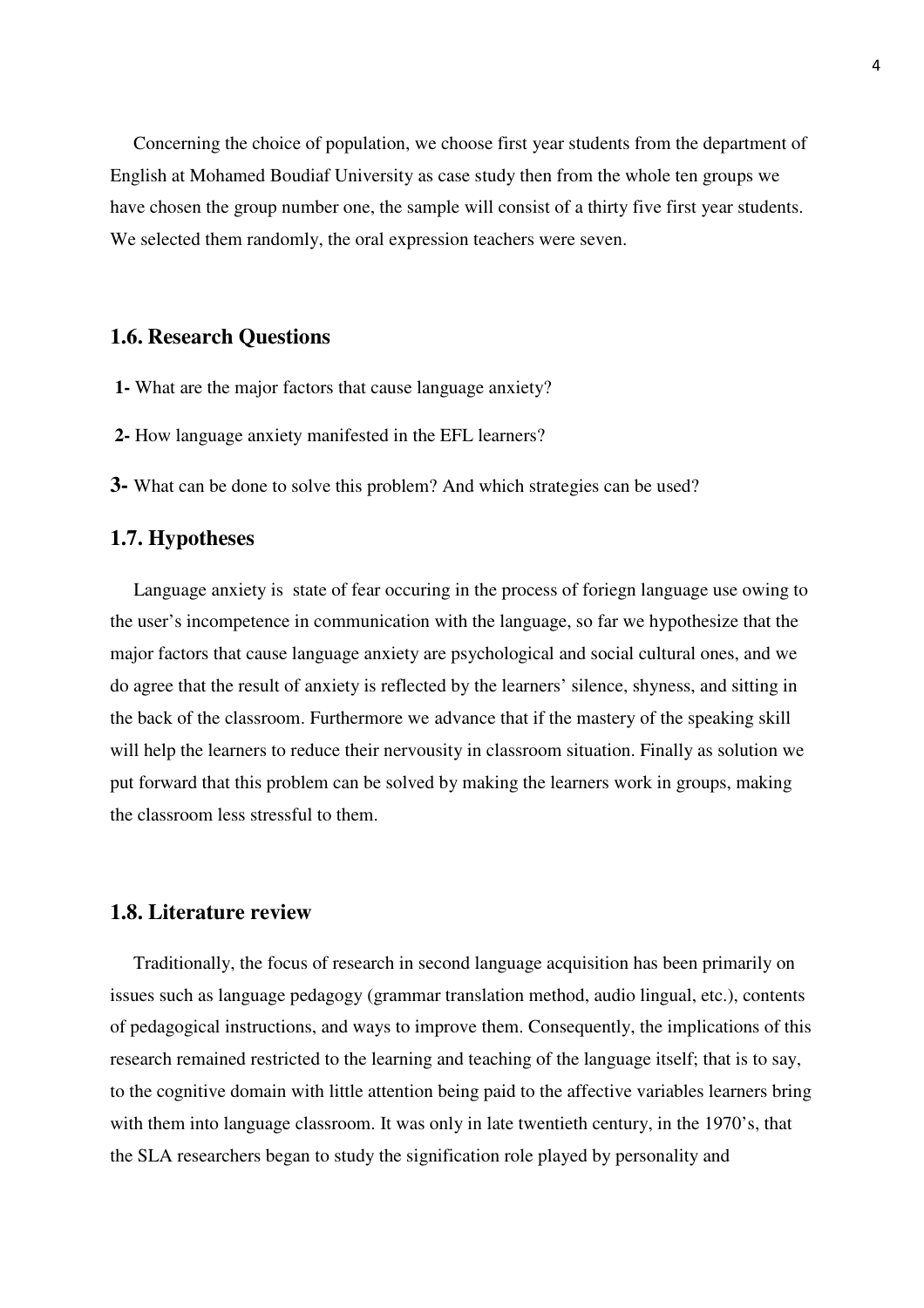motivational variables in second language acquisition (Shams 5). They posited that, in order to gain a holistic understanding of this process, learners' affective variables need to be taken into account to cater for their needs and interests (Samimy 30). In addition, as the focus of FL instruction has shifted from the narrow concern for developing learners' linguistic competence to the need for communicative competence, learners challenged to be able to speak in the target language spontaneously in various social contexts. In order to meet this challenge, attention has diverted to studying the role of affective variables like "learning styles", motivation, personality traits, etc. that can impede the process of learning and speaking a foreign language. Among these affective variables, learner anxiety has come to be recognized as an important area of study in second language acquisition because of the negative influence it can have on students' performance.

While the previews research has done much, to statistically demonstrate the existence of foreign language anxiety, many researchers view that '"even without empirical proof, the mere awareness of foreign language anxiety, even on an intuitive level, is testimony enough to its existence and worthy of fuller investigation" (Shamas 14). Reviewing past research, (Ohata 139) concludes that language anxiety cannot be defined in a linear manner but rather it can be better construed as a complex psychological phenomenon influenced by many different factors. Thus it seems to be more appropriate to deal with this issue from a variety of perspectives or approaches (Young).

 For this reason, some research in this area has been descriptive in nature. Researchers such as Horwitz (1986), Price (1991), and Young (1990) have interviewed anxious students in order to have a better understanding of their experiences. Young (1992) conducted interviews with well-known language specialists such as Krashen, Omaggio Hadley, Terrell, and Rardin. Ohata (2005) considering teachers' role and the particular social context they create in the classroom interviewed seven experienced EFL teachers to investigate this phenomenon. Similar to the interview studies by the above researchers, this study is a further step to investigate the factors that cause language anxiety for EFL learners from three different perspectives of EFL learners, EFL, practitioners, and EFL teachers. Thus, this study intends to be more comprehensive in nature as it looks at the issue from this variety of perspectives in an attempt to identify the sources of language anxiety; focusing on the actual sources of anxiety, as (Shams 2) suggest, could prove an effectives mean of alleviating foreign language anxiety, which unfortunately are not clear-cut (Horwitz 118).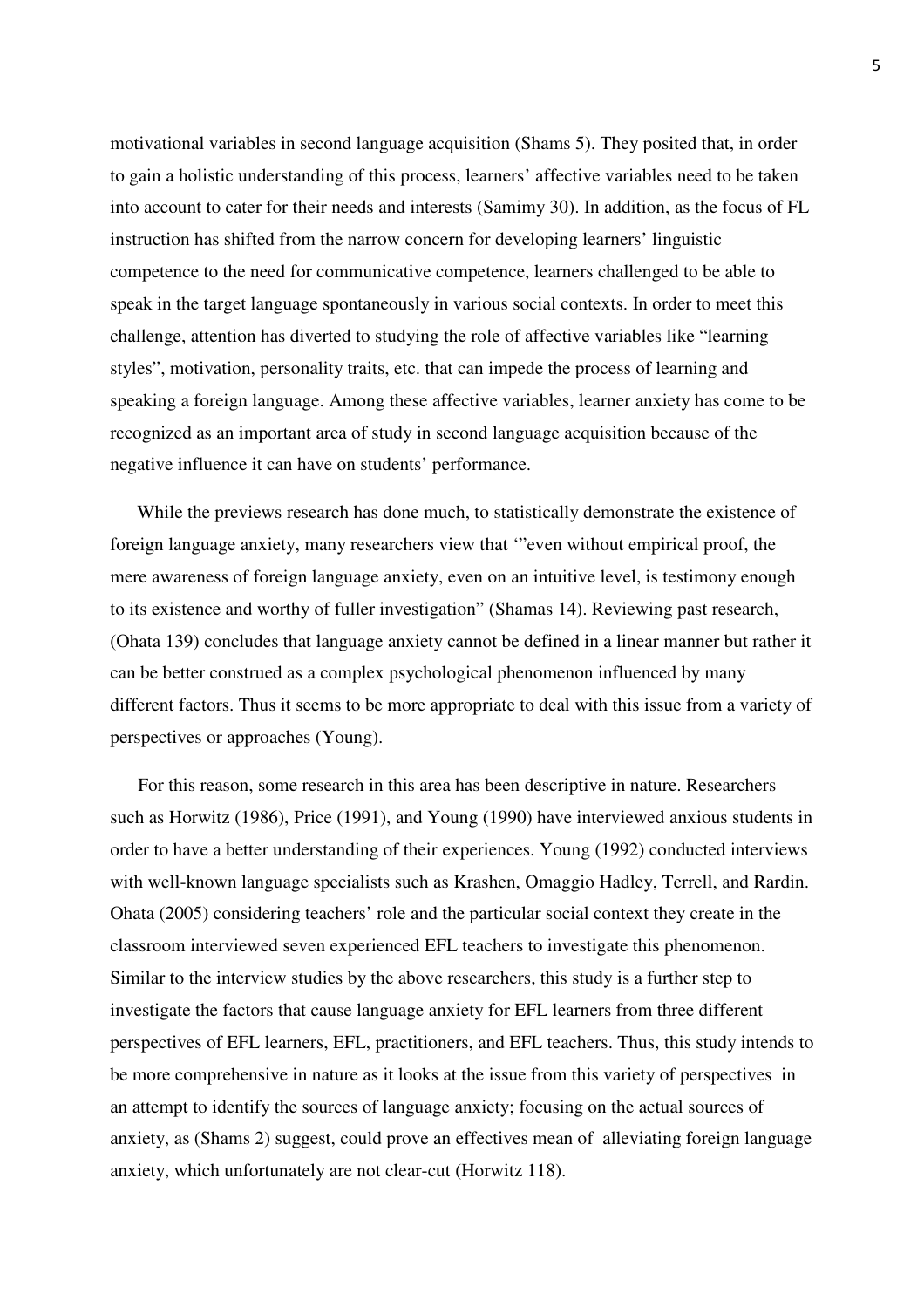In this addition, this research was conducted in the context of university of Mohamed Boudiaf M'sila, with multi-lingual groups of students belonging to different regions. This allows the data to be compared to the body of literature on language anxiety.

 This study reviews literature on language anxiety from two broader perspectives: psycholinguistic and socio-cultural. It has been divided into five sections. The first section, as background to the study, (a) reviews the past research on language anxiety, and(b) establishes the conceptual foundations of the construct of language anxiety' in terms of its components: communication apprehension, test anxiety and fear of negative evaluation . These components have been discussed with relation to some factors that cause language anxiety while communicating in the target language.

### **1.9. Research methodology**

 Feelings of tension or nervousness as Horwitz defines 'language anxiety' while learning and speaking a foreign language is a subjective experience, which varies from individual to individual. In order to capture the diverse range of subjects' experiences, a qualitative approach was considered an appropriate strategy as "it begins with individuals and sets out to understand and interpret their experiences of a particular phenomenon" (Cohen 23).

 How students experience language anxiety, what they think are the causes of such an experience, and how teachers perceive this phenomenon was investigated using qualitative research strategy. This allows the researcher to understand the subjective world of human experience by making an effort to get inside the person and to understand from within.

### **1.9.1. Rationale of choosing Qualitative Strategy**

 Investigations of foreign language anxiety have been, for the most part Qualitative studies. In a series of these correlational studies, the researchers have been unable to draw a clear picture of the relationship between anxiety and overall language acquisition, performance and proficiency.

 A different approach to studying the construct of language anxiety is needed in order to gain deeper insight into the issue. One such approach is the qualitative research that was used in this study, as it allows the researchers to obtain descriptive information on variables not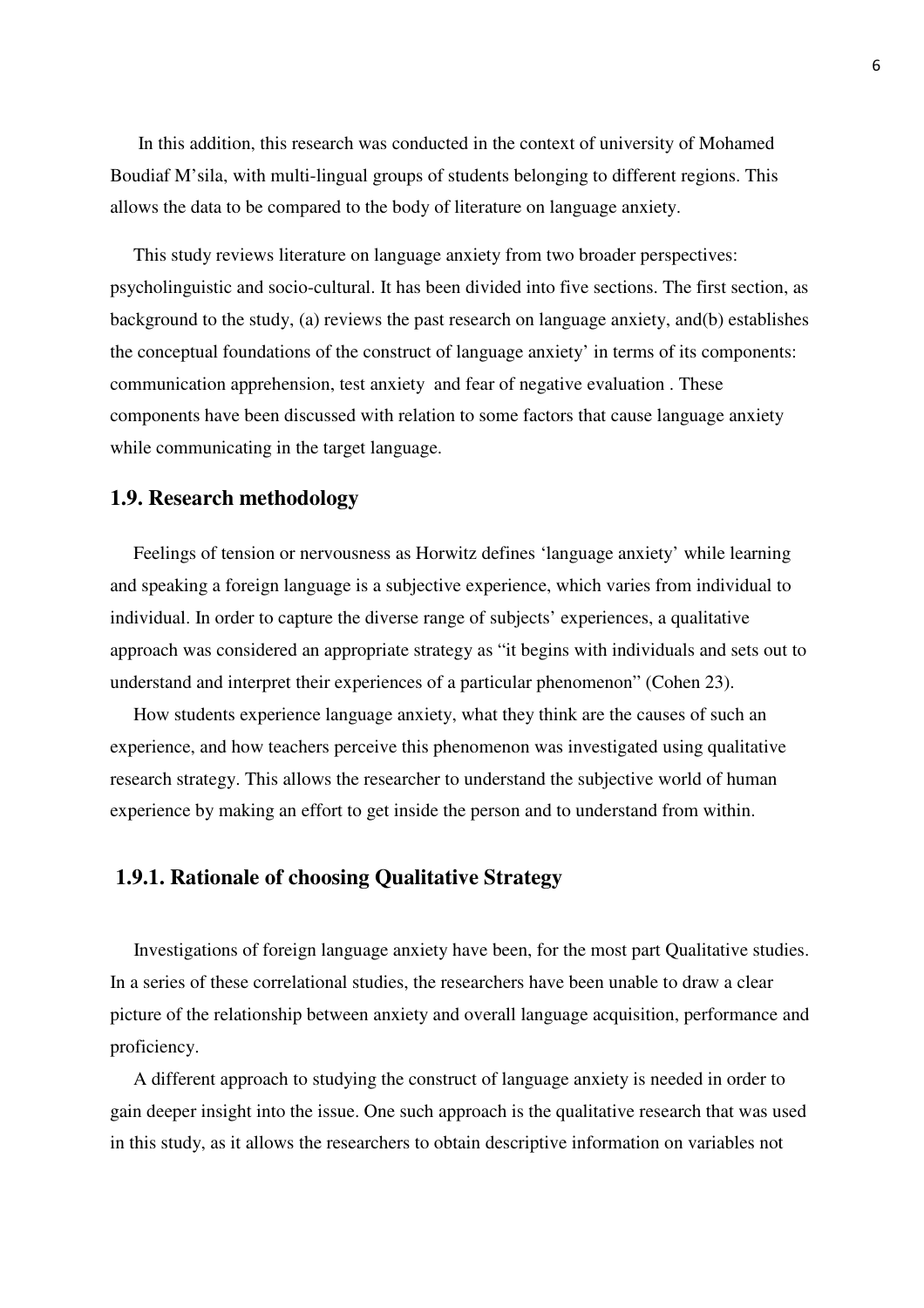easily assessed through empirical research and can provide a way to view phenomena from the point of view of the subject (Price 101).

 Qualitative research allows the subjects being studied to give much 'richer' answers to questions put to them by the researcher, and may give valuable insights which might have been missed by any other method. Not only does it provide valuable information to certain research questions in its own right but there is a strong case for using it to complement quantitative research methods.

#### **1.9.2. Population**

We have decided to work on  $1<sup>st</sup>$  year LMD students because they tend to show clearer anxiety and the aforementioned negative emotions and behaviors than  $2<sup>nd</sup>$  and  $3<sup>rd</sup>$  year students. They have been studying English for eight academic years, the last seven months at the University, and have different English subjects including the oral expression one as a fundamental course. Their general proficiency in English is supposed to be fine.

 For the present research we have administered a questionnaire of twenty three items to learners. The items were developed, to explore the attitudes of first (1st) year LMD students toward their anxiety and to investigate their oral competence during a classroom discussion.

#### **1.9.3. Sample**

 Due to time constraints, it is neither possible nor desirable to study all the population. For instance, dealing with more than 680 in our department will be time consuming. Thus, we have decided to take randomly a sample of 35 students to be given the administered questionnaire.

 Learners' questionnaire was administered, among one group from the whole (10) groups of the first (1st) year LMD students of English language, constituted 680 participants as the total number of the population, from which the sample will be at random. The learners' questionnaire was administered to a random sample of thirty five (35) students from group one at the department of English in university of M'sila.

#### **1.9.4. Data Gathering Tools**

 The rationale behind the use of interview as a data collection tool was that it can provide access to things that cannot be directly observed, such as feelings, thoughts, intentions, or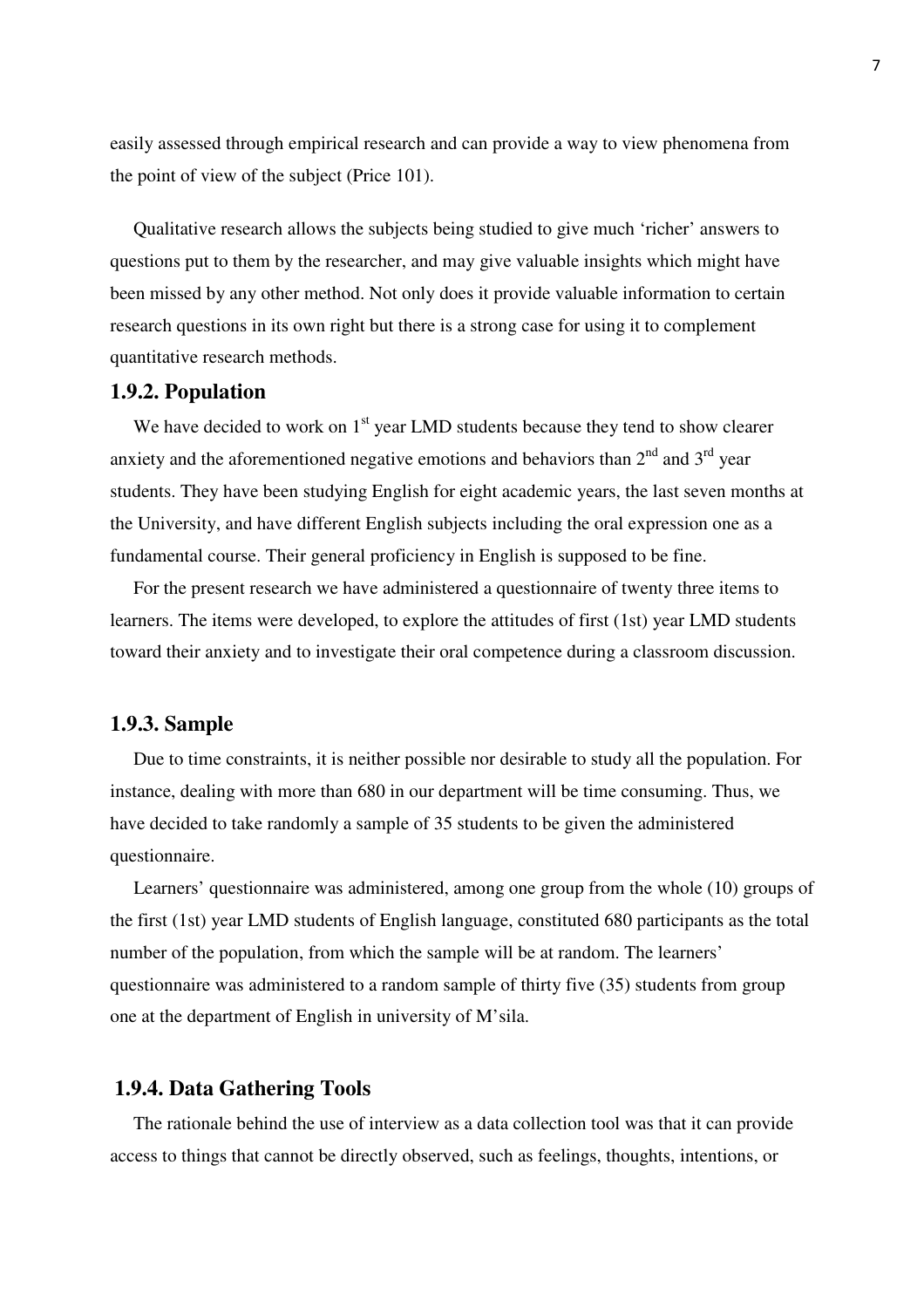beliefs. It also provides participants with opportunities to select, reconstruct, and reflect upon details of their experience within the specific context of their lives.

 Given that the primary goal of this study was to explore the sources of language anxiety, interview and questionnaire seemed appropriate as means to understand the experiences of the subjects about language anxiety because they allow for given points to be clarified and elaborated upon where required. One type of interview was conducted is individual interview.

 The rationale behind the use of questionnaire also as a data collection tool, it is able to contact large numbers of people quickly, easily and efficiently and easy to standardize. Every respondent is asked the same question in the same way. The researcher, therefore, can be sure that everyone in the sample answers exactly the same questions, which makes this a very reliable method of research. Questionnaires are relatively quick and easy to create code and interpret (especially if closed questions are used like in this study). In addition, the respondent - not the researcher - does the time-consuming part of completing the questionnaire.

### **1.10. Procedures**

 A questionnaire will be administered to first year student at the department of English in Mohamed Boudiaf in M'sila, and semi-structured interview to their teachers of Oral expression. The questionnaire will be concerned with identification of the students' anxiety in speaking English the student will be asked about whether they have anxiety or not and reason or the sources of their anxiety, and the difficulties they have in learning and speaking English, then they also asked to give some suggestion to cope their anxiety.

 Closed-ended and open- ended questions will be included in our questionnaire, so to get as valid information as possible. Semi structured interview will be designed to provide information about learners' anxieties in the teachers' perspectives we got in touch with seven oral expression teachers in the department of M'sila and they will be asked about the major factors that cause language anxiety to the students, then give us some suggestion to cope with this problem.

### **1.11. Structure of the Thesis**

 This research is basically divided into three main chapters. The first two chapters will be devoted to the theoretical part of this research. Chapter one is an introduction for this work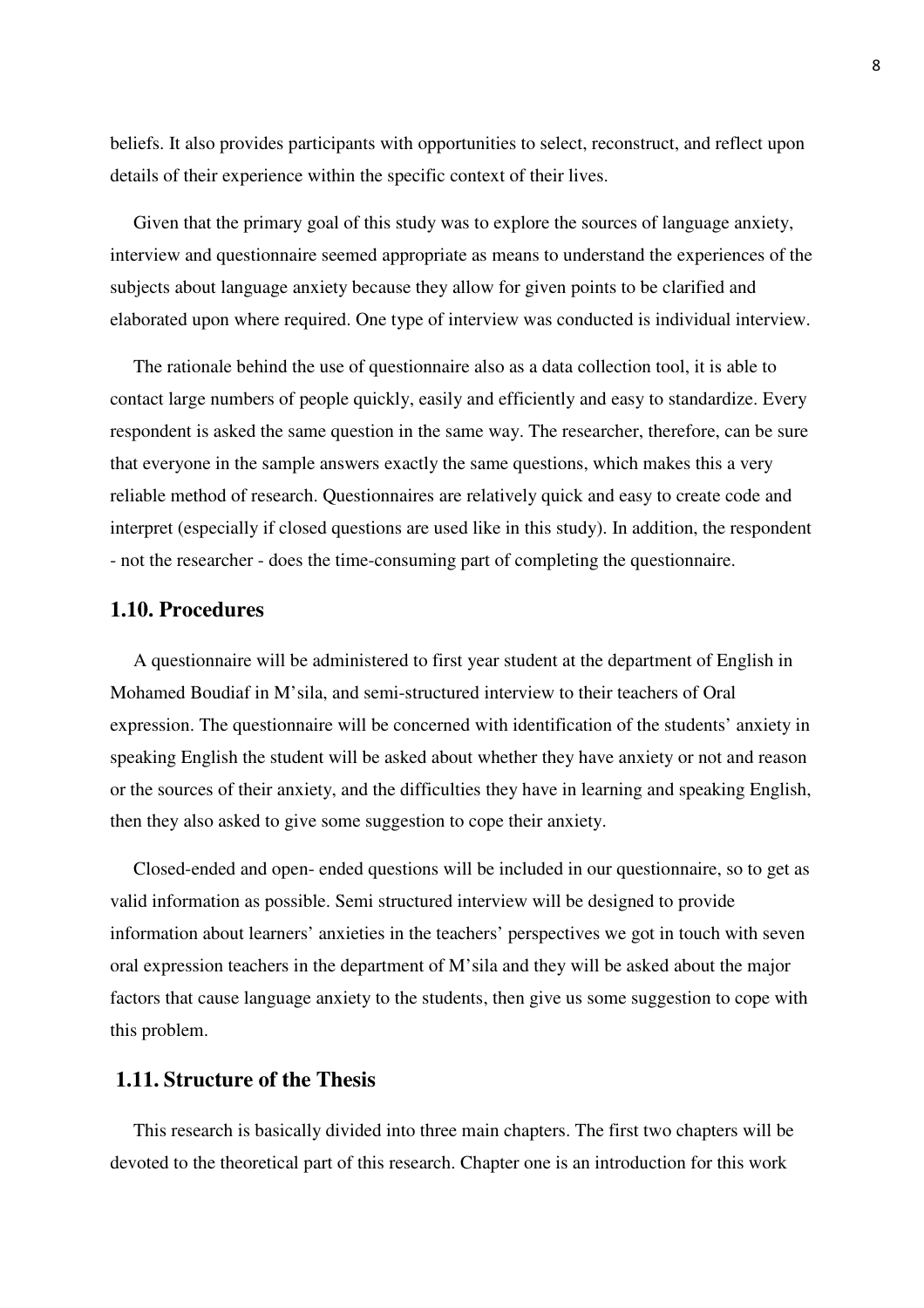includes; statement of the problem, significant of the study, and hypothesis, etc. Chapter two is concerned with a brief theoretical overview of anxiety, types of anxiety, the main sources of anxiety, and establishes the conceptual foundations of the construct of language anxiety in terms of its three components: communication apprehension, test anxiety and fear of negative evaluation. In addition, to the main the psychological, and socio-cultural factors of language anxiety. Finally, chapter three will be devoted to the practical part of the study; it gives descriptive analytic statistics of the results obtained from the administered questionnaire and includes some suggestions and recommendations as to how to solve the problem of anxiety among students.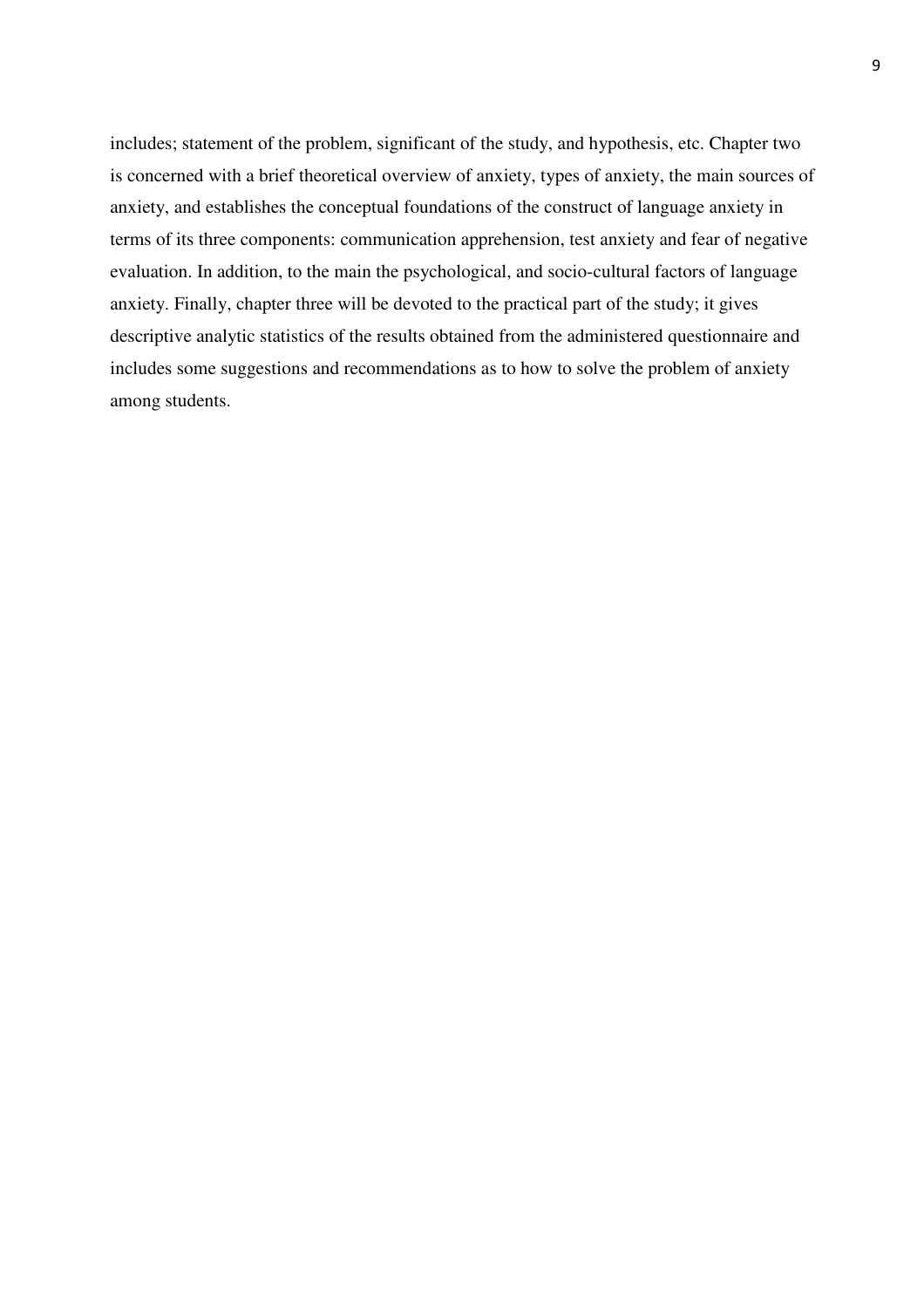### **Introduction**

 In the last three decades , there was a shift in foreign language (FL) research from the focus on learning pedagogies and their improvement, the cognitive sides, and the external factors of FL learners to the affective sides and internal factors such as age, sex, learning style, learning strategy, motivation, self-esteem and the construct of anxiety .Consequently, the implications of this research remained restricted to the learning and teaching of the language itself, that is to say, the cognitive domain with little attention to the affective variables the learners bring with them into the academic setting. Most researchers posited that in order to have a holistic understanding of the learning process and to gain better academic achievements, learners" affective variables need to be taken into consideration. This was certainly in parallel with the cognitive ones (Samimy). In addition, the focus of FL teaching programs shifted from the narrow concern of developing the learners" linguistic competence to the need of communicative competence. With the current advance in communicative approaches, the aim has become to make English foreign language (EFL) learners speak spontaneously in various academic and social contexts, express themselves openly with the minimum rates of anxiety, develop their oral skills, activate their autonomy and be fully engaged in the classroom. In order to meet this challenge, attention has been diverted to studying the role of affective variables like learning styles, motivation, personality traits that can impede the process of learning and speaking. Among these affective variables, learner anxiety has come to be recognized as an important area of study because of the negative influence it can have on students" performance.

 This chapter reviews literature on FL anxiety. It gives some background to the study of FL anxiety and establishes the conceptual foundations of the construct of FL anxiety in terms of its three components: communication apprehension, test anxiety and fear of negative evaluation. Furthermore, it looks at the factors that stem from learners" self-esteem, learners and teachers" beliefs about language learning, and classroom procedures. It also highlights the impact of FL anxiety at the three learning stages, input, processing, and output. Finally, it describes how anxiety is manifested in the learners and presents some strategies to cope with it.

### **2.1. Difference between first and foreign language anxiety**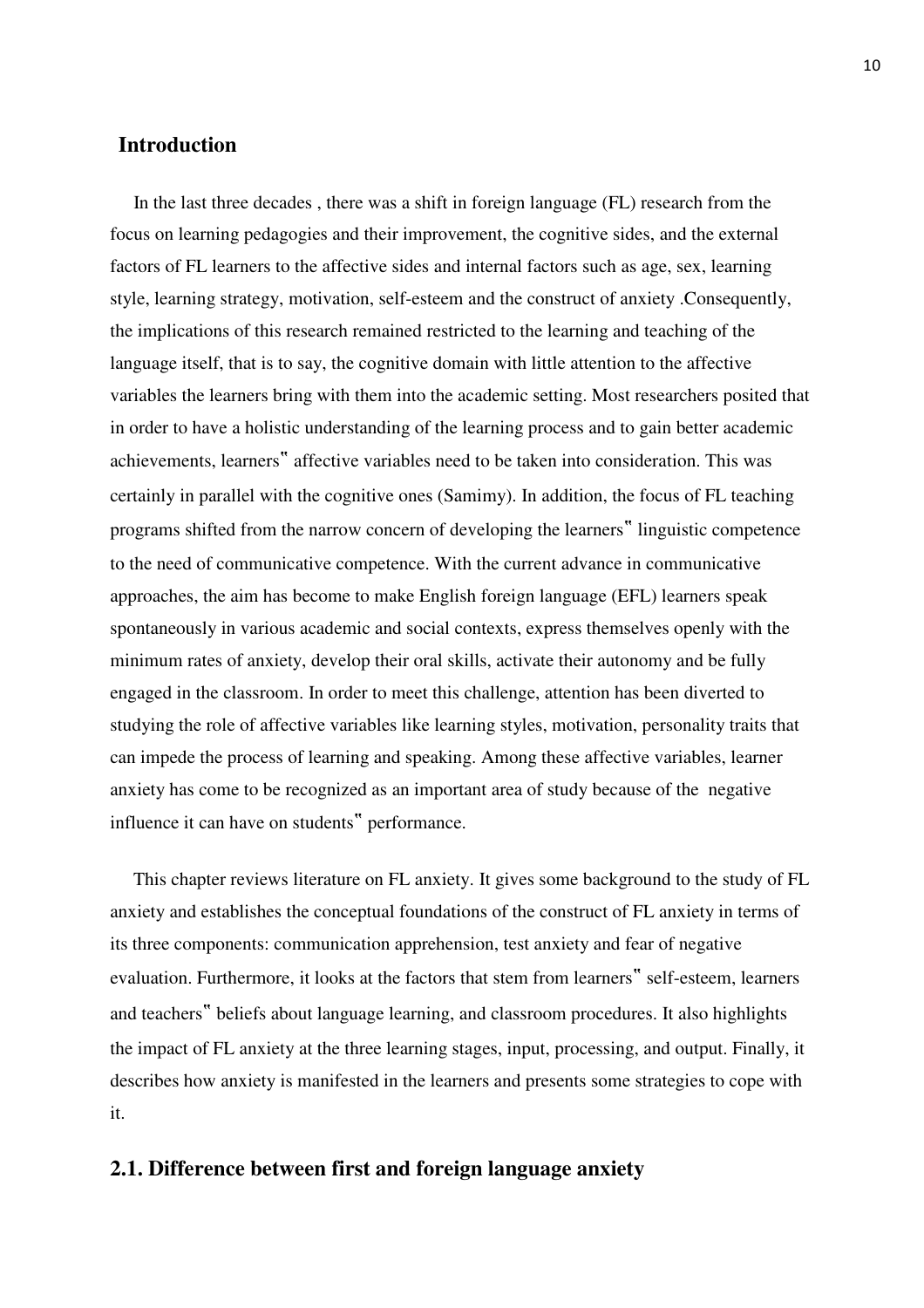Anxiety and speech appear to have strong bond with each other. Speaking either in first or foreign language in different situations, particularly the situations that demand public speech, tend to be anxiety-provoking. However, the anxiety experienced when speaking in foreign seems to be more debilitating than the anxiety experienced when speaking in the first language. Anxiety while communicating in other than L1 goes a step further with the addition of the difficulties associated with learning and speaking a foreign language. In a foreign language, a speaker has to look for suitable lexis, has to construct an appropriate syntactic structure and needs to use a comprehendible accent, plus the demanding tasks of thinking and organizing ideas and expressing them at the same time. (Daly 1) while discussing the reactions to FL learning from perspective of first language communication apprehension expresses that the anxiety experienced by many people while communicating in their first language seem to have many logical ties to foreign language anxiety . Educators and second language acquisition (SLA) researchers can get insight from the analogy of first language anxiety to cope with foreign language one.

#### **2.2. Definitions of anxiety**

The researchers believe that every one sometimes experiences anxiety in one form or another and in varying degrees. It involves a pattern of physiological and psychological reactions like feeling of stress and emotions. As such, anxiety can seriously inhibit the ability of concentration and dealing with things in a more positive may. It is considered as an unpleasant state evoking avoided behaviors and defenses. It can also be defined as a specific emotion necessary for an individual to prepare himself for potential danger and threatening situations.

Anxiety and fear can be clinically indistinguishable; however, their causes are different. Fear is the sense of dread and foreboding that may occur in response to an external threatening event (e.g., being attacked). Anxiety is the same distressing experience of apprehension and foreboding as fear except that it derives from an unknown internal stimulus, inappropriate or excessive to the reality of the external stimulus or concerned with a future one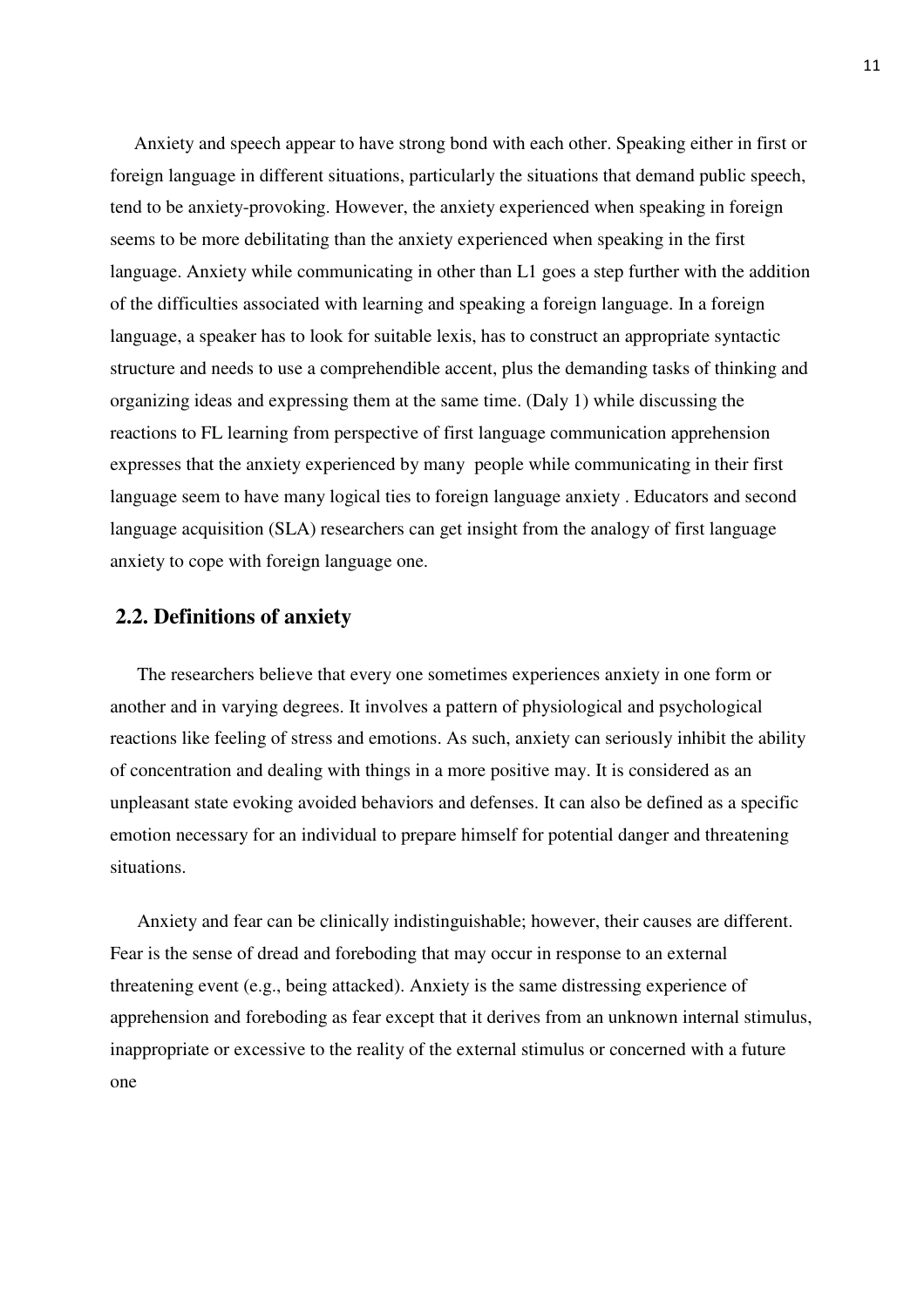**"**Anxiety is psychological construct, commonly described by psychologist as a state of apprehension, vague fear that is only indirectly associated with an object" (Hilgard and Atkinson18).

 Anxiety, as perceived intuitively by many language learners, negatively influences language learning and has been found to be one of the most highly examined variables in all of psychology and education (Horwitz 113). Psychologists make a distinction between three categories of anxiety: trait anxiety, state anxiety, and situation-specific anxiety. Trait anxiety is relatively stable personality characteristic, a more permanent predisposition to be anxious (Scovel, cited in Ellis 479) while state anxiety is a transient anxiety, a response to a particular anxiety-provoking stimulus such as an important test (Spielberger, cited in Horwitz113). It is aroused by a specific type of situation or event such as public speaking, examinations, or class participation (Ellis 480)

(Spielberger 1) also defined anxiety as:

```
 "The subjective feeling of tension, apprehension, nervousness, and worry associated 
    with an arousal of the automatic nervous system".
```
**Mussen concluded that:** 

**"Anxiety is not a pathological condition is itself but a necessary and normal physiological and mental preparation for danger … anxiety is necessary for the survival of the individual under certain circumstances. Failure to apprehend danger and to prepare for it may have disastrous results**". (Mussen 387)

### **2.3. Theories of anxiety**

Freud was one of the first who focused on the importance of anxiety differentiated between objective anxiety, and neurotic anxiety. Freud viewed objective anxiety as a realistic response to perceived danger in the environment, synonymous with fear. He saw neurotic anxiety as an unconscious conflict within the individuals since the conflict was unconscious, the person was not aware of the reason for his or her anxiety. Just as there are varying degrees of anxiety, there are also varying degrees of awareness of the cause of one's discomfort (Bennett, 1982).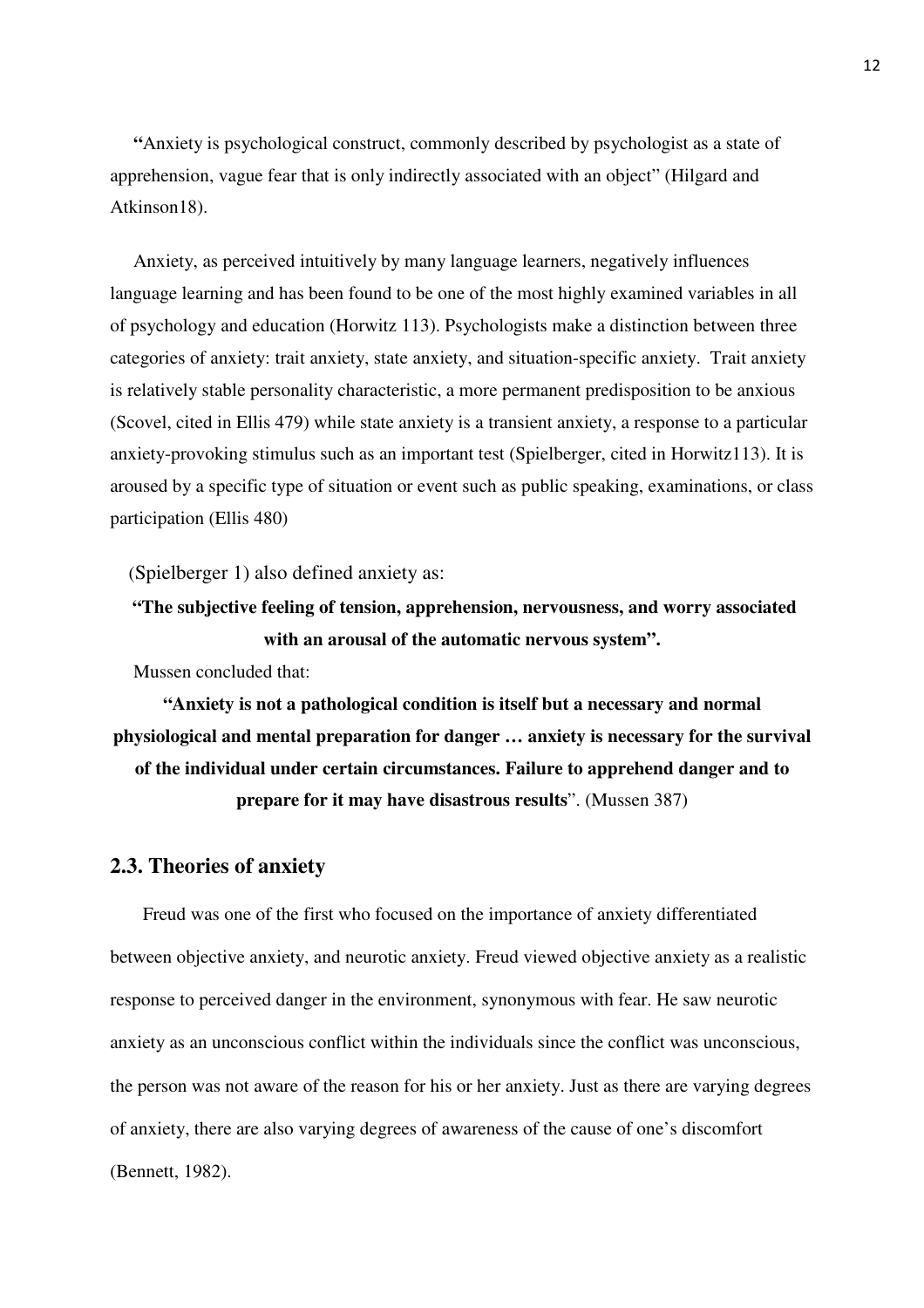#### **2.3.1. Anxiety as an unconscious conflict**

 Freud believed that neurotic anxiety was the result of an unconscious conflict, many id impulses pose a threat to the individual, because they are contradictory to personal values, or because they are in opposition to what society will permit. For example, a young girl who has strong hostile behavior toward her mother may not consciously acknowledge these feelings because they conflict with her belief that one should love one's parents. To acknowledge her true feeling, would destroy her self-concept as a loving daughter and place her in danger of losing her mother's love and support.

#### **2.3.2. Anxiety as a learned response**

Social learning theory focuses not on the internal conflict but on ways in which anxiety becomes associated with certain situation via learning. Sometimes fears learned in childhood are very difficult to extinguish. Since the first reaction is to avoid or escape the anxiety producing situation, the child will not get a chance to find out that the situation is no longer dangerous.

### **2.3. Types of anxiety**

Anxiety is like other affective factors such as: tiredness, boredom, anger and emotional disorders. It is entirely related to the psychology of the individual. It does not occur as a single issue; it can rather acquire forms of manifestation and can be categorized as: FL anxiety, state and trait anxiety, situation-specific anxiety, and facilitative versus debilitative anxiety.

#### **2.3.1. Facilitative and Debilitative Anxiety**

 FL anxiety has been said by many researchers Horwitz (1986), Sammy (1992), MacIntyre (1991) to influence language learning. Anxiety is a unique emotion as stress can be a good motivator, for example may keep a person alert and provide him with motivation. But some stress can have devastating effects and can lead him to forget several issues at one go during an exam.

 This positive anxiety is called a facilitating anxiety, and this negative anxiety is called debilitating one. The former does not inhibit the preparation for tests and exams, and can motivate the learner to learn and succeed. as it can be facilitative or debilitative. Indeed,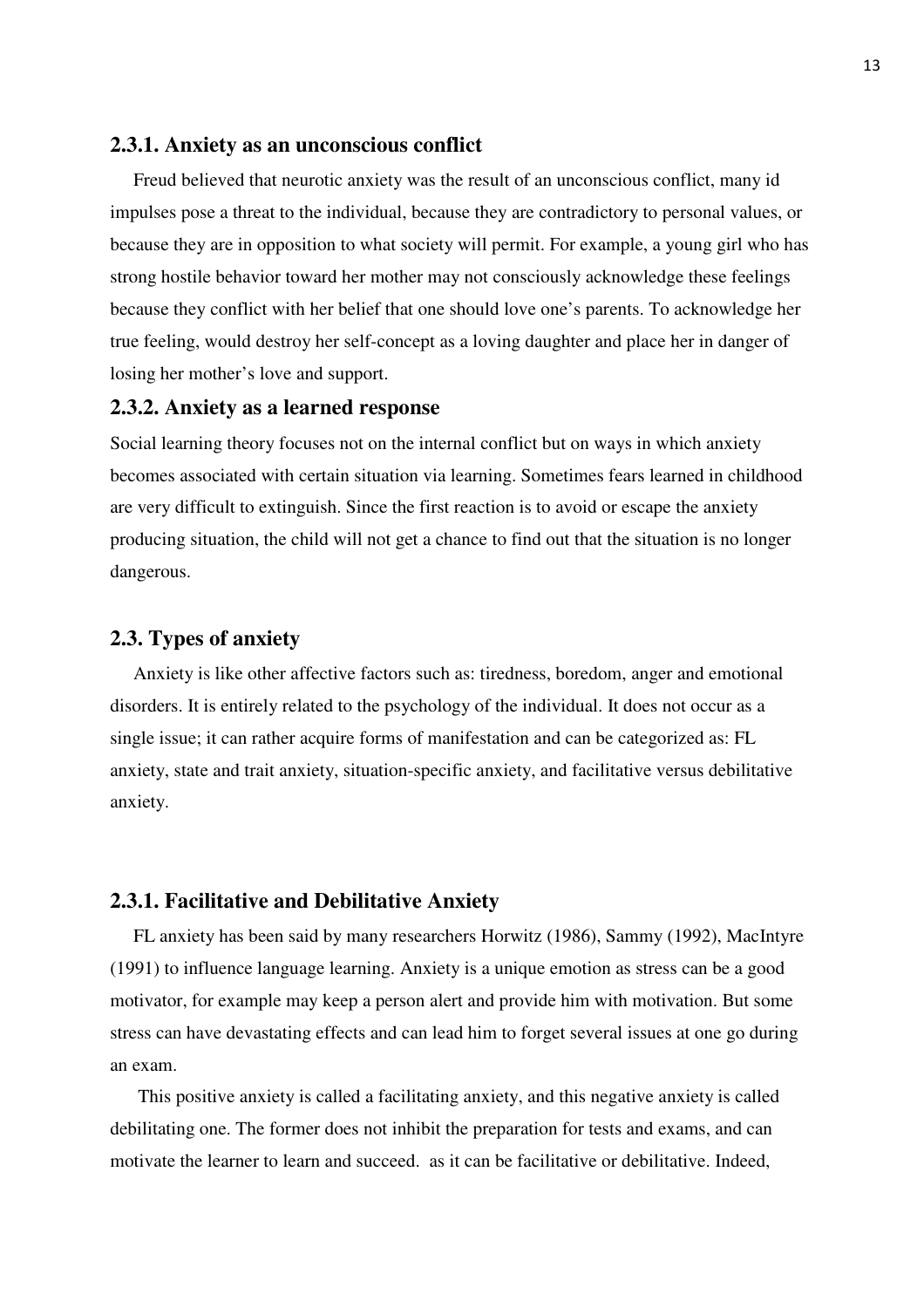experiencing moderate anxiety can be helpful and facilitate the learner's performance, and it can serve as a motivator and lead to better oral performance through motivating learners to adopt a strategy and to be willing to confront the new learning task, whereas having severe anxiety can be debilitating and significantly hinders one's performance through motivating them to assume an avoidance attitude and therefore tends to escape from the learning task (Scovel 1-2). For example, a student can become slightly anxious before a major exam; the slight anxiety felt can motivate the student to study for the exam and do better because of the time spent preparing for it.

 In contrast, high levels of anxiety may interfere with the Student's ability to concentrate, process information, or remember information from long term memory. Under these circumstances, the student is less likely to do his or her best on the exam.

 According to Scovel facilitating-anxiety keeps the learner motivated and "**fight**" the new information and pushing them to do more efforts to reduce the negative impact of anxiety. (Scovel 482).

 In the work of Bailey, facilitating and debilitating anxiety are closely related with the self image of language learners and the learners to compare themselves continually with others and react emotively to such comparison, wish to perform better results and evaluation (Bailey 96)

They may experience anxiety, with in regard to language lessons if their competitiveness is found or an unsuccessful self-image. Such anxiety may be facilitating if it prompts the learner to devote more effort to language learning; in turn the self image will be enhanced as learning outcomes are enhanced. (Hedge and Tricia).

 Dörney concluded that anxiety does not only hinder achievement but in some cases improves and develops it. Stress is considered as the cognitive part of anxiety and can have a negative effect on performance. For example failing to answer the question will only hinder the future performances of the learner, and makes him less and less efficient in the classroom.

### **2.3.2. Foreign language anxiety**

 Anxiety has been found to interfere with many types of learning but when it's associated with learning a foreign language It's termed as 'FL anxiety'. It's a complex and multidimensional phenomenon (Young 217) and can be defined as subjective feeling of tension, apprehension, nervousness, and worry associated with an arousal of the automatic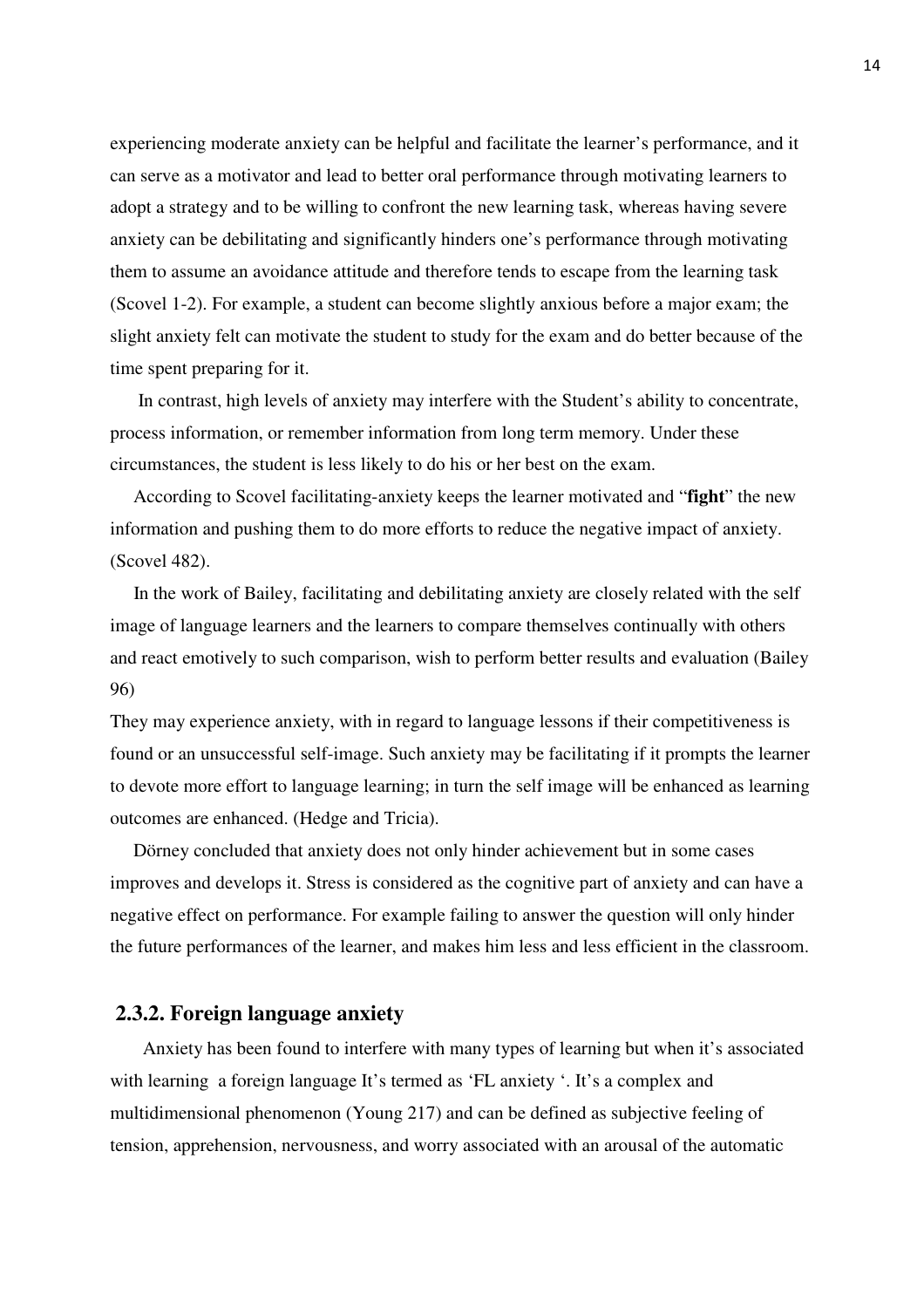nervous system"(McIntyre &Gardner 217). It has been found that the feelings of tension or nervousness centre on the two basic task requirement of foreign language learning , listening and speaking (Horwitz 29) because, in interaction, both the skills cannot be separated.

#### **2.3.3. Trait anxiety**

According to Spielberger trait anxiety is a general characteristic of an individual's personality. Individuals, who experience an anxiety trait, will tend to have an attitude and reaction which reflects their ability to understand the nature of certain environmental stimuli and stressful situations as more or less difficult or threatening. People who develop a more anxiety-trait are much more prone to reacting to a large level of stimuli, and will be more able to worry in less dangerous and hard situations. These individuals are more likely to present state-anxiety in some circumstances, especially in normal day-to-day activities, as an example, people who are accustomed to facing tremendous amount of difficulties in their everyday life.

#### **2.3.4. State anxiety**

State anxiety is considered as an obstacle and an interruption of individual's emotional equilibrium. For example, when the person hears bad news about a very close friend, he becomes so anxious, so that emotional equilibrium will be put into question (Spielberger).

 We noticed that a person who experienced a state anxiety is more likely to feel stress and nervousness or unable to confront any event. In such moments, the person may feel nervous and can easily react to external stimuli. State anxiety is an unpleasant feeling which can seriously disturb the individual's ability to react positively to any situation and in a certain environment. Moreover, high levels of state anxiety are particularly harmful. It can even disable the person's tendency to engage in adaptive behavior aimed to end and overcome this feeling, for example encountering lot of difficulties. In the question of the exam makes the learner bored and very disturbed emotionally and hence very much anxious about his future. Anxiety caused by different learning situations, such as learner's like trying to understand mathematical quizzes or presenting an oral conversation in classroom.

#### **2.3.5. Situation specific anxiety**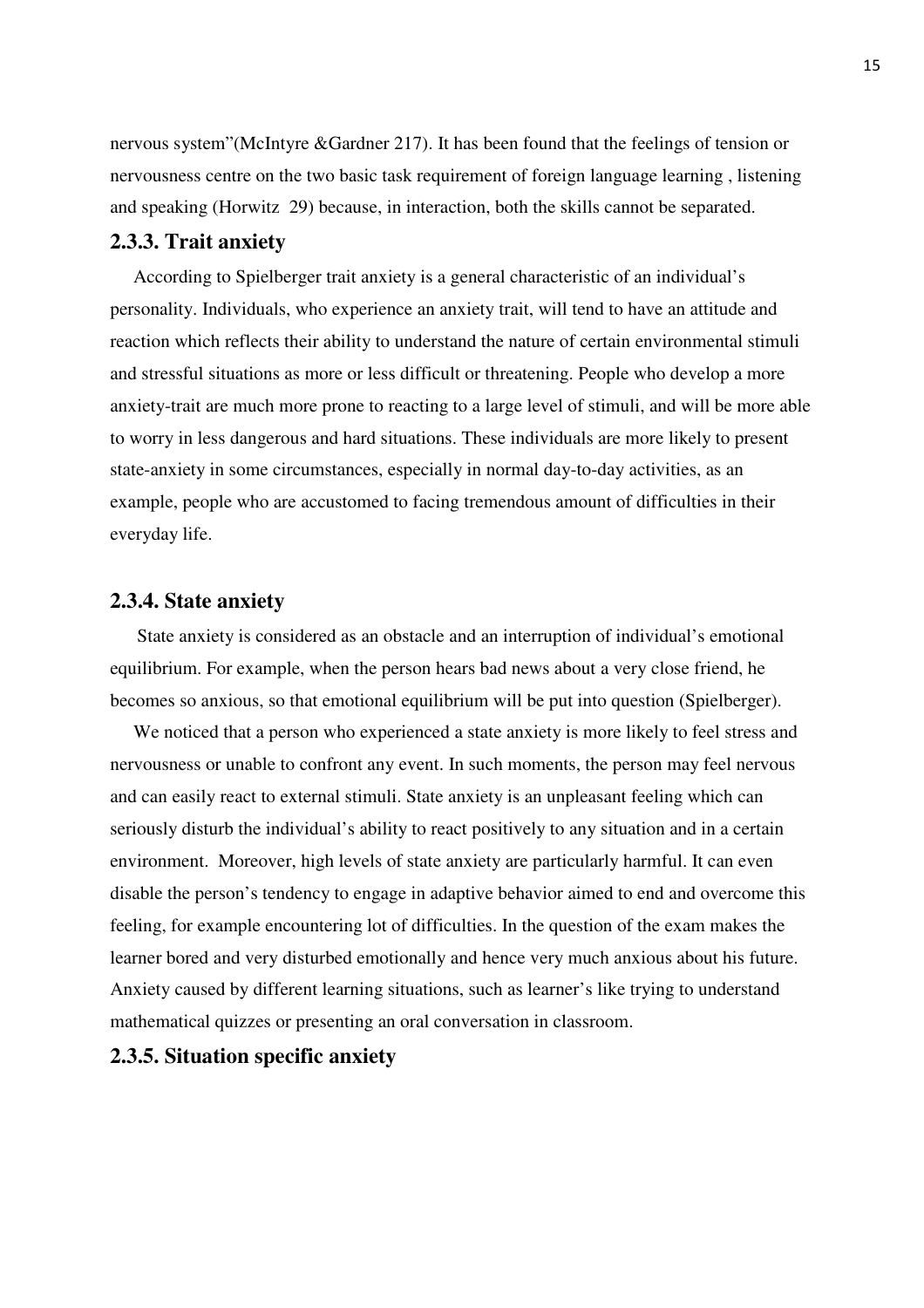Situation-specific anxiety is related to the general orientation of anxiety and certain situations, or on a learning context in which the learner does not find that he is capable to be proficient in a foreign language in speaking or reading passages.

### **2.4. The causes of language anxiety**

Foreign language anxiety is the feeling of worry and nervousness experienced by nonnative speakers, when learning or using a second or a foreign language. These feeling may interrupt the desire to develop any second language context whether associated with the productive skills of speaking and writing, or the receptive skill, of reading and listening. Language anxiety is attributable to different causes. The primary sources of language anxiety, explicated by Horwitz are communication apprehension, fear of negative evaluation and test anxiety.

According to them, foreign language anxiety consists of:

## '**Self perception, beliefs, feelings and behavior related to classroom language learning arising from the uniqueness of the language learning process'** (Horwitz 364).

we do agree that the causes of language anxiety is a central question of this research study and is of interest to all language teachers and learners, as well as SLA scholars who are interested in anxiety and learning. Considering anxiety as highly influential construct in language learning, SLA researchers have tried to investigate the sources or reasons that language anxiety can stem from within both academic and social contexts, and have suggested a variety of strategies to cope with it.

 The fact that language anxiety is psychological construct, it most likely stems from the learner's own 'self', i.e., as an intrinsic motivator (Schwartz 16), e.g., his or her selfperceptions, perceptions about others (peers, teachers, interlocutors, etc.) and target language communication situations, his/her beliefs about FL learning etc. language anxiety may be a result as well as a cause of insufficient command of the target language (Sparks and Ganschow 118).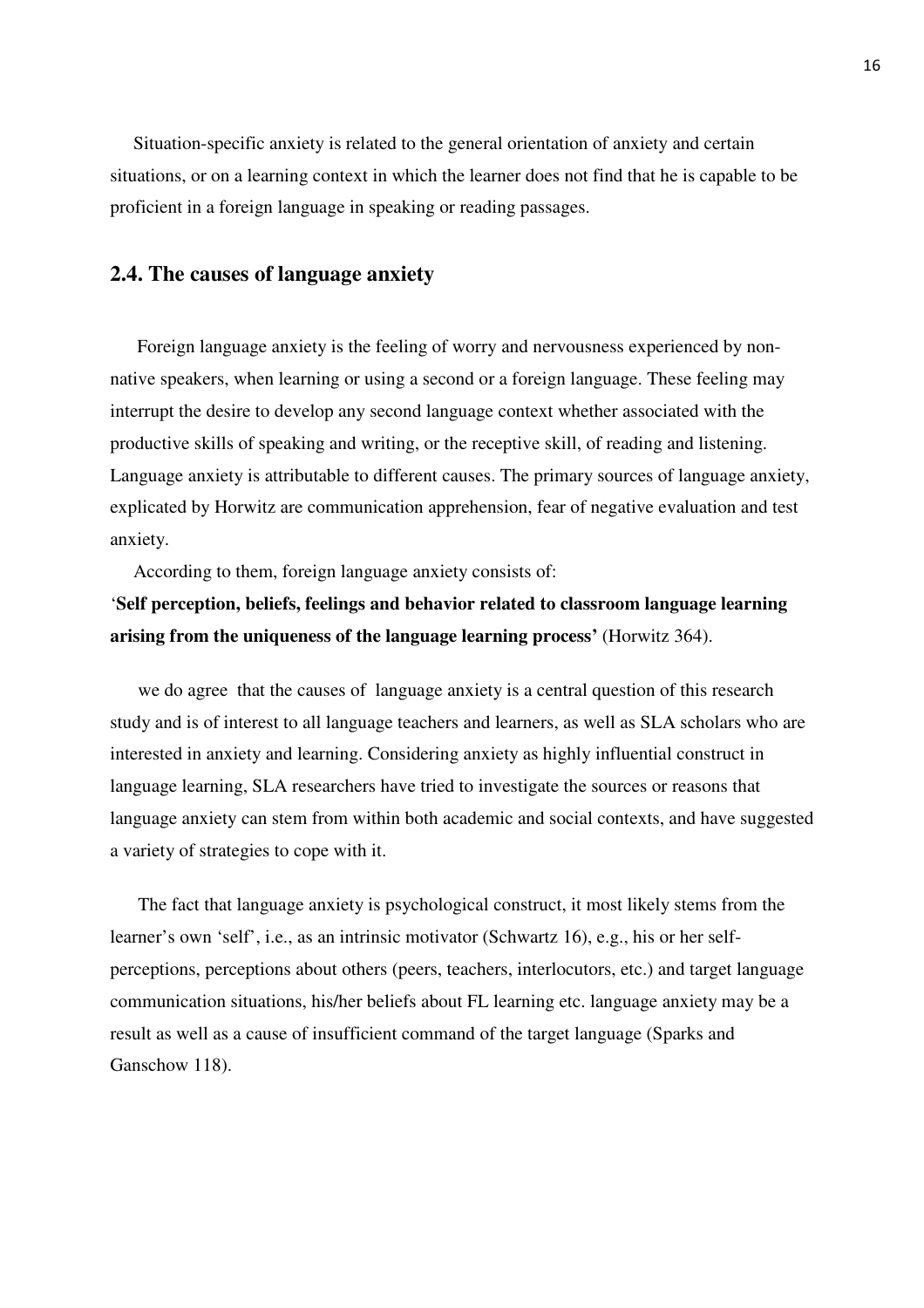That is to say it may be experienced due to extrinsic motivators (Schwartz 16), such as different social and cultural environment, particularly the environments where L1 and FL learning takes place.

 Also, the target language is a representation of another cultural community; there is a predisposition of another cultural community; there's a predisposition among some people to experience such anxiety because of their own concerns about ethnicity, and the like.

 Social status of the speaker and the interlocutors, a sense of power relations between them, and gender could also be important factors in causing language anxiety for FL speakers.

A further detailed investigation of these factors could potentially assist language teachers to alleviate anxiety in the classroom setting and to make the classroom environment less anxietyprovoking and hence to improve learners' performance in the target language.

### **2.5. Components of foreign language anxiety and related casual factors**

 According to (Horwitz 127), considering language anxiety with relation to performance evaluation within academic and social contexts, drew parallels between it and three related performance anxieties:(1) communication apprehension  $(ca)$ ;(2)test anxiety; (3) fear of negative evaluation. Due to its emphasis on interaction, the construct of communication apprehension is also relevant to the conceptualization of foreign language anxiety (McCroskey 127). The description of these components will lay the foundation for the concept of foreign language anxiety, providing an insight to comprehend the sources or causes it can originate from. As the focus in this dissertation is on speaking skills, the first component (CA) will be explained more than the other two components.

#### **2.5.1. Communication Apprehension (CA)**

 The speaking skill is so central to our thinking about language learning that when we refer to speaking a language, we often mean knowin*g* a language ….. Many researchers have pointed out that the skill producing most anxiety is speaking (MacIntyre and Gardner). This anxiety comes in part from a lack of confidence in our general linguistic knowledge but if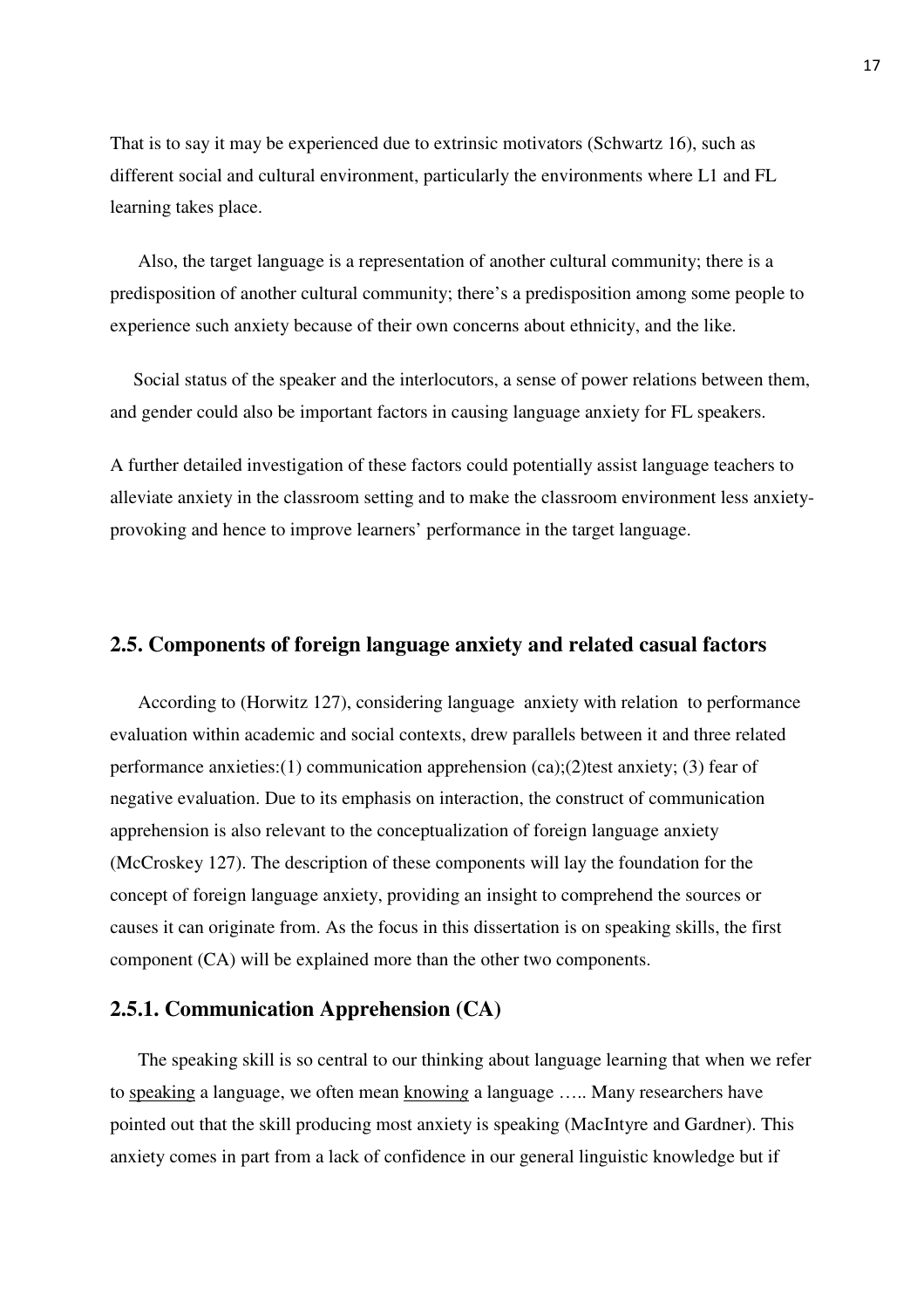only this factor were involved, all skills would be affected equally. What distinguishes speaking is the public nature of the skill, the embarrassment suffered from exposing our language imperfections in front of others (Arnold 3)

One of the most studied topics in the field of speech communication is the tendency on the part of some people to avoid, and even fear communicating orally (Daly 3). Horwitz (128) define communication apprehension (CA) as "a type of shyness characterized by fear or anxiety about communication with people". Most of the research in this area is based on McCroskey conceptualization of CA as "an individual's level of fear or anxiety associated with either real or anticipated communication with another person or persons" (McCroskey 78).

 Communication anxiety may be specific to just a few settings (e.g., public speaking) or may exist in most everyday communication situations, or may even be part of a general anxiety trait that arises in many facets of an individual's life (Fiedma). Learners' personality traits such as shyness, quietness, and reticence are considered to participating CA. these feelings of shyness vary greatly from individual to individual, and from situation to situation. (McCroskey and Bond 1) found seven factors that could result in a quite child this can equally offer explanation of adult(CA); (1) low intellectual skills, (2) speech skills deficiencies, (3) voluntary social introversion, (4) social alienation, (5) communication anxiety, (6) low social self-esteem, (7) ethnic/cultural divergence in communication norms. While communication apprehension is one of these factors, the others can lead to communication apprehension.

Daly (5) presents five explanations in the development of CA which can offer an insight into the issue of understanding what causes language anxiety for EFL learners. In the first place, he explains CA in terms of 'genetic disposition' indicating that one's genetic legacy may be substantial contributor to one's anxiety. (Later& McCroskey 4) stated the same: that children seem to be born with certain personality predispositions toward CA. Secondly, he explains CA in terms of reinforcement and punishment related to the act of communication. He asserts that individuals who, form early childhood, are greeted with negative reactions from others in response to their attempt to communicate develop a sense that staying quite is more highly rewarded that than talking. This can suggest, according to behaviorist learning methodology that the negative reactions to learners' errors by language instructors can reinforce their fear of making mistakes and future attempts to communicate. Related to this cause is the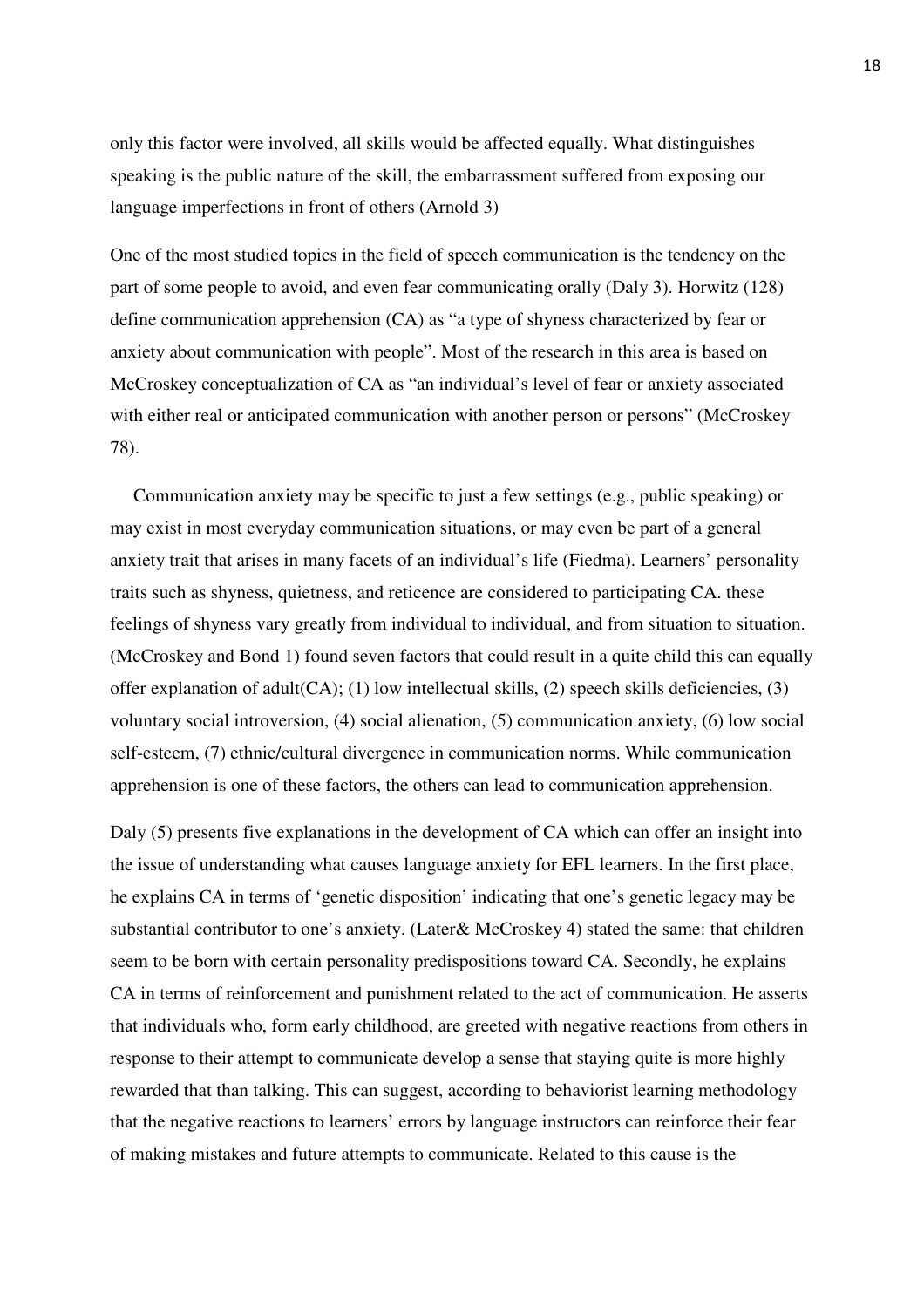inconsistence and random pattern of rewards, punishments, and nonresponses for engaging in the verbal activity. Another explanation (Daly 5) focuses on is the adequacy of people's early communication skills acquisition.

 Children who receive a wealth of early experience of talking are more likely to be less apprehensive than those who receive less opportunities of communication. The last perspective he emphasizes is that the children who have been exposed to appropriate socialinteractive models of communication are generally less apprehensive than those who have been exposed to inadequate or less interactive models. All these five explanations suggest that development of CA in individuals' results from nature or their surroundings.

 In case of situational CA, the causes are numerous. According to Richmond and McCroskey" these causes vary from one person to another or from one situation to another". (Buss 4) lists novelty (new thing), formality, subordinate status, conspicuousness, unfamiliarity, dissimilarity, and degree of attention as the major sources of situational CA.

 Communication apprehension obviously plays a large role in FL anxiety. People who are apprehensive speaking in groups are likely to be even in more trouble when doing so in FL class, where "in addition to feeling less in control of the communicative situation, they also may feel that their attempts at oral work are constantly being monitored" (Horwitz 127). This apprehension is explained in relation to the learner's negative self-perceptions caused by inability to understand others and make him understood (McIntyre and Gardner 137). McCroskey (4) labels this kind of apprehension which (Neer 4) refers to as "apprehension about classroom participation" as classroom communication apprehension (CCA). The emphasis on group work and oral presentation in the modern communicative classroom can be particularly exacerbating for students who have communication apprehension (Shams 9).

#### **2.5.2. Test anxiety**

An understanding of test anxiety is also pertinent to the discussion of foreign language anxiety. Test anxiety, as explained by Horwitz," refers to a type of a performance anxiety stemming from a fear of failure", test anxiety is quite pervasive in language classroom, because of its continuous performance evaluative nature.

 Unfortunately, for highly anxious students, FLs, more than any other academic subject, require continual evaluation by the instructor the influent speaker in the class (129). It is also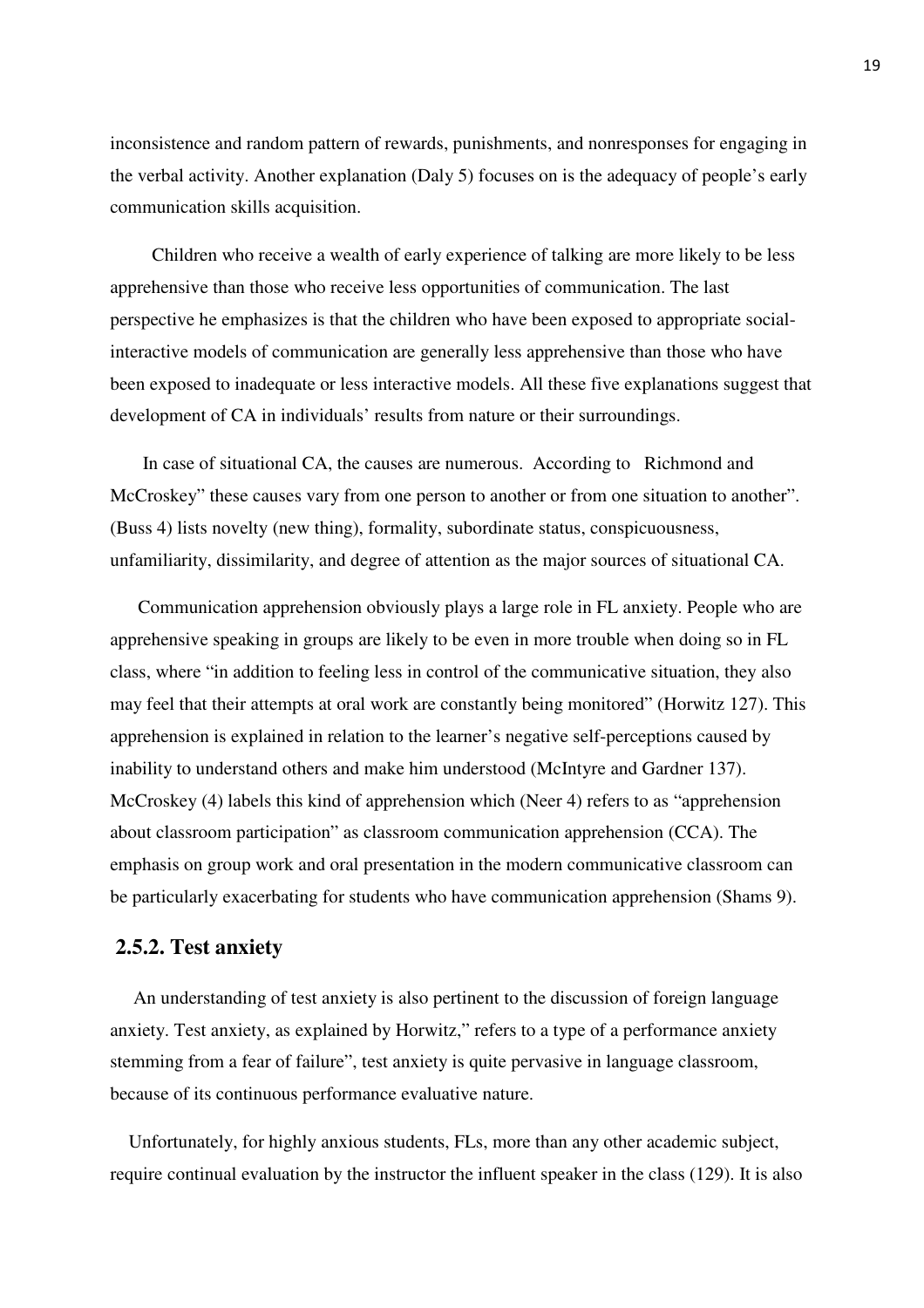important to note that oral testing has the potential to provoke both test and oral communication anxiety simultaneously susceptible students (127).

### **2.5.3. Fear of negative evaluation**

 Fear of negative evaluation is an extension of the second component (test anxiety) of foreign language anxiety because it's not limited to test- taking situations; rather, it may occur in any social, evaluative situation, such as interviewing for a job or speaking in foreign language class (Horwitz 127). It's also broader in the sense that it pertains not only to the teacher's evaluation of the students but also to the perceived reaction of other students as well (Shams 10).

We noticed that fear of negative evaluation is the learners feeling about how other teachers or classmates may negatively evaluate their language ability. Learners who experience fear of negative evaluation do not consider their language mistakes as a natural thing or as an attempt to learn a new language, but as a danger for them especially in front of their teachers or their peers.

 We believe that, although communication apprehension, test anxiety, and fear of negative evaluation provide useful conceptual building blocks for a description of foreign language anxiety, it is more than just the conglomeration of these three components, we conceive foreign language anxiety as a distinct complex of self-perceptions, beliefs, feelings, and behaviors related to classroom language learning arising from the uniqueness of the language learning process. And what makes language learning a distinct and unique process is its interaction with the concept of 'self'.

#### **Anxiety as a hindrance to learning**

 Learning a second language means acquiring new techniques that are used in this foreign culture. This can be seen as a threatening to a learner's consciousness, rather than encouraging him to perform well. Some learners come over many difficulties, when learning a second language. It because of lot of emotional factors that are experienced by learners in foreign language learning, and which affect their abilities such as: intelligence, motivation, attitudes and anxiety. Anxiety stands as one of the main influential factors for effective language learning (Brown).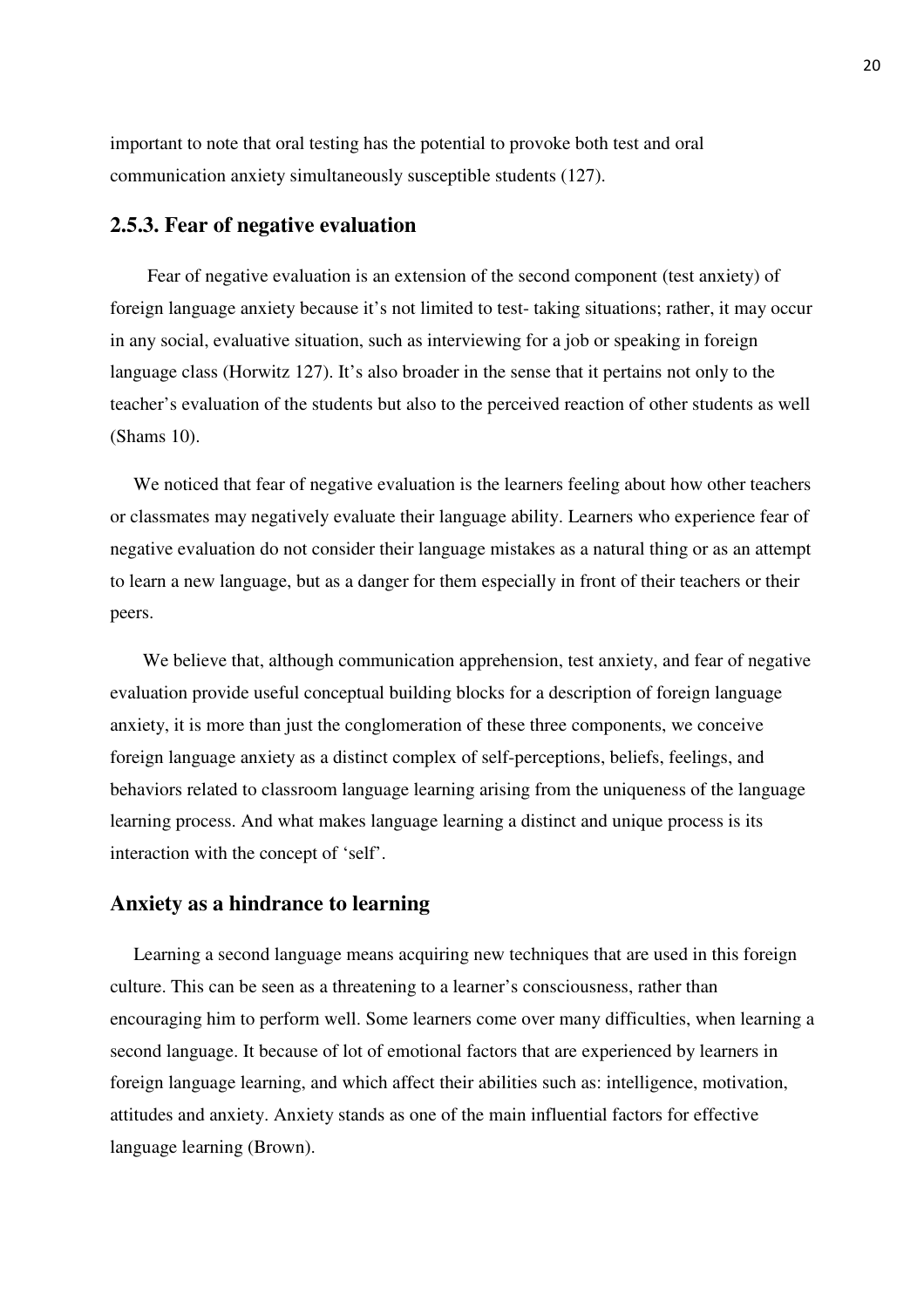According to Spielberger language anxiety is the fear that an individual feels when he has to use a second or a foreign language in which he is not fully proficient. He considers language anxiety as a stable personality trait related to the individual's tendency to react nervously when speaking, listening, reading or writing in the second language (SL).

 Anxious students have been shown to be less likely to volunteer answers in class and to be hesitant in expressing personally relevant information in the target language (TL).

 Spielberger have explained the negative effects of anxiety on second or foreign language learning by the fact that anxiety deviates attention and cognitive recourses that could otherwise be effectively used to improve performance in the second language. It is claimed that the more anxious the learners, the less proficient in speech skills they are. Moreover, Spielberger (ibid) predicted that the existing of several variables can affect the learning process. Two of these variables are trait anxiety I, e the case of some learners to become anxious in any situation, and the other one is state. Anxiety for example when the learner has to present an oral production in front of his classmates or when the teacher authorizes him to correct his own mistakes. All this is experienced in relation to some particular event or activity. There is also another variable that affects language acquisition, which is that of students' perception for their own communicative competence in second language acquisition (SLA), however, these students tend to underestimate their competence in relation to less anxious students, and therefore become themselves anxious about their performance. Therefore, since the detrimental effects of anxiety on achievement are evident, efforts should be made to lower levels of anxiety in the class.

This can be done if teachers or educational board attempt to create a more relaxed atmosphere and to have a less authoritative attitude towards their students (Spielberger).

### **Learners' differences**

### **Introverted and extraverted learners**:

 A number of personality traits may affect the acquisition of a second language, and this can decrease the progress of learning and discourages risk-taking which is necessary for the continuity of students' performance (Lightbown and Spada).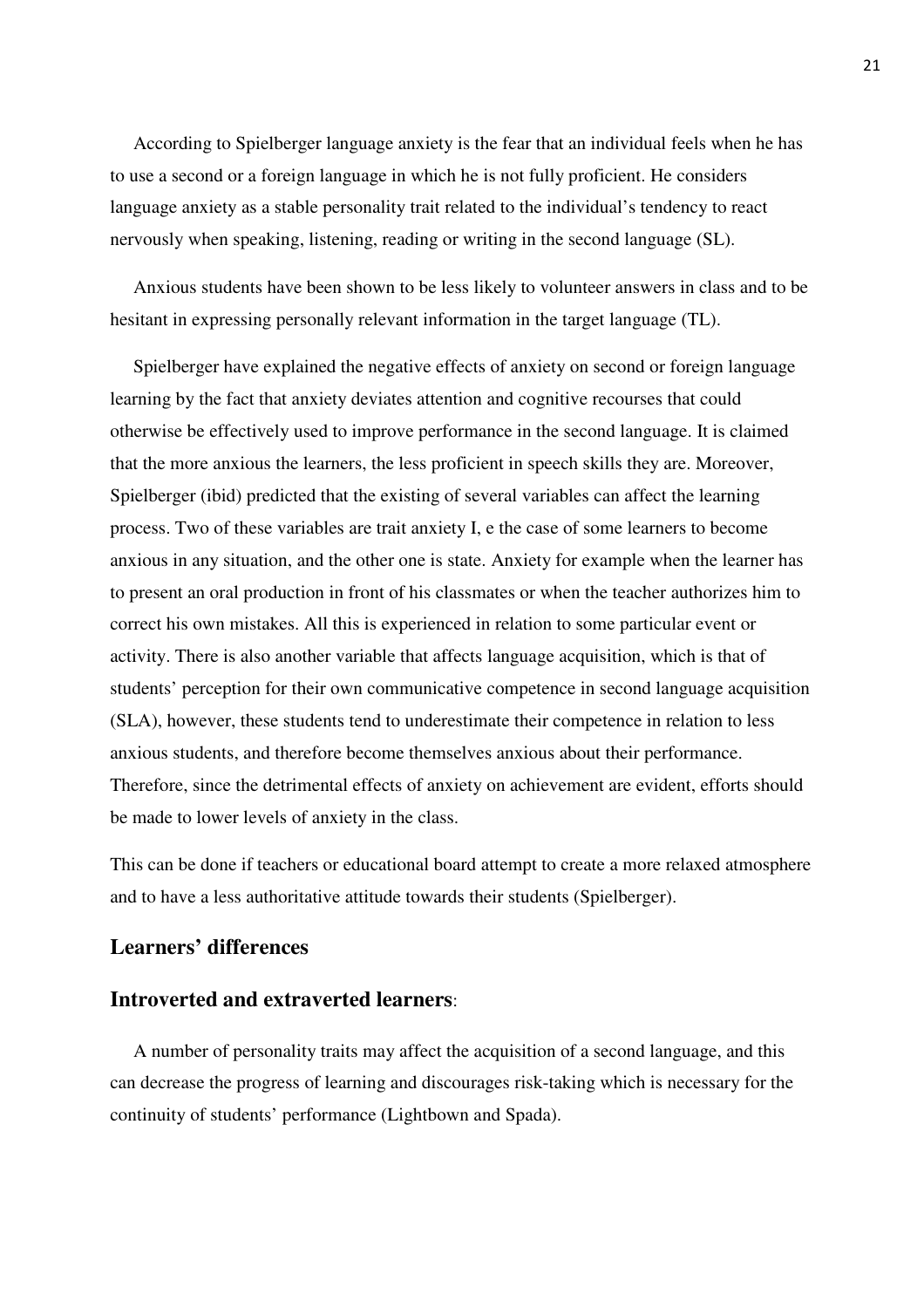According to Brandes there are two types of personality dimensions which are relevant to the study of anxiety in learners: Introversion and extraversion. Introversion refers to the learners' tendency to cope with stress and emotions.

 On the one hand, learners who are high in introversion are most of the time anxious, sad, shy and angry at anything that moves in front of them. On the other hand, extraverted learners are less anxious and feel active, bright and warm more than introverted ones. Both of introversion and extraversion are closely related. This means that one can be high in introversion and extraversion, high in one but not the other, or low in both of them (Brandes).

 Brown distinguished between two (2) types of learners: extraverted and introverted learners. He believes that extraverted learners be more proficient and active than the introverted, they behave in an extraverted manner and can engage easily with other learners and participate freely during a classroom discussion. Moreover, they learn best when they can work in groups and learn by trying something themselves, instead of watching or listening to other when they have difficulty with understanding; they prefer to exchange their ideas with others. Myer defined extraverts as

**"The after thinkers, they cannot understand life until they have lived it. Their attitude is relaxed and confident, they expect the waters to prove shallow, and plunge readily into new and untried experiences. Minds outwardly directed, interest and attention following objective happenings, primarily those of the immediate environment. Their real world therefore is the outer world of people and things"** 

#### (Myer77).

Myers wants to show that extraverts are very social, they enjoy being part of a conversation and they are interested in trying new thing and often work well with others. Introverted learners, however, have an inner strength of character I, e they prefer to study alone, refuse to be part of a classroom discussion; they focus on listening to others talk and think about what have been said before.

 According to Myer, the introverts' main focus is in the internal world of ideas and act, whereas the extraverts' primary focus is in the external world of people and activities I, e they enjoy to interact with others and exchange ideas with them.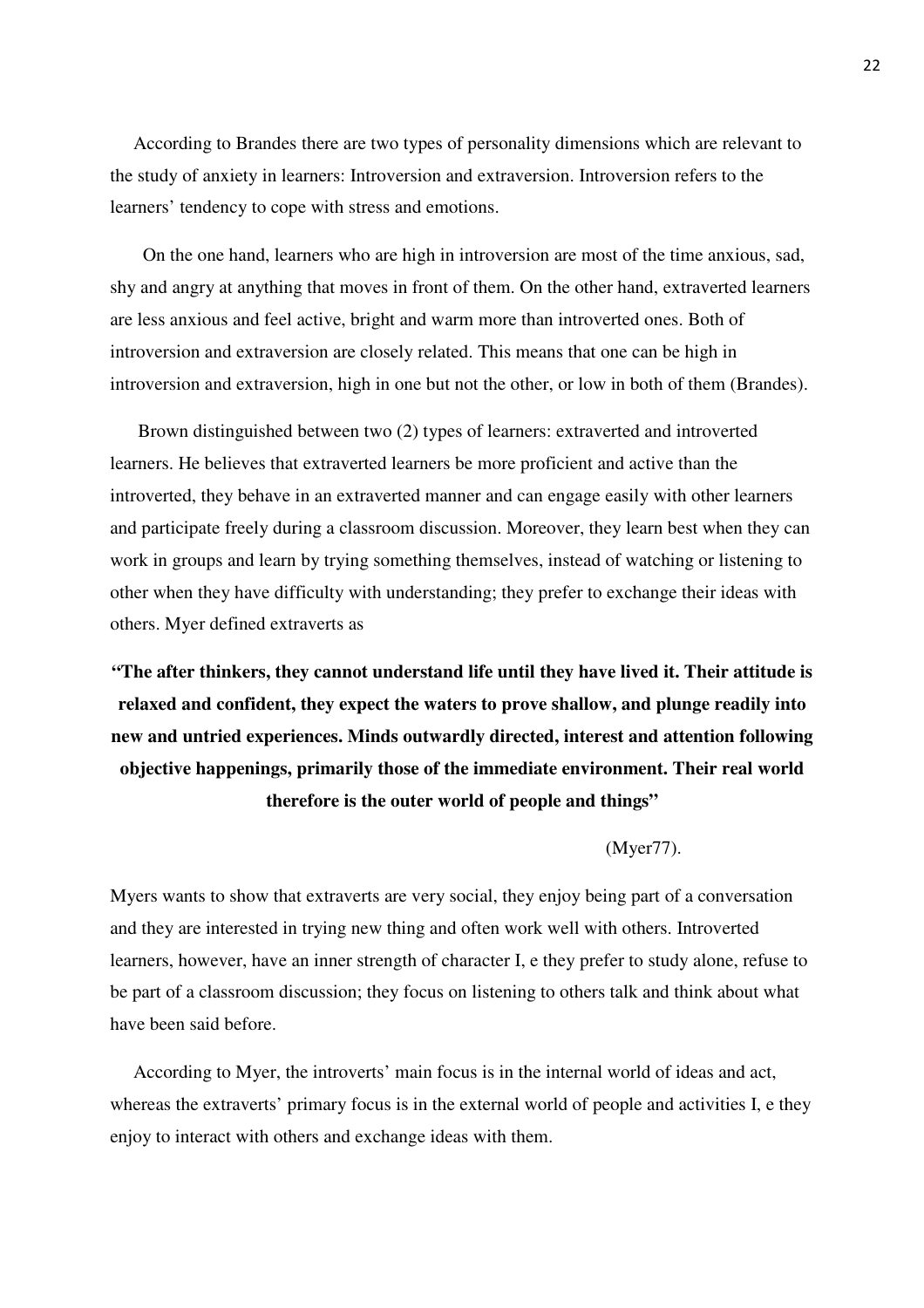Many language teachers found that, the personality of their students plays a crucial role during the progress of their learning. Learners themselves consider that personality is an important factor which influences the learning process. Naiman investigated in their research about personality variables that extraversion was helpful for the acquisition of oral skill, and create an opportunity to develop their communication competence inside or outside the classroom setting.

Eysenck and Chan concluded that extroverts are sociable, like parties, have many friends and need excitement, they are sensation-seekers and risk takers, like practical jokes and are active. Conversely introverts are quiet prefer reading to meeting people, have few but close friends and usually avoid excitement. (Eysenck and Chan 154)

 Eysenck and Chan identified that extraverted and introverted learners do not all learn in the same may, because each one of them adopts an approach to learning which makes him feel completely at ease.

 A major hypothesis regarding the relationship between extraversion introversion and second language learning. The first part of this hypothesis investigated that extraverted learners will achieve better results in acquiring basic interpersonal communication skills (BICS), because they appear a low level of anxiety. This hypothesis is aiming to investigate that extraversion offer more chances to practice a second language. The second part of this hypothesis, however, is willing to investigate that learners will reach better performance at developing cognitive academic language ability (CALP) I, e introverted learners have more opportunities to be successful in academic performance, perhaps because they spend a lot of time thinking, reading and writing (Griffiths 674).

 Pritchard pointed out that it is helpful for learners if they are aware of their own particular approach of learning, and take more opportunities to improve their way of learning.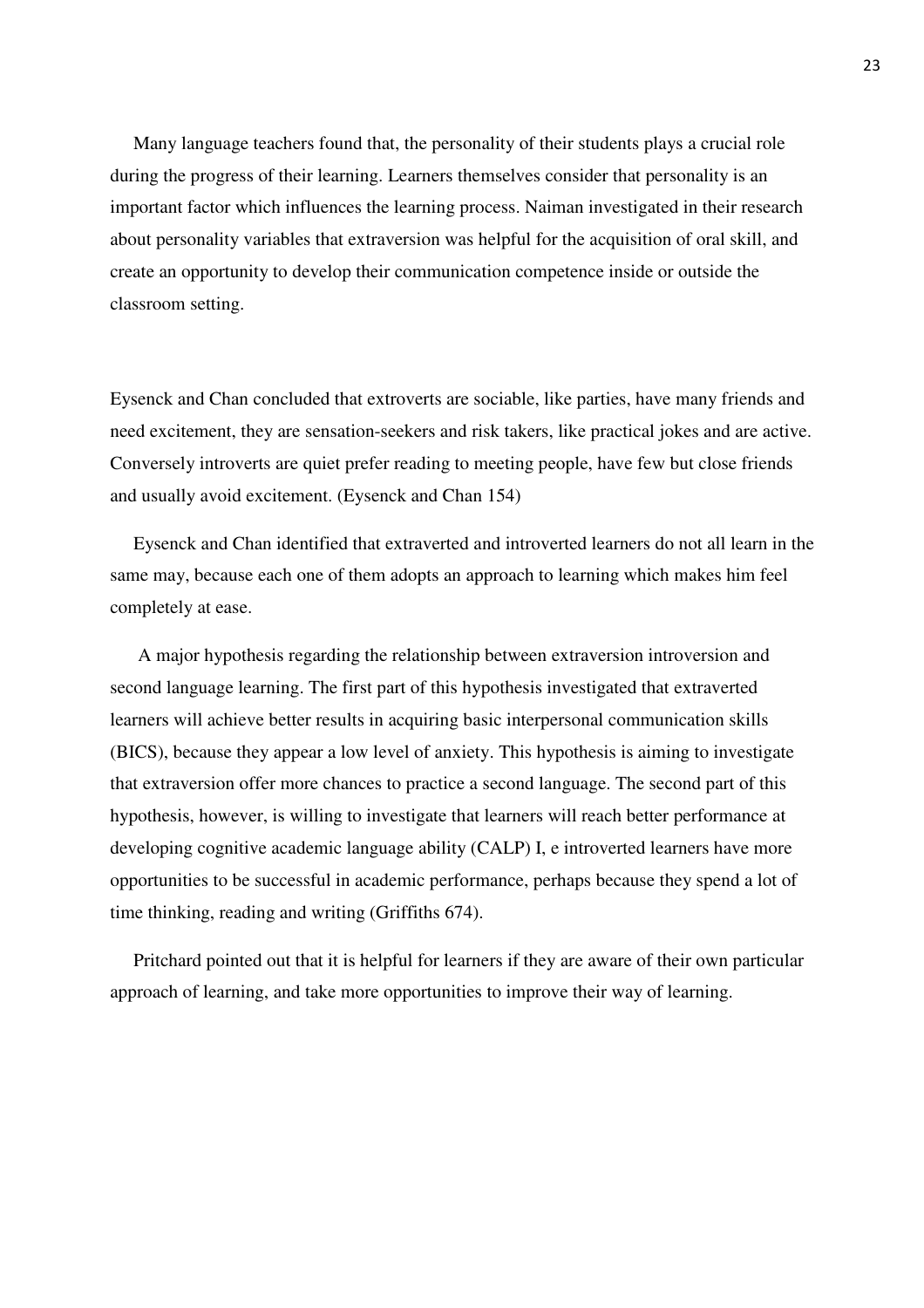### Extroversion **Introversion**  $\triangleright$  Prefer the outer world of people and thing to reflection.  $\triangleright$  Active  $\triangleright$  Gain energy from others  $\triangleright$  Want to experience thing in order to understand them  $\triangleright$  Work by trail and verity  $\triangleright$  Prefer reflection and the inner world of action  $\triangleright$  Prefer writing to talking  $\triangleright$  May enjoy social contact but need to recover from it  $\triangleright$  Want to understand something before trying it  $\triangleright$  Like a quite space to work in

### Differences between extraversion and introversion

## **Table 01**

Source**: (Myer** 77).

# **2.6. Language anxiety factors that associated with Learner's own Sense of 'Self' and 'Classroom Environment'**

 The previous section has established the conceptual basis of language anxiety with relation to its three components. All the three components are strongly linked with learners' sense of 'self', as it is learners' 'self' which is at risk of failure or being negatively evaluated in any test-like situation or a situation which requires communication in front of others. This risk to one's sense of 'self' frequently occurs in a FL classroom. This section reviews literature on language anxiety related to learners' sense of 'self' and 'language classroom environment'.

### **2.6.1. Self Perceptions**

 According to Horwitz (128), perhaps no other field of study poses as much of a threat to self-concept as language study does. They believe that any performance in L2 is likely to challenge an individual's self-concept as a competent communicator, which may lead to embarrassment. Self-concept is "the totality of an individual's thoughts, perceptions, beliefs, attitudes and values having reference to himself as object" (Laine 15). This self-concept forms the basis of the distinction, made by (Horwitz 128), between language anxiety and other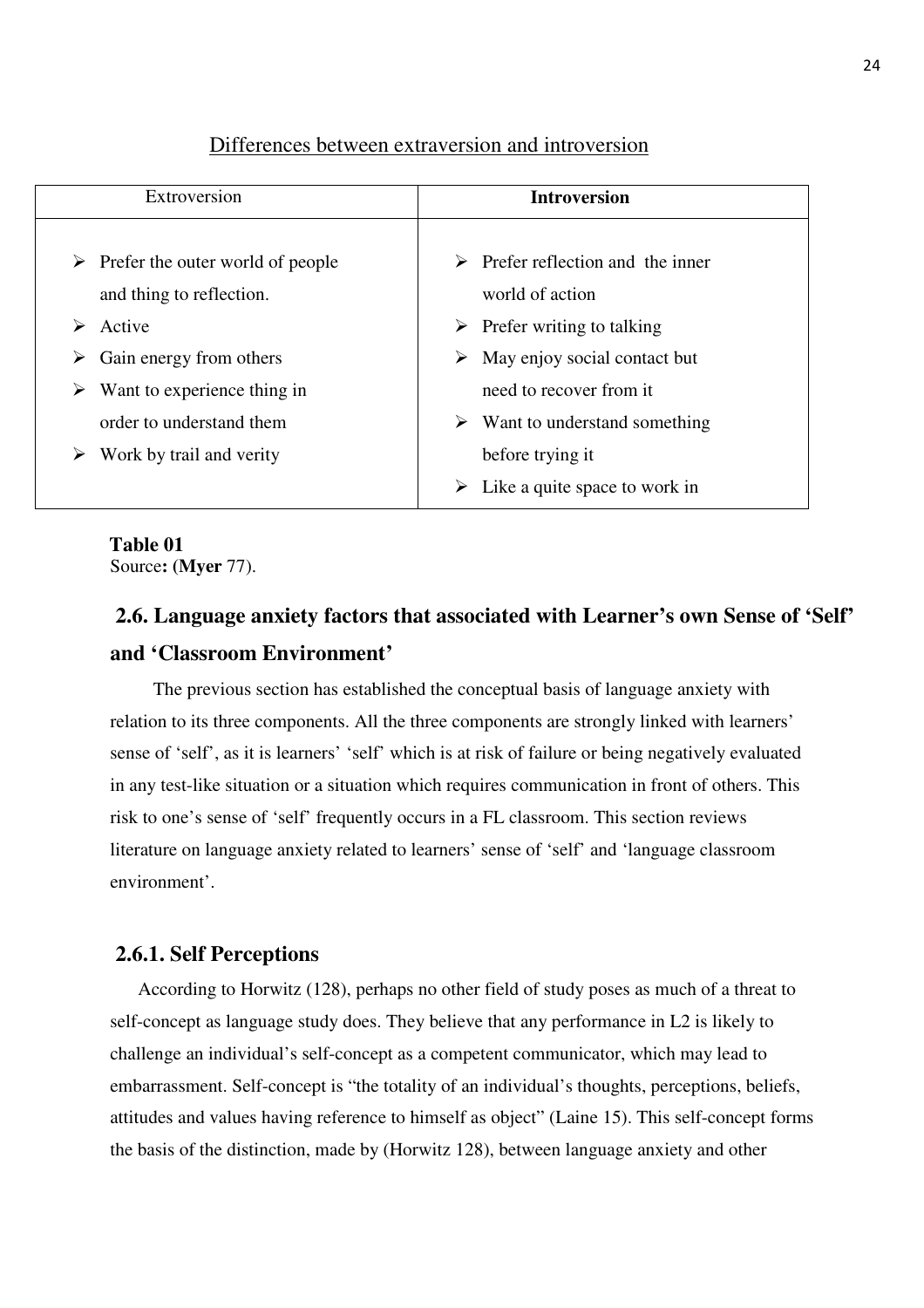forms of academic anxieties. They posited, "the importance of the disparity between the 'true' or 'actual' self as known to the language learner and the more limited self as can be presented at any given moment in the foreign language would seem to distinguish foreign language anxiety from other academic anxieties such as those associated with mathematics or science" The term 1 'self-esteem' has been used in much the same meaning as 'self-concept' and has been found to be strongly linked with language anxiety. (Krashen 427) suggests, "The more I think about self-esteem, the more impressed I am about its impact. This is what causes anxiety in a lot of people. People with low self-esteem worry about what their peers think; they are concerned with pleasing others. And that I think has to do a great degree with anxiety". Individuals who have high levels of self-esteem are less likely to be anxious than are those with low self-esteem (Horwitz 129). According to Terror Management Theory (TMT), "People are motivated to maintain a positive self-image because self-esteem protects them from anxiety" (Greenberg 229).

## **2.6.2. Learners' Beliefs about Language Learning**

As language learning poses a threat to learners' self-concept, in response learners may generate some particular beliefs about language learning and its use. Research on 'language anxiety' suggests that certain beliefs about language learning also contribute to the student's tension and frustration in the class (Horwitz 127). For example, the followings are such reported beliefs: 1 'Self-esteem', refers to "a person's evaluative attitudes towards self and indicates the extent to which an individual believes himself to be capable, significant, successful, and worthy" (Laine 16). *"*I just know I have some kind of disability: I can't learn a foreign language no matter how hard I try*".* (Horwitz 123)

 Such beliefs have been found to cast a considerable influence upon the ultimate achievement and performance in the target language. The researchers use terms such as 'erroneous' or 'irrational' to indicate certain widely held "beliefs about language learning which can be a source of anxiety" (Gynan cited in Onwuegbuzie 220). Horwitz cited in Ohata 138) noted that a number of beliefs derived from learner's irrational and unrealistic conceptions about language learning, such as 1) some students believe that accuracy must be sought before saying anything in the foreign language, 2) some attach great importance to speaking with excellent native (L1)-like accent, 3) others believe that it is not ok to guess an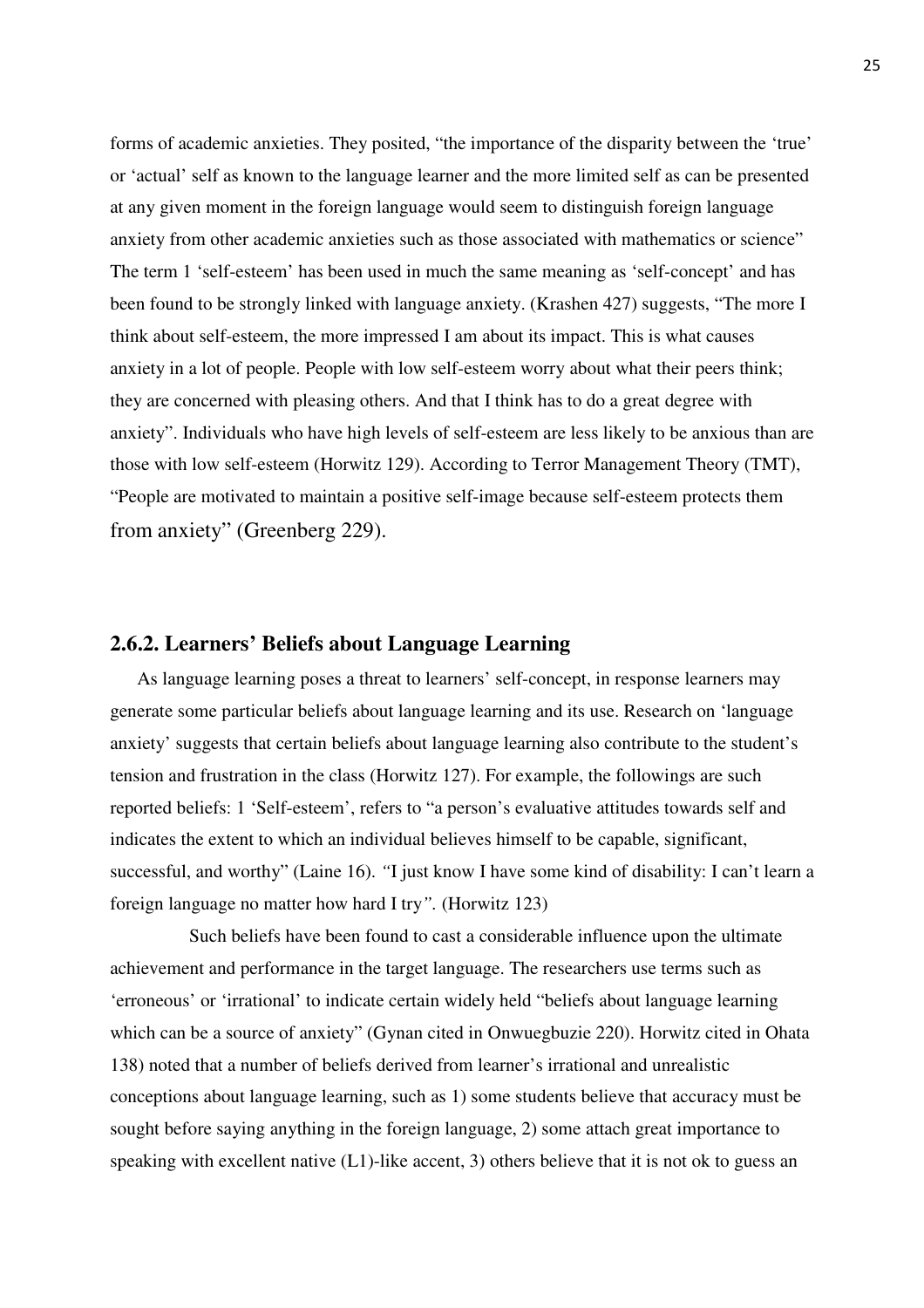unfamiliar foreign language word, 4) some hold that language learning is basically an act of translating from English or any foreign language, 5) some view that two years are sufficient in order to gain fluency in the target language, 6) some believe that language learning is a special gift not possessed by all. Similarly, (Gynan 221) reported that learners believe that pronunciation is the most important aspect of language learning.

These unrealistic perceptions or beliefs on language learning and achievement can lead to frustration or anger towards students' own poor performance in a foreign language. According to (Young 428), erroneous beliefs about language learning can contribute greatly to creating language anxiety in students. In his review of literature on language anxiety, (Ohata 138) explained that unrealistic beliefs can lead to greater anxiety and frustration, especially when the beliefs and reality clash. He elaborates that if the learners start learning an FL with the belief that pronunciation is the single most important aspect of language learning, they will naturally feel frustrated to find the reality of their poor speech pronunciation even after learning and practicing for a long time. These beliefs are most likely to originate from learners' perfectionist nature. The perfectionist learners like to speak flawlessly, with no grammar or pronunciation errors, and as easily as an L1 speaker – these high or ideal standards create an ideal situation for the development of language anxiety (Frost, Marten, Lahart, & Rosenblate cited in Gregersen & Horwitz 564). (See appendix (2) for more detailed description of perfectionism.)

## **2.6.3. Instructors Beliefs about Language Teaching**

Just like learners' beliefs about language learning, some instructor's beliefs about language learning and teaching have also been found to be a source of anxiety. (Brandl 220) asserted that instructors' belief that their role is to correct rather than to facilitate students when they make mistakes exacerbates foreign language anxiety in students. Further, he stated that the majority of instructors considered their role to be "less a counselor and friend and objected to a too friendly and in authoritative student-teacher relationship". The researchers also reported that students realize that some error corrections are necessary but they consistently report anxiety over responding incorrectly and looking or sounding 'dumb' or 'inept' (Koch, Terrell, Horwitz, and Young 429). According to Young (429), realizing this phenomenon, stated that the problem for the students is "not necessarily error correction but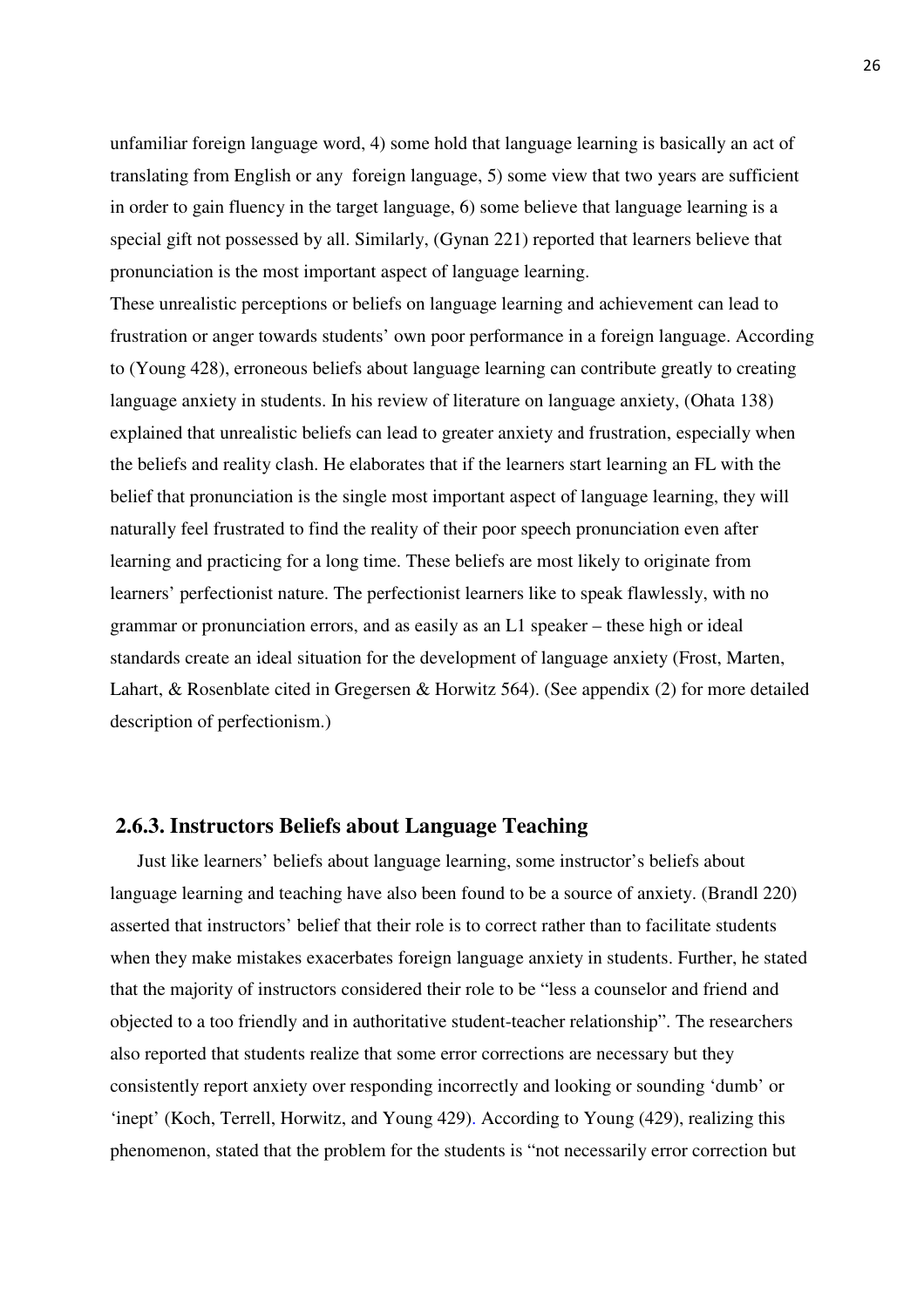the manner of error correction – when, how often, and most importantly, how errors are corrected". In addition to error correction, some instructors have been reported not to promote pair or group work in fear that the class may get out of control, and think that a teacher should be doing most of the talking and teaching, and that their role is more like a drill sergeants than a facilitator's; these beliefs have been found to contribute to learner's language anxiety (Young 428). Recognition or awareness of these beliefs by both the learners, as well as the teachers, is essential for effective alleviation of language anxiety in learners.

## **2.6.4. Classroom Procedure**

Different activities in the classroom procedure, particularly ones that demand students to speak in front of the whole class, have been found to be the most anxiety provoking. For instance, Koch and Terrell (118) found that more than half of their subjects in their Natural Approach classes – a language teaching method specifically designed to reduce learner's anxiety expressed that giving a presentation in the class, oral skits and discussion in large groups are the most anxiety-producing activities. They also found that students get more anxious when called upon to respond individually, rather than if they are given choice to respond voluntarily. In addition, students were found to be more relaxed speaking the target language when paired with a classmate or put into small groups of three to six than into larger groups of seven to fifteen students. Similarly, Young (429) found that more than sixty-eight percent of her subjects reported feeling more comfortable when they did not have to get in front of the class to speak. Earlier, Horwitz (123) reported the same: "Sometimes when I speak English in class, I am so afraid I feel like hiding behind my chair. When I am in my Spanish class I just freeze I can't

think of anything when my teacher calls on me. My mind goes blank."

(Horwitz 123)

This suggests that any measure to treat language anxiety should not fail to exploit learning environments where students feel relatively free of anxiety (Jones 34). For this, Communicative Language Teaching (CLT) approaches are often recommended by the researchers to provide such an unthreatening environment where students talk to one another and not exclusively to the teacher. This is deemed necessary because "the rapport [the student] feels with the teacher as well as with classmates may be crucial in determining the success or failure of the venture practice in communication" (Svignon 30). It indicates that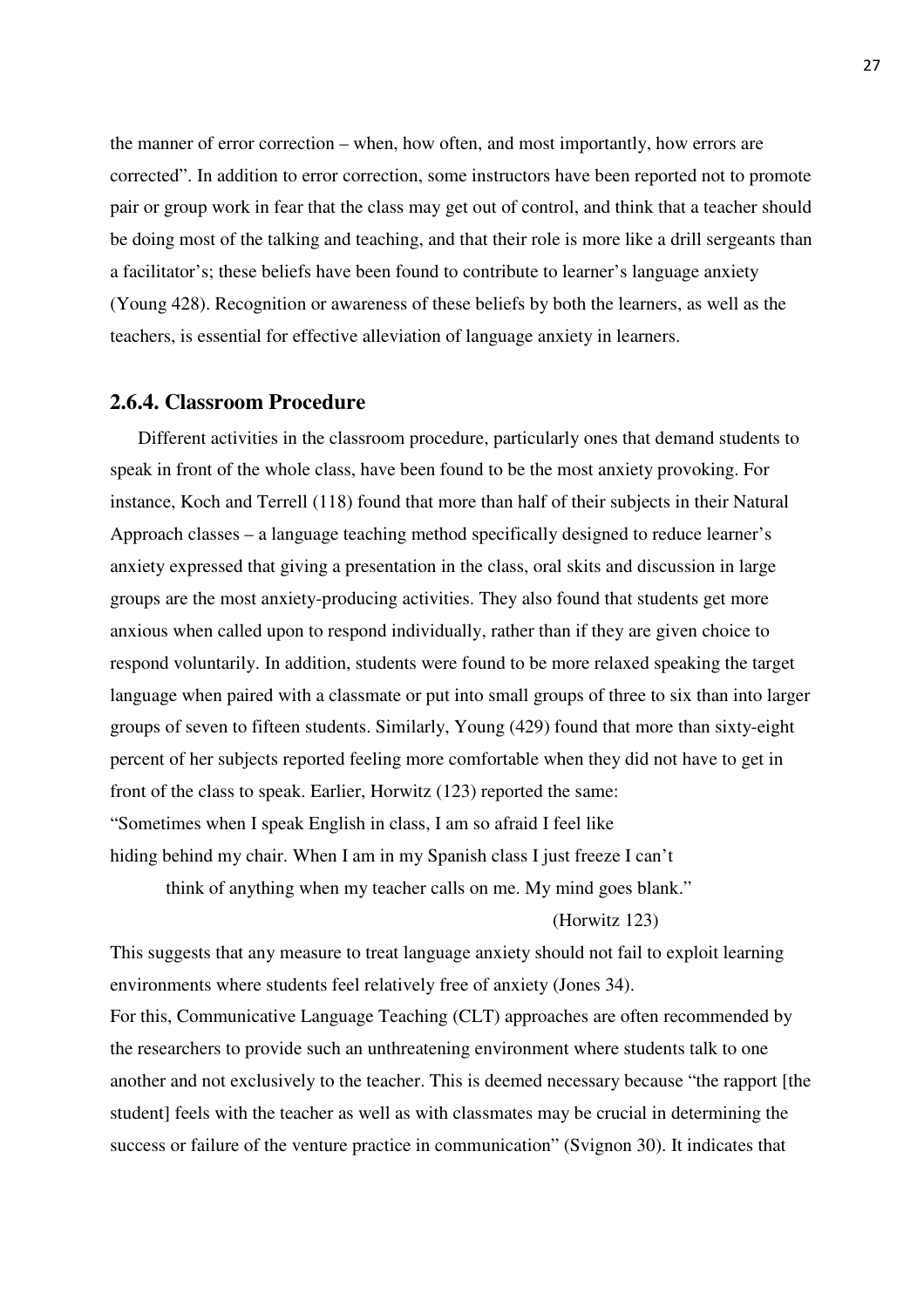arousal of anxiety reactions is also likely to occur in interpersonal relations or communication.

## **2.7. Three Stages of Language Learning**

 The previous sections have reviewed the findings of the past research on language anxiety and its three basic components to establish the conceptual foundations of the topic along with some causal factors within the learner's own sense of 'self' and 'classroom settings'. This section discusses the psychological and linguistic reasons of language anxiety that occurs at all the three stages of language learning: input, processing, and output. It is a fact that communication in FL requires second/foreign language learning (MacIntyre & Baker 67). However, the complexities or difficulties involved in the process of learning a second/foreign language may also cause language anxiety for EFL learners. From a linguistic perspective, "students' anxiety about FL learning is likely to be a consequence of their language learning difficulties" (Sparks and Ganschow & Javorsky 251). Appropriate use of 'linguistic knowledge'- a part of the definition of 'speaking skills'- is required to create an oral message that will be meaningful for the intended audience (Chastain1).

 In their attempt to create and convey this oral message, an insufficient command of linguistic knowledge enhances the possibilities of making mistakes, which leads to negative evaluation and hence anxiety. In other words, "in the consciousness of the learner, the negative evaluation of the learner may come from the linguistics mistakes he/she makes" (Jones 32). Language anxiety has been theorized to occur at all the three stages of language learning: input, processing and output. The description of these three stages with relation to anxiety will point out why FL learners make mistakes and the reasons of linguistic difficulties FL learners face in learning and using the target language. This can offer an insight to help understand anxiety experienced while communicating in the target language.

#### **2.7.1. Input**

 Input is the first stage of language learning. It activates 'Language Acquisition Device' (LAD) – an innate language-specific module in the brain (Chomsky 38), which carries out the further process of language learning. Anxiety at the input stage (*input anxiety*) refers to the anxiety experienced by the learners when they encounter a new word or phrase in the target language. Input anxiety is receiver's apprehension when receiving information from auditory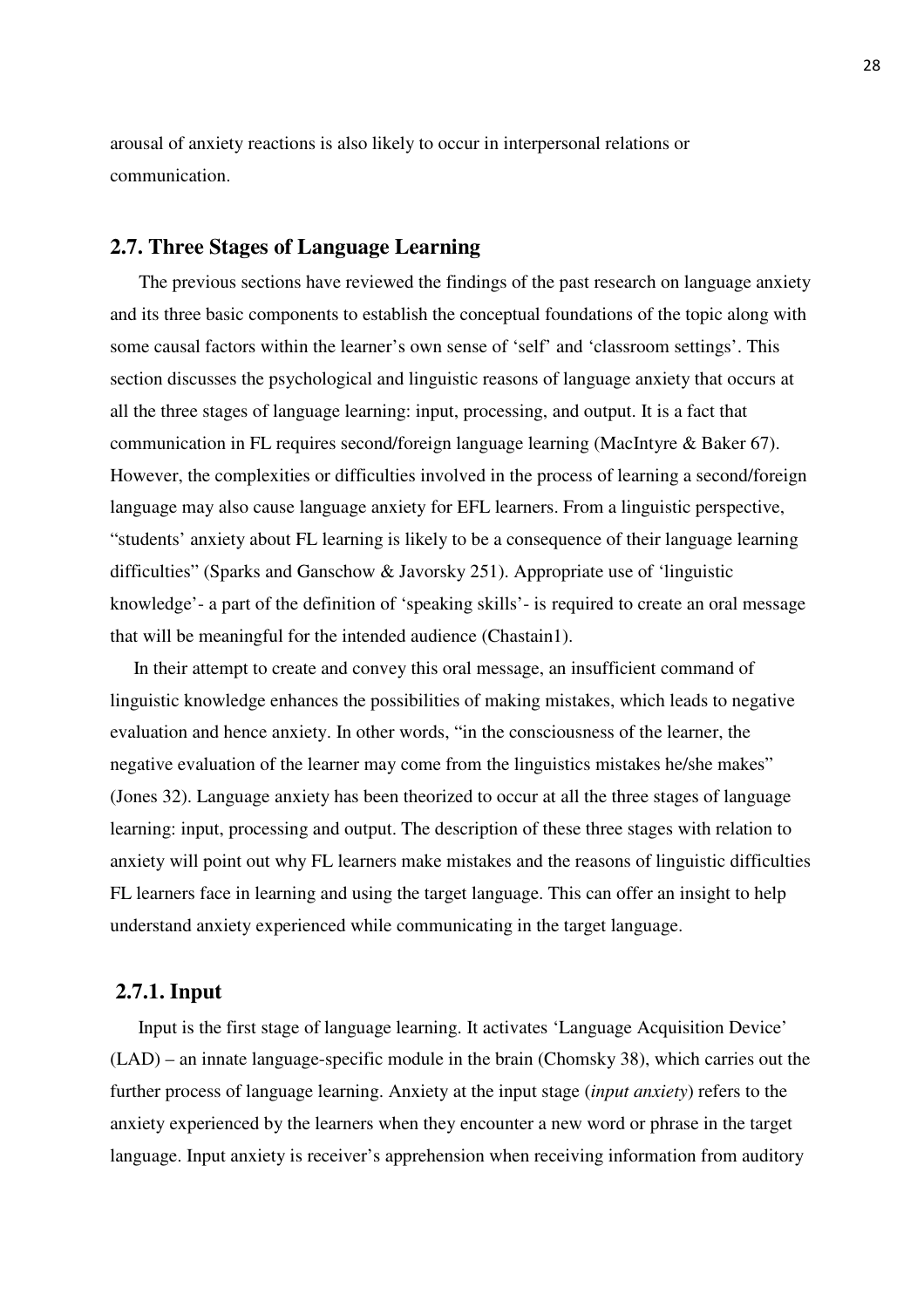and visual clues. (Krashen 3), considering input as a basic stage of language learning, asserted in his 'Input Hypothesis' that "speech cannot be taught directly but emerges on its own as a result of building competence via comprehensible input". What causes incomprehensibility is learners' 'affective filter', i.e. anxiety or lack of confidence – and this prevents utilizing fully the comprehensible input. For successful language acquisition, a learner's affective filter needs to be lower, otherwise a tense, nervous or bored learner may 'filter out' input, making it unavailable for acquisition (Lightbown & Spada 37).

'Affective filter' at the input stage may reduce the effectiveness of input by restricting the anxious students' ability to pay full attention to what their instructors say and reduce their ability to represent input internally (Tobias 475). Learners' with high level of *input anxiety*  request their instructors to repeat sentences quite frequently compared to their low-anxious counterparts (MacIntyre & Gardner 475). Input anxiety is more likely to cause miscomprehension of the message sent by the interlocutors, which may lead to the loss of successful communication and an increased level of anxiety.

### **2.7.2Processing**

 Anxiety at the processing stage, called *processing anxiety*, refers to the "apprehension students experience when performing cognitive operations on new information" (Onwuegbuzie 476). Cognitivists like Segalowitz ( Lightbown and Spada 39) working on the 'Information Processing Model' have tried to explore how

these cognitive operations are performed in human brain and have explained the learners' inability to spontaneously use everything they know about a language at a given time.

 These psychologists believe that learners have to process information and to 'pay attention' to produce any linguistic aspect by using cognitive sources. However, they suggest that there is a limit to how much information a learner can pay attention to or, in other words, there is a limit to the amount of focused mental activity a learner can engage in at one time. Speaking, particularly in the target language, requires more than one mental activity at one time like "choosing words, pronouncing them, and stringing them together with the appropriate grammatical markers", In order to perform these operations while communicating "complex and non spontaneous mental operations" are required and failure to do so may "lead to reticence, self-consciousness, fear, or even panic" (Horwitz 128). Similarly, with respect to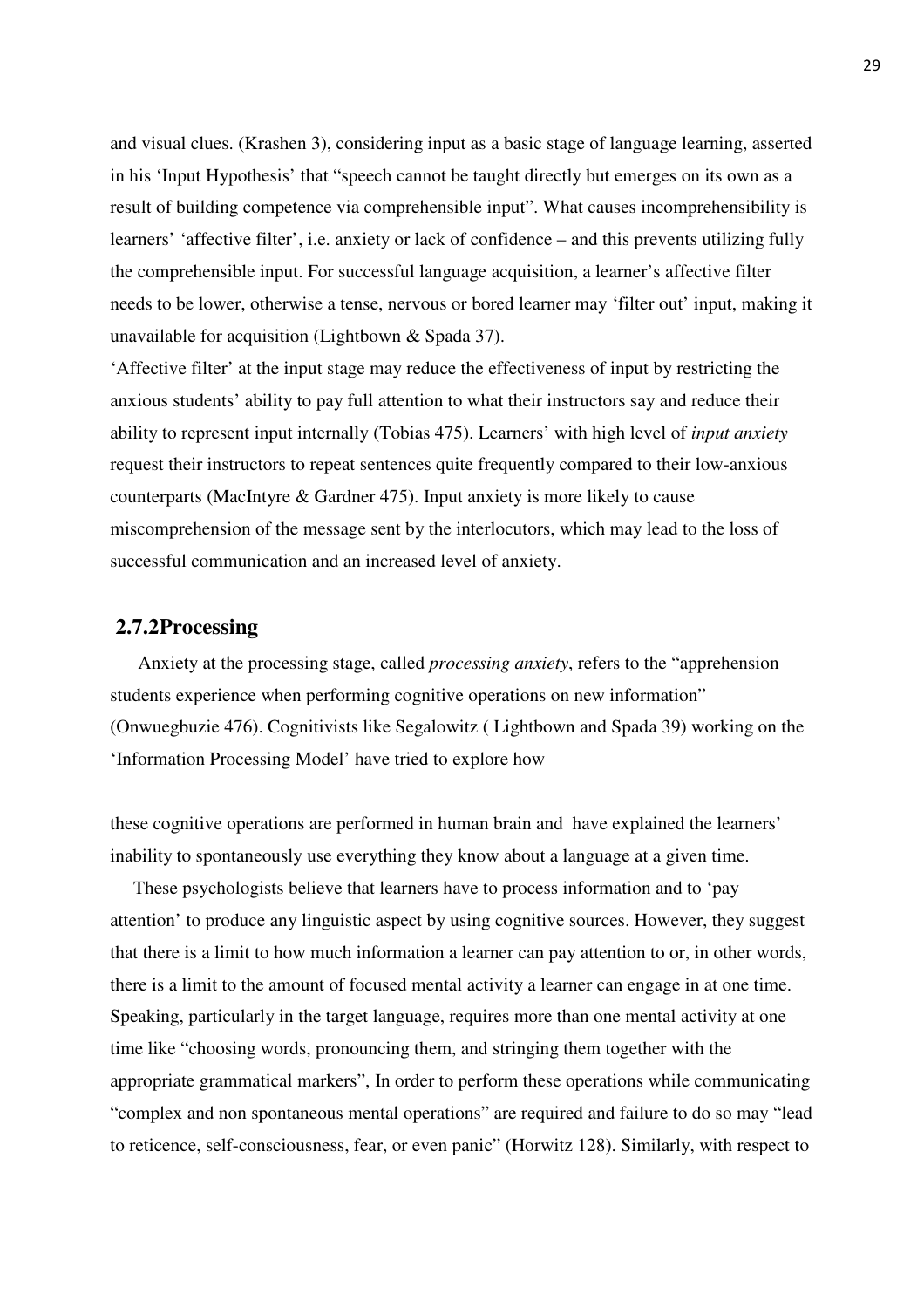listening, (Chen 10) reported that students face difficulties in recognizing and matching the pronunciation of the spoken words due to the slow mental processing abilities of some students. "The pronunciation is familiar to me but I forgot what the word is", as one of his subjects said. Where limited processing mental capacity may cause anxiety, conversely, anxiety may restrict this operational capacity of the mind, and both together may cause impaired performance or altered behavior. Researchers have found a recursive or cyclical relationship among anxiety, cognition and behavior (Leary and Levitt 92).



*Figure: 1* Recursive relations among Anxiety, Cognition and Behaviour

### *Source: MacIntyre 93*

Figure: 1 shows that anxiety, behavior and cognition are mutually inter-related. MacIntyre explains this relationship as follow: For example, a demand to answer a question in a second language class may cause a student to become anxious; anxiety leads to worry and rumination. Cognition performance is diminished because of the divided attention and therefore performance suffers, leading to negative self-evaluations and more self deprecating cognition which further impairs performance, and so on. (92) The Cognitive Processing Model can also explain the difficulty learners feel in remembering and retrieving vocabulary items while communicating in the target language - another important source of language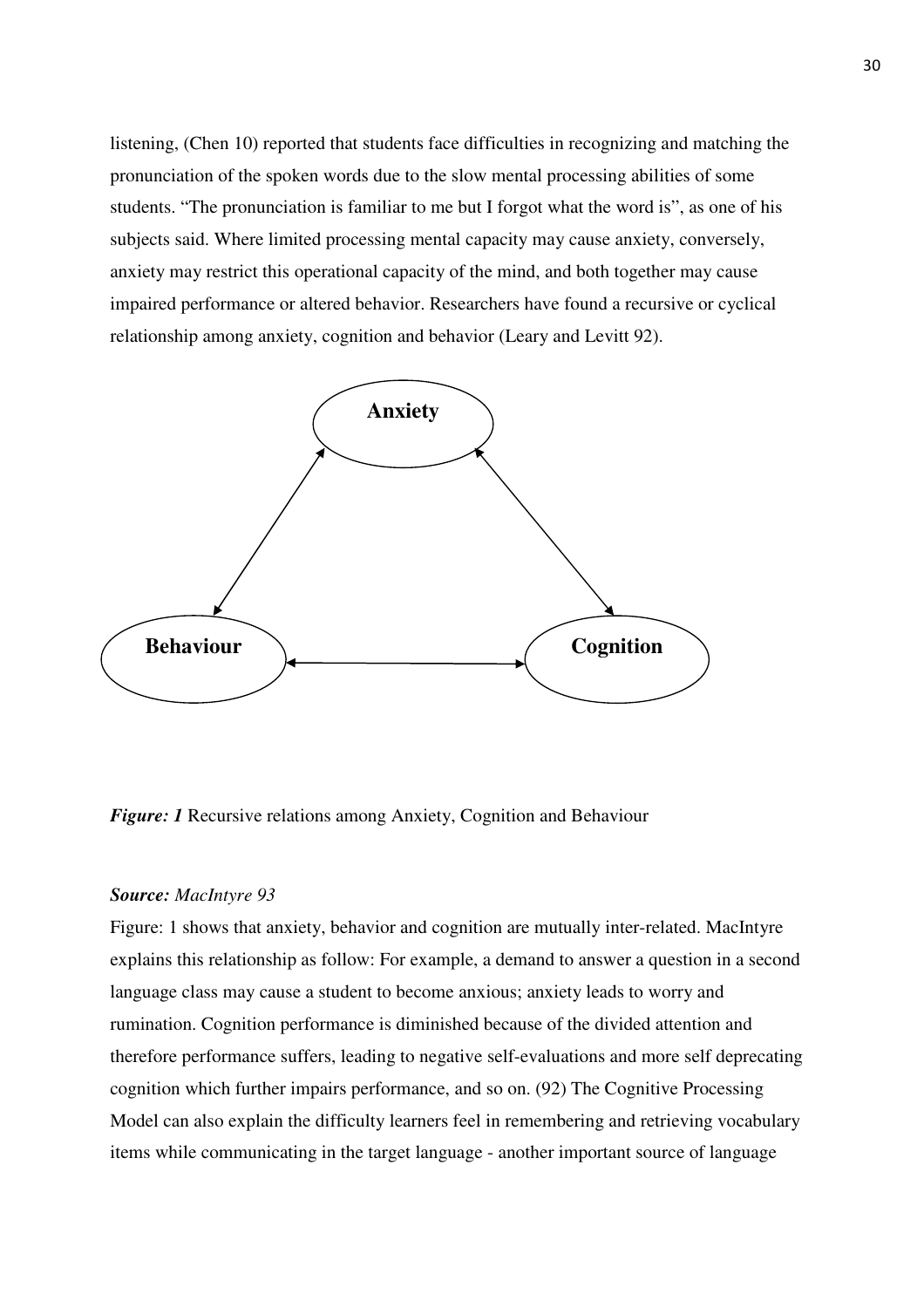anxiety for the EFL learners. (MacIntyre and Gardner 93), found a significant negative correlation between language anxiety and ability to repeat a short string of numbers and to recall vocabulary items. This demonstrates that anxiety can limit the use of both short term and long term memory. According to (Tobias 475), "processing anxiety can impede learning by reducing the efficiency with which memory processes are used to solve problems". In other words, anxiety arousal may distract the learners" cognition from its normal functioning to the focus on excessive self evaluation, worry over a potential failure and concern over the other opinions, which, in turn, make the cognitive performance less efficient.

 According to (Leary and Levitt) there is a recursive or cyclical relationship between anxiety, cognition, and behaviour. That is to say, these three constructs often happen repeatedly in a particular order, one following the other. Limited processing mental capacity may cause anxiety, whereas anxiety may restrict this operational capacity of the mind, and both may cause impaired performance or altered behaviour. They argue that being in a position that requires an answer in an FL class leads the student to feel anxious and worried. Due to the resulting divided attention, cognitive performance is reduced. This, in turn, causes negative self-evaluation and damages performance.

 The IPM can also explain the difficulty learners feel in remembering and retrieving vocabulary items while communicating in the target language - another important source of language anxiety for the EFL learners. MacIntyre and Gardner (MacIntyre 93) find a significant negative correlation between language anxiety and ability to repeat a short string of numbers and to recall vocabulary items. This demonstrates that anxiety can limit the use of both short term and long term memories.

#### **2.7.3. Output**

 Anxiety while communicating in the target language is more likely to appear at the *output*  stage, which entirely depends upon the successful completion of the previous stages: *input, and processing.* Anxiety at the *output* stage refers to learners' nervousness or fear experienced when required to demonstrate their ability to use previously learned material (Onwuegbuzie 475). According to Tobias *output anxiety* involves interference, which is manifested after the completion of the processing stage but before its effective reproduction as output (475). MacIntyre and Gardner asserted, "High level of anxiety at this stage might hinder students'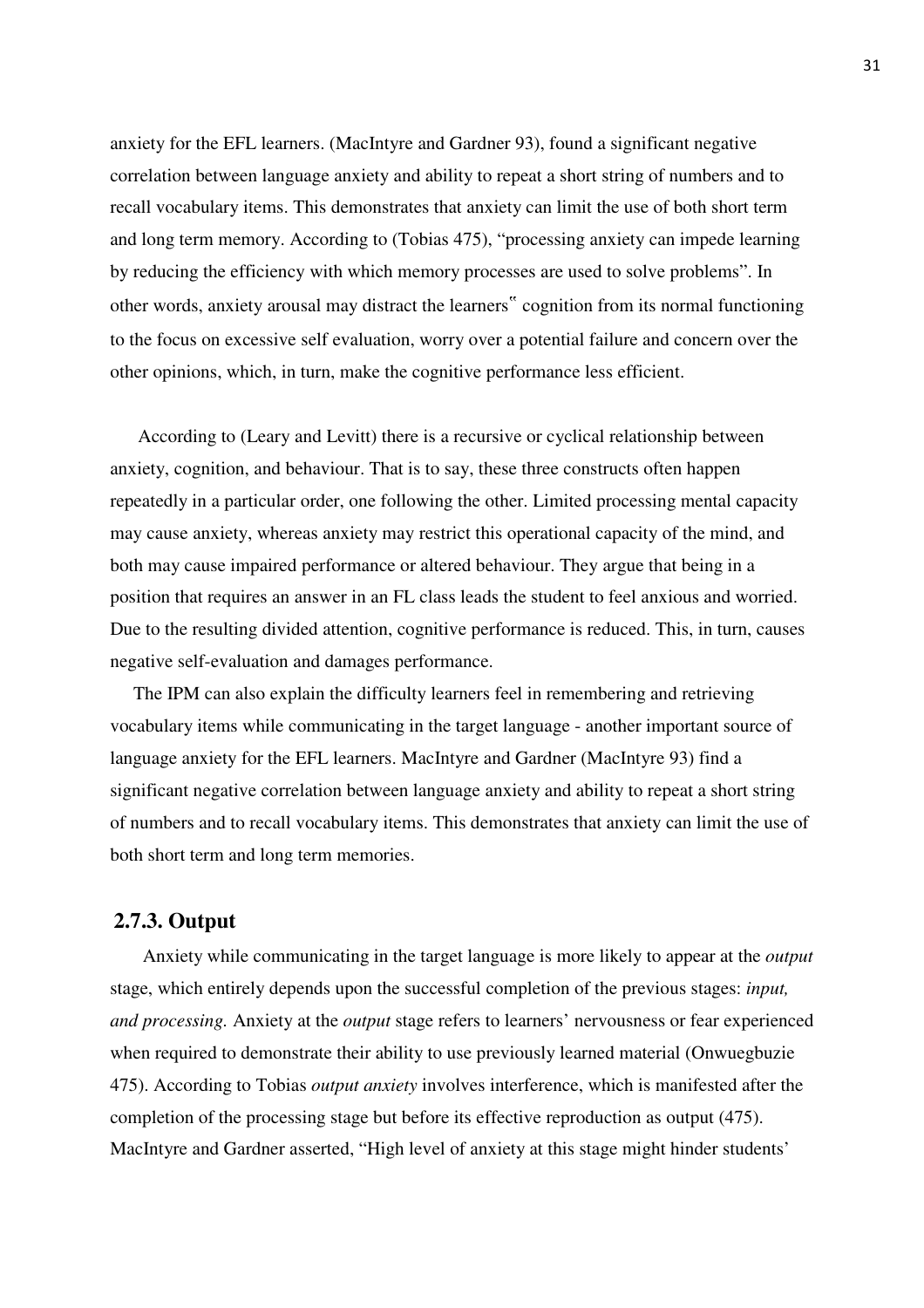ability to speak in the target language" (475). All the three stages of anxiety have been found to be somewhat interdependent; each stage depends on the successful completion of the previous one, which may help defining language-learning process as follows: Language learning is a cognitive activity that relies on encoding, storage, and retrieval processes, and anxiety can interfere with each of these by creating a divided attention scenario for anxious students. Anxious students are focused on both the task at hand and their reactions to it. For example, when responding to a question in a class, the anxious student is focused on answering the teacher's question and evaluating the social implications of the answer *while giving it* (MacIntyre 96). In short*,* "acquisition of deviant linguistic forms", as (Krashen 46) believes or faulty *input,* "slow and non-spontaneous mental processes" (Horwitz 114) can explain the difficulties involved in the process of FL learning. This further demonstrates the sources/causes of anxiety experienced by the EFL learners at the *output* stage, particularly while speaking in the target language. The description of this process can suggest many implications for language teachers who demand quick answers or expect learners to speak fluently. Teachers' or learners' own expectations to speak fluently and the slow process in the mind result in apprehension and reticence in the learner.

## **2.8. Socio-cultural Factors**

 Language anxiety stems primarily from social and communicative aspects of language learning and therefore can be considered as one of the social anxieties. (MacIntyre & Gardner 91) In the previous section, it has been viewed that difficulties in leaning FL can explain the potential causes of language anxiety at the output stage of language learning within the classroom setting. However, language anxiety may also be an outcome of social and communicative aspects of language learning. This section reviews the literature on language anxiety from a socio-cultural perspective of language learning and its use.

## **2.8.1. Social Environment for FL Acquisition**

 FL can take place in two different kinds of social environments: a) where the target language is not used as L1 in the community, and b) where it is used as L1. The first kind of environment provides FL learners only limited and sometimes faulty input. As (Krashen 46) states, for such learners, "the only input is teachers' or classmates' talk - both do not speak L2 well". Learners in such environments are exposed to the language only in the classroom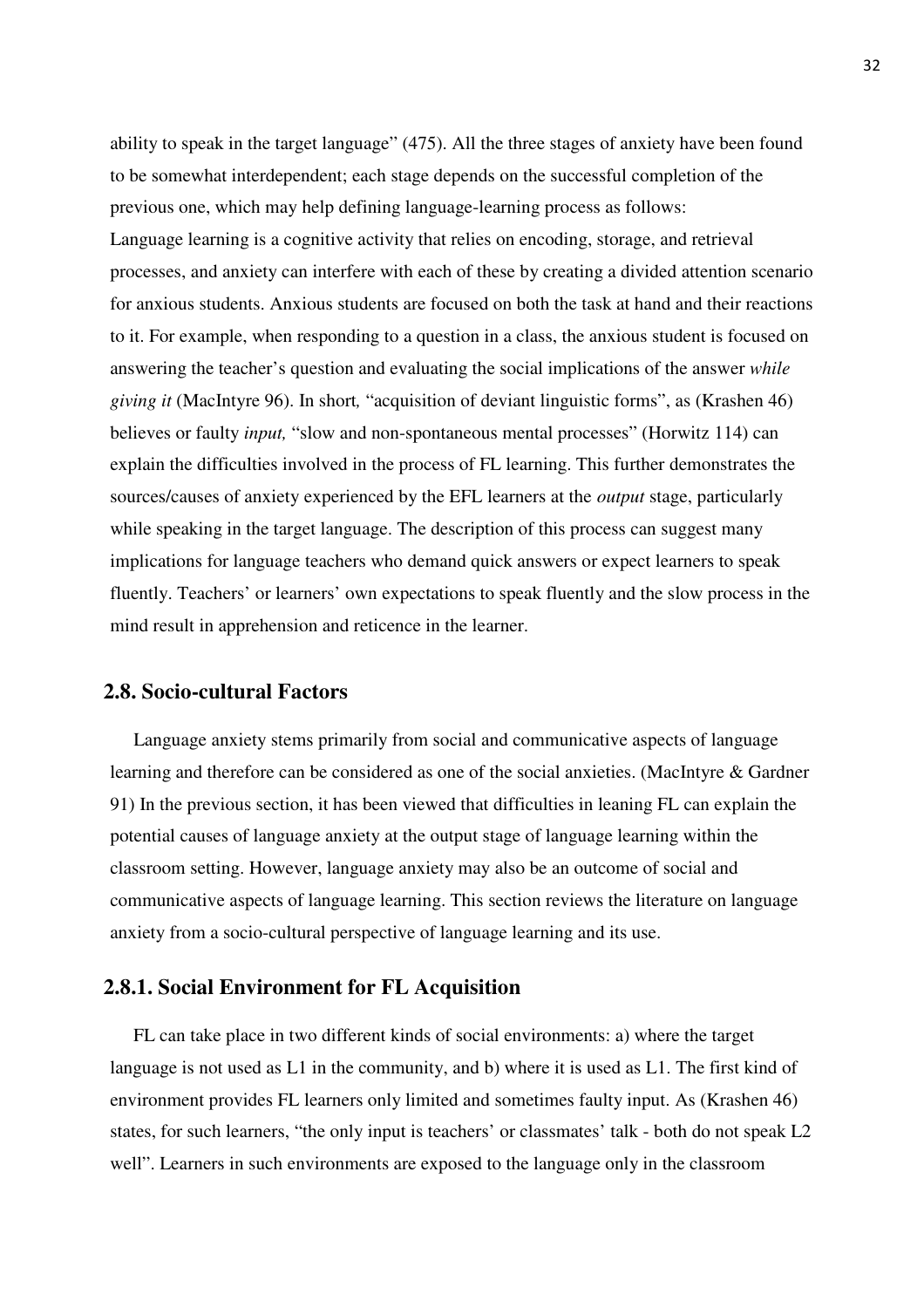where they spend less time in contact with the language, covering a smaller discourse type. The limited exposure to the target language and lack of opportunities to practice speaking in such environments do not let the communicative abilities of FL learners fully develop and result into embarrassment or stress for them when they are required to speak both in and out of the classroom.

 In contrast, the second kind of environment provides learners with greater exposure to the target language. However, even in this case, some researchers' view that learners' use of cognitive skills and metalinguistic awareness (world and social knowledge) may interfere with language learning and they may not be able to achieve native  $(L1)$ -like proficiency as is gained by a child (Lightbown and Spada 30).

Krashen explains this child-adult difference in ultimate attainment in terms of the strength of 'affective filter'. He believes that 'affective filter' may exist for the child, FL acquirer but it is rarely high enough to prevent L1-like levels of attainment, and for adults, it rarely goes down enough to allow L1-like attainment. Older learners may have increased inhabitations and anxiety and may find themselves afraid to make errors (Richard 2).

## **2.8.2. Errors in Social Setting**

 Although it is axiomatic that language learning cannot be without errors, errors can be a source of anxiety in some individuals because they draw attention to the difficulty of making positive social impressions when speaking a new language (MacIntyre & Gardner 562). Errors in social settings are mostly overlooked if they do not interfere with meaning because people consider it impolite to interrupt and correct somebody who is trying to have a conversation with them. Interlocutors only react to an error if they cannot understand the speech and try to adjust their speech with the speaker in their effort to negotiate for meaning (Lightbown and Spada 32). It is only in the classroom environment that feedback on errors is provided frequently; this leads many learners to frustration and embarrassment by making them conscious about their deficiencies.

## **2.8.3. Social Status, Power Relations and a Sense of Identity**

 From a socio-cultural perspective, status is an important consideration in people's interaction with one another in social relationships. Within any social context, there exists a status relationship between interlocutors that carries a significant impact on language and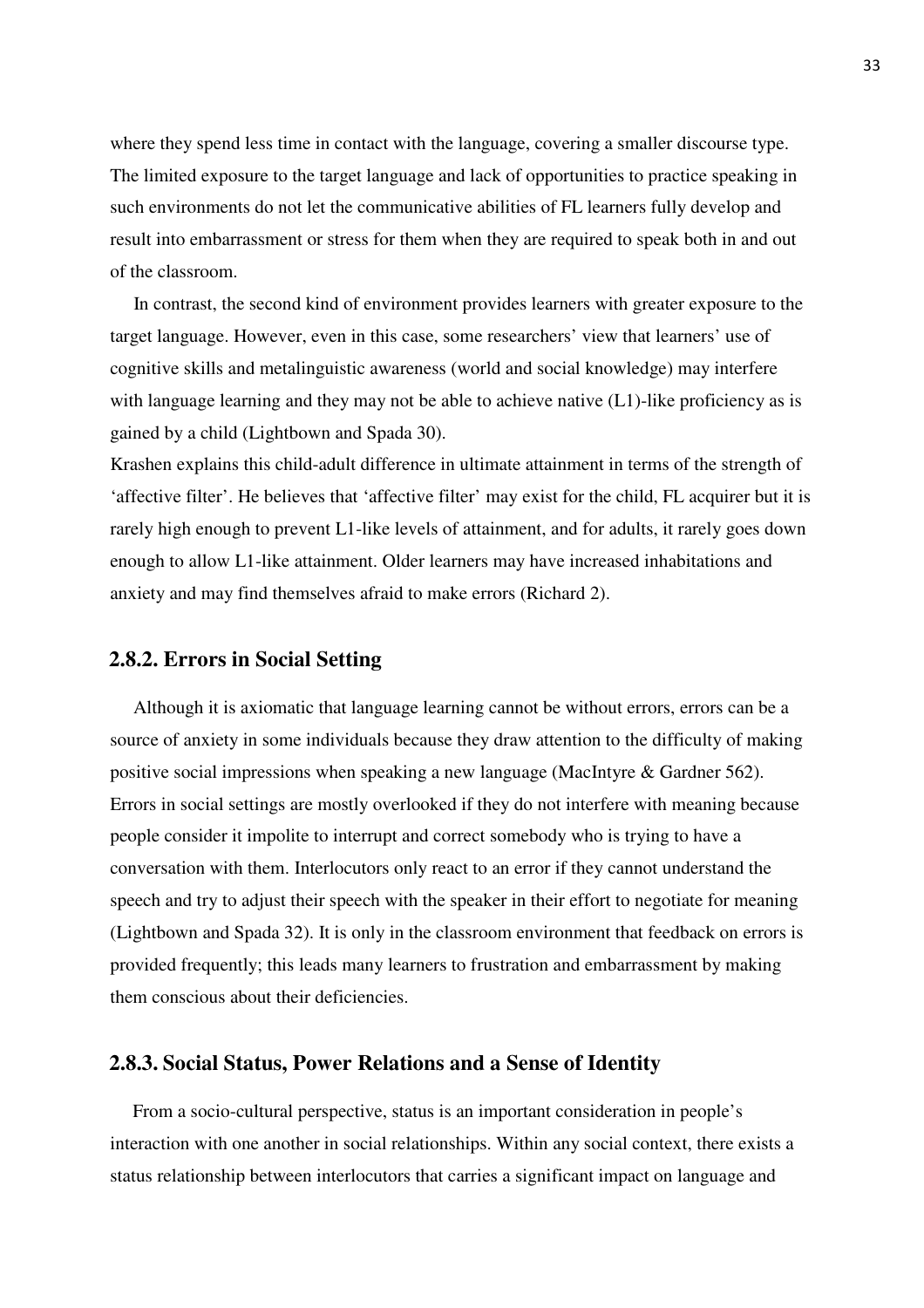language use and this is an important aspect of social interaction, for example, "what can be said, the ways it can be said, and possibly, what language to use, and even how much must be said" (Carrier 70). Carrier, considering the role of status on fl listening comprehension, asserts that the listener must consider the status relationship as part of the social context in order to determine the appropriateness of the verbal behaviour for delivering the response to the spoken messages. In addition, he raises a crucial question as to whether in face-to-face interaction receiver apprehension (anxiety) can be triggered by the particular status relationship between the interlocutors

(69). He states: The effects of status in terms of perceived power over another can also effectively silence a person in a conversation; for example, where there are large power differentials, as in White-Black relations in South Africa, the potential threat of loss of face may cause the person of lower of status to do nothing in the conversation even when instructions are not fully understood. (Chick 72).

Sociolinguists posit that social relationships can have a deep impact on conversational interaction. Wolfson (131), in her Theory of Social Interaction, postulates that inequality of status or social distance "disfavor attempts at negotiation". (Leary & Kowalski 1), working on the construct of 'social anxiety', also assert that, when speaking in interaction with one's boss, someone high in status or power, and also when dealing with complete strangers, feeling of anxiety, uncertainty and awkwardness are often the consequence of such encounters. Similarly, studies of classroom interaction on the pattern of social relationship found that the social relationship between teachers and students gives them an unequal status relationship as interlocutors that can hinder "successful second language comprehension, production, and ultimately acquisition" (Pica 4). Earlier research of (Doughty and Pica 74) also showed that there was less interaction when the relationship was unequal, such as, teacher-to-students, than when the relationship was equal, for instance, student-to-student. A sense of power, social distance and self-identity exists in interaction between L1 and FL speakers, as reported by Peirce:

# **I feel uncomfortable using English in the group of people whose English Language is their mother tongue because they speak fluently Without any problems and I feel inferior**

 **(Peirce 21).**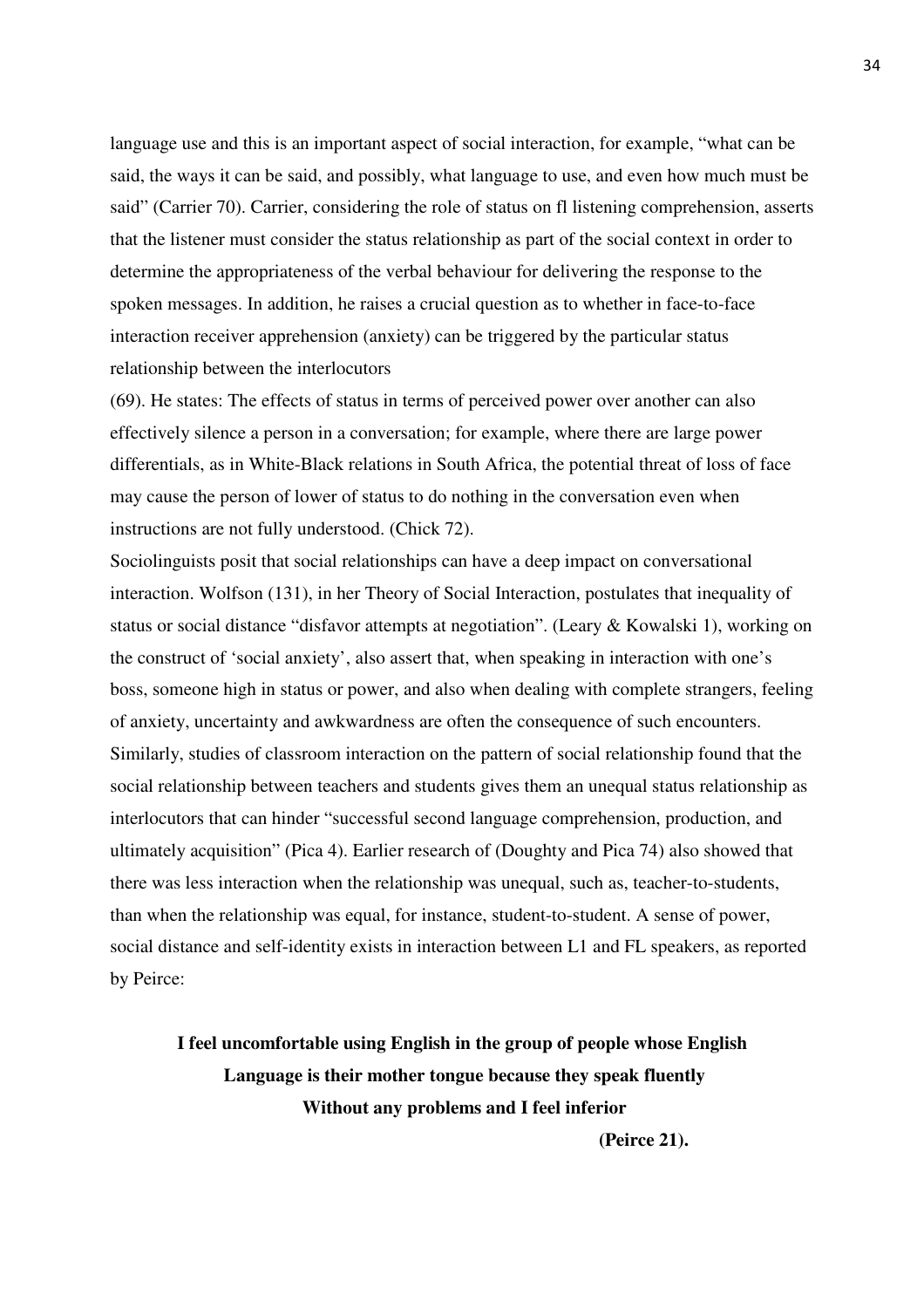In such an interaction, L2/FL speakers may feel anxious due to the fear of social embarrassment and a threat to their social identity. Language, in this regard, seems crucial because it is used to convey this identity to other people. Particularly when speaking in a second/foreign language "our self image becomes more vulnerable when our expression is reduced to infantilized levels, which inevitably leads to anxiety"

(Arnold 3). FL speakers' fear of losing self-identity and retaining positive self-image is aggravated when their attitudes towards the target language community and culture are hostile (Dewaele 26).

#### **2.8.4. Intercultural/Interethnic Communication Apprehension (ICA)**

 Communication anxiety can also be triggered during intercultural or interethnic communication. When a person interacts with people of other cultures and encounters cultural differences, he or she inclines to view people as strangers. Situation of this kind may lead to intercultural communication apprehension; this can be defined as "the fear or anxiety associated with either real or anticipated interaction with people of different groups, especially cultural and ethnic and/or racial groups" (Neuliep & McCroskey 145). ICA is more likely to occur in initial acquaintance. (Gudykunst 71), in his Uncertainty Management Theory, maintains (a) that initial uncertainty and anxiety about another's attitudes and feelings in a conversational interaction are the basic factors influencing communication between individuals and (b) that uncertainty inhibits effective communication. (Neuliep & Ryan 93) identify several potential factors that could influence intercultural communication by summarizing previous work on ICA. (See figure 2.)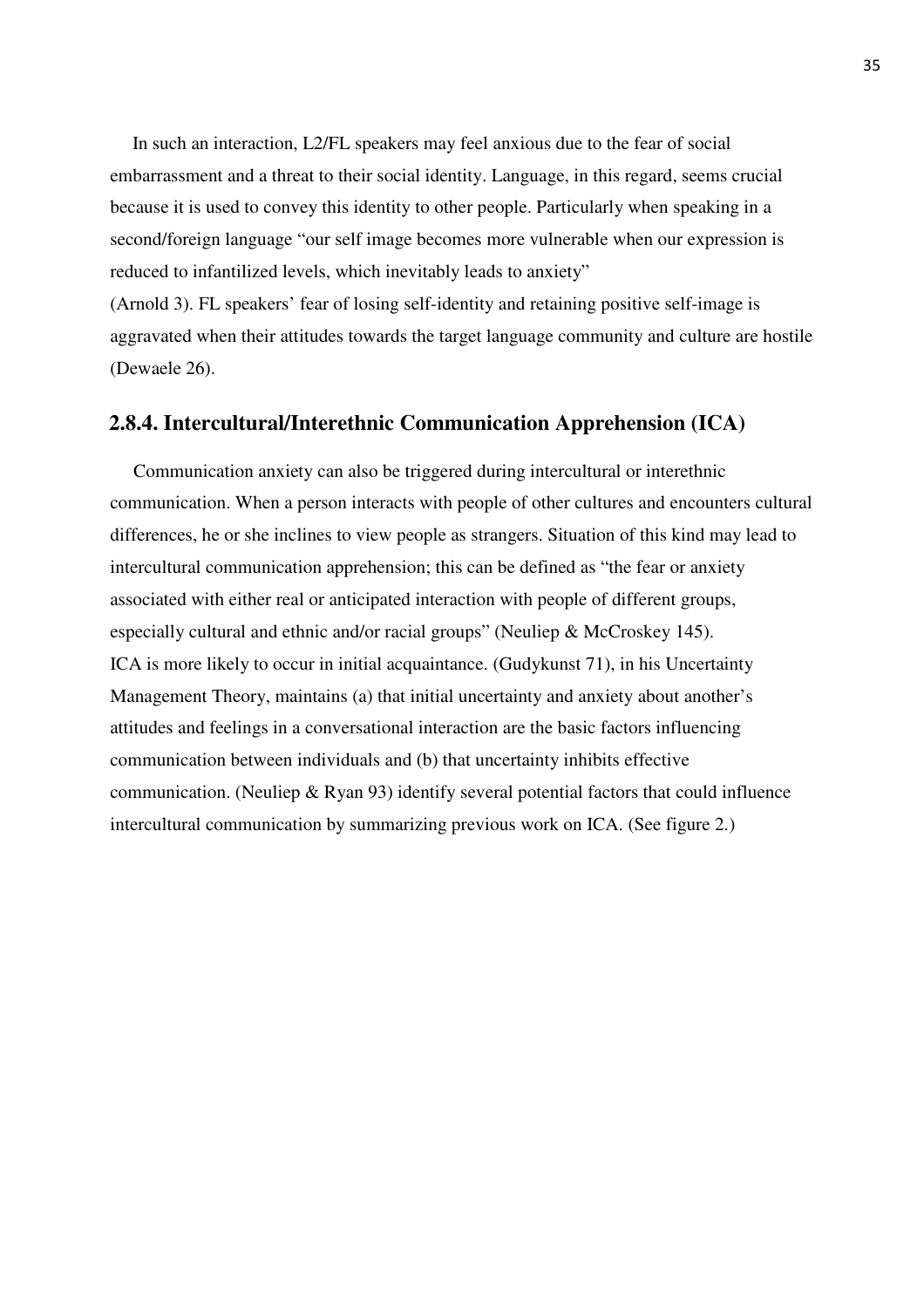

**Figure***:* **2**. Potential Effects on Inter-Cultural Communication Apprehension **Source:** Neuliep & Ryan

Figure 2 indicates that one's ability to cope with anxiety and uncertainty can result in effective intercultural communication (Gudykunst 3). Uncertainty Reduction Theory (URT) posits that when two people interact for the first time, uncertainty exists (Berger and Calabrese 3). Furthermore, we state that the higher people perceive an uncertainty, the higher they feel anxiety. (Gudykunst 4) found that there are at least five factors that may influence the amount of uncertainty experienced by interactants during an intercultural communication: (1) expectations; (2) social identities; (3) degree of similarities between interactants; (4) shared communicative networks; and (5) the interpersonal salience of the contact with 'stranger'. Suggesting how this type of anxiety can be controlled, (McCroskey and Richmond 4) claim that assertiveness and responsiveness, as two dimensions of socio-communication orientation, may reduce intercultural communication apprehension.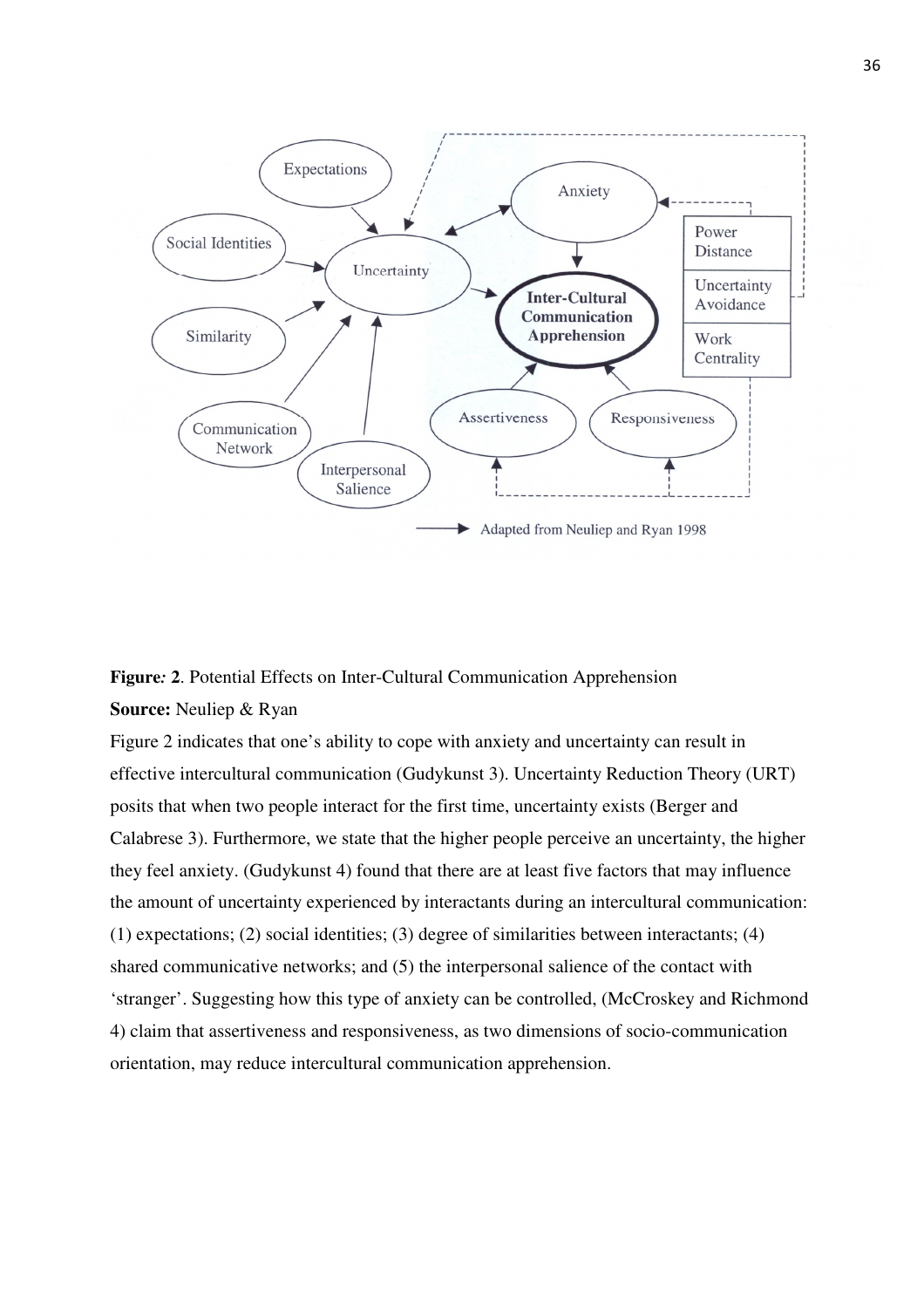## **2.8.5. Gender**

 Gender has also been found to cause anxiety in male and female interaction both within and out of the classroom settings. (Carrier 70) states that past research has revealed that gender affects communication between FL dyads and L1 and FL speaker dyads (e.g., Pica, Holliday, Lewis, Berducci, & Newman 70). He deems it necessary to consider whether the gender of the L1 speaker interlocutor has an effect on the listening comprehension of the FL speaker interlocutor.

Gobel and Matsuda asserted that gender-related anxiety research has yielded conflicting results. Spielberger (19), in her study on state anxiety found, "females are more emotionally stable than males in their reactions to highly stressful and relaxing circumstances". Similarly, in Kitano's study (23) of Japanese college students, male students have been found to feel more anxiety when they perceived their spoken Japanese less competent than that of others; however, such a relationship was not observed among female students. On the contrary, Machida (23) examined FL Japanese language class anxiety based on gender and found that female learners are more anxious than male counterparts.

# **2.9. Manifestation of Language Anxiety and Its Effective Reduction Common Features of Anxiety**

SLA researchers and foreign language teachers have decoded a number of symptoms and behaviors manifested in anxious learners. Negative consequences of language anxiety manifest in the form of changed behaviour, such as responding less effectively to language errors (Gregersen 210) engaging in negative self-talk and ruminating over poor performance, which affects information processing abilities (MacIntyre & Gardner 285); exhibiting avoidance behaviour by missing class, having unrealistic high performance standards (Gregersen & Horwitz 563); freezing up in role play activities, participating infrequently (Horwitz 129); and ultimately receiving low course grades (Gardner 210). In addition, (Harrigan 210) posited that anxiety can be accurately decoded both through prosodic (stress and intonation pattern), paralinguistic (non verbal) features of vocal communication and through visual non-verbal cues. (Gregersen 210) in her study on nonverbal behaviour of anxious and non-anxious language learners found that "anxious learners manifested limited facial activity, including brow behaviour and smiling, maintained less eye contact with the teacher, and were more rigid and closed with their posture". anxiety and Leary's three categories of behaviour arising from social anxiety.)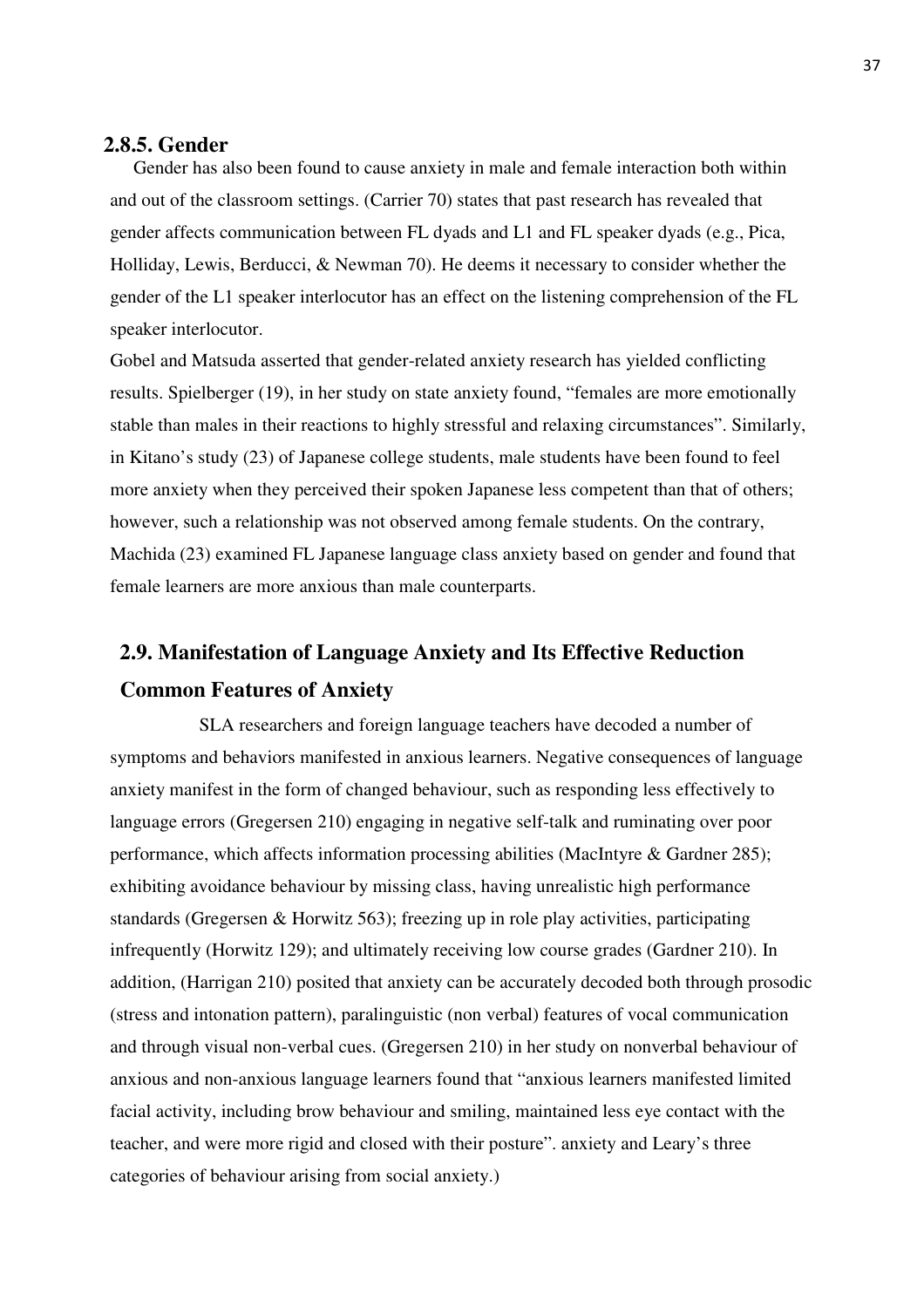According to (Michael 40), there are some common features across the different types of anxiety among EFL learners. These common features of anxiety include escape and avoidance behaviors, chronic worry, faulty threat perception, and activation of the nervous system. Anxious students try to avoid or escape from the anxiety provoking stimulus or situations, and they constantly worry about current and future events. Faulty threat perception is another common feature found among learners with anxiety. These individuals erroneously perceive situations as threatening. Nervous system activation is also a core feature found among individuals with anxiety so that all the physiological body of the learner changes. Anxious students may experience accelerated heart beat, sweating, shaking, muscle tension, increased respiration, facial expressions and the like as a result of the activation of the nervous system. Accordingly, Anxiety, in general, can have physical, emotional, and behavioral manifestations and these manifestations can differ with each individual. (Krinis1) listed the following manifestations as prominent symptoms of FL anxiety:

- Sweat
- Palpitations (quick heart beat)
- Avoidance of eye contact
- Apprehension
- worry
- Lack of concentration
- Forgetfulness
- "freezing up" when called on to perform
- Short answer responses

- Avoidance behaviors such as missing class, postponing homework or studying, refusing to speak or remaining silent, and coming to class unprepared.

# **2.9.1. Alleviation of Foreign Language Anxiety**

 Identifying anxiety producing factors for L2/FL learners and recognizing learner manifestations of this anxiety while communicating in the target language are important first steps in coping with language anxiety. An extensive body of research has suggested a variety of strategies to cope with language anxiety in academic settings, which can also offer an understanding of how to deal with it in the broader social contexts. In general, the remediation of such anxiety has focused on cognitive, affective, and behavioral approaches (Hembree 67).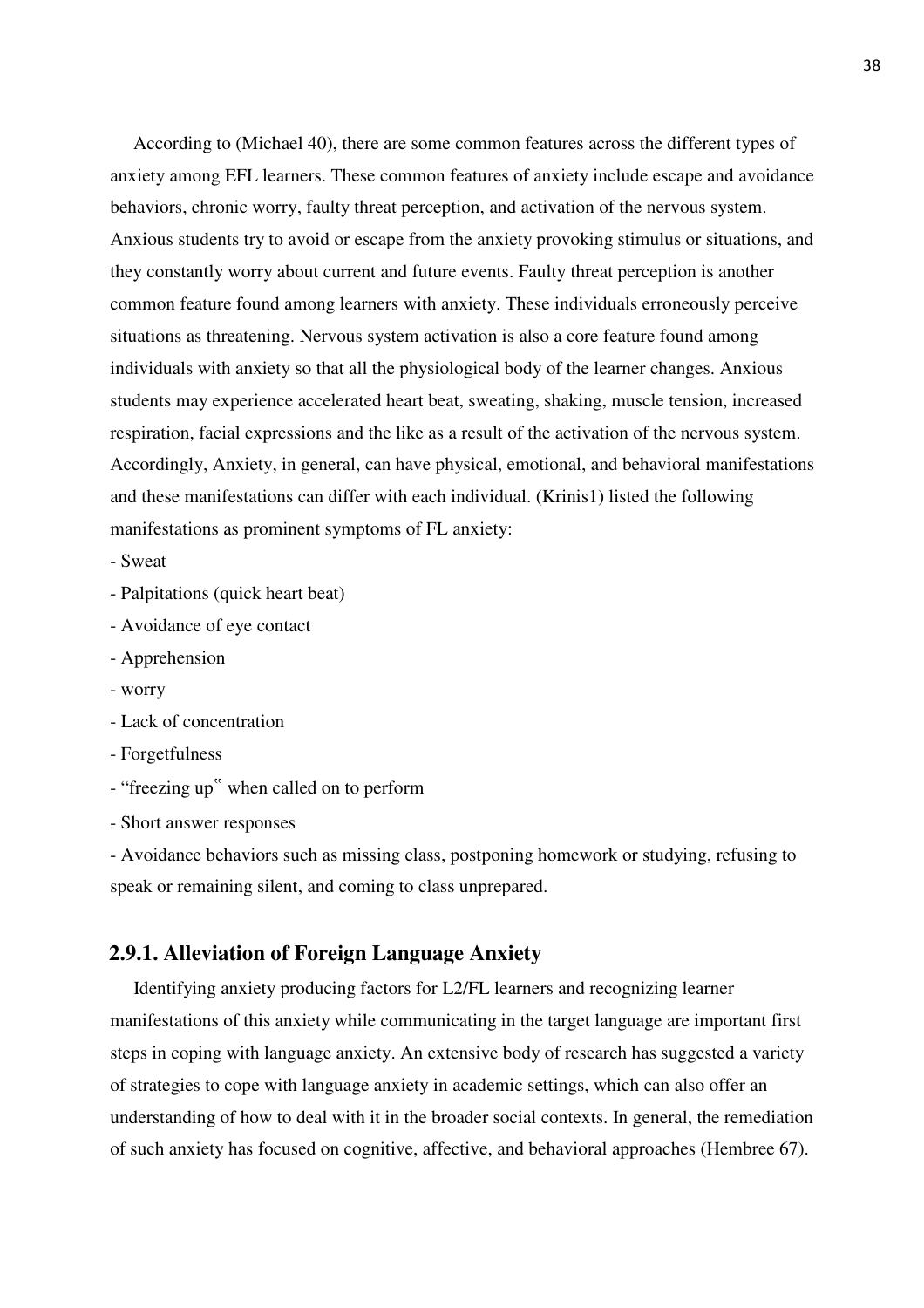The cognitive approach holds that the thinking disturbances that occur in the classroom are the primary sources of anxiety. The researchers recommend a 'cognitive modification (CM)' method for its treatment which focuses on changing the students' own cognitive appraisals (Mejias 97).

 Students are encouraged to develop more positive and facilitating self-talk and are taught to manage their self-evaluation more realistically. The affective approach attempts to change the negative involuntary association between the classroom and anxiety, and assumes that emotional arousal (physiological responsiveness) is the main concern (Ying-Ling & Kondo 259).

 Researchers suggest taking steps to control bodily reactions and stress in order to alleviate anxiety and recommend systematic desensitization therapy (SDT) as a treatment method. The students are taught how to relax in the presence of the anxiety stimuli and, thus, the anxiety is reduced in the subsequent oral communication situations (Mejias 97). Those who take the behavioral approach presume poor academic skills as the main source of anxiety (Ying-Ling & Kondo, 2004: 259). For its treatment, the researchers recommend skills training (ST) method where the students are taught the behavioral skills required for success in particular oral communication context (Mejias 97). Research on language anxiety suggests a variety of techniques to reduce or successfully cope with language anxiety. (Foss and Reitzel 430) hold that the recognition of students' irrational beliefs or fears and their unrealistic expectations can help students interpret anxiety-producing situations more realistically and adopt an approach rather than 'avoiding behaviour'. They recommend verbalization or articulation of any fears as a strategy to cope with language anxiety. (Young 1) also offered some suggestions in this regard such as; (1) using an anxiety graph to pinpoint the highest level of anxiety of a given interaction; (2) for anxieties stemming from learner's personality, providing supplemental instruction or a support group; (3) for anxieties stemming from classroom procedures, using more pair and group work; (4) playing language games with an emphasis on problem-solving; and (5) role-playing with preparatory activities to instill class rapport. Furthermore, he found that the students felt more at ease when the instructors' manner of error correction was not harsh and when they were friendly, patient, and had a good sense of humor. So, it can also be suggested that equal status relationship between teacher and student is an important aspect for anxiety alleviation. Hauck and Hurd offered a list of eleven strategies.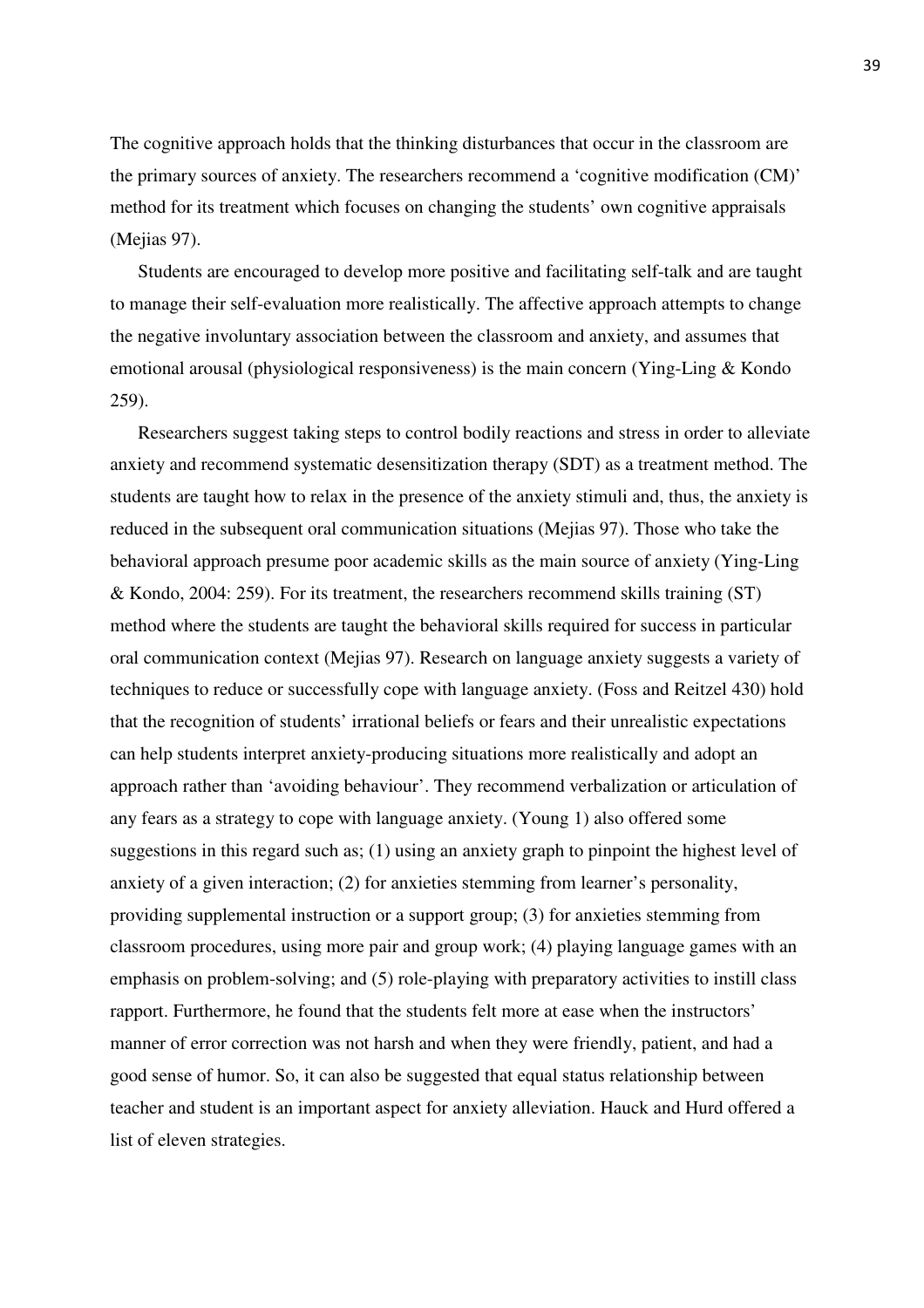# **Conclusion**

 In this chapter, we have reviewed literature of FL anxiety in terms of concept, construct, effects, and impact on FL learning. It becomes obvious that anxiety affects FL learning. Although it can be facilitating or debilitating, with relation to three performances related anxieties: communication apprehension, test anxiety, and fear of negative evaluation. These three components have been further expanded with the help of relevant literature in order to highlight some anxiety exasperating factors related to them. The chapter has also discussed learners' perceptions about their own sense of 'self', about language learning and communication, students' high performance expectations, and language instructors' beliefs and overall classroom procedure with relation to FL anxiety. In the later parts, the chapter has looked at the three stages of language learning: input, processing, and output, in order to explain the difficulties EFL learners may face in learning to speak a foreign language. It has been found that lack of sufficient input for learning FL in the environment where the target language is not the first language, and lack of opportunities to frequently process the limited (sometimes filled with errors) input, can cause language anxiety at the output (speaking) stage for EFL learners.

The chapter has also explored the literature on socio-cultural aspects of language learning and has discussed social status, power relations and sense of identity, L1 and FL speakers' interaction, attitudes towards target language and its culture, intercultural communication, and gender as some of the factors linked with language anxiety. In addition, the literature on how anxiety is manifested in the learners and how it can be alleviated aptly and this also has been reviewed in the final section of this chapter.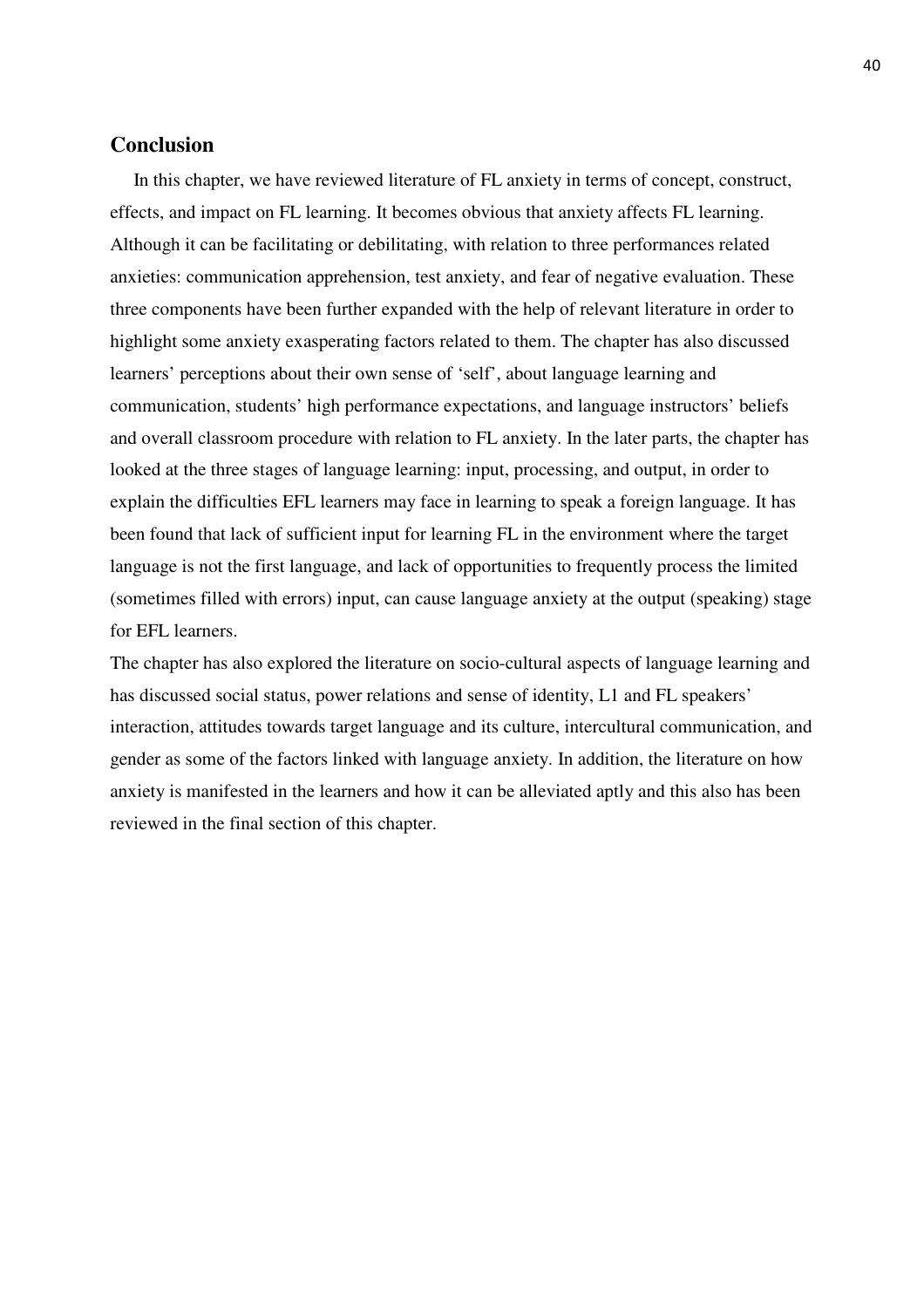## **Section A: Methodology**

## **3.1. Introduction**

 A number of studies on FL anxiety have reported the enervating effect it can cast on learning and particularly speaking a foreign language; this must be overcome by students in order for them to take full advantage of FL instructions (Horwitz). Thus, the major purpose of this exploratory research was to find out the factors that language anxiety can stem from for EFL learners while learning to communicate in English and thus to suggest some strategies to cope with it accordingly. The findings of this study based on the views and experiences of the participants regarding language anxiety seem to be mostly corroborating the findings offered by the previous research on language anxiety, though not agreeing with every detail. No significant difference was found between students', teachers', and practitioners' perceptions on the anxiety-evoking factors, though they differ in their interpretations of these factors according to their experience and level in EFL learning and teaching process. In spite of high correspondence of the findings to the existing research, the study also found some differences and discrepancies compared to some previous studies on language anxiety.

The description, offered by Horwitz, of communication apprehension, test anxiety and fear of negative evaluation as useful conceptual building blocks in defining the construct of foreign language anxiety have been replicated in this investigation as many participants expressed them as potential sources of language anxiety. These perceptions and the mostly negative responses of the research participants, particularly of EFL learners who had their previous degrees in the fields other than language study, seem to support the past research that anxiety is intrinsic to language learning (Horwitz) and is to be rated significantly higher than other class anxieties (e.g., mathematics, research methodology, etc.( Onwuegbuzie 218). The subsequent part of this chapter has been divided into two sections to discuss the anxietyproducing factors found in this study. The first section is about research methodology the method we choose and defining the tools that we used in our thesis Then the second section is about defining the results and the findings.

## **3.2. Research methodology**

## **3.2.1. Qualitative research**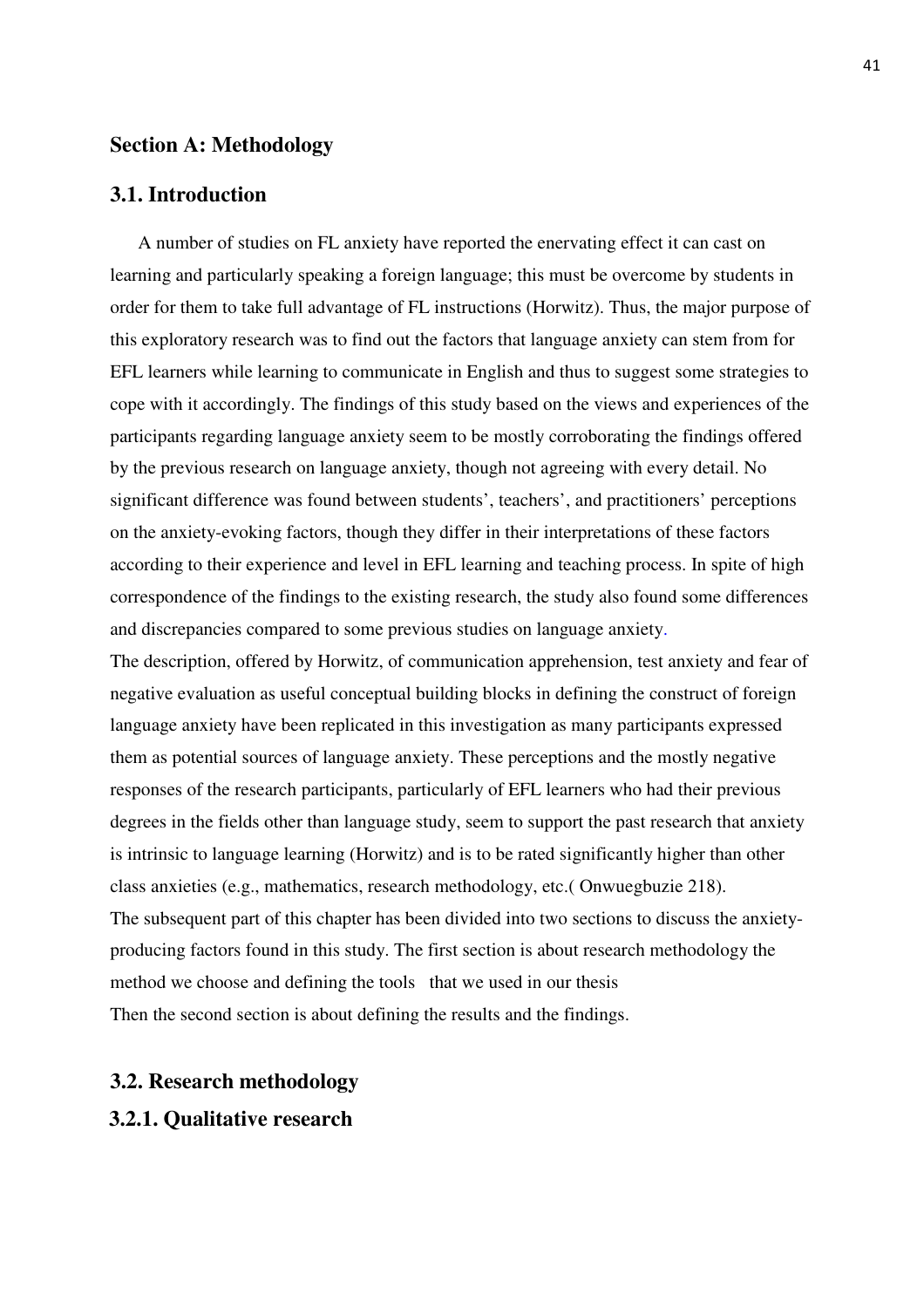Qualitative Research is collecting, analyzing, and interpreting data by observing what people do and say, and it refers to the meanings, concepts, definitions, characteristics, metaphors, symbols, and descriptions of things.

 Qualitative research is much more subjective than quantitative research and uses very different methods of collecting information, mainly individual, in-depth interviews and focus groups. The nature of this type of research is exploratory and open-ended. Small numbers of people are interviewed in-depth and/or a relatively small number of focus groups are conducted.

 Participants are asked to respond to general questions and the interviewer or group moderator probes and explores their responses to identify and define people's perceptions, opinions and feelings about the topic or idea being discussed and to determine the degree of agreement that exists in the group. The quality of the finding from qualitative research is directly dependent upon the skills, experience and sensitive of the interviewer or group moderator.

This type of research is often less costly than surveys and is extremely effective in acquiring information about people's communications needs and their responses to and views about specific communications.

#### **3.2.2. Qualitative VS Quantitative**

 Basically, quantitative research is objective; qualitative is subjective. Quantitative research seeks explanatory laws; qualitative research aims at in-depth description. Qualitative research measures what it assumes to be a static reality in hopes of developing universal laws. Qualitative research is an exploration of what is assumed to be a dynamic reality. It does not claim that what is discovered in the process is universal, and thus, replicable. Common differences usually cited between these types of research include. . Whereas, quantitative research refers to counts and measures of things, there are three main methods for collecting data in qualitative research; interview, questionnaire, and classroom observation. In this research we intended to use interview and questionnaire as data gathering tools.

#### **3.3. Data gathering tools**

 Considering the constraints, like limited time period and the fact that only one researcher was undertaking this study, it was considered most appropriate and beneficial to carryout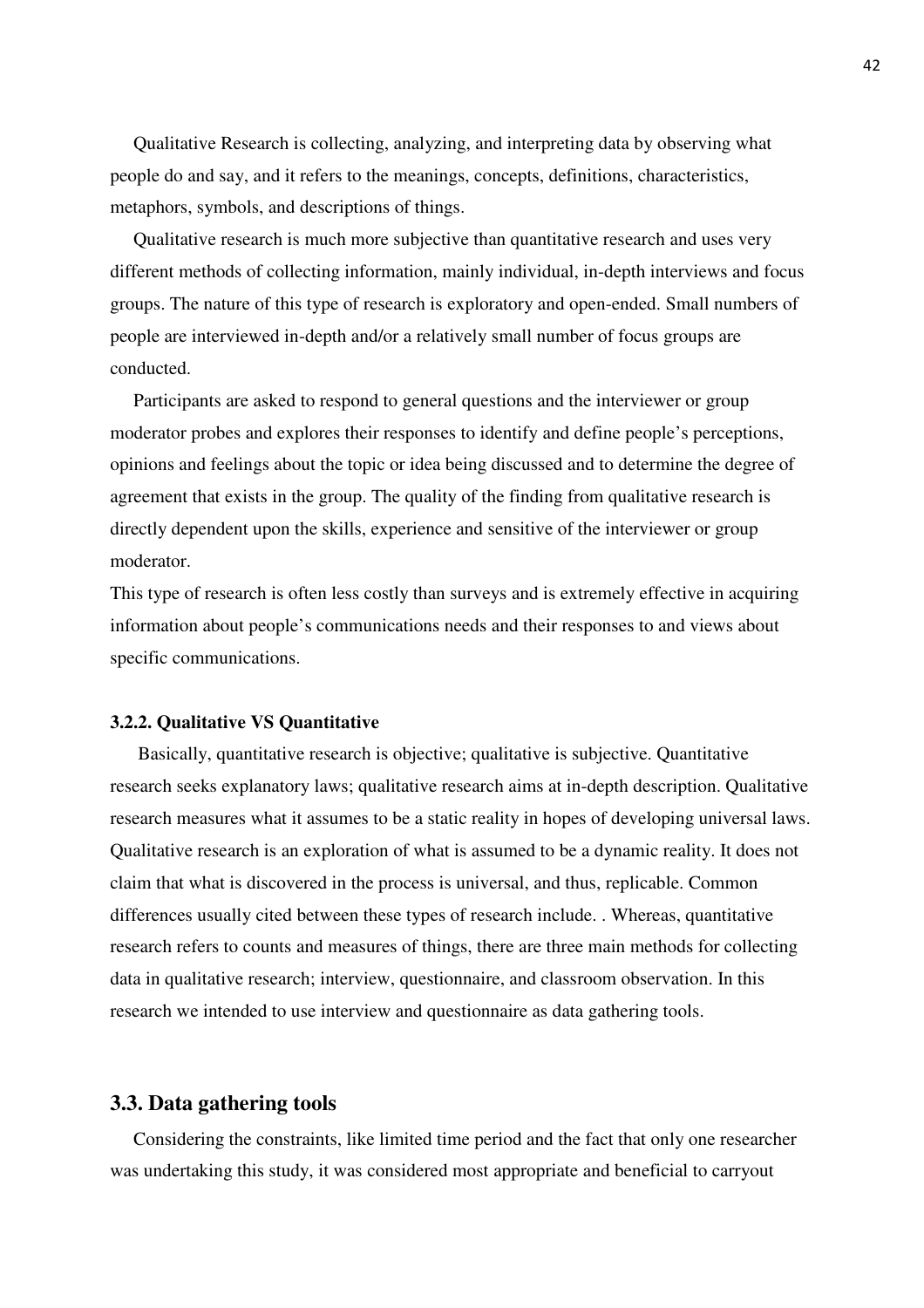questionnaire for the students and interviews for the teachers in order to reach the core of the matter rather than the observations. Furthermore, written questions are somewhat flexible in nature and the complete lack of personal contact allows verifications of views and knowledge.

## **3.3.1. Interview**

 According to Green and Thorogood the interview is the most widely used method of producing data in qualitative research. In essence, an interview is a conversation that is directed, more or less, towards the researcher's particular needs for data. How far the researcher directs the interview, in determining the topics covered and how they are discussed, is one dimension by which research interviews could be classified. At one end of such a scale is the structured interview, which schedules the kind of data produced quite tightly. In this mode of interview, the interviewer must follow a specified set of questions, in a specified order, for each interview to generate comparable answers from each respondent. They are typically used in survey designs. At the other end of this scale, informal interviews are more like natural conversations that happen fortuitously in the field, in which data are gathered opportunistically. Perhaps the most commonly used interview types in qualitative health research are between these extremes, in the form of what are variously called narrative, in-depth or semi-structured interviews. In a semi-structured interview, the researcher sets the agenda in terms of the topics covered, but the interviewee's responses determine the kinds of information produced about those topics, and the relative importance of each of them. An 'indepth' interview implies one that allows the interviewee enough time to develop their own accounts of the issues important to them (Green and Thorogood 80).

 Similar to the interview studies by Price, Young and (Ohata140) concerning the perspectives of students, language specialists and language teachers on language anxiety respectively, this study used a qualitative semi-structured interview format to investigate the factors that cause language anxiety from EFL teachers' perspectives. The rationale behind the use of interview as a data collection tool was that it can offer access to things that cannot be directly observed, such as feelings, thoughts, intentions, or beliefs (Ohata140). It also provides participants with opportunities to select, rebuild, and reflect upon details of their experience within the specific context of their lives (141). Given that the primary goal of this study was to explore the sources of language anxiety, interviews seemed appropriate as a means to understand the experiences of the subjects about language anxiety because they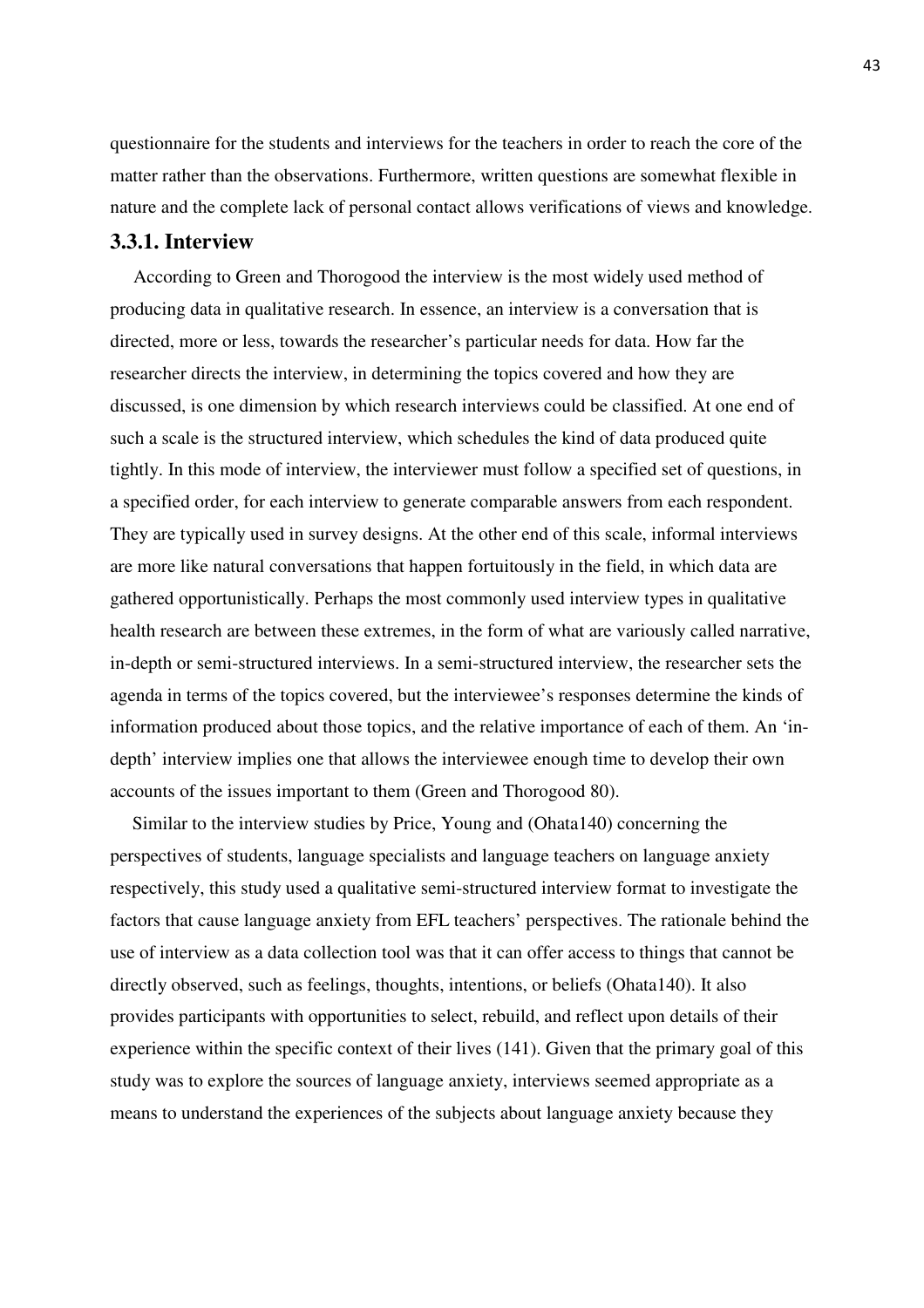allow for given points to be clarified and elaborated upon where required. One type of interview was conducted" individual".

## **3.3.1.1. Individual Interviews**

 A semi-structured face-to-face interview technique was preferred as it was essential to ensure that the researcher was "in a position of being able to access the degree of the interviewee's interest and involvement" (Robson 90). It was also appropriate because of "its flexibility balanced by structure and the quality of the data so obtained" (Gillham 70).

 Initially seven subjects, including five highly experienced teachers and two beginners. The interview lasted approximately 15-20 minutes. All the interviews were conducted in English and were tape-recorded with the subject's permission. Initially, the subjects were asked openended questions to establish a rapport with the subjects. Later, a semi-structured question format was used as a guideline to ask questions and to encourage the interviewees to talk in their own way. The interviews contained a balance of open and closed questions, the latter asserting the control of the interviewer, the former offering the interviewees a wide range of choice within a question. (see Appendix (01) for interview questions.)

## **3.3.2. Questionnaire**

 A questionnaire is a means of obtaining the feelings, beliefs, experiences, perceptions, or attitudes of some sample of individuals. As a data collecting instrument, it could be structured or unstructured.

The questionnaire is most frequently a very concise, preplanned set of questions designed to yield specific information to meet a particular need for research information about a pertinent topic. The research information is attained from respondents normally from a related interest area. The dictionary definition gives a clearer definition: A questionnaire is a written or printed form used in gathering information on some subject or subjects consisting of a list of questions to be submitted to one or more persons.

 Questionnaires are any written instruments that present respondents with a series of questions or statements to which they are to react either by writing out their answers or selecting from among existing answers (Brown 6). Furthermore, the main attraction of questionnaires is their unprecedented efficiency in terms of (a) researcher time, (b) researcher effort, and (c) financial resources. By administering a questionnaire to a group of people, one can collect a huge amount of information in less than an hour, and the personal investment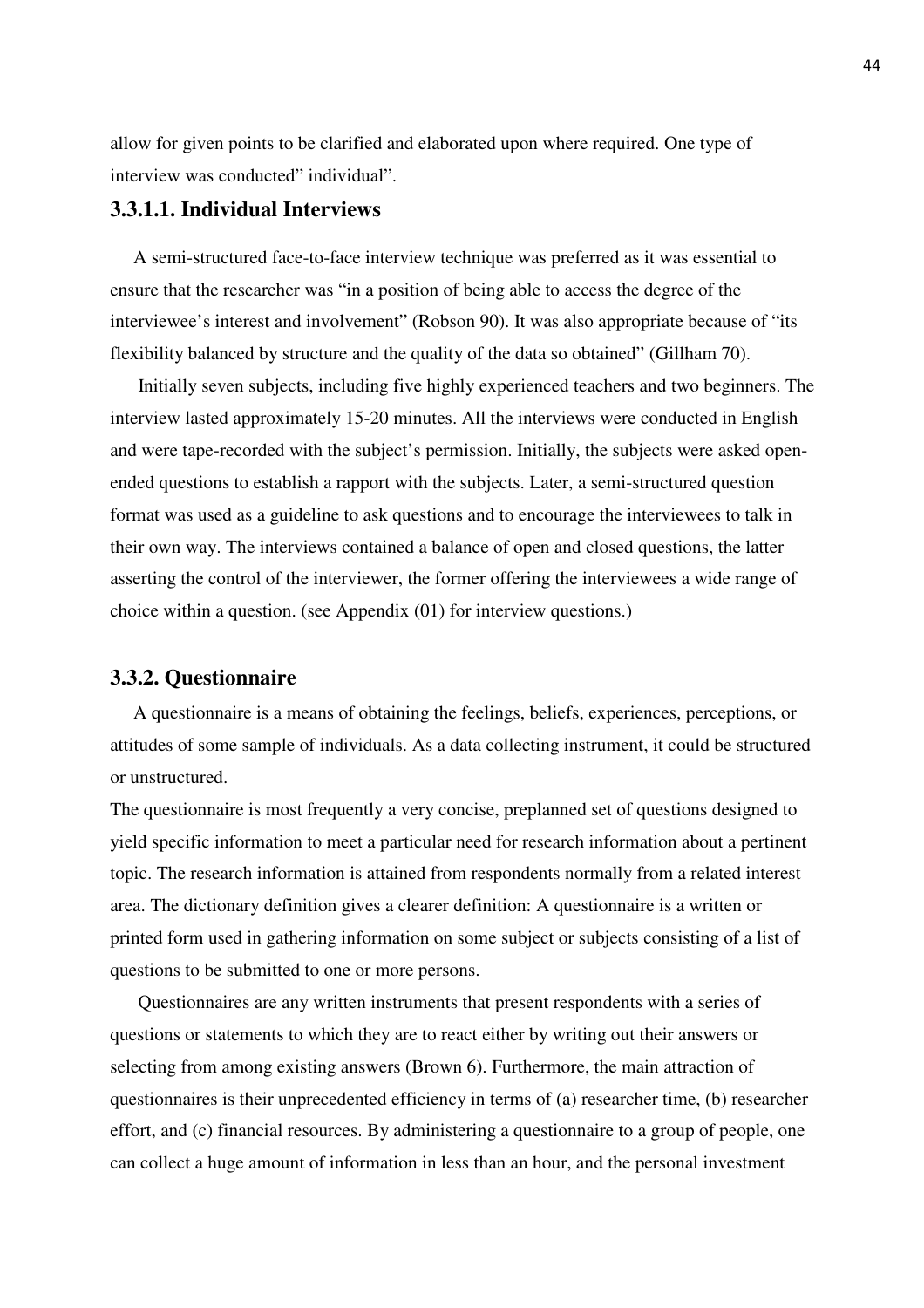required will be a fraction of what would have been needed for, say, interviewing the same number of people. Furthermore, if the questionnaire is well constructed, processing the data can also be fast and relatively straightforward, especially by using some modern computer software. These cost benefit considerations are very important, particularly for all those who are doing research in addition to having a full-time job (Gillham)

 Questionnaire design is a long process that demands careful attention. A questionnaire is powerful evaluation too and should not be taken lightly, design begins with an understanding of the capabilities of the questionnaire and how they can help your research. 1. The researcher is able to contact large numbers of people quickly, easily and efficiently using a postal questionnaire (since all he / she has to do is identify the group that will be targeted and post them the list of questions). Questionnaires are relatively quick and easy to create code and interpret (especially if closed questions are used). In addition, the respondent - not the researcher - does the time-consuming part of completing the questionnaire. And A questionnaire is easy to standardize. For example, every respondent is asked the same question in the same way. The researcher, therefore, can be sure that everyone in the sample answers exactly the same questions, which makes this a very reliable method of research. Questionnaires can be used to explore potentially embarrassing areas more easily than other methods. The questionnaire can, for example, be both anonymous and completed in privacy. This increases the chances of people answering questions honestly because they are not intimidated by the presence of a researcher.

#### **3.4. Participants**

 The forty two subjects in the EFL Department of Education at the University of M'sila, who participated in this research, can be divided into two categories: 1) EFL learners: 2) oral expression teachers. Of the forty two subjects, seven were teachers of oral expression two of them were males whereas five of them were females. Their age ranged between twenty three to sixty years old. The teaching experience of teachers and ranged between one to thirty seven years in various contexts.

 The thirty five EFL learners were twenty nine females, six males. They had completed approximately eight months of this English language programme and had been learning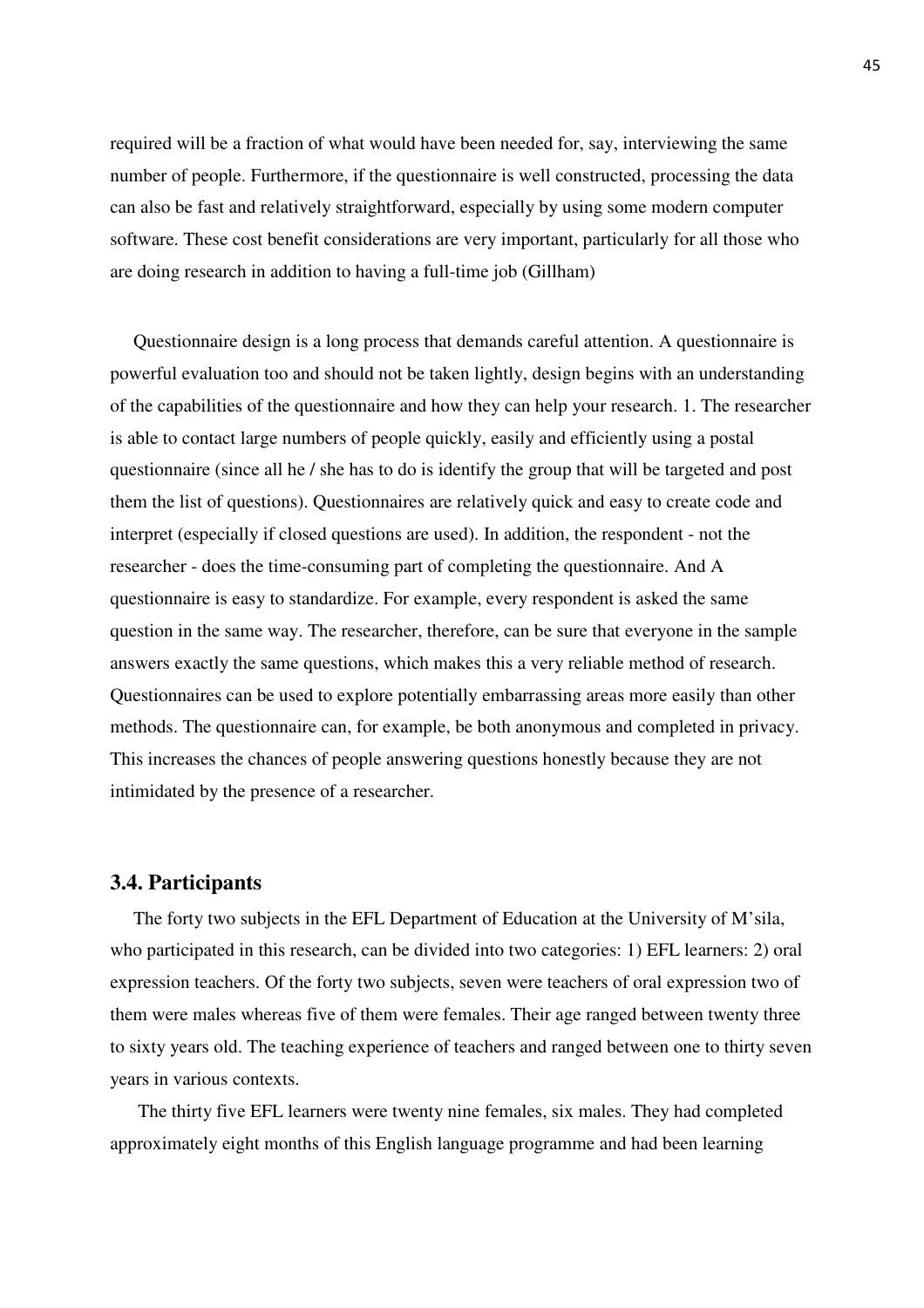English in their home countries for approximately six to seven years, their age was ranged between eighteen to twenty seven years old.

### **3.5. Population**

We have decided to work on  $1<sup>st</sup>$  year LMD students because they tend to show clearer anxiety and the aforementioned negative emotions and behaviors than  $2<sup>nd</sup>$  and  $3<sup>rd</sup>$  year students. They have been studying English for eight academic years, the last seven months at the University, and have different English subjects including the oral expression one as a fundamental course. Their general proficiency in English is supposed to be fine.

 For the present research we have administered a questionnaire of twenty three items to learners. The items were developed, to explore the attitudes of first (1st) year LMD students toward their anxiety and to investigate their oral competence during a classroom discussion.

#### **3.6. Sample**

 Due to time constraints, it is neither possible nor desirable to study all the population. For instance, dealing with more than 680 in our department will be time consuming. Thus, we have decided to take randomly a sample of 35 students to be given the administered questionnaire.

 Learners' questionnaire was administered, among one group from the whole (10) groups of the first (1st) year LMD students of English language, constituted 680 participants as the total number of the population, from which the sample will be at random. The learners' questionnaire was administered to a random sample of thirty five (35) students from group one at the department of English in university of M'sila.

## **3.7. Reliability and Validity**

 After administering the questionnaire, the research tool has demonstrated satisfactory reliability with this group of subjects because of several factors. First, there have been uniform and non-distracting circumstances of administration; second, the students have been provided with clear, explicit and unambiguous instructions given in simple English. The questionnaire administered to the students has been started by an introductory note about the aim of the study. Third, the real aim of the study has not been openly presented to the students so that students' responses could not be biased by the researcher's goals; moreover, the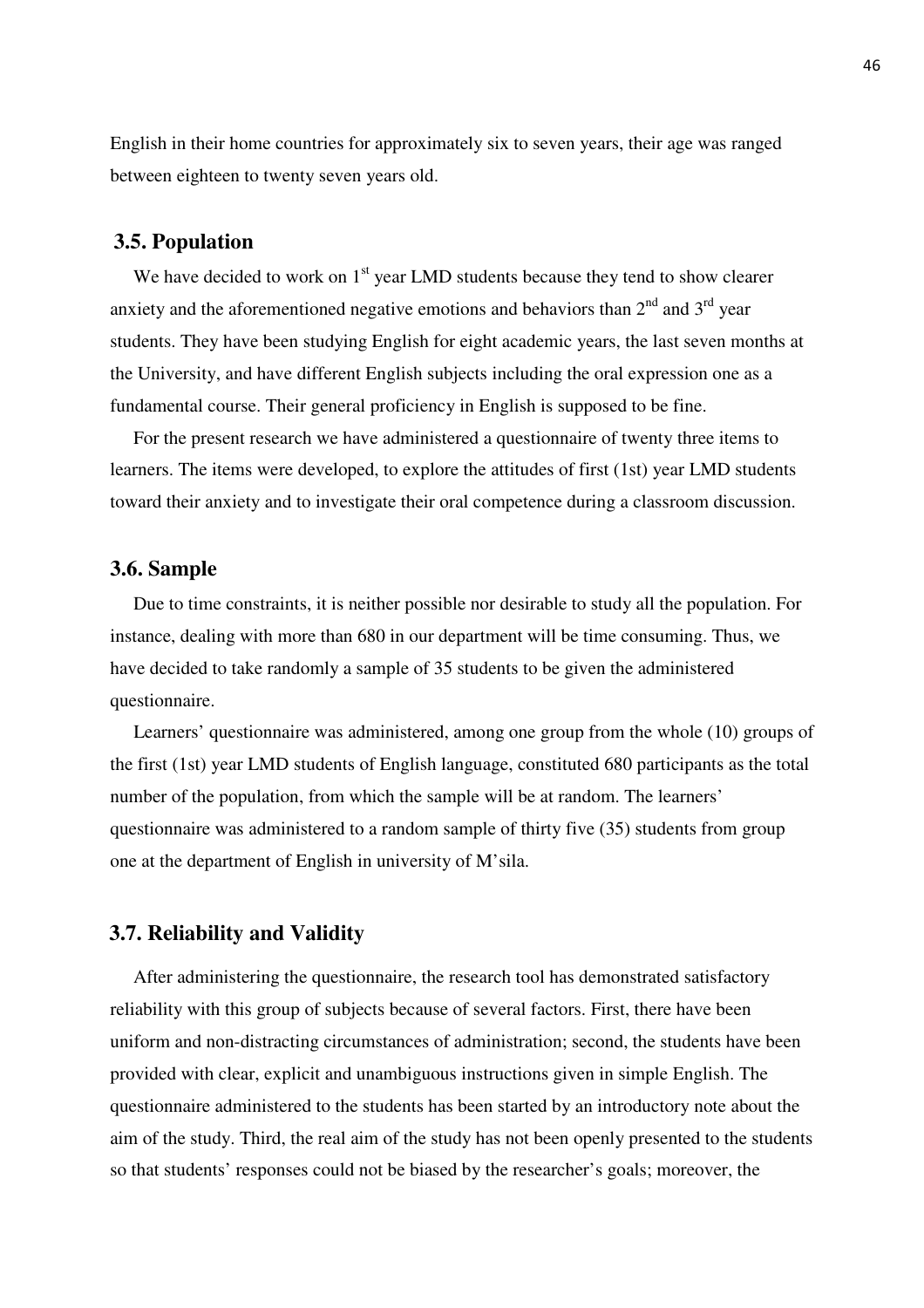research has been presented as a study on the general topic of language learning experience and on feeling about oral English classes. Fourth, we have reminded the group of informants of the importance of giving honest answers.

## **Section B: Data Analysis**

# **3.2. Analysis of the learners' questionnaire:**

## **3.2.1. Introduction:**

 It is important in this research, to give learners the opportunity to express their own idea concerning the effects of anxiety on their achievement such as, their attitudes toward exams and their participation in classroom. Learners' questionnaire was designed to investigate the factors that cause language anxiety for EFL learners in learning speaking skill case study first year LMD students in the department of English Mohamed Boudiaf university of M'sila.

#### **3.2.2. Description of the questionnaire:**

 For the present research we have administered a questionnaire of thirty five items to learners. The items were developed, to explore the attitudes of first (1st) year LMD students toward their anxieties and to investigate their oral competence during a classroom discussion. Learners' questionnaire was administered to one (1) group of the first (1st) year LMD students of English language, constituted 35 participants as the total number of the population is 680 from which the sample is taking at random.

# **3.2.3. Analysis of the students' questionnaire**

#### **Section one: background information.**

 The questions from one to five are students' background questions, it namely represents the student profile and attempts to give general overview about the student gender, age, and how long they have been studying English

 Most of the respondents are females; there are 30 females (85.71%), and only 5 males (14.28%) the question aims to discover which of the two sexes prefers to study literature specialty, and the results shows that the females are more stimulated to literature subjects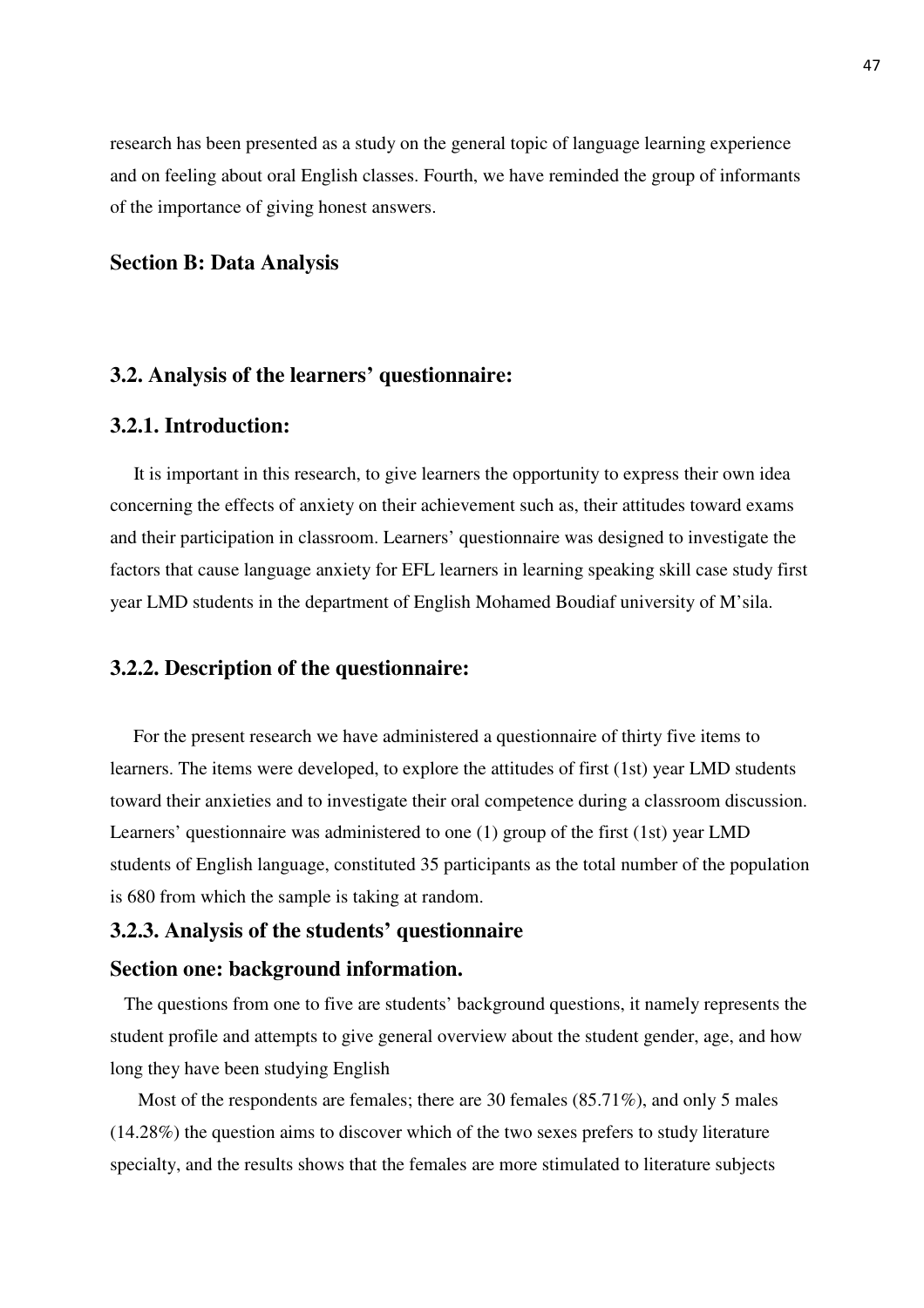rather than the males who prefer to study scientific subjects. And from the total participants there are 17.14% they have been studying English for five academic years, 40% for seven academic years, whereas 42.85% for eight academic years without forgetting the last seven months at the University, having different English subjects including oral expression as a fundamental course. Their general proficiency in English is supposed to be good. And concerning the age, 34.28% as the highest percentage were eighteen years old, 28.67% were nineteen years old, seven of them were twenty years old 20%, 14.28% are twenty three then only 02.85% was twenty seven, finally 74.28% of the students said yes that studying English were personal choice, whereas 25.71% said no, so they were imposed to study English.

# **Section two: language anxiety**

**Question six:** Do you think learning and speaking English as a foreign language is very difficult?

| Option         | N  | $\%$ |
|----------------|----|------|
| Yes            | 21 | 60%  |
| N <sub>0</sub> | 14 | 40%  |

#### **Table 14**

 The table above shows that (60%) said it's not difficult at all, whereas (40%) said yes learning and speaking English as a foreign language is very difficult, the data show many of the students have difficulties in learning and speaking English this is due to some psychological and linguistic problems such as anxiety, and lack of grammar efficiency.

**Question seven**: In your opinion, which skill is the most difficult?

| Option         | $\%$     |
|----------------|----------|
| <b>Reading</b> | $8.57\%$ |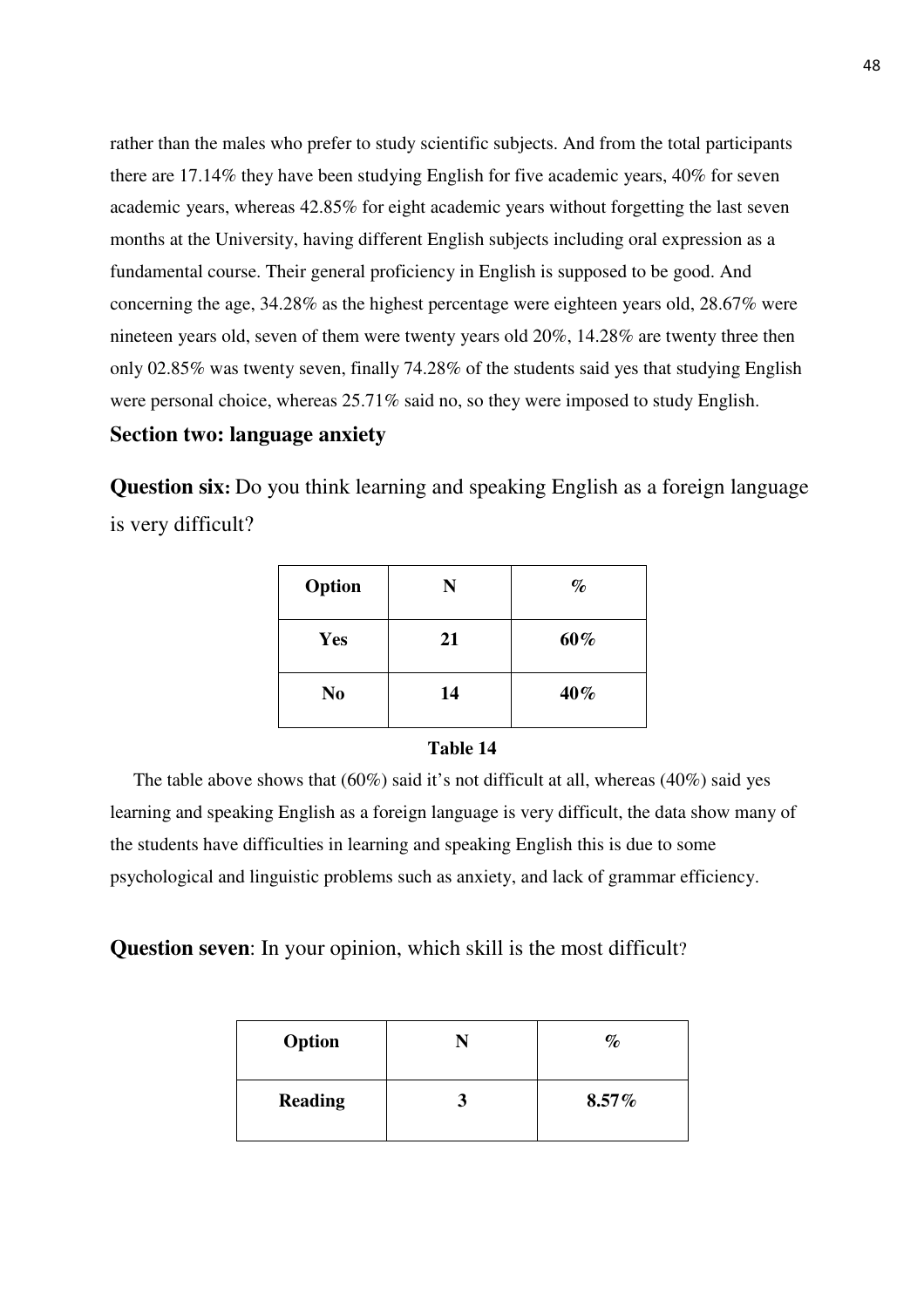| <b>Writing</b>   | 12 | 34.28% |
|------------------|----|--------|
| <b>Listening</b> |    | 11.42% |
| speaking         | 16 | 45.71% |

## **Table 02**

 The results in the table above indicate that 45.71% as the highest percentage of the subjects who participate in this questionnaire, said that the most difficult skill is speaking, whereas 34.28% show that writing is the difficult skill, after that listening has 11.42% only as difficulty and 8.57% said reading is the more difficult skill.

**Question eight:** How could you appreciate your level in speaking?

| Option        | N  | $\%$   |
|---------------|----|--------|
| <b>Bad</b>    | 13 | 40%    |
| <b>Medium</b> | 16 | 45.71% |
| Good          | 3  | 08.57% |
| Very good     | 2  | 05.71% |

#### **Table 03**

 The results in the table above reveals that 40% of The students who appreciate their level in speaking as bad, and 45.71% as medium, 08.57% as good, and just only 05.71% who appreciate their level in speaking as very good and this is a result of lucking the self – confidence .

**Question nine**: If not good or very good, what makes speaking difficult for you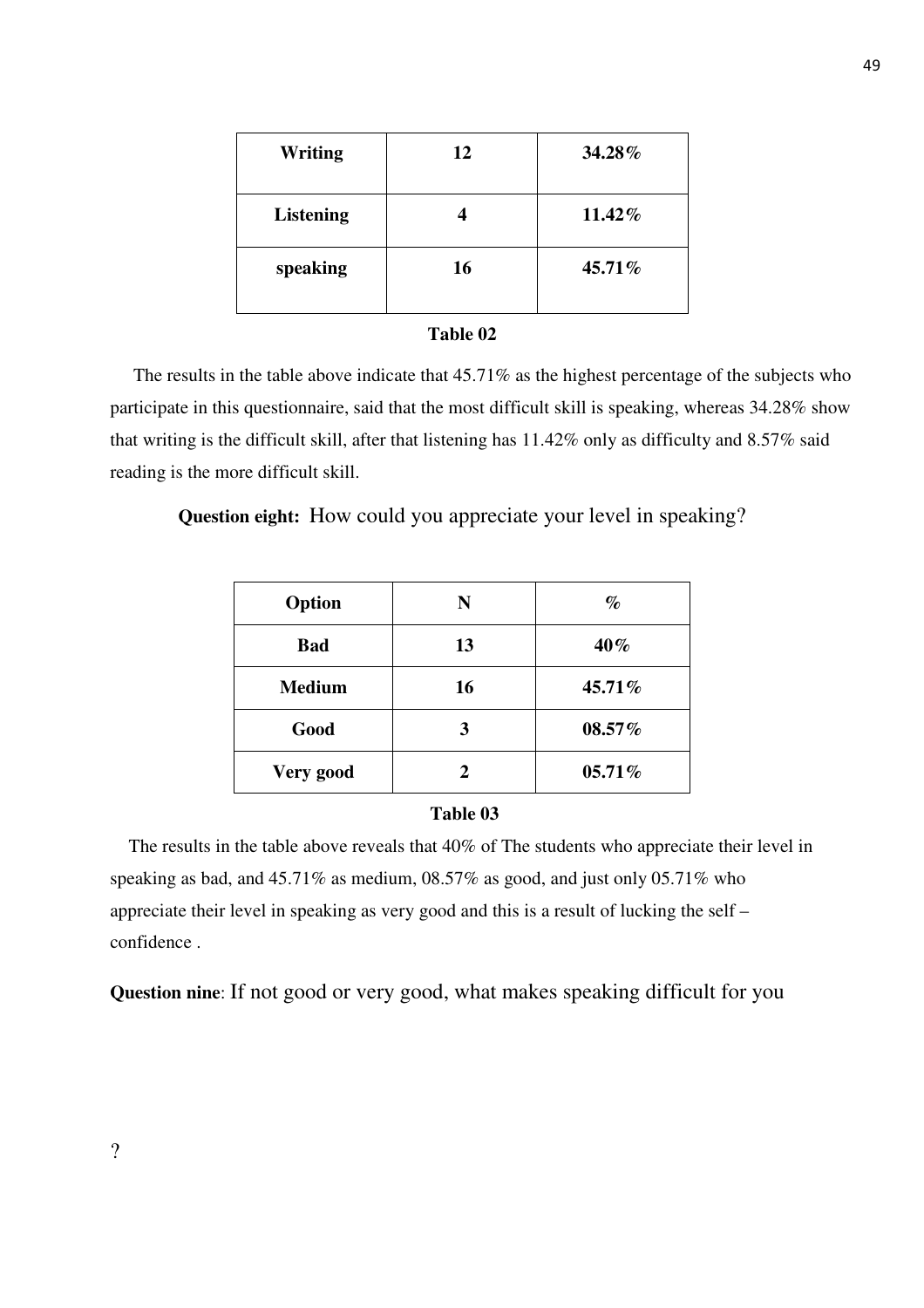| Option               | N  | $\%$   |
|----------------------|----|--------|
| grammar              | 10 | 28.57% |
| <b>Pronunciation</b> | 12 | 34.28% |
| <b>Vocabulary</b>    | 06 | 17.14% |
| all                  |    | 20%    |

 This table shows that the reason of their low level in speaking EFL. So17.14% said the reason is vocabulary. Furthermore, 34.28% said it's all about the pronunciation, and 28.57% is Grammar then the ones who said all (Grammar, Pronunciation, and Linguistic background) are 20%,

**Question ten**: Do you feel anxious while you are speaking FL?

| Option     | N        | $\%$   |
|------------|----------|--------|
| <b>Yes</b> | 22       | 62.85% |
| No         | 13       | 37.14% |
|            | Table 05 |        |

 The results in the table show that 62.85% are feeling anxious while speaking foreign language whereas 37.14% don't feel anxious while speaking. Most of the students feel anxiety when it comes to speak in foreign language

**Question eleven:** If yes, what's the source of your anxiety?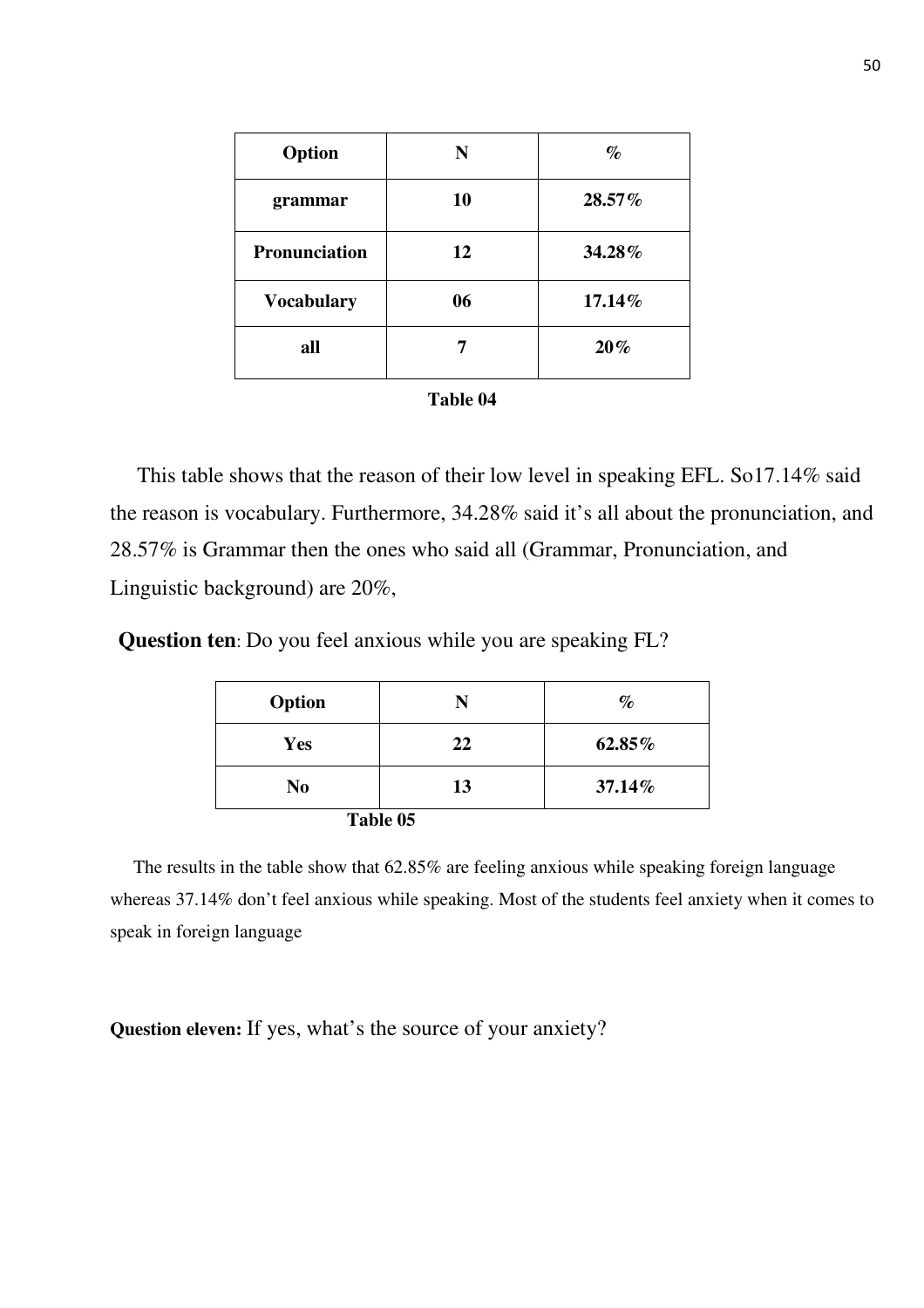| Option                             | N  | %      |
|------------------------------------|----|--------|
| <b>Fear of negative evaluation</b> | 20 | 57.14% |
| <b>Test anxiety</b>                | 10 | 28.57% |
| <b>Communication apprehension</b>  | 5  | 14.28% |
| $T_{\rm eff}$ $\Lambda$            |    |        |

 **Table 06** 

 This table reveals the sources of student anxiety when they are speaking English, 57.14% for negative evaluation, because of the fear that it might lead to the loss of one's positive self-image or self-identity, being afraid how they are going to be evaluated by one's interlocutors. And students get more nervous about making mistakes in front of teachers because they think it is more likely to influence their end-of-course results.28.57% for Learners who experience test anxiety consider the foreign language process and especially oral production, as a threatening situation, rather than an opportunity to improve their communicative competence and speaking skills, then communication apprehension is a type of shyness characterized by fear or anxiety about communicating with people, and since the student have been studied English for 05to 08 years and may be they get used to each other, so they didn't shy from each other, and it has got only 14.28% .

. **Question twelve:** If nervousness while taking an oral exp exam hinders you from doing well

| Option           | N                   | $\%$  |
|------------------|---------------------|-------|
| <b>ALWAYS</b>    | 5                   | 14.28 |
| <b>OFTEN</b>     | 6                   | 17.14 |
| <b>SOMETIMES</b> | 17                  | 48.57 |
| <b>RARELY</b>    |                     | 11.42 |
| <b>NEVER</b>     | 2                   | 05.77 |
|                  | . .<br>--<br>$\sim$ |       |

| Fable 07 |  |
|----------|--|
|----------|--|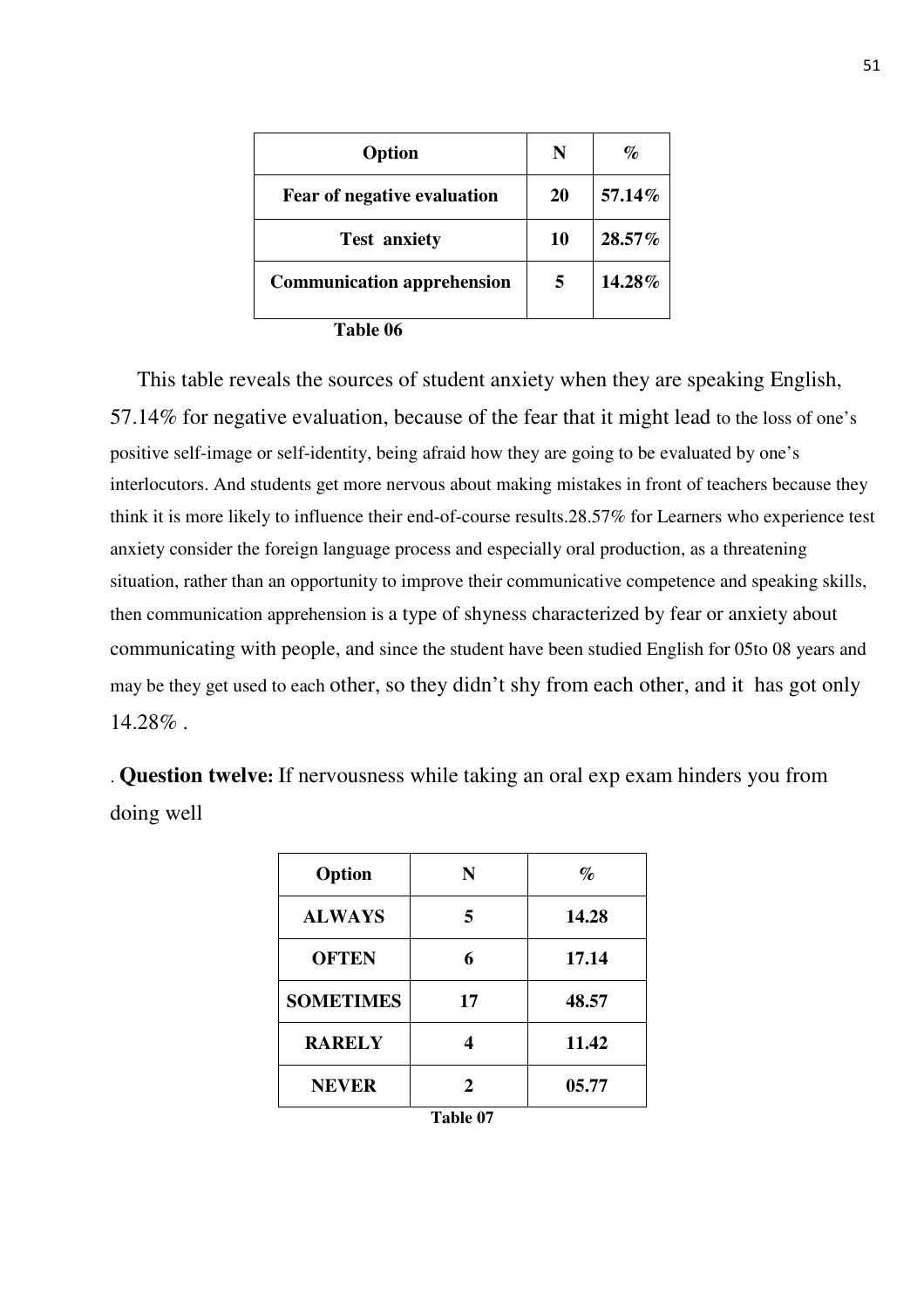The results in the table above indicate that (48%) as the highest percentage of the subjects who participate in this questionnaire, said that, nervousness sometimes hinders them from doing well in a test or an exam, whereas (14.28%) show that anxiety during the exam, is really blocking their ability to do well in their exams, and then (17.14%) said often, (11.42%) said rarely, and only (5.77%) said never. a large number of their subjects considered oral presentation as the most anxiety-provoking activity in the class. This anxiety seems to stem from learners' perceived inability to make themselves understood or from their frustration of not being able to communicate effectively.

| Option        | N  | $\%$   |
|---------------|----|--------|
| always        | 3  | 08.57% |
| <b>Often</b>  | 5  | 14.28% |
| sometimes     |    | 20%    |
| <b>Rarely</b> | 9  | 25.71% |
| <b>Never</b>  | 11 | 31.42% |

**Question thirteen:** Feeling anxious while taking a test or an exam helps me do better.

#### **Table 08**

Anxiety has a negative impact on student's motivation to succeed in an exam, it does not merely hinder achievement, but in some cases it enhances it.

 The results in the table above shows that (31.42%) of the participants do prefer to say that feeling anxious while taking exams is rarely helpful in drawing fruitful consequences, while  $(20\%)$  sometimes feel anxious during an exam, and then  $(14.28\%)$  said often, $(25.71\%)$  said rarely, and only (08.57%) said always. This reveals the fact the majority of students considers anxiety as a threatening situation, rather than encouraging them to do well. The results of the questions twelve and thirteen shows that the anxiety is debilitative rather than facilitative

**Question fourteen:** Do you feel anxious when you give oral presentation in front of the whole class?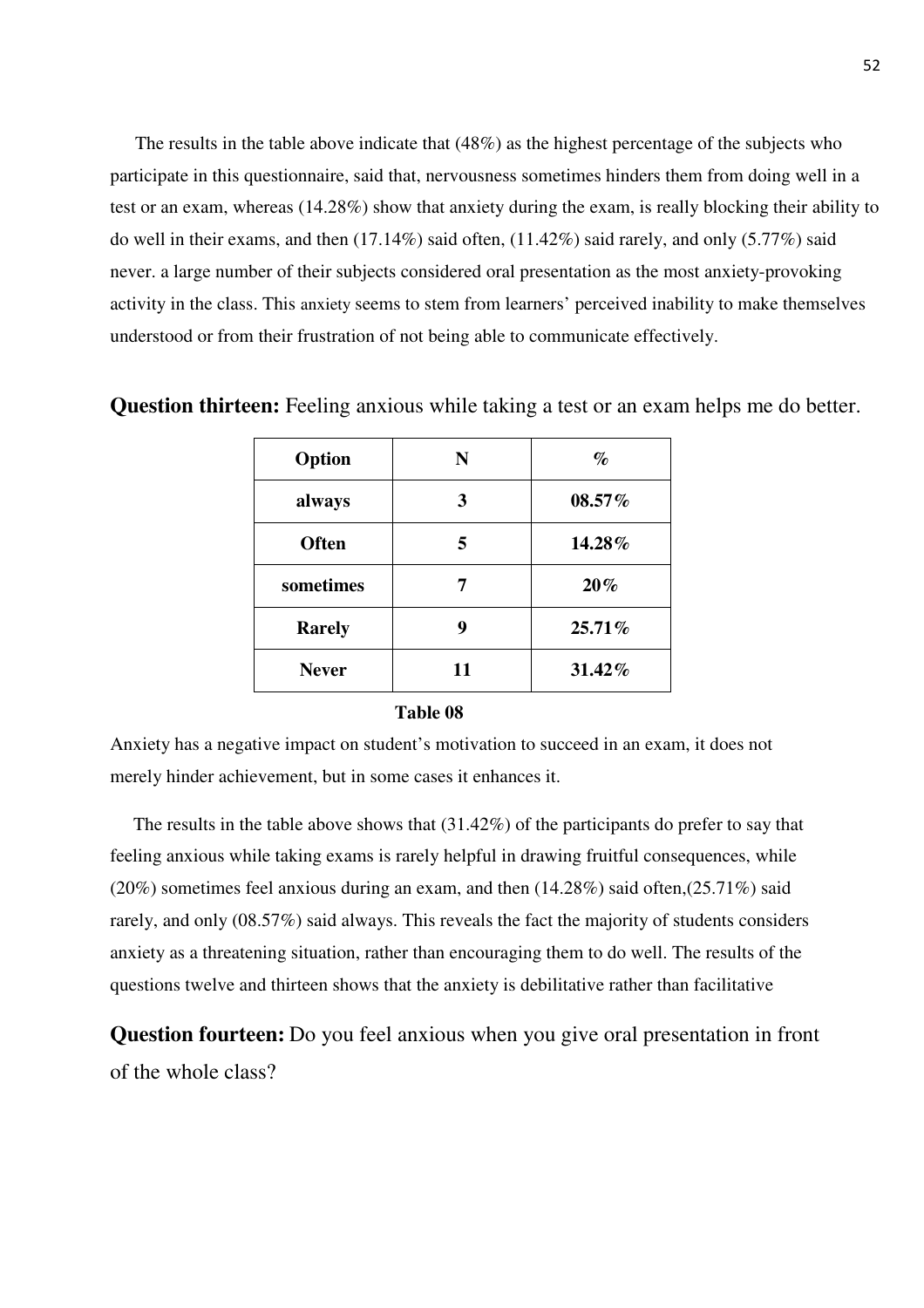| Option           | N  | $\%$   |
|------------------|----|--------|
| <b>Always</b>    | 12 | 34.28% |
| <b>Often</b>     |    | 14.28% |
| <b>Sometimes</b> | 11 | 31.42% |
| <b>Rarely</b>    |    | 11.42% |
| <b>Never</b>     |    | 08.57% |

#### **Table 09**

 As the results in the table reveal, the majority of the students (34.28%) said that always feel anxious when they give oral production in front of the whole class, which means that they refuse to speak or to be part of a classroom conversation. Beside (31.42%) of the participants who said that they sometimes feel anxious when they have to practice their oral skills in front of their classmates, whereas (14.28%) said often, (11.42%) rarely, and only (08.57%) said never. We noticed that the majority of the students do not have self-confidence and they are shy to speak in front of classmates and teacher.

**Question fifteen:** Do you mind if the teacher asks you to correct your own mistakes?

| Option           | N  | $\%$   |
|------------------|----|--------|
| <b>Always</b>    | 04 | 11.42% |
| <b>Often</b>     | 04 | 11.42% |
| <b>Sometimes</b> | 07 | 20%    |
| <b>Rarely</b>    | 05 | 14.28% |
| <b>Never</b>     | 15 | 42.85% |

| Table 10 |  |
|----------|--|
|----------|--|

 It seems from the table above that (42.85%) of the participants never feel anxious when their teachers asks them to correct their mistakes, which indicates the motivation to put their draw backs under the scope. Beside (20%) of the students who said that they sometimes feel worried when they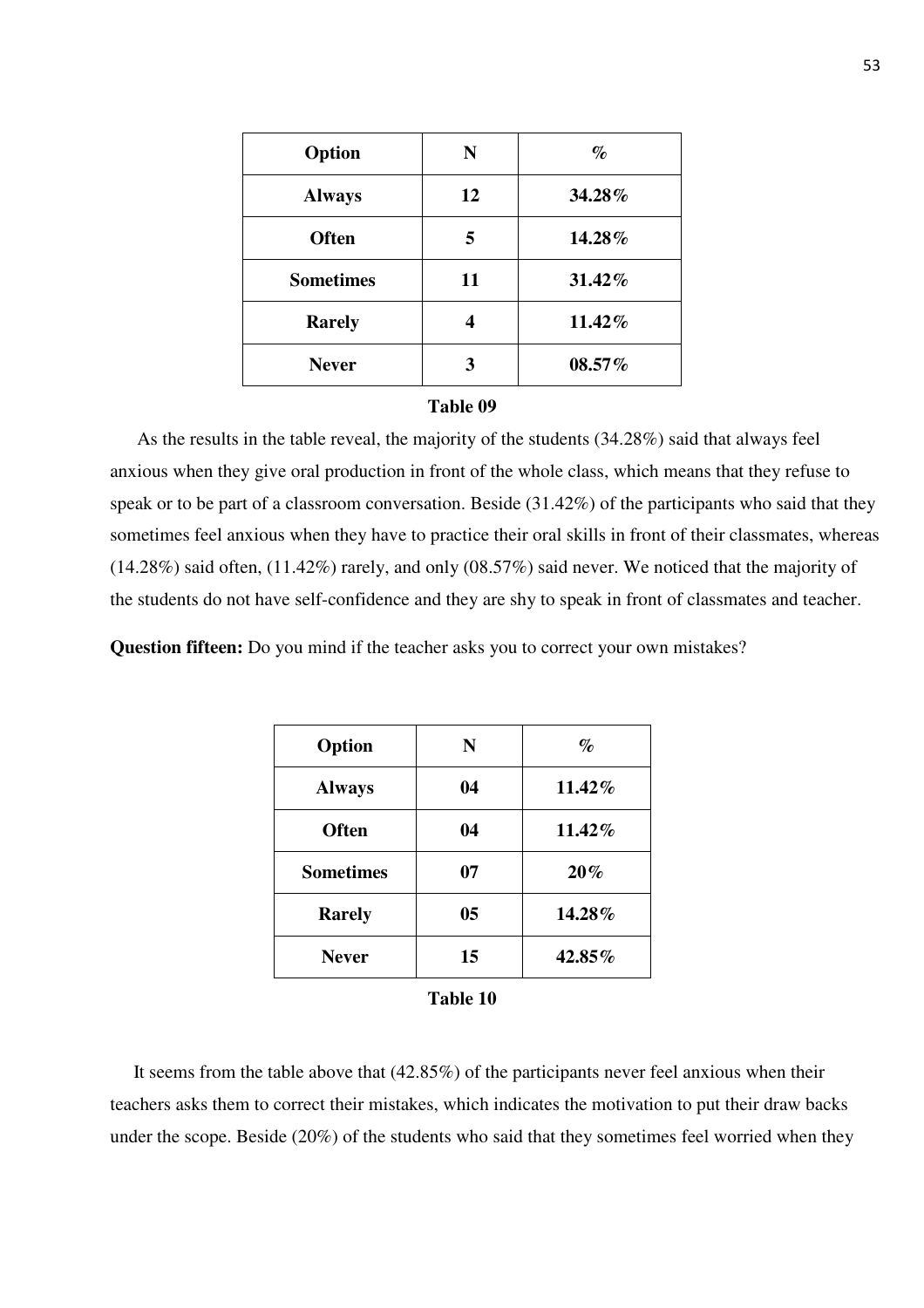have to correct their mistakes, whereas (14.28%) said rarely, and only (11.42%) said always said often

| Option           | $\mathbf N$ | $\%$   |
|------------------|-------------|--------|
| <b>Always</b>    | 14          | 40%    |
| <b>Often</b>     | 07          | 20%    |
| <b>Sometimes</b> | 06          | 17.14% |
| <b>Rarely</b>    | 05          | 14.28% |
| <b>Never</b>     | 03          | 08.57% |

**Question sixteen:** Do you mind if other students correct your speaking mistakes?

#### **Table 11**

 From the results obtained in the table above, we notice that (40%) of the students always feel anxious when other students correct their speaking mistakes. Beside (20%) of the participants who said that they often feel anxious when their classmates asks them to correct their faults. Whereas (17.14%) said sometimes, (14.28%) said rarely, and finally only (08.57%) who said never.

 This question reveals the fact, that, the majority of the participants claims that believe in their own capacities, and they don't accept any interference.

**Question seventeen:** Do you worry if your classmates speak English better than you

?

.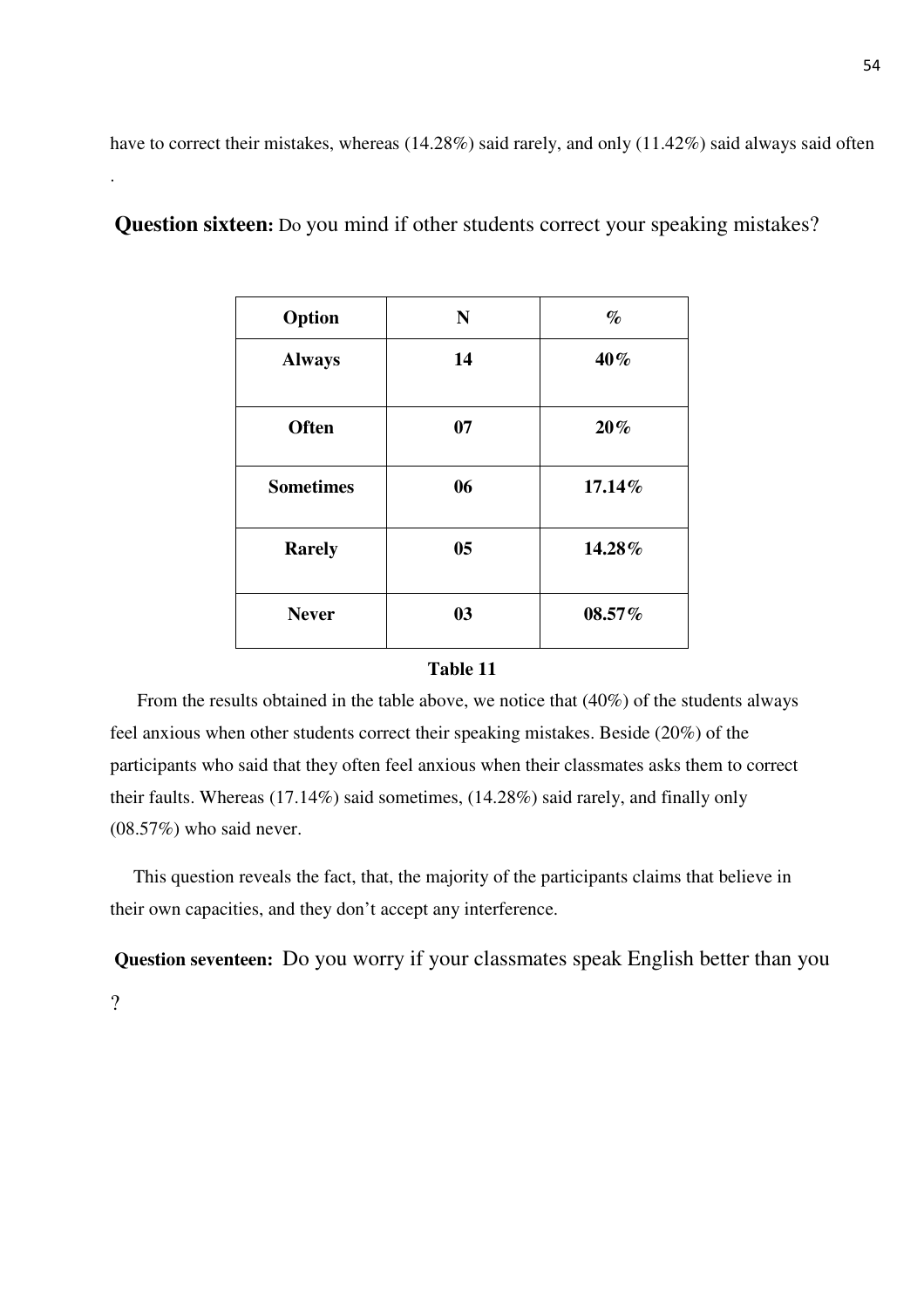| Option           | N              | $\%$   |
|------------------|----------------|--------|
| <b>Always</b>    | 07             | 20%    |
| <b>Often</b>     | 0 <sub>5</sub> | 14.28% |
| <b>Sometimes</b> | 14             | 40%    |
| <b>Rarely</b>    | 0 <sub>5</sub> | 14.28% |
| <b>Never</b>     | 04             | 11.42% |

#### **Table 12**

 From the results obtained in the table above, we notice that the majority (40%) of the participants said that sometimes they feel worried when their classmates, speak English better than them. Beside only (20%) of the students claim that always feel anxious when other students use the language effectively, whereas (11.42%) said never, and (14.28%) said often, and finally (14.28%) of the students who said rarely.

 This question reveals the fact that the majority of the participants in this questionnaire are less able to speak English correctly when they compare themselves with their classmates. Beside this we can say that, anxiety can affect negatively learners before, during and after the exam.

**Question eighteen**: Do you feel anxious when you have to answer the teacher's questions in the classroom?

| Option           | N              | $\%$   |
|------------------|----------------|--------|
| <b>Always</b>    | 11             | 31.42% |
| <b>Often</b>     | 05             | 14.28% |
| <b>Sometimes</b> | 08             | 22.85% |
| <b>Rarely</b>    | 0 <sub>5</sub> | 14.28% |
| <b>Never</b>     | 06             | 17.14% |

## **Table 13**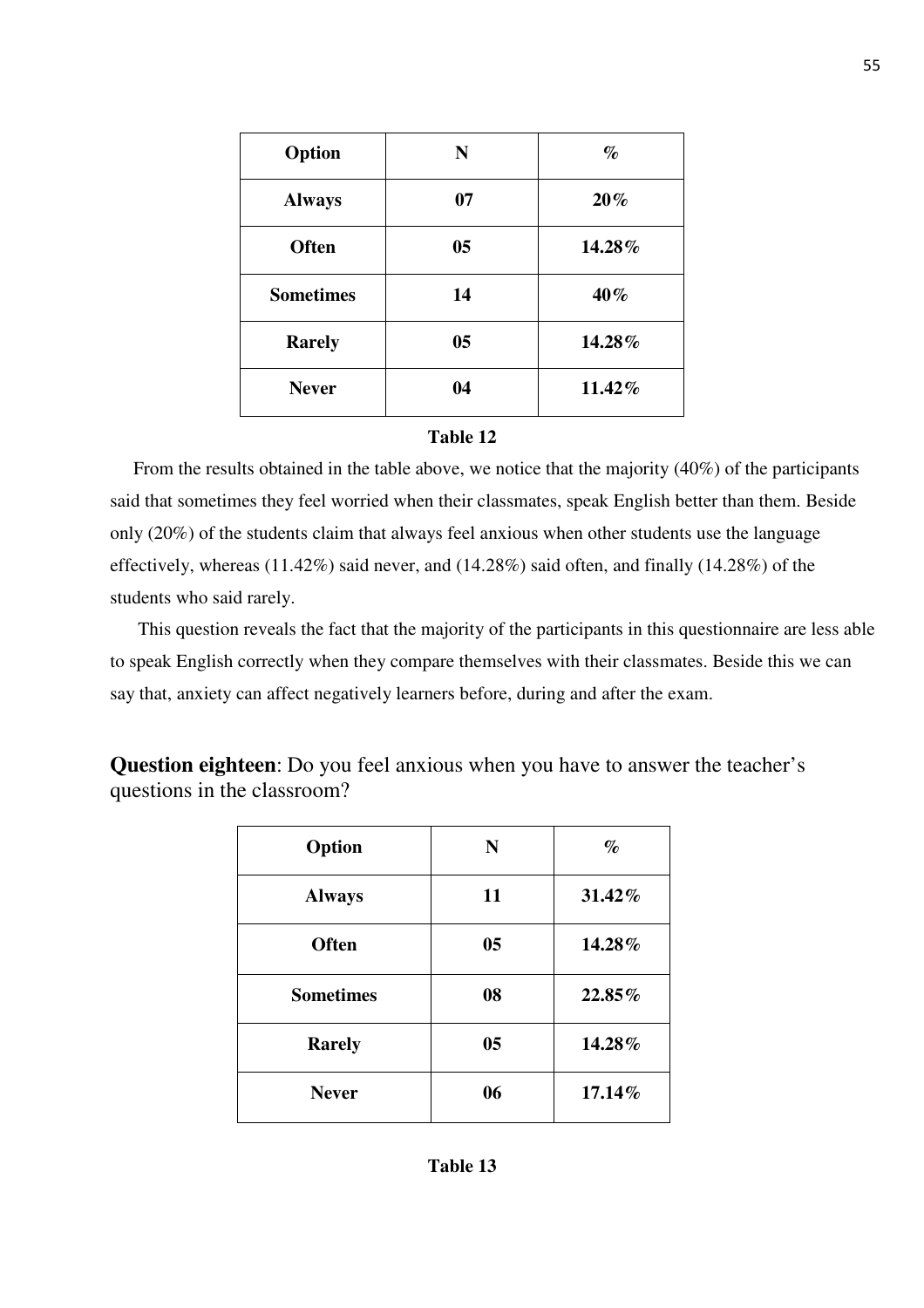The results in the table above shows that only (17.14%) of the students who said that they have never been anxious when they have to answer their teachers' questions in the classroom. Beside (31.42%) of the participants who said that they always feel anxious when their teachers asks them to answer their questions, which explains that this category of learners refuses to be part of the classroom discussion or to speak at all. Whereas (22.85%) of the respondents who claimed that sometimes worry about their teachers' questions, and then only (14.28%) said often, and finally (14.28%) said rarely, which means a low level of self-confidence. Whereas (60%) said no there no difficulty in learning or speaking foreign language

# **Question nineteen:** What disturbs you the most about learning and speaking English and why?

 The majority of the students claim that; learning in the classroom, when required to speak or to give presentation in front of other students.

**Question twenty:** What happens to you when you are in a stressful situation while speaking English? And what do you do in these kinds of situations?

 All the subjects said when they are in stressful situation they get nervous, lose confidence, start blushing, my heartbeat becomes faster, use short broken sentences, quickly finish the conversation then quickly overcome my anxiety, and restore my confidence, freezing up when called on to perform, excessive trembling and sweating, nausea and dizziness, chest pain and headache and weakness in the limbs and muscle tension.

**Question twenty one:** Are you afraid of making errors while speaking English?

| Option         | N  | $\%$   |
|----------------|----|--------|
| Yes            | 25 | 71.42% |
| N <sub>0</sub> | 10 | 28.57% |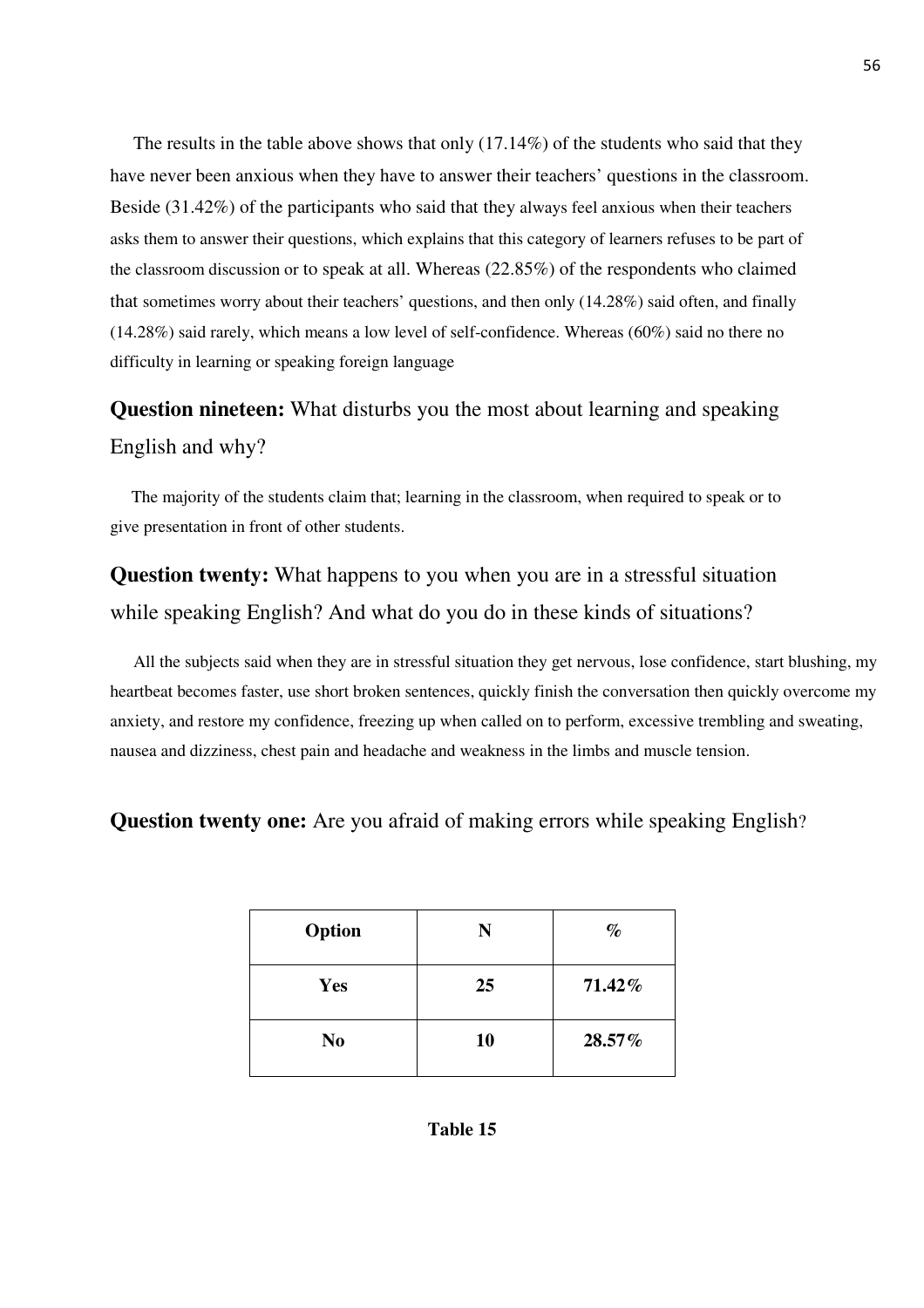The participants frequently expressed that learners feel afraid, and even panic because of the fear of committing mistakes or errors in front of others, Both ethnographic and empirical, supports the notion that language anxiety, for untold number of learners, has its origin in the fear of making mistakes and attracting the derision of classmates because of "a fear of appearing awkward, foolish and incompetent in the eyes of learners' peers or others". As a result of the fear of making mistakes, some learners expressed that learning and speaking a foreign language in the classroom is "always a problem". the learners' concern to save their positive image or impression in the mind of their teacher and peers.

# **Question twenty three**: What would you like to suggest in reducing language anxiety in the learners?

 Most of the participants suggest that; friendly classroom environment, students should be encouraged to speak and not to get worried about errors, teachers' or student correction, positive feedback should be given. And some of them declared that they should use positive self-talk (e.g. I can do it; it doesn't matter if I make mistakes; others make mistakes), be aware of physical signs of stress that might affect their language learning or Let my tutor know that I am anxious then use relaxation techniques e.g. deep breathing, consciously speaking more slowly.

#### **Description of the interview**

 For the present research we have make an interview of six questions. The items were developed, to explore the attitudes of first (1st) year LMD students toward their anxieties. We have done the interview with seven oral expression teachers in Mohamed Boudiaf university of M'sila.

## **Analysis of the teachers' interview**

 **Q1**How do you view the role of language anxiety for EFL learners in learning and particularly speaking English language?

 Most of the teacher said that majority of the students are anxious especially when you ask them to speak in English and this may hinder and inhibit them from learning English This means that many students experience speaking context-based apprehension in some oral expression classrooms. Evidently, they can be to some extent, good fluent speakers of English outside the class with their classmates or with some instructors with better oral performance and abilities. But the fear of speaking in more threatening contexts inhibits them within the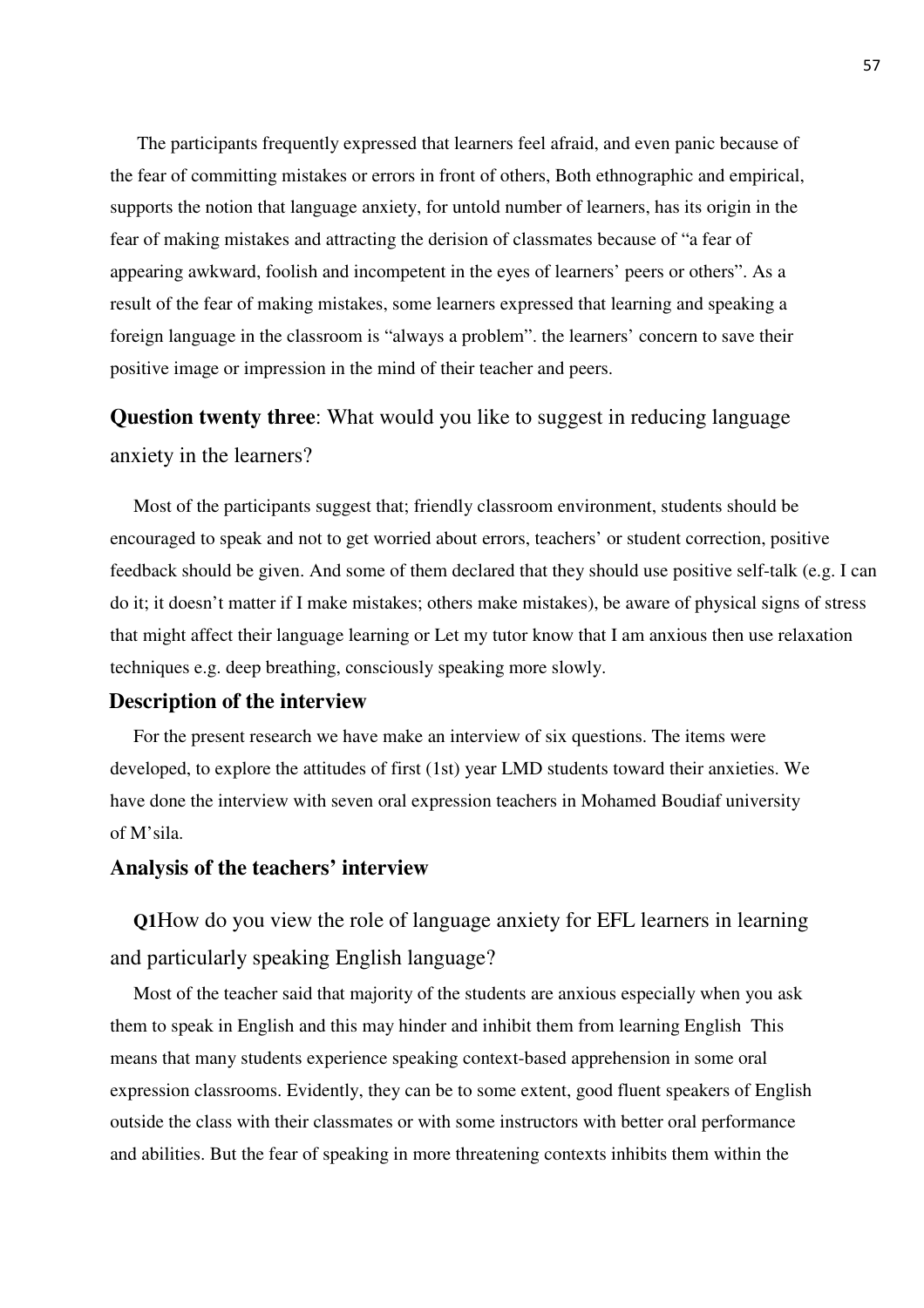public speaking class, hinders their potential cognitive and personal competence, and makes them not fully engaged in the classroom

**Q2-**What kinds of situations and language classroom activities have you found to be anxietyprovoking for the students?

 Considering the problems students feel in formal language classroom setting, some teachers expressed that open-class-forum is more stressful for the learners because of its demand to be more correct and clearer in using the target language. For instance, a female EFL teacher stated, "Stress level is always high when students are in open-class-forum than in pair work". And other teacher said that "Examinations and quizzes constitute a real anxietyinducing situation because of the high stakes". Then a female EFL teacher asserted the more friendly and informal the language classroom environment, the less it is likely to be anxiety provoking.

 A highly experienced teacher in oral expression class found that a large number of their subjects considered oral presentation as the most anxiety-provoking activity in the class. Interestingly, the same female EFL teacher further stated, "Students try to overcome their anxiety by trying to remember the presentation stuff and by rehearsing it, and then they bring another pressure on themselves by trying to remember what they have rehearsed and feel probably stressed because they cannot remember everything". And others argued that speaking in front of people, teachers, in class, in oral tests, in front of males/females or the person superior in status.

# **Q3**What do you think are the causes of students' anxiety while speaking English?

 The previous highly experienced teacher claim that the causes are Psychological it can be lack of self-confidence, lack of self esteem, and fear of making mistakes in front of others ,Social cultural; our culture is face-saving. Linguistic: Poor vocabulary repertoire and faulty grammar*.*

 Other female teacher asserted that Psychological, personality traits, lack of confidence, language difficulties, not been taught properly, feel it is difficult to learn, the notion that language anxiety, for untold number of learners, has its origin in the fear of making mistakes and attracting the derision of classmates, The participants frequently expressed that learners feel afraid, and even panic because of the fear of committing mistakes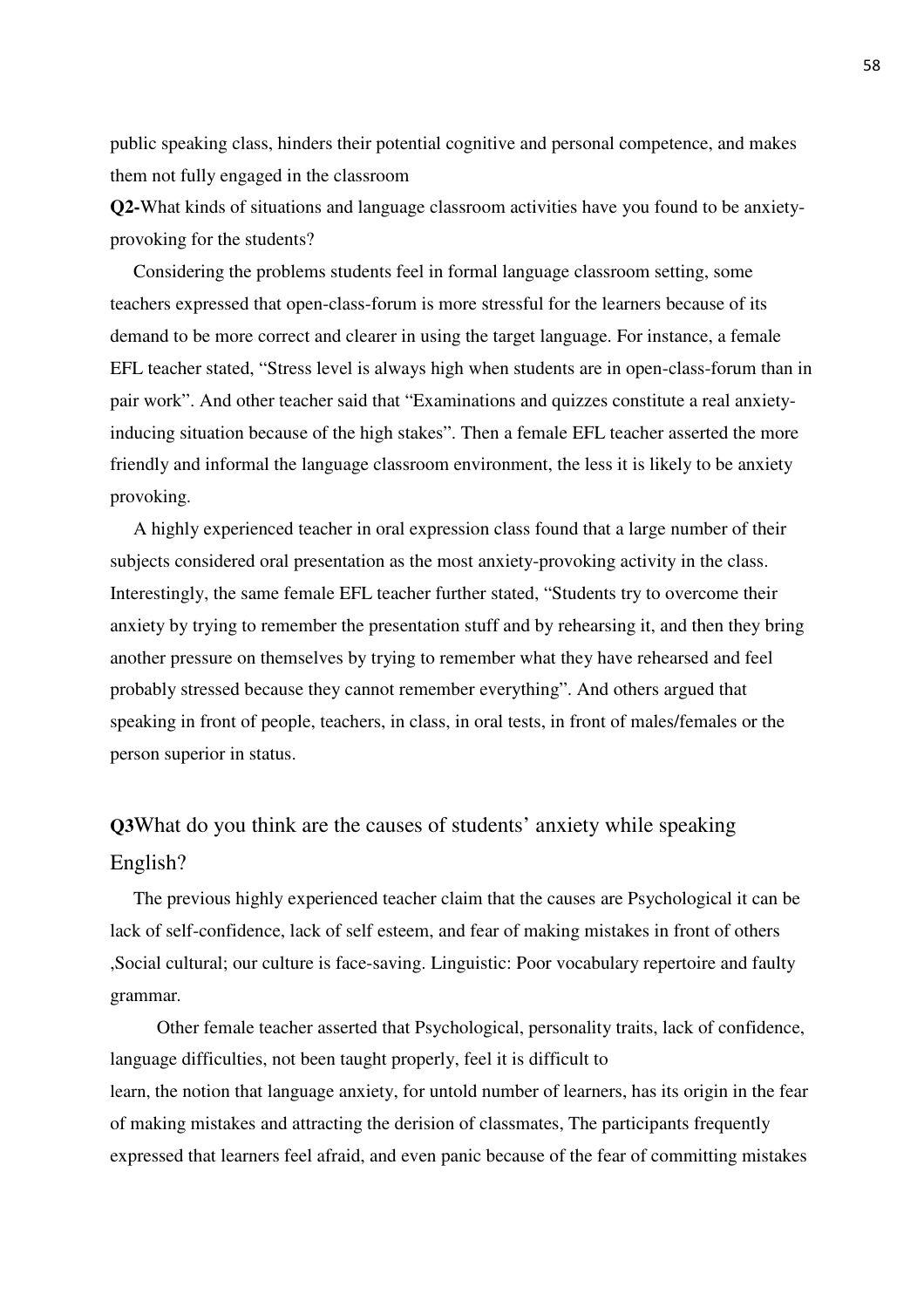or errors in front of others most of the teacher claim that, because of "a fear of appearing awkward, foolish and incompetent in the eyes of learners' peers or others". As a result of the fear of making mistakes, learners felt that learning and speaking a foreign language in the classroom is "always a problem". And fear of making mistakes has been found to be strongly linked with the learners' concern to save their positive image or impression in the mind of their teacher and peers. Another experienced teacher elaborated, "It is not anxiety just about language but different expectations about what is going to happen in an oral interaction"; in other words, how one is going to be evaluated by one's interlocutors. Not surprisingly, students get more apprehensive about making mistakes in front of teachers because they think it is more likely to influence their end-of-course results, they afraid to be negatively evaluated.

# **Q 4**: How is anxiety manifested in the learner?

 All the EFL teachers agreed that Some of the physical or psychological symptoms they had noticed in their students as a sign of anxious feelings were: playing with their hair, avoiding eye-contact with the teacher, sweated palms, blushed faces, nervous facial expression, trembling, shaky body movements hesitation, lack of self-confidence, confusion, embarrassment, feel conscious and panic, etc. These common features of anxiety include escape and avoidance behaviors, chronic worry, faulty threat perception, and activation of the nervous system. Anxious students try to avoid or escape from the anxiety provoking stimulus or situations, and they constantly worry about current and future events. Faulty threat perception is another common feature found among learners with anxiety. These individuals erroneously perceive situations as threatening, nervous system activation is also a core feature found among individuals with anxiety so that all the physiological body of the learner changes. Anxious students may experience accelerated heart beat, sweating, shaking, muscle tension, increased respiration, facial expressions and the like as a result of the activation of the nervous system.

## **Q 5:** Which strategies can be used to successfully cope with language anxiety?

 Familiarity with the culture and ethnic background of the students and an awareness of their previous language learning experiences can also assist language teachers to understand and decode anxiety-related behaviors in some students. In a class of mixed cultures, teachers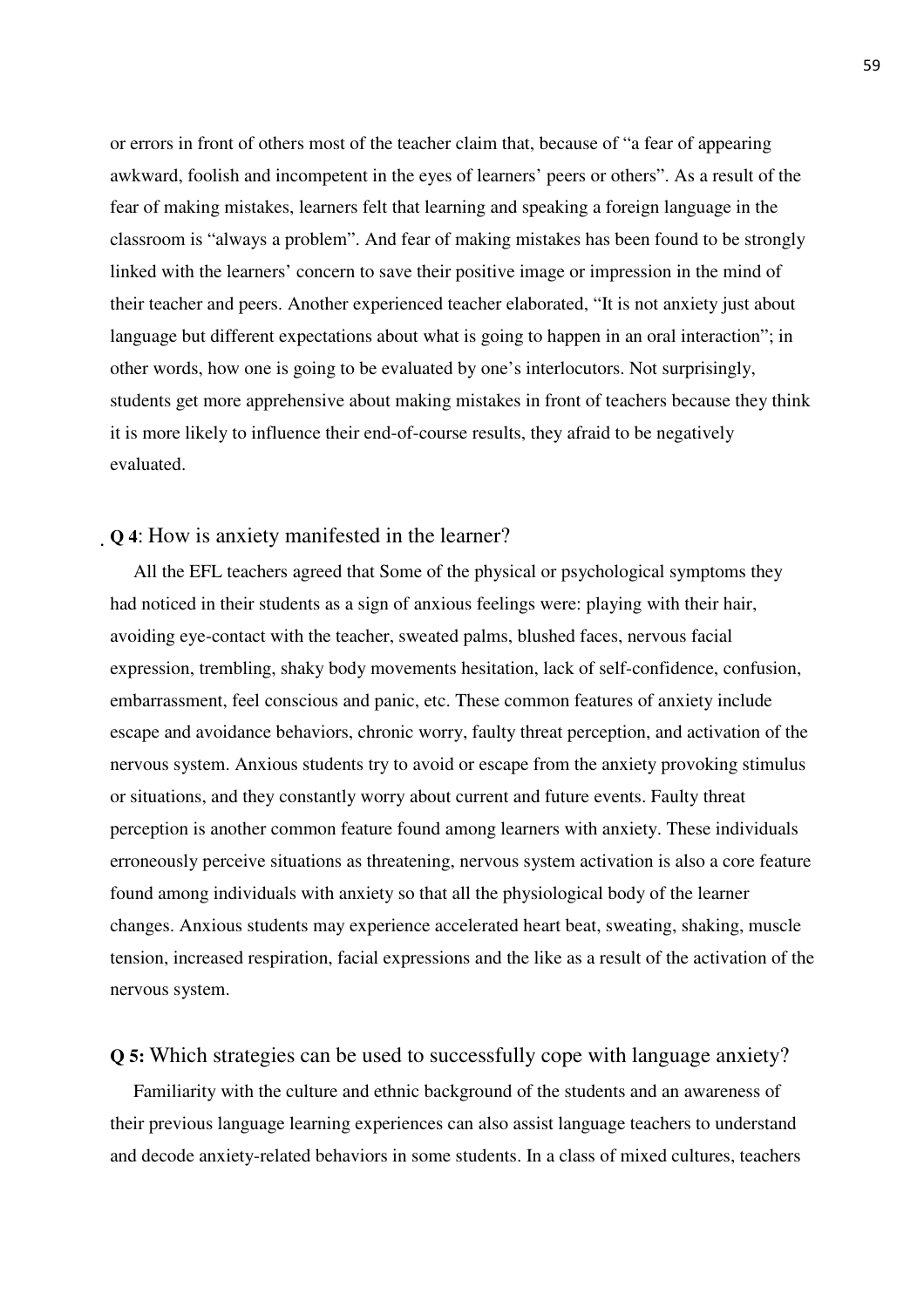should specifically make the effort to create a sense of friendship and cooperation among the students. This will help them to speak more confidently and with less anxiety in the class. And To encouraging students to feel successful in using English, teachers should avoid setting up activities that enhance the chances for them to fail. They should also make sure whether the students are ready for the given activity and have sufficient ideas and lexis to complete the task successfully. Many of the participants illustrated various kinds of techniques they had used or they would use to reduce student's anxiety in the classroom, and it was found that the particular emphasis was often placed on the following points:

- 1) Creating comfortable classroom environment
- a. A lot of fun activities so that students can relax, such as games or songs
- b. letting students laugh by telling jokes
- c. playing some background music
- 2) Instructional procedures
- a. more use of display questions open-ended than of referential questions
- b. encouraging group works
- c. setting different expectations for different students
- d. more use of recasting for error- correction rather than direct error-correction

#### **Discussion**

 A number of studies on FL anxiety have reported the enervating effect it can cast on learning and particularly speaking a foreign language; this must be overcome by students in order for them to take full advantage of FL instructions. Thus, the major purpose of this exploratory research was to find out the factors that language anxiety can stem from for EFL learners while learning to communicate in English and thus to suggest some strategies to cope with it accordingly. The findings of this study based on the views and experiences of the participants regarding language anxiety seem to be mostly corroborating the findings offered by the previous research on language anxiety, though not agreeing with every detail. No significant difference was found between students', teachers', and practitioners' perceptions on the anxiety-evoking factors, though they differ in their interpretations of these factors according to their experience and level in EFL and teaching process. In spite of high correspondence of the findings to the existing research, the study also found some differences and discrepancies compared to some previous studies on language anxiety. The description of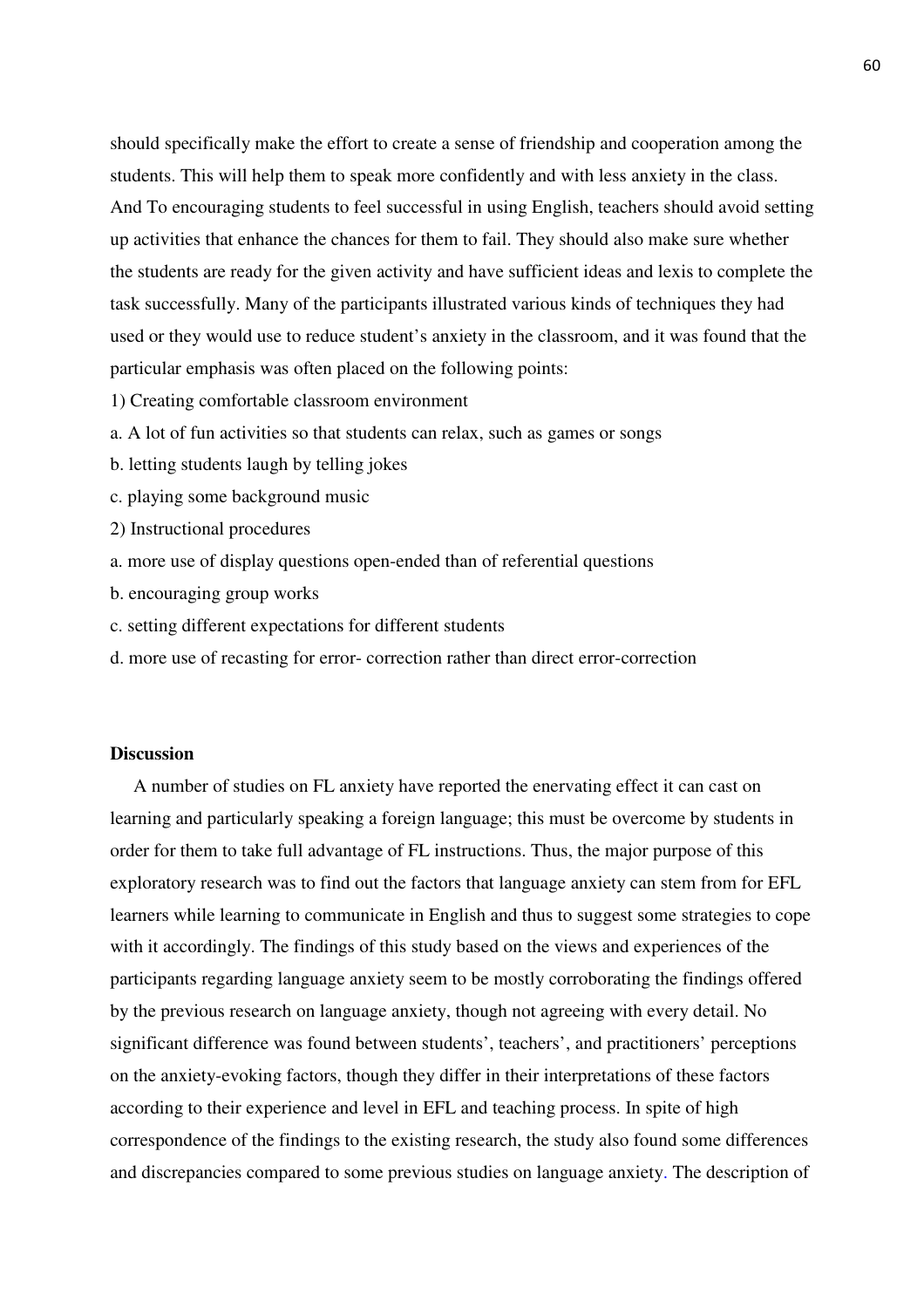communication apprehension, test anxiety and fear of negative, evaluation as useful conceptual building blocks in defining the construct of foreign language anxiety have been replicated in this investigation as many participants expressed them as potential sources of language anxiety. These perceptions and the mostly negative responses of the research participants, particularly of EFL learners who had their previous degrees in the fields other than language study, seem to support the past research that anxiety is intrinsic to language learning and is to be rated significantly higher than other class anxieties (e.g., mathematics, research methodology, etc.

 The subsequent part of this chapter has been discussed the anxiety-producing factors found in this study related to psycholinguistics and socio-cultural aspects of language learning and its use. Psycholinguistic factors refer to the learners' cognition, that is to say their psychological or cognitive process of learning and using a language.

 Like discussion in open-class-forum, giving a short talk or presentation in the class has also been reported to be highly anxiety inducing, one which makes the classroom environment more formal and stressful for the learners. All the participants agreed that speaking in front of the whole class or in public caused anxiety for most of the learners asserted that the more friendly and informal the language classroom environment, the less it is likely to be anxiety provoking. Taking into consideration the problems students feel in formal language classroom setting, some teachers expressed that open-class-forum is more stressful for the learners because of its demand to be more correct and clearer in using the target language. These perceptions suggest that learners feel more anxious and under stress in the classroom environments that follow the traditional behaviorist theories of learning; for instance, the classrooms where the students as a whole class constantly drill or repeat the learning tasks like machines (e.g. audio-lingual language teaching method) and thus the power or status differentials between students and teachers is upheld. Contrarily, students feel less anxious and stress in classroom environments that follow the constructivist theories of learning; these emphasize collaborative activities by forming learning communities including both teachers and students. (see appendix  $(2)$  &  $(3)$  for more detail about behaviorist and constructivist learning theories respectively.). Consistent with the past research, the participants appeared to be blaming a strict and formal classroom environment as a significant cause of their language anxiety. They view the classroom a place where their mistakes are noticed and their deficiencies are pointed out.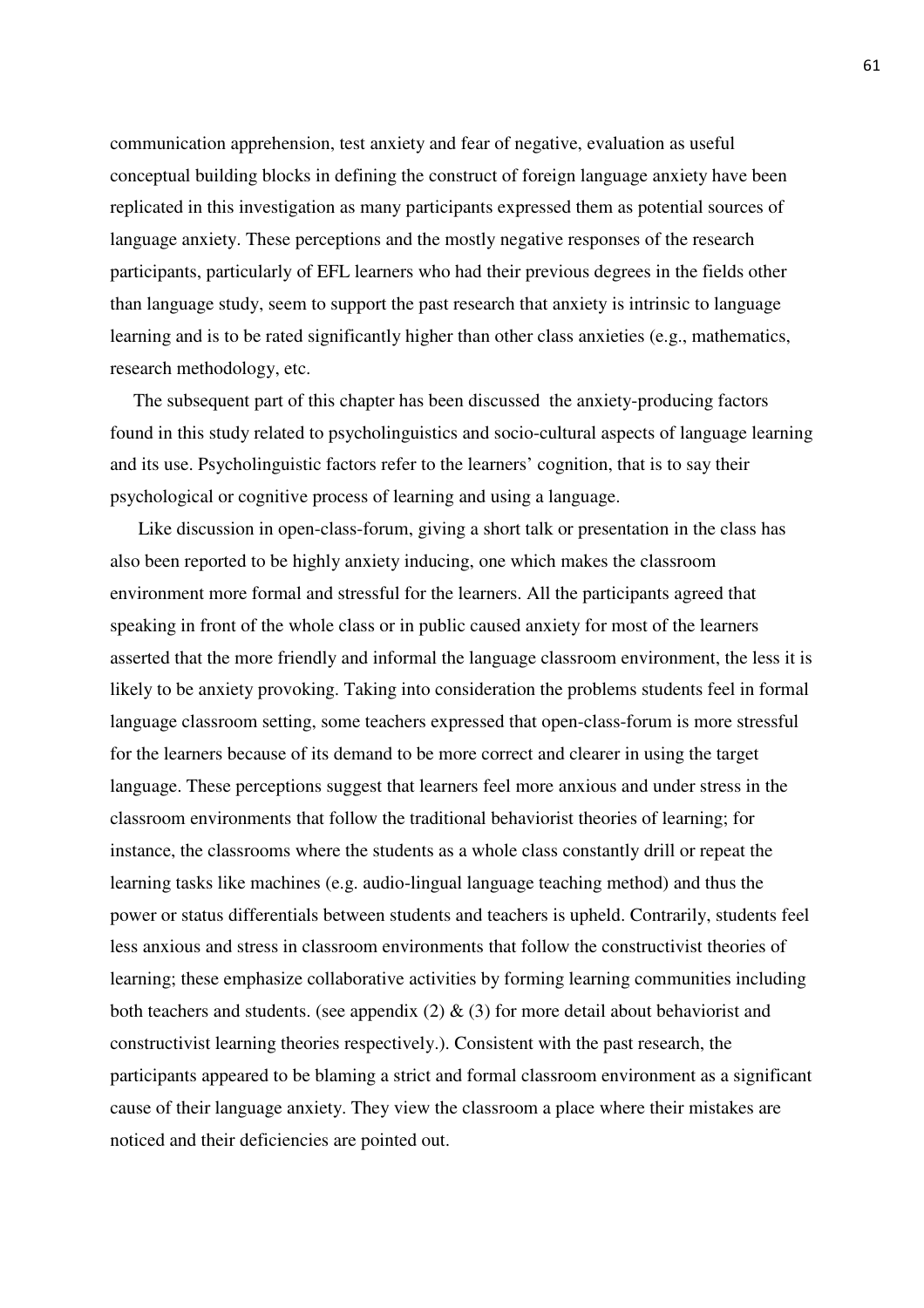Learners feel afraid and even panic because of the fear of committing mistakes or errors in front of others In line with the study of Gregersen and Horwitz on 'perfectionism', fear of making mistakes has been found to be strongly linked with the learners' concern to save their positive image or impression in the mind of their teacher and peers.

 Students, in spite of reporting feelings of anxiety over error correction, also expressed their desire to be corrected in order to overcome their language imperfections, this study also found that students' embarrassment may be aggravated by the role played by language The teachers' attitude towards and beliefs about language learning and teaching, their reaction to the learners' errors, and the way they create stressful environment in the class have been reported to be significantly related to foreign language anxiety. It emerged during focus group discussion that the authoritative, embarrassing and humiliating attitude of the teachers towards students, particularly when they make mistakes, can have severe consequences on learners' cognition and their willingness to communicate in the class. This view suggests that sometimes even not correcting errors, as a technique to lower anxiety levels, makes some students anxious because many students believe that speech correction is necessary in order to learn to speak a language well.

 In addition to the fears regarding committing mistakes and being negatively evaluated by one's teacher or peers in the formal setting of a language classroom, the participants reiterated some of the most common linguistic difficulties, which cause these fears in the first place. The SLA researchers have frequently reported students complaining that English pronunciation is too hard to adopt, and that the English language system is so complicated, so irregular, and with so many exceptions in spellings and meanings of vocabulary items. In spite of awareness of these difficulties, the results indicate that anxiety still continues to flourish in the learners. This suggests that a series of more in-depth research studies need to be undertaken regarding solutions, rather than just the identification of these inherent difficulties in learning English language as a means to enhance students' proficiency and to reduce their language anxiety.

 The issue of pronunciation anxiety has been found to be at higher level among EFL learners in this research. And it's appeared to be a big cause of stress for EFL learners. It's an important issue across language groups because of its immediate effect on interaction. The learners in the contexts where English is not spoken as a first language in the community listen to the spoken words only in the class from the teachers or classmates who do not speak FL well. Grammar has been found to be the second most important aspect that the EFL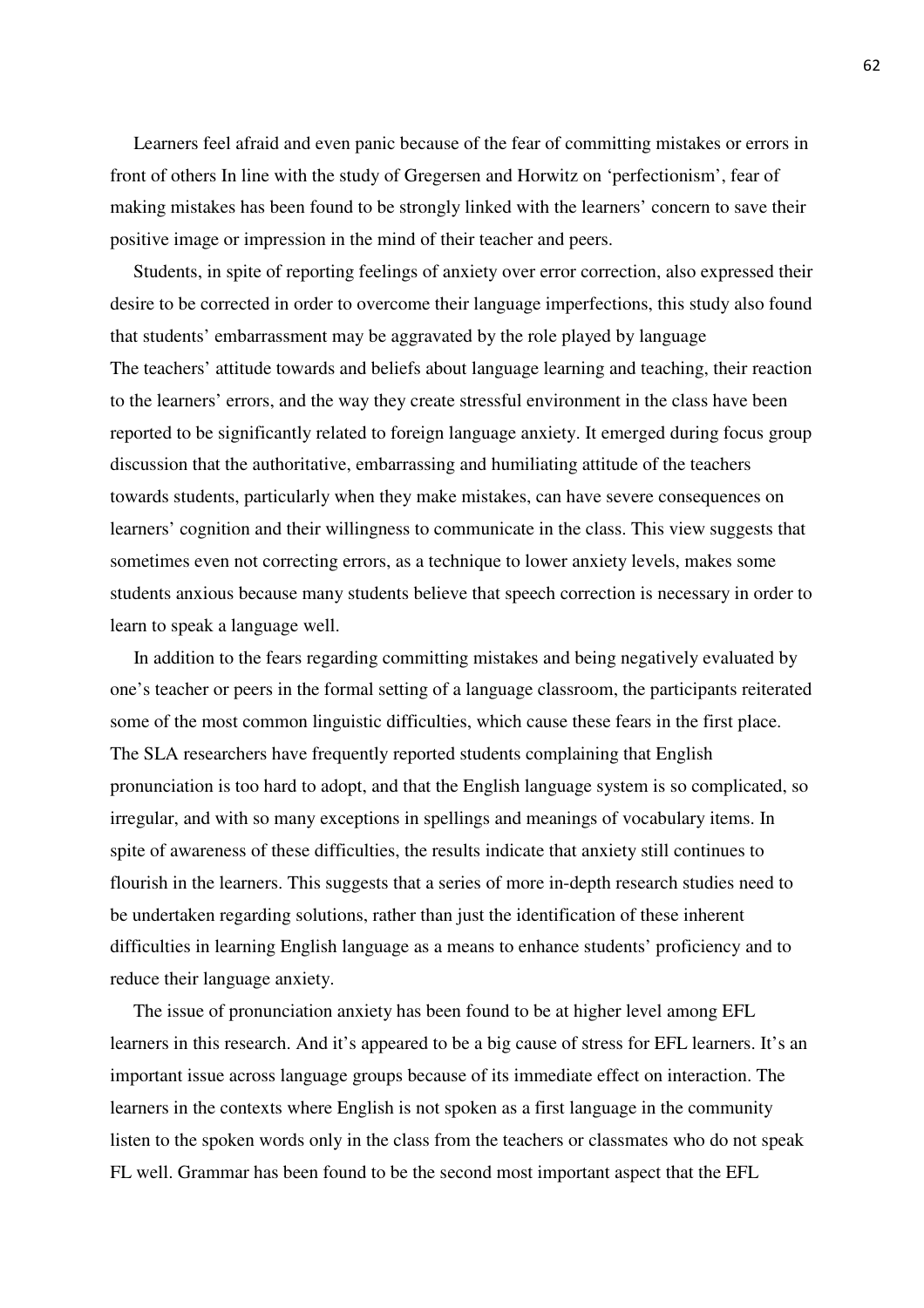learners find difficult when learning to speak a foreign language. The problem with the English language is the adjectives, verbs, adverbs and such difficulties can lead to the impression that anxious students are not capable communicator in the foreign language as they hinder learners' fluency in conveying the spoken messages. It is because they know that this is a problem and every time they see this problem is coming while speaking, they get frightened.

 Then, The vocabulary concerning the difficulties of remembering and retrieving vocabulary items are also reliable with this research. This found a correlation between language anxiety and the ability to recall vocabulary items. They don't have exact words to express their ideas, and sometimes they are conscious when they don't use the right word, and feeling nervous while speaking English because they do not have enough vocabulary, there are some of the utterances participants made to show their difficulties regarding vocabulary.

 The various manifestations of anxiety that the participants mentioned seem to be similar to what has been reported in the past research on language anxiety. No essential difference of opinions or details has been found regarding the symptoms of students' anxiety. The obvious signs of anxious students described by the participants were blushing, rubbing the palms, perspiration, staggered voice, reluctance, poor performance in spoken activities, less enthusiasm or willingness to speak, less interpretativeness, less eye-contact, reading from the script while giving presentation, either too fast or too slow speed of speech, etc. Furthermore, some learners stated that they try to avoid the situation that appears to be anxiety evoking. Because I know my weakness

These results seem to indicate that language teachers can accurately and credibly decode the symptoms of anxious behaviour in the language class and can deal with them accordingly. Presented a few suggestion to language teachers in this respect: " a) be sensitive to the signals students' provide, b) recognize the behaviours for what they are, c) trust your perceptions, and d) work to reduce language anxiety".

#### Conclusion

 Chapter three outlines the research design, the research method, and the population under study, the sampling procedure and the method that was used to collect data, research instrument are addressed. Ethical considerations pertaining to the research are also discussed. Also this chapter discusses a variety of causal factors found in this interview study,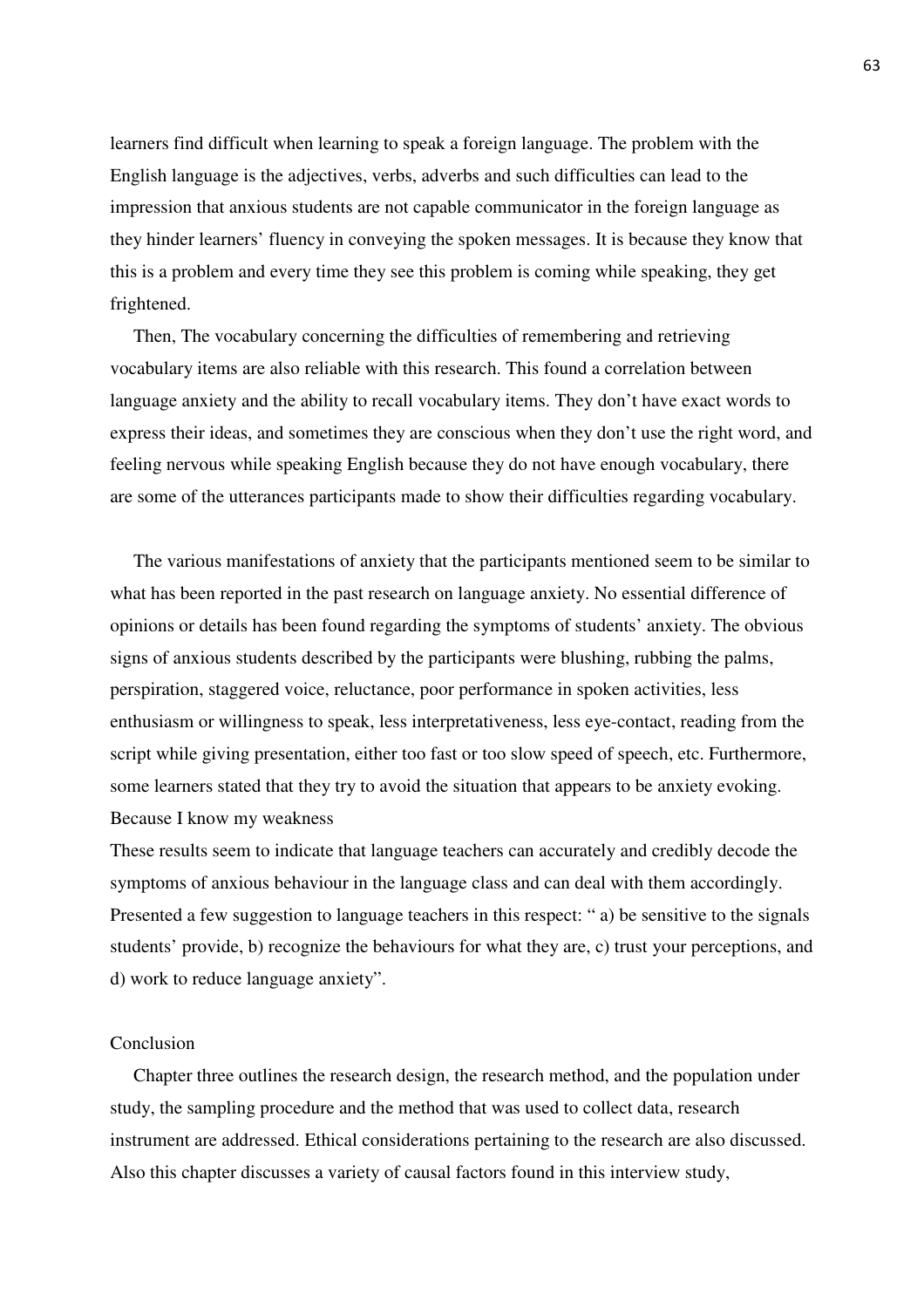concluding that language anxiety most possibly can originate from within and outside of the language classroom environment. In the first two sections of this chapter, the factors have been discussed from psycholinguistic and socio-cultural perspectives. Section (I) deals with the psycholinguistic factors that are related to learners' cognition and language learning difficulties, and have been discussed under various headings like classroom environment, fear of making mistakes, linguistic difficulties, etc. The sociocultural factors like cultural differences, social status and self-identity, gender, etc. have been discussed in section (II). In the last section (III), along with the discussion of some behavioral symptoms of anxious students, a variety of strategies have been offered to successfully cope with the language anxiety.

In brief, the findings discussed in this chapter suggest why a significant number of second/foreign language students feel anxious and embarrassed when learning and particularly speaking a second/foreign language. The findings also suggest the importance of identification and knowledge of these factors by language instructors in order to assist students to make progress in their language development.

## Conclusions

 Although the existing research has provided a valuable insight into language anxiety from both statistical and descriptive aspects, the phenomenon, because of its complicated and multi-faceted nature, requires further exploration from a variety of perspectives and approaches. This study, conducted through individual and focus group interviews, was an attempt to apprehend the true nature of the phenomenon from a different perspective. The results of this interview study clearly indicate that the most anxiety provoking skill in FL (English) learning is speaking skill. Almost all research subjects acknowledged that people feel anxious and nervous while speaking English in front of others. Some EFL learners even expressed that they feel 'stupid' when they cannot speak English well and others maintained that they try to skip or escape the situations, which demand speaking in front of others, either in the classroom or outside of the classroom. What seems to distinguish speaking is the public nature of the skill; this poses a threat to peoples' self-concept, self-identity, and ego, which they have formed in their first language as reasonable and intelligent individuals (Horwitz 128).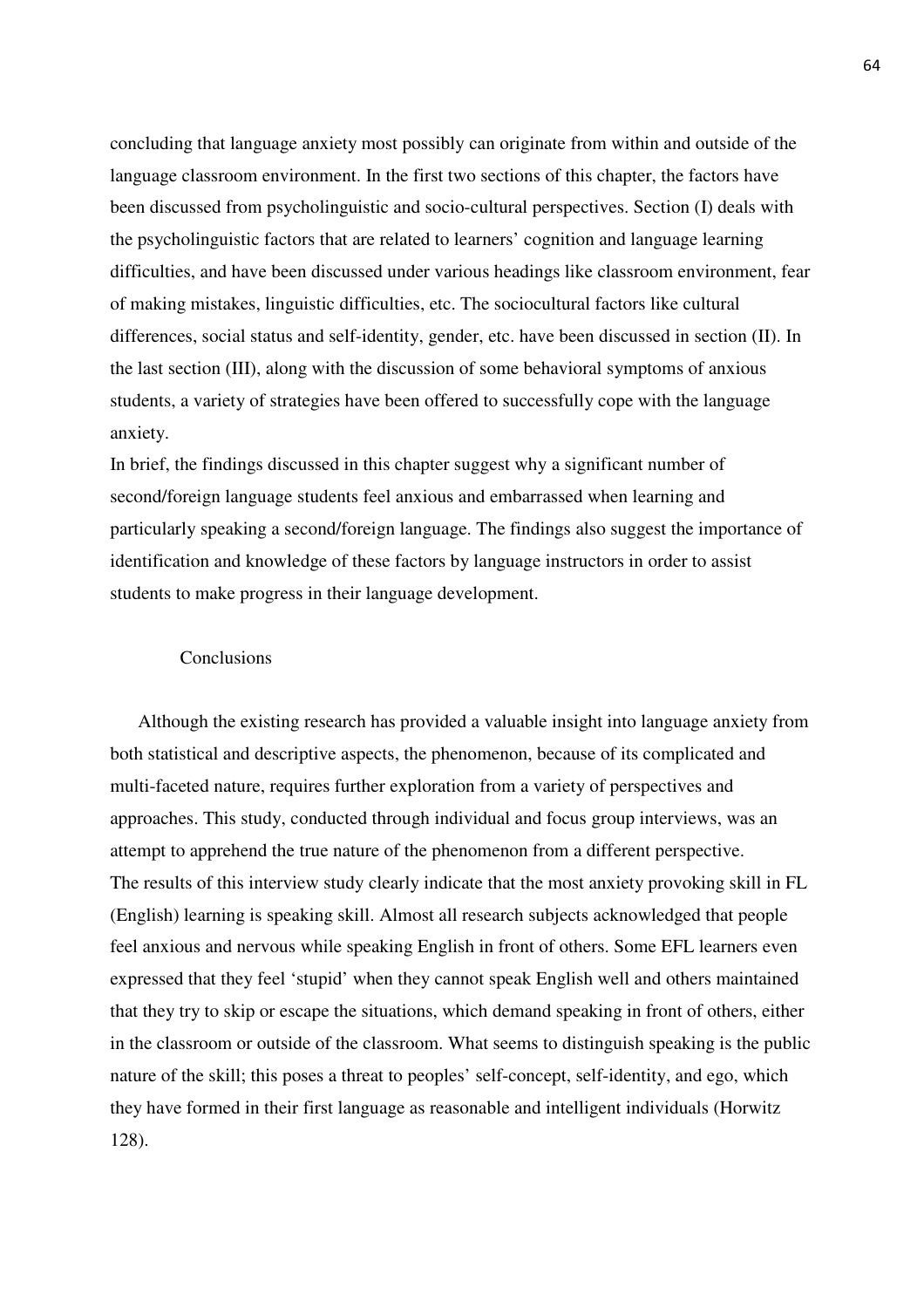Every factor or situation that creates possibilities or enhances the chances of exposing their deficiencies and language imperfections in front of others is likely to cause language anxiety for ESL/EFL learners. This situation could be either classroom interaction in the form of open class forum, group participation or class presentation, or giving a short talk in any public event is likely to challenge learners' communicative abilities.

 What makes a foreign language classroom a highly anxiety-evoking place is its evaluative nature: evaluation by the teachers, peers, and by a learners' own 'self', accompanied by high expectations and beliefs about FL learning. It was found that the feelings of anxiety become more threatening when the language instructors' manner of error correction is rigid and humiliating and when they consider language class a performance rather than a learning place. Anxiety has also been found to be exacerbated by students' feeling of low proficiency or lack of confidence in general linguistic knowledge, the evidence of which students do not want to display. The subjects expressed many problems and difficulties in learning English language, like grammar, pronunciation, English word-class system, and modal verbs etc., which were commonly thought to impede the fluency of the EFL learners and hence, were perceived to be major obstacles in achieving the desired performance goals in English language.

 Whenever the learners anticipate these problems while speaking English, as elaborated by an EFL teacher, they get frightened. This lack of success when trying to achieve the expected performance reinforces learners' lack of confidence in their general linguistic knowledge and results into debilitating level of anxiety in them when they are called upon to fulfill the demand of any communicative situation. A major cause of facing these FL difficulties was found to be the lack of sufficient input and chances of practicing speaking skill (output) in the social contexts where English is not used as an L1. Many times students reported that they know certain vocabulary items and sentence structures but they do not come out right when needed in any communicative situation. This indicates, from psycholinguistic perspective, that when learners' cognitive processes of using a language (speaking) are not regularized due to lack of practice, either in the classroom or in the society, these difficulties are likely to continue causing trouble for the FL learners.

 In addition to these psycholinguistic factors, some cultural aspects of English language learning can also contribute to language anxiety for EFL learners. In their interaction with the English-speaking interlocutors, the learners may have a good command of linguistic knowledge (patterns of language, grammar, vocabulary, etc.) but may feel apprehensive to use it because they are not sure of the cultural rules. This uncertainty of the EFL learners as to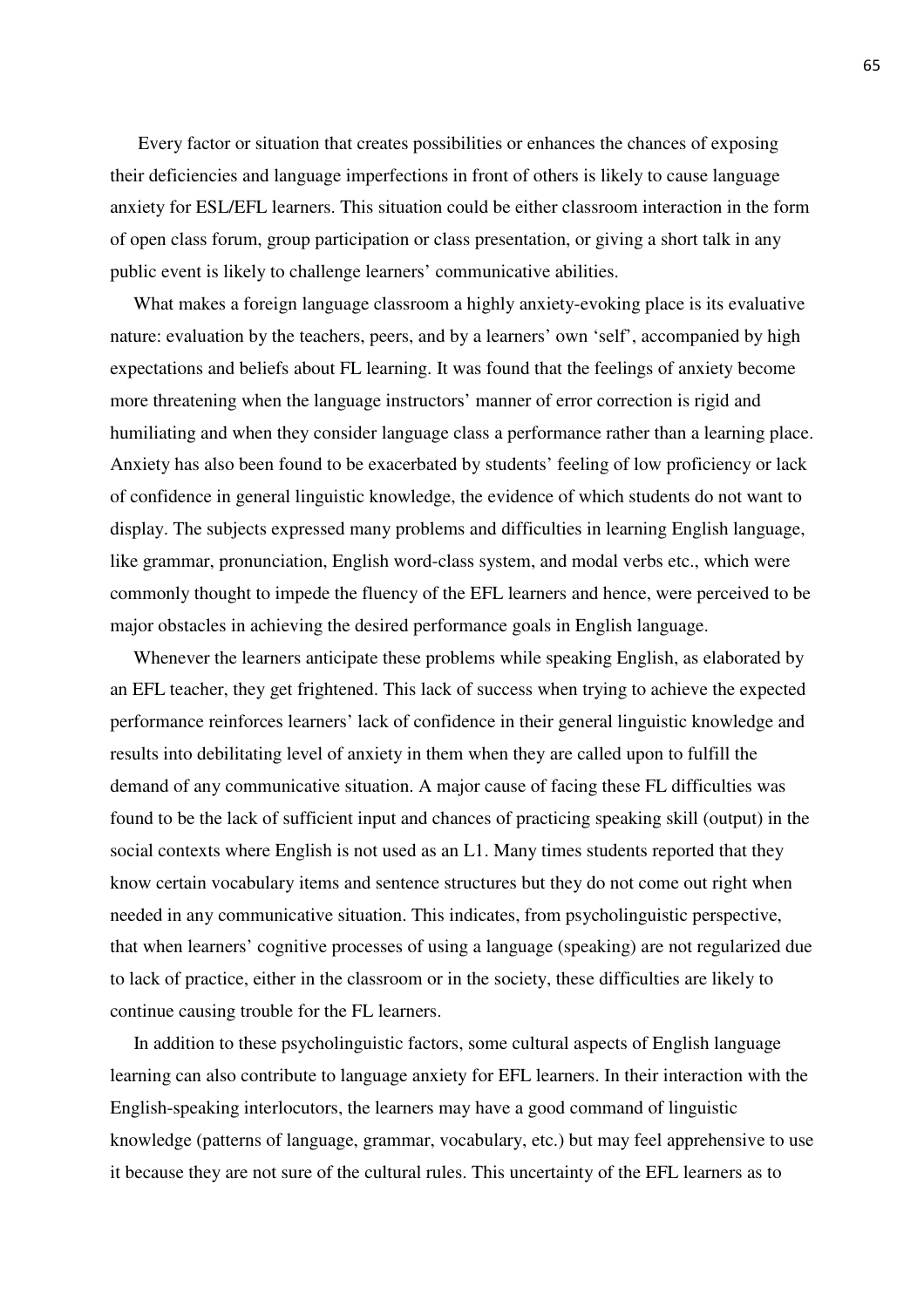when and how much they should talk in an interaction with English speaking people, creates an unequal social or status relationship between them which "disfavors attempts at negotiation" (Wolfson 131). This explains why ESL/EFL learners feel anxiousness or stress in intercultural communication, in situations where they feel inferior to the target language speakers, both in terms of cultural awareness and linguistic competencies. Furthermore, they may feel anxiety in speaking English because of the fear that they may lose their positive selfimage or self-identity they have formed in their first language.

 However, for effective alleviation of language anxiety, the comparison of the results obtained in this study with those of the past studies suggests that there do not seem to be any specific remedies for language anxiety. The strategies found in this study, as well as recommended by the researchers and theorists, could "certainly work as prescription for anxiety but it might as easily be advice on 'what good teachers should routinely do" (Oxford 37).

All such advice is excellent but also applicable to students who do not show signs of anxiety; therefore, the advice cannot be other than general (37).

Language anxiety, it can be postulated, may not require any 'special treatment' but what it does demand is the careful attitude of the language teachers in order to understand and to effectively diagnose this phenomenon in the learners. Then, it requires the application of modern approaches that lay emphasis on enhancing learning opportunities in an environment that is conducive to learning.

 The results of this study clearly indicate the existence of high levels of language anxiety in most of the learners who are learning English, the persistence of the problem, in spite of being addressed by a large body of research, suggests that the issue of language anxiety still needs to be researched in more detail regarding its nature, causes, impact and treatment.. These emerging issues should provide a framework for future researchers in the area of language anxiety for further in-depth and detailed studies to fill the gaps that this study points out. In addition, the following issues emerged which require due attention of the future researchers, they might need to study EFL learners' previous language learning experiences, their language learning norms, values and practices in order to effectively utilize modern language teaching techniques in multicultural and multi-lingual language classes and to reduce language anxiety. Adopting or achieving native (L1)-like pronunciation emerged as a big source of anxiety for EFL learners, but which English pronunciation is a standard pronunciation or which pronunciation model do learners perceive as a standard model?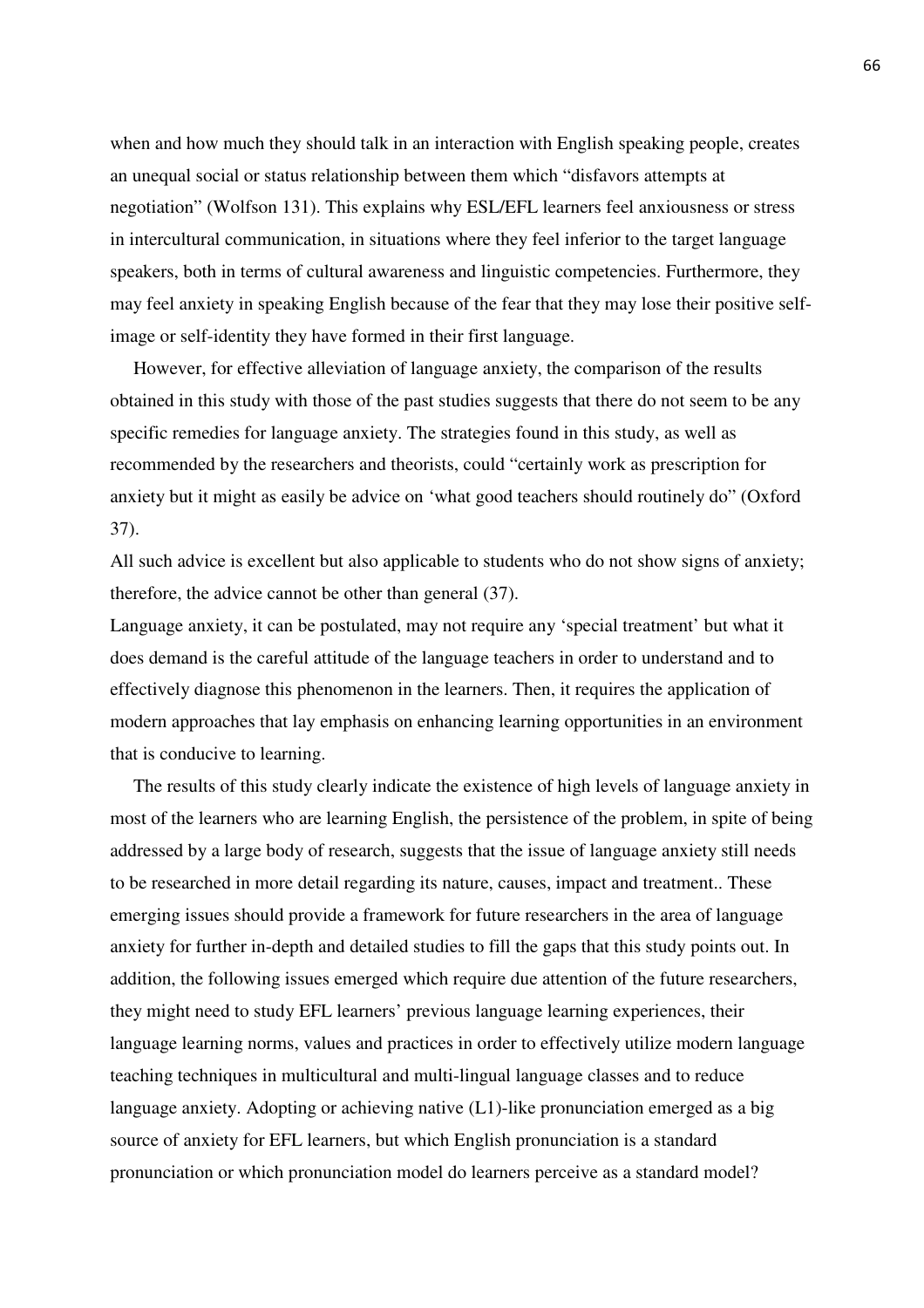Furthermore, if native (L1) English pronunciation ceases to be a standard pronunciation, as suggested by an experienced EFL teacher, which model of pronunciation will be followed in the language classrooms and what implications it will have for EFL teachers as well as learners?

### Recommendations

 Given that language anxiety can exercise detrimental influence on foreign language learning and communication in the target language, it is important that language instructors not only recognize that anxiety is a major cause of students' lack of success in FL communication but also assist them to overcome their feelings of unease and discomfort. Based on the findings of this study, the following recommendations can be made. 1) First and foremost, EFL instructors should acknowledge the existence of the feeling of anxiety in learning and particularly speaking English language and then should take initiatives for its effective reduction. They should identify individuals with signs of stress and anxiety and should apply appropriate strategies to help them counteract these feelings. Three approaches (cognitive, affective, and behavioral) presented by Hembree

(Ying-Ling & Kondo259) can be recommended in order to select a suitable strategy 2) As students reported lack of practice of speaking skills in their previous language learning experiences a significant cause of their communication apprehension, a truly communicative approach should be adopted to provide students with more chances to practice their speaking skills.

3) For active participation in the classroom discussion, it should be ensured that students are provided friendly, informal and learning-supportive environments. This can be done by teachers' friendly, helpful and cooperative behaviour, making students feel comfortable when speaking in the class. This can also reduce, although not eliminate altogether, the effect of social and status difference between students and teachers to a considerable extent. 4) As students appear to be acutely sensitive to fear of making mistakes, teachers should encourage students to have the confidence to make mistakes in order to acquire communication skills. Furthermore, as a positive response to students' concern over the harsh manner of teachers' error correction, teachers' selection of error correction techniques as (Horwitz 131) recommended, should be based upon instructional philosophy and on reducing defensive reactions in students.

5) In order to allay students' fear that their mistakes in front of the teachers will influence their end of course grades, more emphasis should be given to formative assessment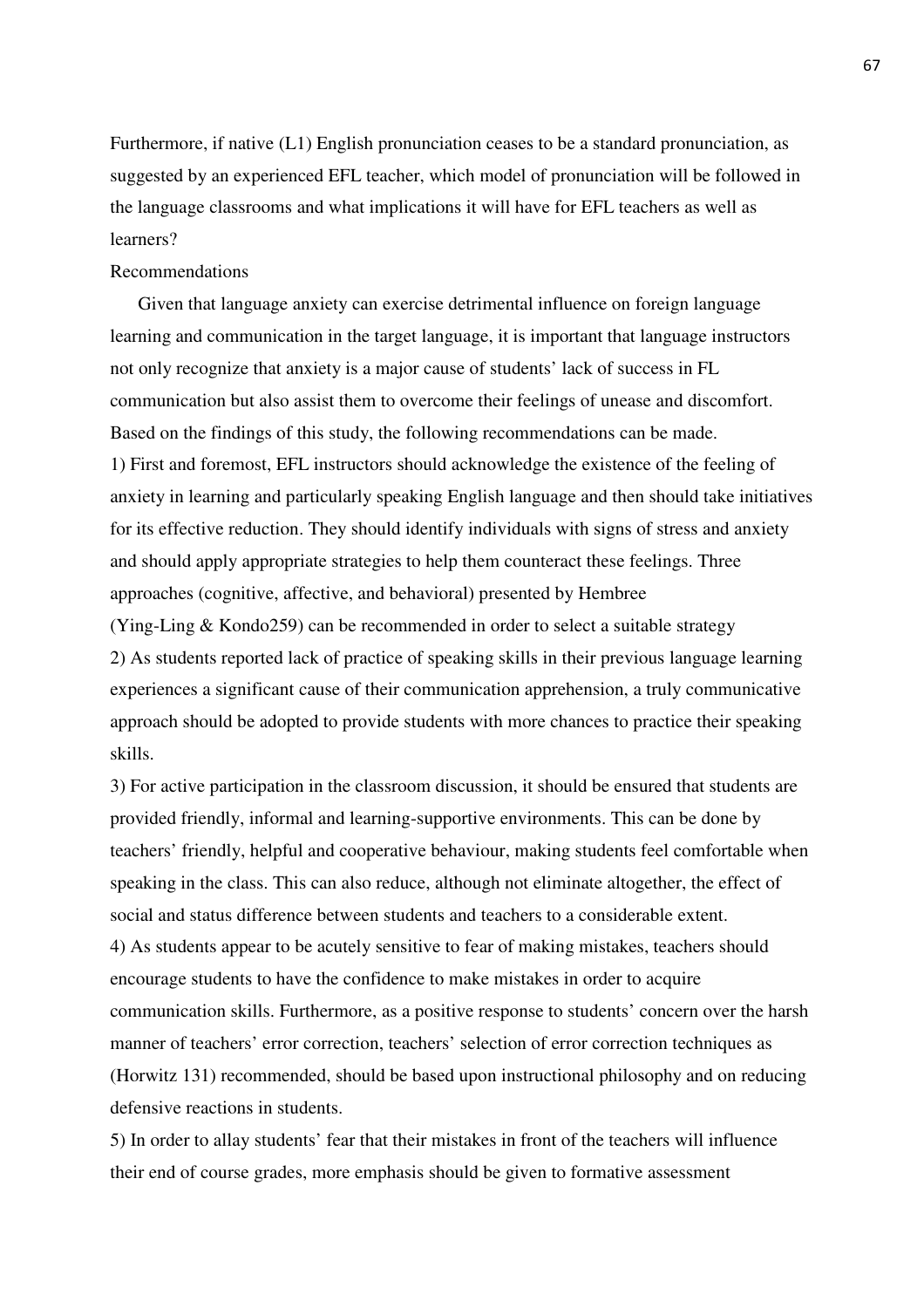(assessment for learning) and feedback rather than summative assessment (assessment of learning) and feedback.

6) The teachers should initiate discussion in the class about the feelings of anxiety and should take measures to reduce the sense of competition among them.

7) To encouraging students to feel successful in using English, teachers should avoid setting up activities that enhance the chances for them to fail. They should also make sure whether the students are ready for the given activity and have sufficient ideas and lexis to complete the task successfully.

8) It is also recommended that teachers should confront students' erroneous and irrational beliefs by cultivating in them "reasonable commitments for successful language learning" (Onwuegbuzie 232).

9) Finally, there should be some specific teachers training courses on language anxiety in order to make teachers aware of this complex issue and, hence, alleviate it.

Recommendations on the basis of the finding of this study are not exhaustive and every language teacher can offer different ways of reducing language anxiety based upon his/her personal observation of the phenomenon. This study offers a number of strategies to cope with the potentially pervasive and detrimental effect of language anxiety. It is posited that an apt utilization of these strategies by language teachers can help reduce second/foreign language anxiety and can potentially increase students' confidence to learn and particularly to speak the target language. (For further recommendations, see Horwitz and Young (1991) and Young (1999). Thus, during this process, the role of language teachers is deemed highly crucial and their particular beliefs, perceptions and attitudes towards language learning and teaching process have the potential of both causing and reducing language anxiety in the learners. Future researchers on language anxiety should attempt to explore teachers' beliefs and perceptions about language learning and teaching, in addition to those of learners, as a mean to effectively address the multi-dimensional construct of language anxiety.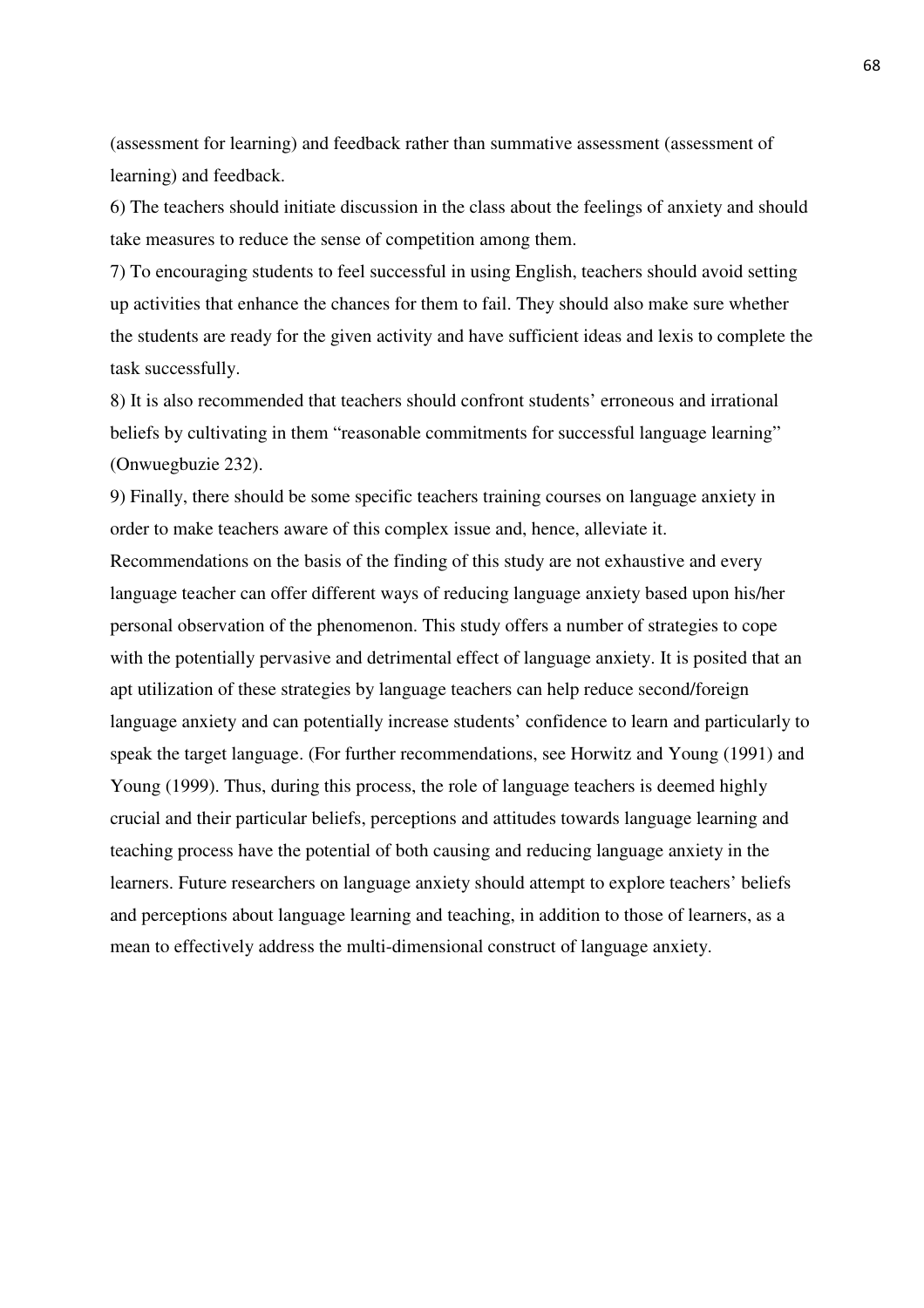### **Works Cited Page:**

Aitchison, Jean. The Articulate Mammal: An Introduction to Psycholinguistics. 4<sup>th</sup> ed.Routledge, 1998.

Arnold, Jane. Speak Easy: How to Ease Students into Oral Production.NP, 2000.

- Brophy, Jere. Working with perfectionist students. Urbana: ERIC Clearinghouse On Elementary and Early Childhood Education, 1999.
- Campbell, C, and Ortiz J. 'Helping students overcome foreign language anxiety: A foreign language anxiety workshop' Language Anxiety: from Theory and Research to Classroom Implications. Eds. Horwitz, Elaine, and Young, Dolly Jesusita. Englewood Cliffs, NJ: Prentice Hall, 1991.
- Carrier, Karen. 'The Social Environment of Second Language Listening: Does Status Play a Role in Comprehension', The Modern Language Learning 83.1(1999):65-79.
- Chen, Yiching. 'Barriers to Acquiring Listening Strategies for EFL Learners and Their Pedagogical Implications', TESL-EJ. 8.4 (2005):1-25.
- Cohen, Louise, and Morrison Keith. Research Methods in Education. 5th ed. London: Routledge Falmer, 2000.
- Daly, John. 'Understanding Communication Apprehension: An Introduction for Language Educators'. Language Anxiety: From Theory and Research to Classroom Implications. Eds. Horwitz, Elaine, and Young, Dolly Jesusita. Englewood Cliffs, NJ: Prentice Hall, 1991.
- Dewaele, Jean. Marc. 'Psychological and socio demographic correlates of communicative anxiety in L2 and L3 production', International Journal of Bilingualism 6. 1 (2002):23-38.
- Dörnyei, Zoltán. Questionnaires in Second Language Research Construction, Administration, and Processing. New Jersey: Lawrence Erlbaum Associates, 2003.
- Ellis, Rod. The Study of Second Language Acquisition. London: Oxford University Press, 1994.
- Gardner, John. Assessment and Learning. London: SAGE Publications, 2006.
- Gillham, Bill. Research Interviewing: the range of techniques. Open University Press, 2005.
- Gobel, Peter, and Matsuda Sae. 'Anxiety and Predictors of Performance in the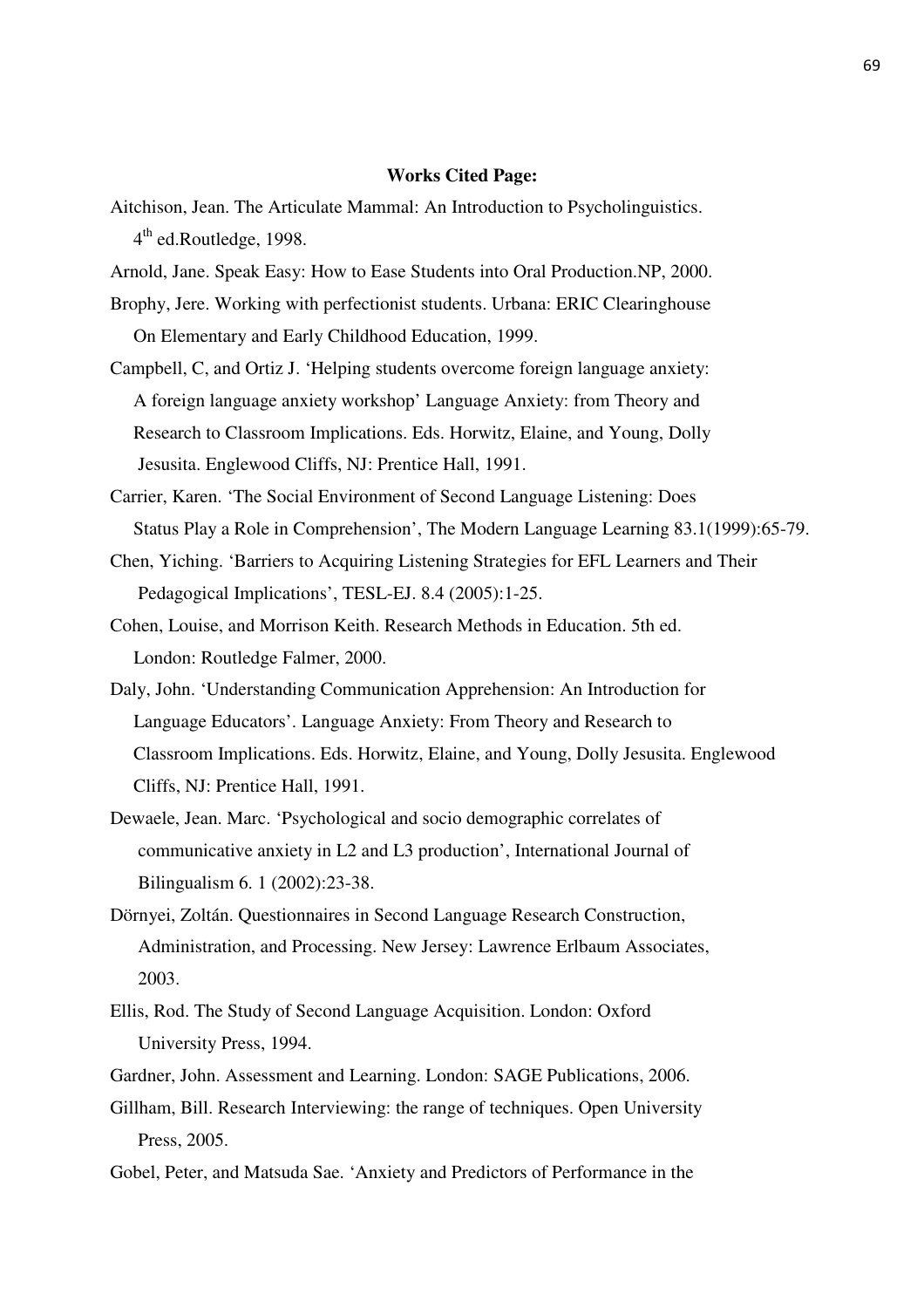Foreign Language Classroom', Science Direct Journal 32.1 (2003): 21-36.

- Green, Judith, and Nicki Thorogood. Qualitative method for health research. London: SAGE publication, 2004.
- Gregersen, Tammy. 'Breaking the Code of Silence: A Study of Teachers' nonverbal Decoding Accuracy of Foreign Language Anxiety', Language Teaching Research 11 .2 (2007): 209-221.
- Gregersen, Tammy, and Horwitz Elaine. 'Language Learning and Perfectionism: Anxious and Non-anxious Language Learners' Reactions to Their Own Oral Performance' The Modern Language Journal 86.4 (2002): 562-570.
- Gregersen, Tammy. 'Breaking the Code of Silence: A Study of Teachers' nonverbal Decoding Accuracy of Foreign Language Anxiety' Language Teaching Research 11. 2 (2007): 209-221.
- Gregersen, Tammy, and Horwitz Elaine. 'Language Learning and Perfectionism: Anxious and Non-anxious Language Learners' Reactions to Their Own Oral Performance' The Modern Language Journal, Vol. 86. 4 (2002): 562-570.
- Hauck, Mirjam, and Hurd Stella. 'Exploring the link between language anxiety And learner self-management in open language learning contexts' European Journal of Open, Distance and E-learning . 2005.
- Horwitz, Elaine 'Language Anxiety and Achievement', Annual Review of Applied Linguistics 21(2001): 112-126.
- Horwitz, Elaine, and Cope Jean. 'Foreign Language Classroom Anxiety' The Modern Language Journal 70. 2 (1986):125-132.
- Horwitz, Elaine, and Young Dolly Jesusita. Language Anxiety: From Theory And Research to Classroom Implications. Englewood Cliffs, NJ: Prentice Hall, 1991.
- Jones, Jeremy. 'A Cultural Context for Language Anxiety' EA (English Australia) Journal 21. 2 (2004): 30-39.

Leary, Marc. Social Anxiety. Guilford Press.1995.

- Lightbown, Patsy, and Spada, Nina. How Languages are Learned. 3thEd. London: Oxford University Press, 2006.
- MacIntyre, Peter. Daniel. 'How Does Anxiety Affect Foreign Language Learning: A Reply to Sparks and Ganschow' The Modern Language Journal 79.1 (1995): 90-99.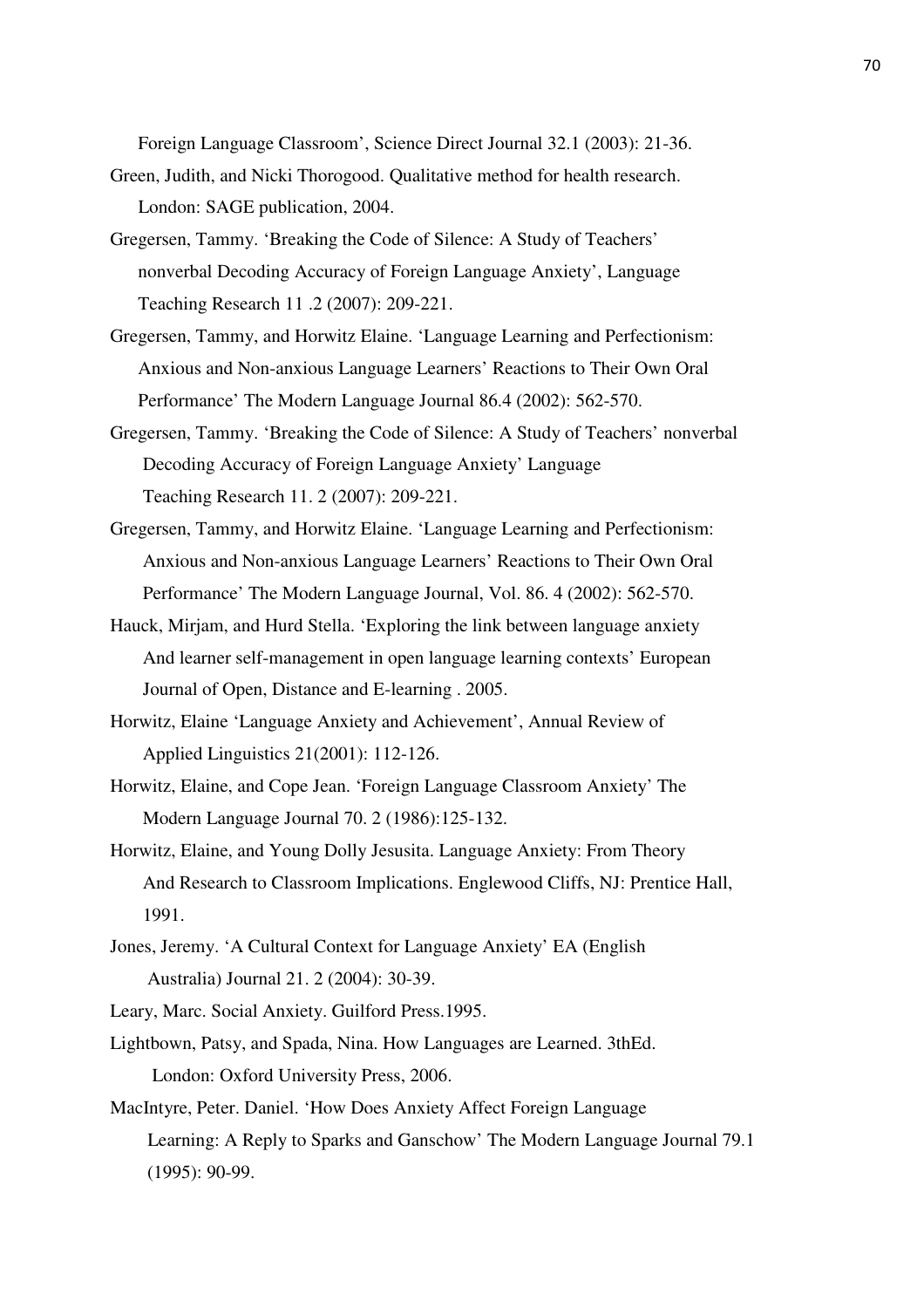- MacIntyre, Peter. Daniel. 'The Role of Gender and Immersion in Communicationand Second Language Orientations' Language Learning 53.1(2003): 65-96.
- MacIntyre, Peter. Daniel, Dörnyei Zoltán. 'Conceptualizing Willingness to Communicate in a L2: A Situational Model of L2 Confidence and Affiliation' Modern Language Journal 82. 4 (1998):545-562
- MacIntyre, Peter,Daniel, and Gardner Robert. 'The Stable Effects of Language Anxiety on Cognitive Processing in the Second Language' Language Learning 44. 2 (1994): 283-305.
- MacIntyre, Peter, Daniel, and Gardner, Robert. 'Investigating Language Class Anxiety Using the Focused Essay Technique' The Modern Language Journal75. 3 (1991): 296-304.
- Neuliep, James, and McCroskey James. 'The Development of Intercultural and Interethnic Communication Apprehension Scales' Communication Research Reports 14. 2 (1997): 145-156.
- Neuliep, James. 'The Influence of Intercultural Communication Apprehension And Socio-Communicative Orientation on Uncertainty Reduction During Initial Cross Cultural Interaction', Communication Quarterly 46. 1 (1998): 88-99.
- Ohata, Kota. 'Language Anxiety From the Teacher's Perspective: Interviews With Seven Experienced ESL/EFL Teachers' Journal of Language and Learning 3. 1 (2005): 133-155.
- Onwuegbuzie, Anthony. 'Factors Associated WithForeign Language Anxiety', Applied Psycholinguistics 20. 2 (1999): 217-239.
- Pica, Tara. 'Second Language Acquisition, Social Interaction, and the Classroom',Applied Linguistics 8. 1(1987): 3-21.
- Robson, Colin. Small-Scale Evaluation: Principles and Practice. London: SAGE Publications, 2000.
- Samimy, Keiko. 'Teaching Japanese: Considerations of Learners' Affective Variables', Theory into Practice 33. 1(1994): 29-33
- Scovel, Thomas. 'The Effect of Affect on Foreign Language Learning: A Review of the Anxiety Research' Language Anxiety: From Theory and Research to Classroom Implications. Eds. Horwitz Elaine and Young Dolly. Jesusita. Englewood Cliffs, NJ: Prentice, Hall, 1991.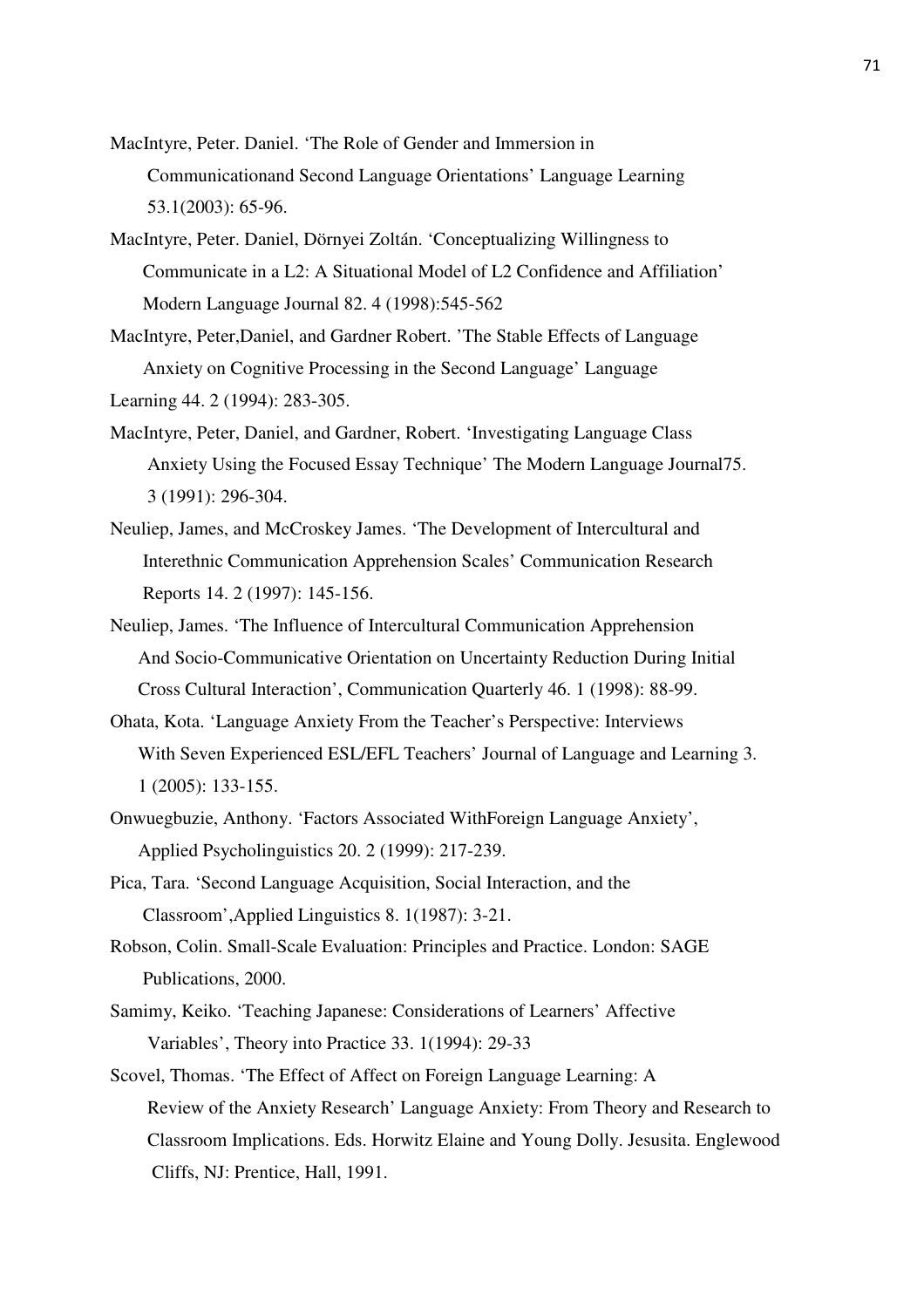- Sparks, Richard, and Javorsky James. 'Déjà vu all over again. A Response to Saito, Horwitz, and Garza' The Modern Language Journal, 84. 2 (2000): 251-255.
- Spielberger, Charles. Manual for the State-Trait Anxiety (From Y) .Consulting Psychologists Press, Palo Alto, CA, 1983.
- Taylor, Hilary. Holbrook. Communication Apprehension: The Quiet Student in Your Classroom. Urbana: ERIC Clearinghouse on Reading and Communication Skills IL, 1987.
- Wolfson, Nessa. Perspectives: Sociolinguistics and TESOL. Cambridge, MA: Newbury, 1989
- Ying-Ling, Yang, and Kondo David 'Strategies for coping with language anxiety: the case of students of English in Japan', ELT Journal 58. 3 (2004): 258-265.
- Young, Dolly. Jesusita 'An Investigation of Students' Perspectives on Anxiety And Speaking' Foreign Language Annals 23 (1990): 539-553.
- Young, Dolly. Jesusita. 'The Relationship Between Anxiety and Foreign Language Oral Proficiency Ratings'. Eds. Horwitz, Elaine, and Young, Dolly. Jesusita. Language Anxiety: From Theory and Research to Classroom Implications. Englewood Cliffs, NJ: Prentice Hall, 1991.
- Young, Dolly. Jesusita. 'Creating a Low-Anxiety Classroom Environment: What Does Language Anxiety Research Suggest?' The Modern Language Journal 75. 4(1991): 426-439.
- Young, Dolly. Jesusita. 'Language anxiety from the foreign language specialists' perspective: Interview with Krashen, Omaggio Hadley, Terrell, and Rardin', Foreign Language Annals 25(1992): 157-172.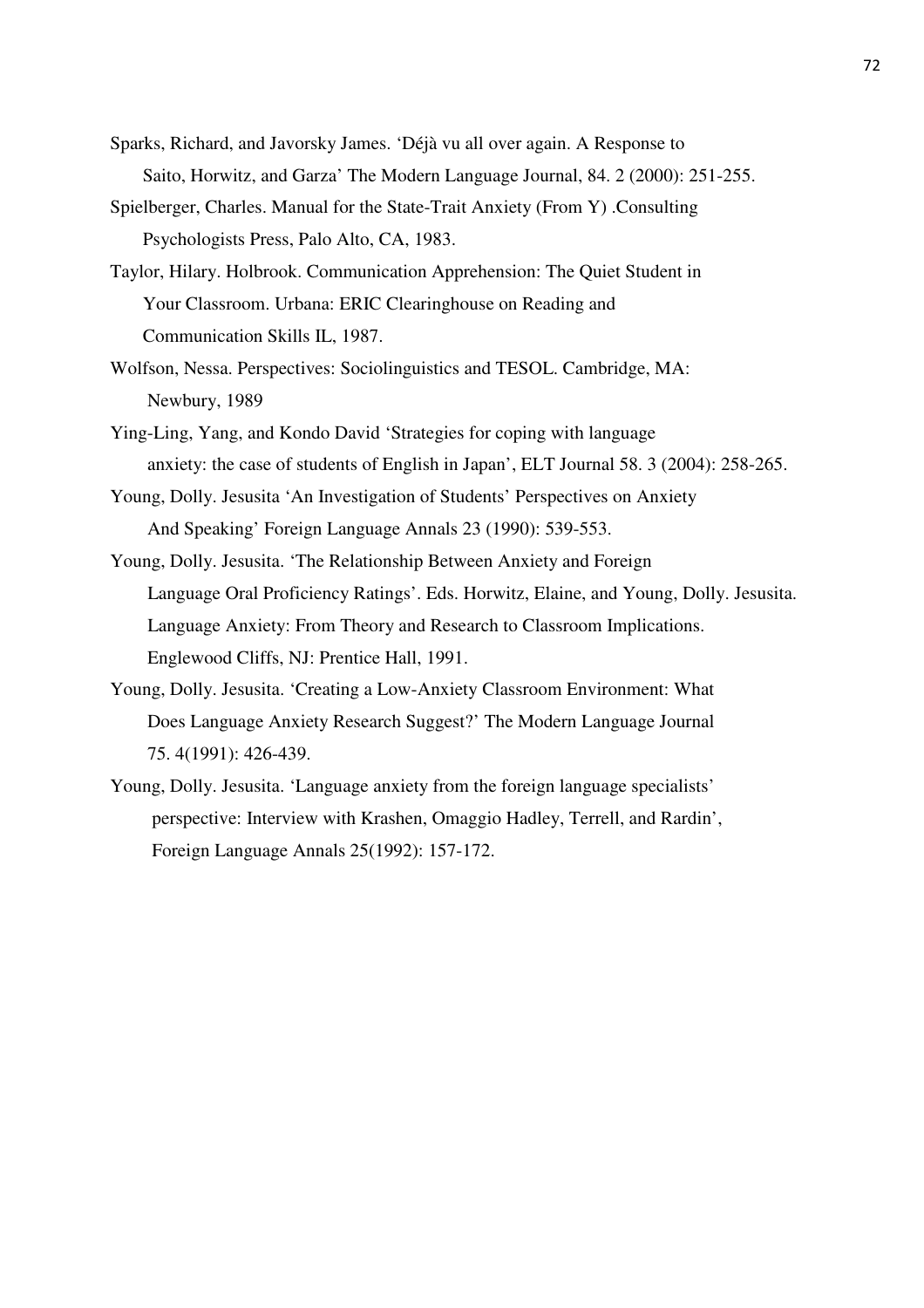# **Appendices**

# **Appendix : 1**

### **Learners' questionnaire**

Dear students

This questionnaire is an attempt for gathering information needed for the accomplishment of a master dissertation. We direct this questionnaire in order to investigate the factors that cause anxiety for EFL learners in learning speaking skills. We would be very grateful if you could help us accomplishing our research in filling in the questionnaire.

### **Part one**

1- Age………………….

| $2-$ Sex: use M. F |  |
|--------------------|--|
|                    |  |

3-How long have you been studying English?

| Middle | $\ldots$ years |
|--------|----------------|
| school |                |
| High   |                |
| school |                |

| 4- Is it your choice to study English? Yes ( |  | $\mathrm{No} \subset$ |
|----------------------------------------------|--|-----------------------|
|----------------------------------------------|--|-----------------------|

# **Part two**

**5-** Do you think learning and speaking English as a foreign language is very difficult?

 $Yes \bigcirc$  No  $\bigcirc$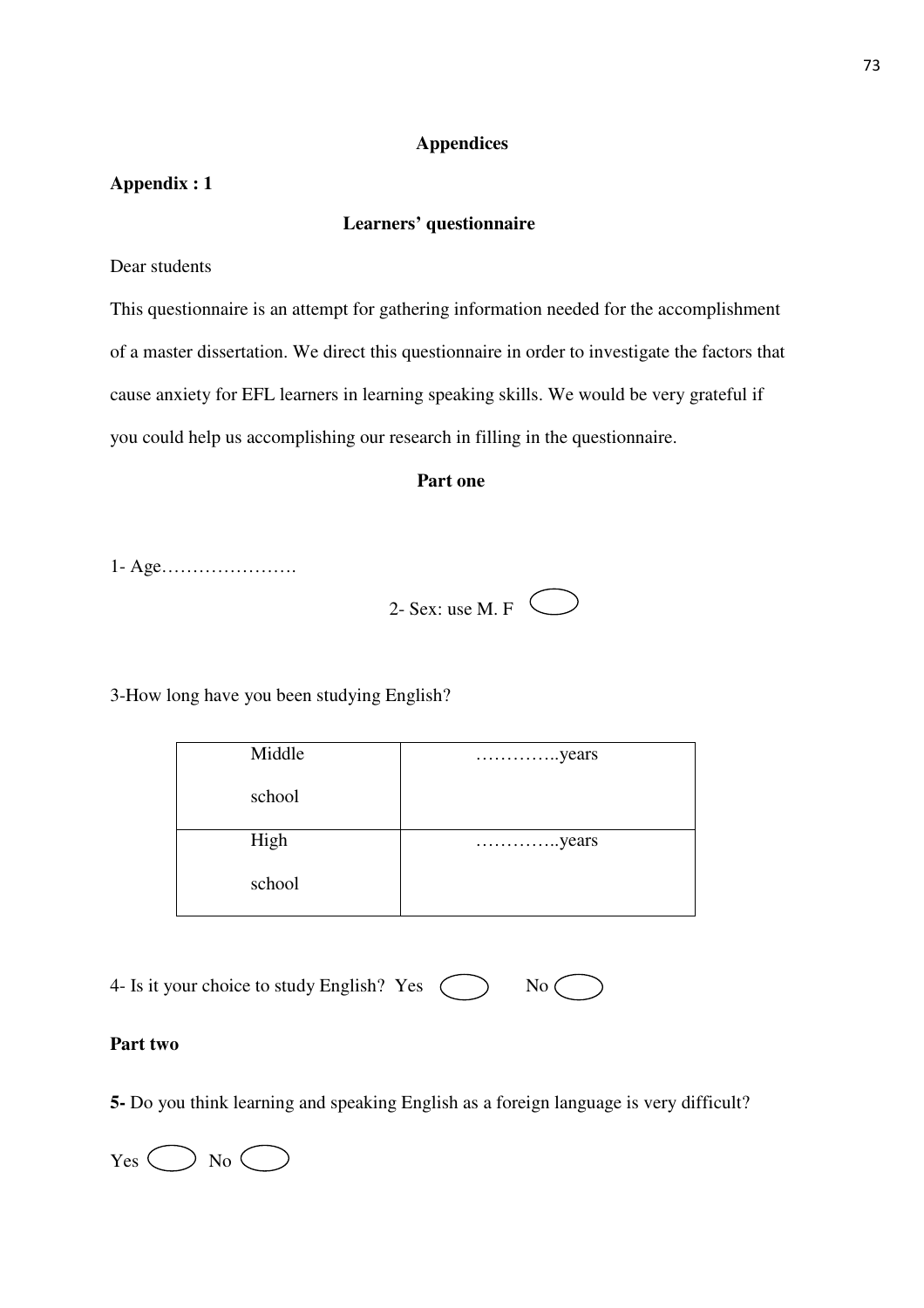6 - If yes, what kind of difficulties or problems do you feel when speaking English?

7- In your opinion, which skill is the most difficult?

Speaking reading writing listening 8- How could you appreciate your level in speaking? Bad medium good very good 9- If not good or very good, what makes speaking difficult for you? Pronunciation linguistic background grammar all 10- Do you feel Anxiety while you are speaking FL?  $Yes \frown$  no 11- If yes, what's the source of your anxiety? Fear of negative evolution test anxiety comprehension apprehension 12- If nervousness while taking an oral exp exam hinders you from doing well Always sometimes rarely never 13- Feeling anxious while taking a test or an exam helps me do better. Always often sometimes rarely never 14- Do you feel anxious when you give oral presentation in front of the whole class? Always often sometimes rarely never 15- Do you mind if the teacher asks you to correct your own mistakes? Always often sometimes rarely never 16- Do you mind if other students correct your speaking mistakes?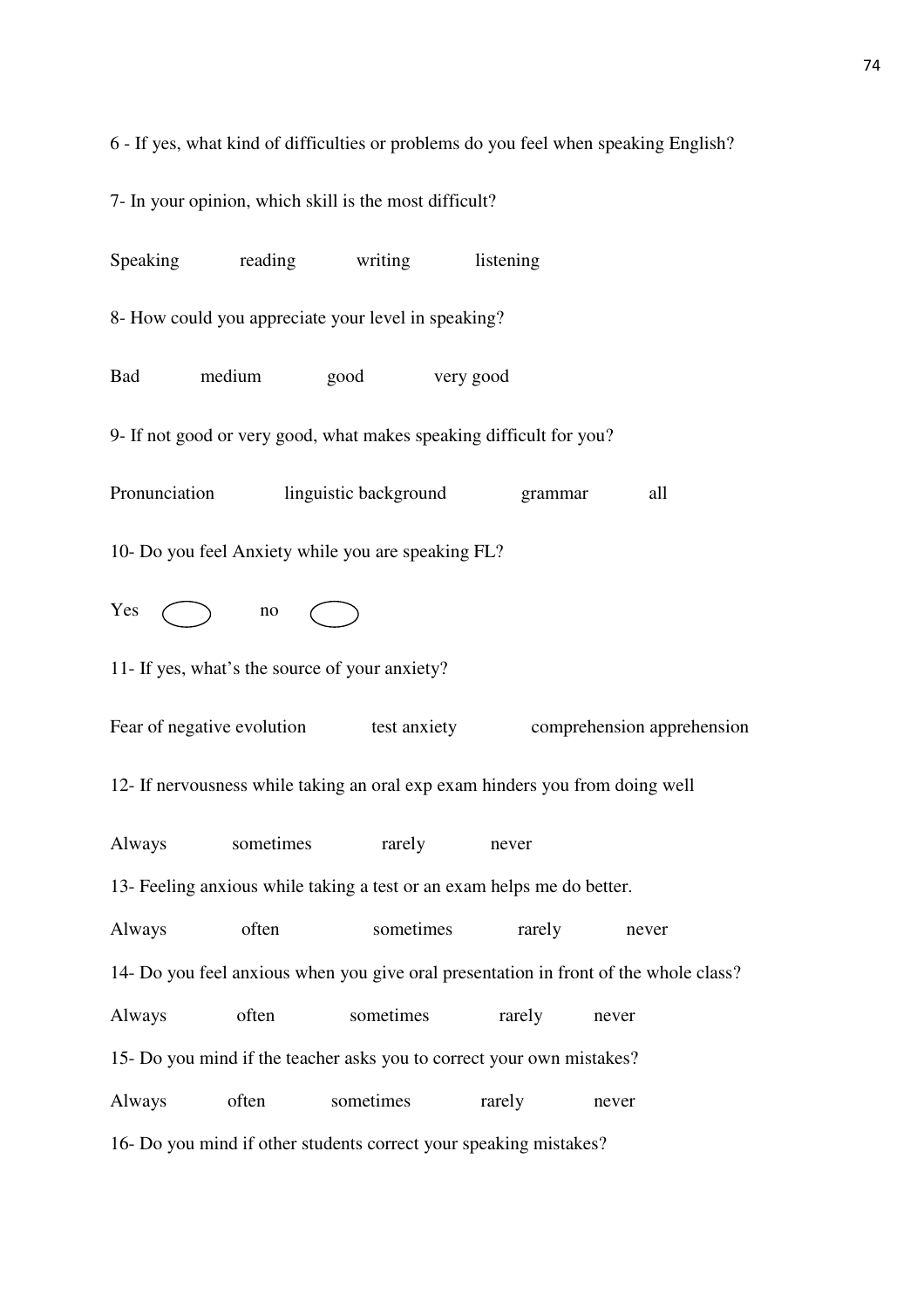| Always                                                                         | often | sometimes | rarely | never |  |  |  |
|--------------------------------------------------------------------------------|-------|-----------|--------|-------|--|--|--|
| 17- Do you worry if your classmates speak English better than you?             |       |           |        |       |  |  |  |
| Always                                                                         | often | sometimes | rarely | never |  |  |  |
| 18- Do you feel anxious when you have to answer the teacher's questions in the |       |           |        |       |  |  |  |
| classroom?                                                                     |       |           |        |       |  |  |  |
| Always                                                                         | often | sometimes | rarely | never |  |  |  |

19- What disturbs you the most about learning and speaking English and why?

20- What happens to you when you are in a stressful situation while speaking English? and what do you do in these kinds of situations?

21- In which kind of situations do you not feel anxiety or feel less anxiety while speaking English?

22- Are you afraid of making errors while speaking English?

23- What would you like to suggest in order to reduce language anxiety in the learners?